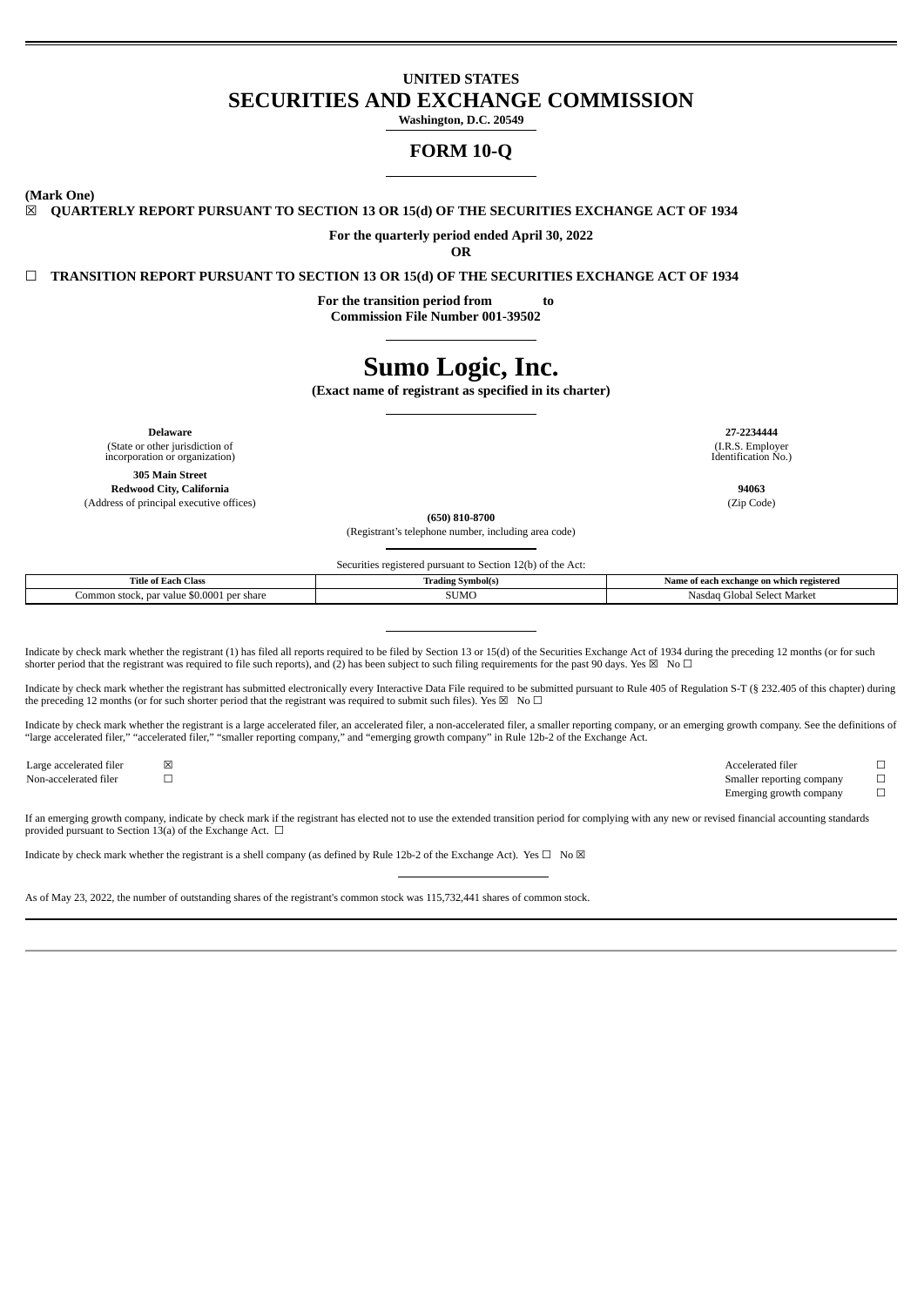# **Table of Contents**

# [PART I. FINANCIAL INFORMATION](#page-4-0)

<span id="page-1-0"></span>

|                             | <b>Special Note Regarding Forward-Looking Statements</b>                                                     |                 |
|-----------------------------|--------------------------------------------------------------------------------------------------------------|-----------------|
| <b>Risk Factors Summary</b> |                                                                                                              |                 |
| Item 1.                     | <b>Financial Statements (unaudited)</b>                                                                      |                 |
|                             | Condensed Consolidated Balance Sheets as of April 30, 2022 and January 31, 2022                              | <u>5</u>        |
|                             | Condensed Consolidated Statements of Operations for the Three Months Ended April 30, 2022 and 2021           | $\underline{6}$ |
|                             | Condensed Consolidated Statements of Comprehensive Loss for the Three Months Ended April 30, 2022 and 2021   |                 |
|                             | Condensed Consolidated Statements of Stockholders' Equity for the Three Months Ended April 30, 2022 and 2021 | 8               |
|                             | Condensed Consolidated Statements of Cash Flows for the Three Months Ended April 30, 2022 and 2021           | <u>و</u>        |
|                             | <b>Notes to Condensed Consolidated Financial Statements</b>                                                  | <u> 10</u>      |
| Item 2.                     | <b>Management's Discussion and Analysis of Financial Condition and Results of Operations</b>                 | 24              |
| Item 3.                     | Qualitative and Quantitative Disclosures About Market Risk                                                   | 37              |
| Item 4.                     | <b>Controls and Procedures</b>                                                                               | 37              |
|                             | PART II. OTHER INFORMATION                                                                                   |                 |
| Item 1.                     | <b>Legal Proceedings</b>                                                                                     | 39              |
| Item 1A.                    | <b>Risk Factors</b>                                                                                          | 39              |
| <u>Item 2.</u>              | <b>Unregistered Sales of Equity Securities and Use of Proceeds</b>                                           | 68              |
| Item 3.                     | <b>Defaults Upon Senior Securities</b>                                                                       | 68              |
| Item 4.                     | <b>Mine Safety Disclosures</b>                                                                               | 68              |
| Item 5.                     | <b>Other Information</b>                                                                                     | 68              |
| Item 6.                     | <b>Exhibits</b>                                                                                              | 69              |

**Page**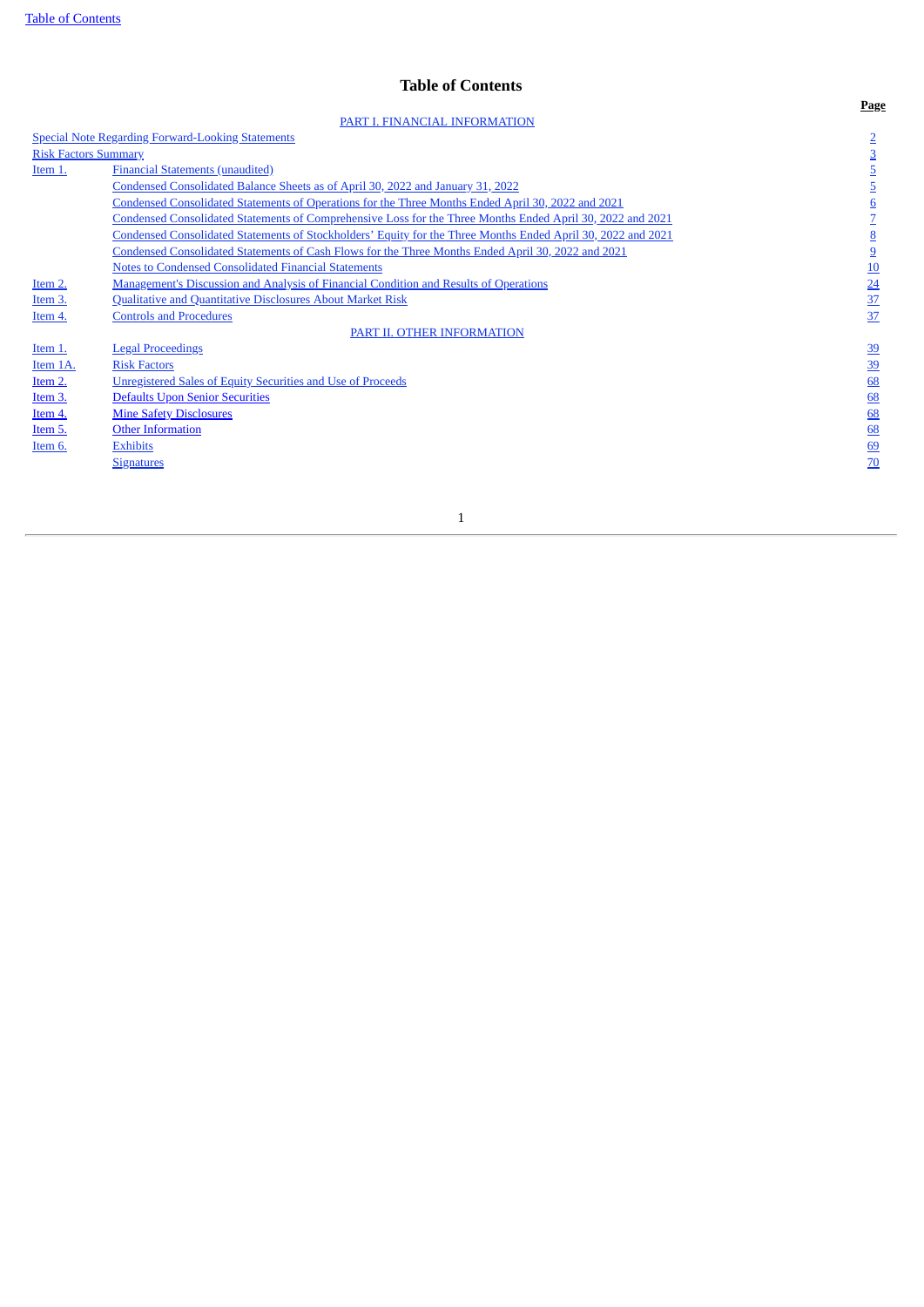#### **Special Note Regarding Forward-Looking Statements**

This Quarterly Report on Form 10-Q contains forward-looking statements within the meaning of the federal securities laws, which statements involve substantial risks and uncertainties. Forward-looking statements generally relate to future events or our future financial or operating performance. In some cases, you can identify forward-looking statements because they contain words such as "may," "will," "should," "expect," "plan," "anticipate," "could," "intend," "target," "project," "contemplate," "believe," "estimate," "predict," "potential," or "continue," or the negative of these words or other similar terms or expressions that concern our expectations, strategy, plans, or intentions.

Forward-looking statements contained in this Form 10-Q include, but are not limited to, statements about our expectations regarding:

- our future financial performance, including our expectations regarding our revenue, cost of revenue, operating expenses, including changes in sales and marketing, research and development, and general and administrative expenses, and key business metrics, and our ability to achieve and maintain future profitability;
- the impact of the COVID-19 pandemic, including the emergence of new variants of the virus, and any associated economic downturn on our business and results of operations;
- our business model and our ability to effectively manage our growth and associated investments;
- our beliefs about and objectives for future operations;
- market acceptance of our platform;
- our ability to maintain and expand our customer base, including by attracting new customers;
- our ability to retain customers and expand their adoption of our platform, particularly our largest customers;
- the effects of increased competition in our markets and our ability to compete effectively;
- our ability to maintain the security and availability of our platform;
- our ability to develop new platform features and functionality, or enhancements to our existing platform features and functionality, and bring them to market in a timely manner;
- anticipated trends, growth rates, and challenges in our business and in the markets in which we operate;
- our relationships with third parties, including channel and technology partners;
- our ability to successfully expand in our existing markets and into new markets, including internationally;
- our ability to comply with laws and regulations that currently apply or become applicable to our business both in the United States and internationally, including with respect to privacy and data protection;
- our expectations regarding our ability to obtain, maintain, enforce, defend, and enhance our intellectual property rights;
- our ability to successfully defend litigation brought against us;
- the sufficiency of our cash and cash equivalents to meet our liquidity needs;
- our ability to attract and retain employees and key personnel;
- future acquisitions or investments; and
- economic and industry trends or trend analysis.

We caution you that the foregoing list may not contain all of the forward-looking statements made in this Quarterly Report on Form 10-Q. You should not rely upon forward-looking statements as predictions of future events. We have based the forward-looking statements contained in this Quarterly Report on Form 10-Q primarily on our current expectations and projections about future events and trends that we believe may affect our business, financial condition, results of operations, and prospects. The outcome of the events described in these forward-looking statements is subject to risks, uncertainties, and other factors, including those described in the section titled "Risk Factors" and elsewhere in this Quarterly Report on Form 10-Q. Moreover, we operate in a very competitive and rapidly changing environment. New risks and uncertainties emerge from time to time and it is not possible for us to predict all risks and uncertainties that could have an impact on the forward-looking statements contained in this Quarterly Report on Form 10-Q. We cannot assure you that the results, events, and circumstances reflected in the forward-looking statements will be achieved or occur, and actual results, events, or circumstances could differ materially from those described in the forward-looking statements.

The forward-looking statements made in this Quarterly Report on Form 10-Q relate only to events as of the date on which the statements are made. We undertake no obligation to update any forward-looking statements made in this Quarterly Report on Form 10-Q to reflect events or circumstances after the date of this Quarterly Report on Form 10-Q or to reflect new information or the occurrence of unanticipated events, except as required by law. We may not actually achieve the plans, intentions, or expectations disclosed in our forward-looking statements and you should not place undue reliance on our forward-looking statements. Our forward-looking statements do not reflect the potential impact of any future acquisitions, mergers, dispositions, joint ventures, or investments we may make.

In addition, statements that "we believe" and similar statements reflect our beliefs and opinions on the relevant subject. These statements are based upon information available to us as of the date of this Quarterly Report on Form 10-Q, and while we believe such information forms a reasonable basis for such statements, such information may be limited or incomplete, and our statements should

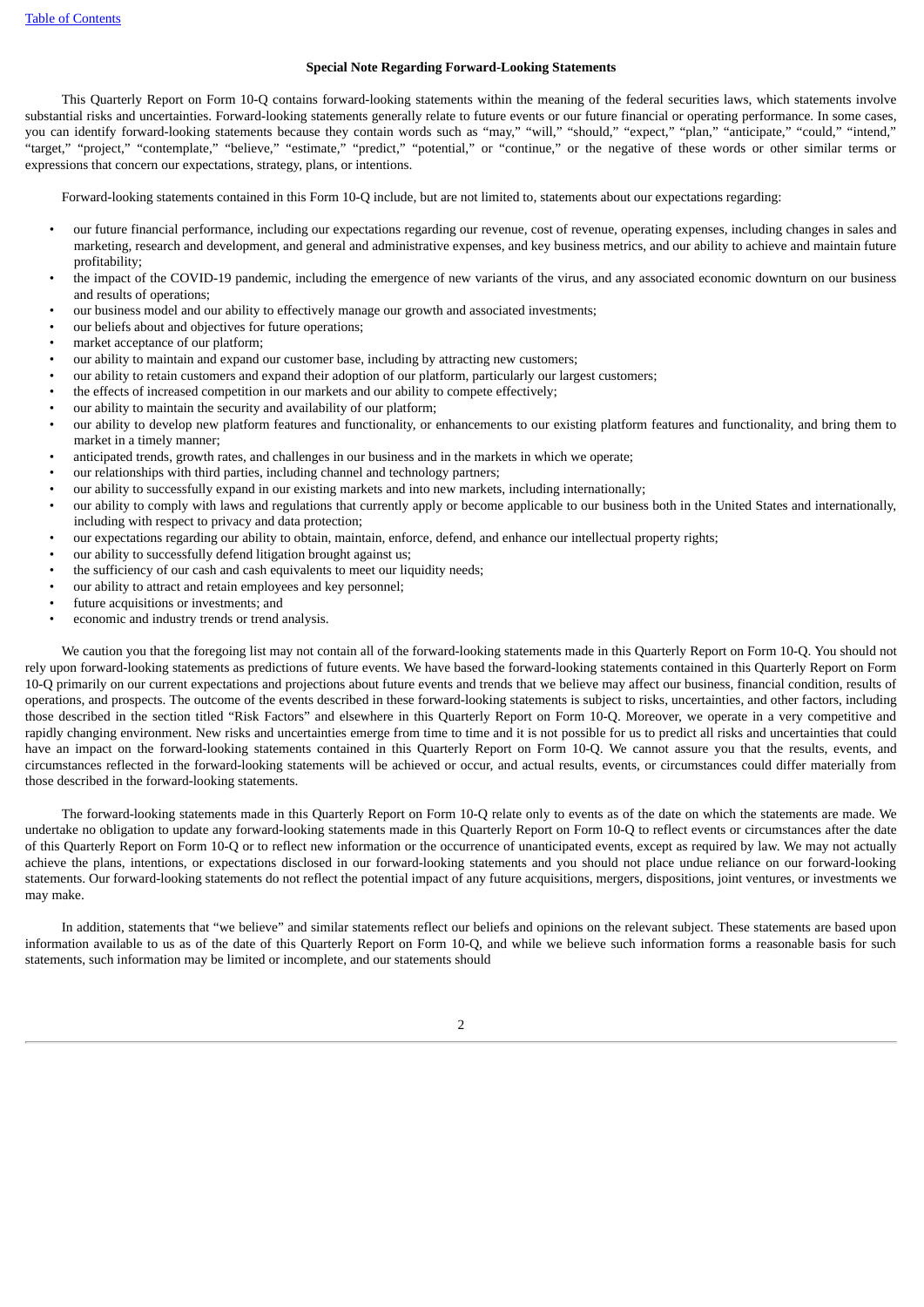not be read to indicate that we have conducted an exhaustive inquiry into, or review of, all potentially available relevant information. These statements are inherently uncertain and investors are cautioned not to unduly rely upon these statements.

### **Risk Factors Summary**

<span id="page-3-0"></span>Our business is subject to significant risks and uncertainties that make an investment in us speculative and risky. Below we summarize what we believe are the principal risk factors but these risks are not the only ones we face, and you should carefully review and consider the full discussion of our risk factors in the section titled "Risk Factors," together with the other information in this Quarterly Report on Form 10-Q. If any of the following risks actually occurs (or if any of those listed elsewhere in this Quarterly Report on Form 10-Q occur), our business, reputation, financial condition, results of operations, revenue, and future prospects could be seriously harmed. Additional risks and uncertainties that we are unaware of, or that we currently believe are not material, may also become important factors that adversely affect our business.

- *•* Our revenue growth rate and financial performance in recent periods may not be indicative of future performance;
- We have a history of net losses and we may not be able to achieve or maintain profitability in the future;
- We face intense competition and could face pricing pressure from, and lose market share to, our competitors, which would adversely affect our business, financial condition, and results of operations;
- The markets for our offerings are evolving, and our future success depends on the growth of these markets and our ability to adapt, keep pace, and respond effectively to evolving markets;
- We may fail to cost-effectively acquire new customers or obtain renewals, upgrades, or expansions from our existing customers, which would adversely affect our business, financial condition, and results of operations;
- Changes to our packaging and licensing models could adversely affect our ability to attract or retain customers;
- Our results of operations vary and are unpredictable from period to period, which could cause the market price of our common stock to decline;
- The global COVID-19 pandemic has harmed and could continue to harm our business and results of operations;
- Our sales cycle can be long and unpredictable, and our sales efforts require considerable time and expense;
- The loss of, or a significant reduction in use of our platform by, our largest customers would result in lower revenue and harm our results of operations;
- We depend on our sales force, and we may fail to attract, retain, motivate, or train our sales force, which could adversely affect our business, financial condition, and results of operations;
- We utilize free trials and other go-to-market strategies, and we may not be able to realize the benefits of these strategies;
- If our website fails to rank prominently in unpaid search results, traffic to our website could decline and our business, financial condition, and results of operations could be adversely affected;
- We may be unable to build and maintain successful relationships with our channel partners or such channel partners may fail to perform, which could adversely affect our business, financial condition, results of operations, and growth prospects;
- Our ability to increase sales depends, in part, on the quality of our customer support, and our failure to offer high quality support would harm our reputation and adversely affect our business and results of operations;
- Our international operations and continued international expansion subject us to additional costs and risks, which could adversely affect our business, financial condition, and results of operations;
- We may fail to effectively manage our growth, which would adversely affect our business, financial condition, and results of operations;
- We depend on our management team and other highly skilled personnel, and we may fail to attract, retain, motivate, or integrate highly skilled personnel, which could adversely affect our business, financial condition, and results of operations;
- We may be unable to make acquisitions and investments, successfully integrate acquired companies into our business, or our acquisitions and investments may not meet our expectations, any of which could adversely affect our business, financial condition, and results of operations;
- Our reputation and brand are important to our success, and we may not be able to maintain and enhance our reputation and brand, which would adversely affect our business, financial condition, and results of operations;
- We provide service level commitments under our customer contracts. If we fail to meet these contractual commitments, we could be obligated to provide credits for future service, or face contract termination with refunds of prepaid amounts related to unused subscriptions, which could harm our business, financial condition, and results of operations;
- A portion of our revenue is generated by sales to government entities, which subject us to a number of challenges and risks;
- Our business could be adversely affected by economic downturns;
- *•* Our business and results of operations are subject to the effects of a rising rate of inflation;
- Our business could be adversely affected by unexpected events such as pandemics, natural disasters, political crises, or social instability;
- We use certain third-party services to manage and operate our business, and any failure or interruption in the services provided by these third parties could adversely affect our business, financial condition, and results of operations;
- We believe our long-term value as a company will be greater if we focus on growth, which may negatively impact our results of operations in the near term;

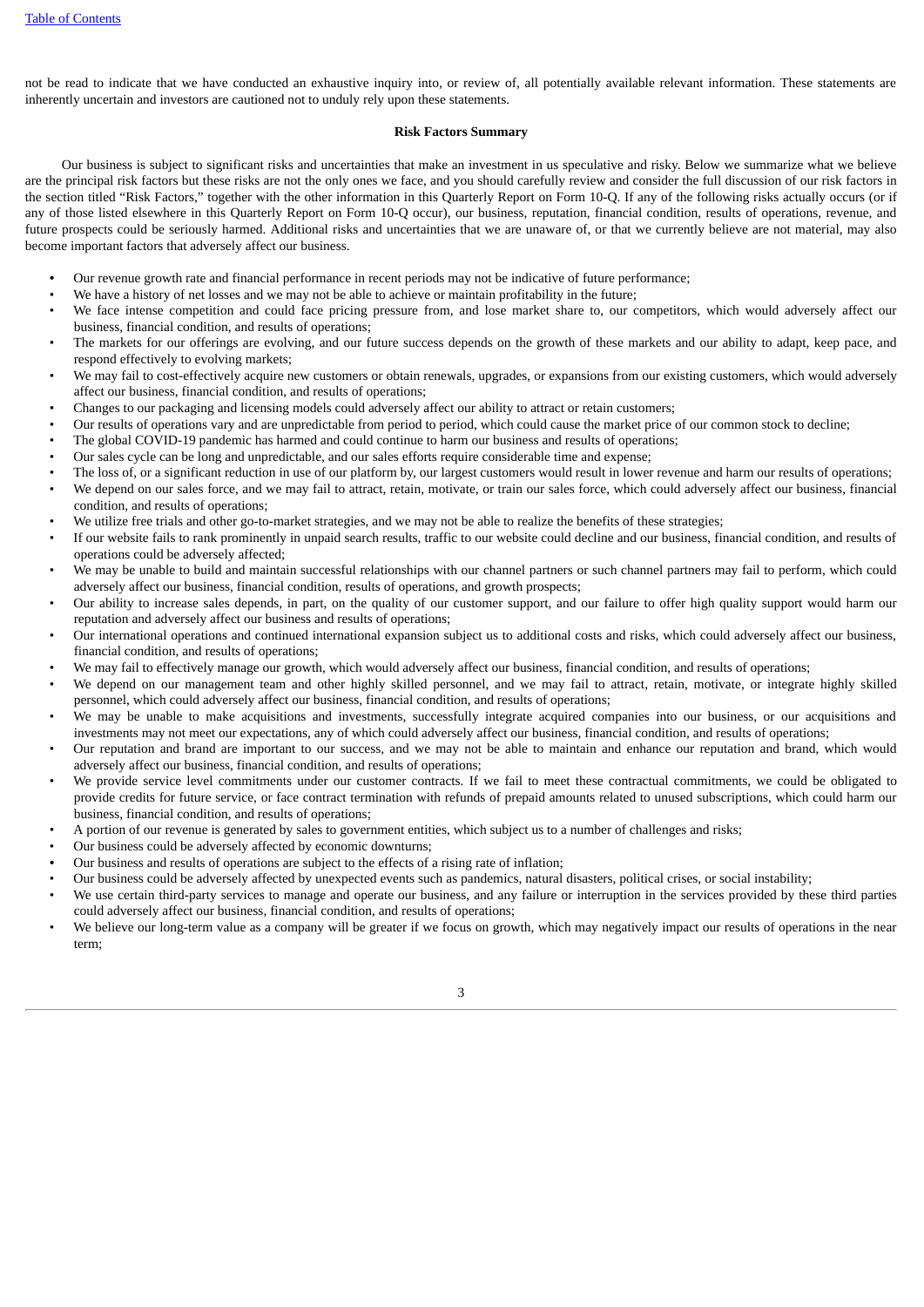- Any actual or perceived security or privacy breach could interrupt our operations, harm our reputation and brand, result in financial exposure, and lead to loss of user confidence in us or decreased use of our platform, any of which could adversely affect our business, financial condition, and results of operations;
- Real or perceived defects, errors, or vulnerabilities in our platform could harm our reputation and adversely affect our business, financial condition, and results of operations;
- *•* We rely on Amazon Web Services ("AWS") to deliver our platform to our customers, and any disruption of, or interference with, our use of AWS could adversely affect our business, financial condition, and results of operations;
- Any failure to obtain, maintain, protect, or enforce our intellectual property and proprietary rights could harm our business, financial condition, and results of operations;
- Claims by others that we infringed their proprietary technology or other intellectual property rights would harm our business;
- Our platform contains third-party open source software components, and failure to comply with the terms of the underlying open source software licenses could restrict our ability to deliver our platform or subject us to litigation or other actions;
- *•* We license certain editions of our offerings under an open source licensing model, which may limit our ability to monetize certain of our offerings and present other challenges;
- *•* The rapidly evolving framework of privacy, data protection, data transfers, or other laws or regulations worldwide may limit the use and adoption of our services and adversely affect our business;
- We incorporate technology from third parties into our platform, and our inability to maintain rights to such technology would harm our business and results of operations;
- Our platform may not interoperate with our customers' infrastructure or with third-party offerings, which would adversely affect our business and results of operations;
- We may be subject to claims that we have wrongfully hired an employee from a competitor, or that our employees, consultants, or independent contractors have wrongfully used or disclosed confidential information of third parties or that our employees have wrongfully used or disclosed alleged trade secrets of their former employers;
- **•** Remaining performance obligations and calculated billings may not be accurate indicators of business activity within a period;
- We recognize substantially all of our revenue ratably over the term of the relevant subscription period, and as a result, downturns or upturns in sales may not be immediately reflected in our results of operations;
- **•** Our metrics and estimates used to evaluate our performance are subject to inherent challenges in measurement, and real or perceived inaccuracies in those estimates may harm our reputation and negatively affect our business;
- *•* Our loan and security agreement provides our lender with a first-priority lien against substantially all of our assets and contains restrictive covenants which could limit our operational flexibility and otherwise adversely affect our financial condition; and
- <span id="page-4-0"></span>*•* Our executive officers, directors, and holders of 5% or more of our common stock continue to have substantial control over us, which will limit your ability to influence the outcome of important transactions, including a change in control.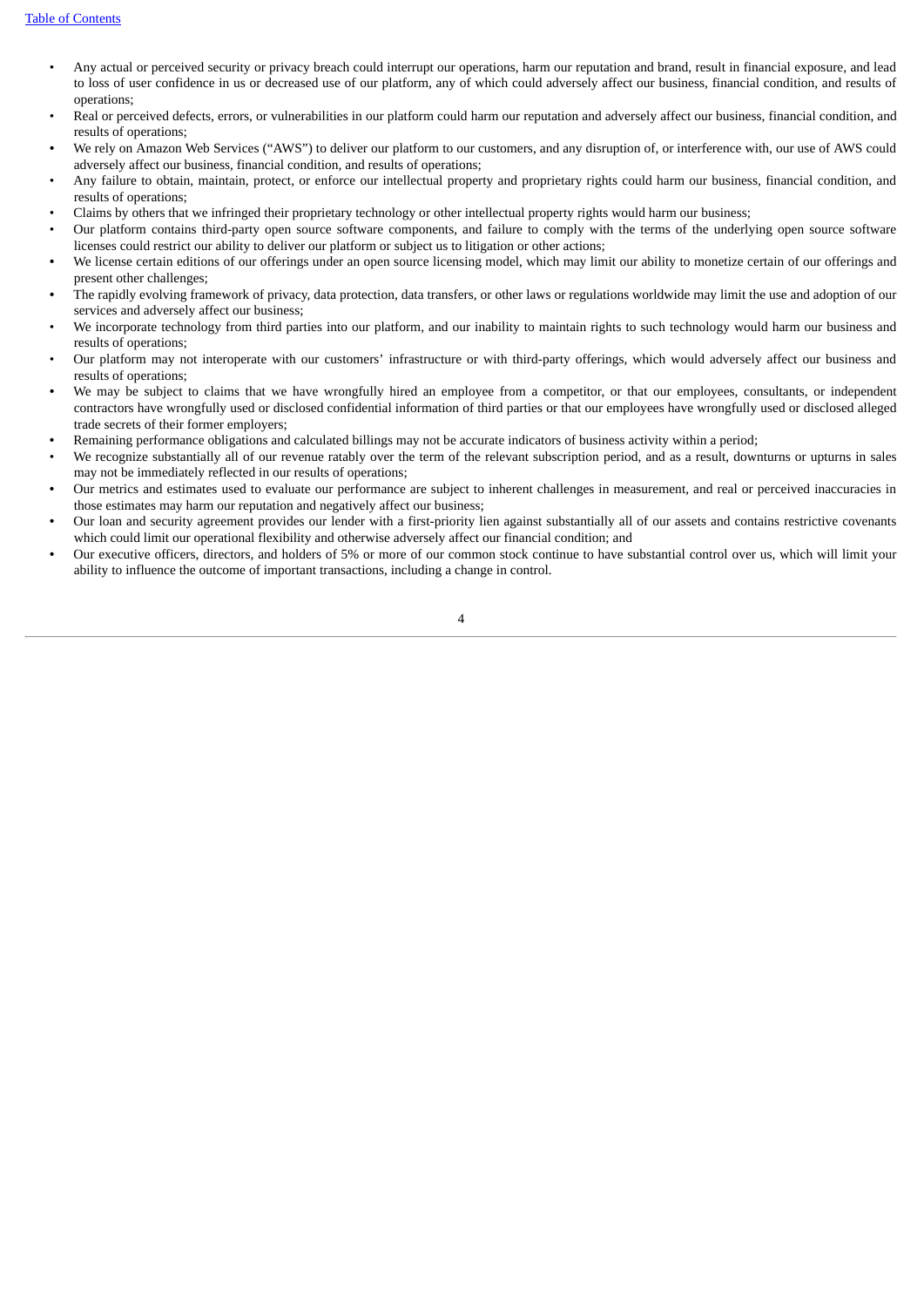# **PART I - FINANCIAL INFORMATION**

<span id="page-5-1"></span><span id="page-5-0"></span>**Item 1. Financial Statements**

# **Sumo Logic, Inc. Condensed Consolidated Balance Sheets** (in thousands) (unaudited)

|                                                |              | April 30,<br>2022 |                | January 31,<br>2022 |
|------------------------------------------------|--------------|-------------------|----------------|---------------------|
| <b>Assets</b>                                  |              |                   |                |                     |
| Current assets:                                |              |                   |                |                     |
| Cash and cash equivalents                      | $\mathbb{S}$ | 79,737 \$         |                | 79,986              |
| Marketable securities, current                 |              | 228,406           |                | 210,645             |
| Accounts receivable, net                       |              | 48,690            |                | 49,451              |
| Prepaid expenses                               |              | 9,823             |                | 9,792               |
| Deferred sales commissions, current            |              | 17,524            |                | 17,110              |
| Other current assets                           |              | 2,837             |                | 2,865               |
| Total current assets                           |              | 387,017           |                | 369,849             |
| Marketable securities, noncurrent              |              | 50,777            |                | 65,866              |
| Property and equipment, net                    |              | 4,944             |                | 4,960               |
| Operating lease right-of-use assets            |              | 5,041             |                | 6,110               |
| Goodwill                                       |              | 93,603            |                | 94,967              |
| Acquired intangible assets, net                |              | 21,881            |                | 26,221              |
| Deferred sales commissions, noncurrent         |              | 31,579            |                | 32,689              |
| Other assets                                   |              | 1,106             |                | 1,469               |
| <b>Total assets</b>                            | $\$\,$       | 595,948           | $\mathfrak{s}$ | 602,131             |
| Liabilities and stockholders' equity           |              |                   |                |                     |
| Current liabilities:                           |              |                   |                |                     |
| Accounts payable                               | \$           | 9,920             | - \$           | 7,755               |
| Accrued expenses and other current liabilities |              | 24,966            |                | 25,425              |
| Operating lease liabilities, current           |              | 4,614             |                | 4,619               |
| Deferred revenue, current                      |              | 142,583           |                | 131,329             |
| Total current liabilities                      |              | 182,083           |                | 169,128             |
| Operating lease liabilities, noncurrent        |              | 1,157             |                | 2,346               |
| Deferred revenue, noncurrent                   |              | 6,141             |                | 5,944               |
| Other liabilities                              |              | 5,570             |                | 5,744               |
| <b>Total liabilities</b>                       |              | 194,951           |                | 183,162             |
| Commitments and contingencies (Note 7)         |              |                   |                |                     |
| Stockholders' equity:                          |              |                   |                |                     |
| Common stock                                   |              | 12                |                | 11                  |
| Additional paid-in-capital                     |              | 964,761           |                | 944,447             |
| Accumulated other comprehensive loss           |              | (7, 870)          |                | (4, 333)            |
| Accumulated deficit                            |              | (555, 906)        |                | (521, 156)          |
| Total stockholders' equity                     |              | 400,997           |                | 418,969             |
| Total liabilities and stockholders' equity     | \$           | 595,948           | $\mathbb{S}$   | 602,131             |

<span id="page-5-2"></span>See Notes to Condensed Consolidated Financial Statements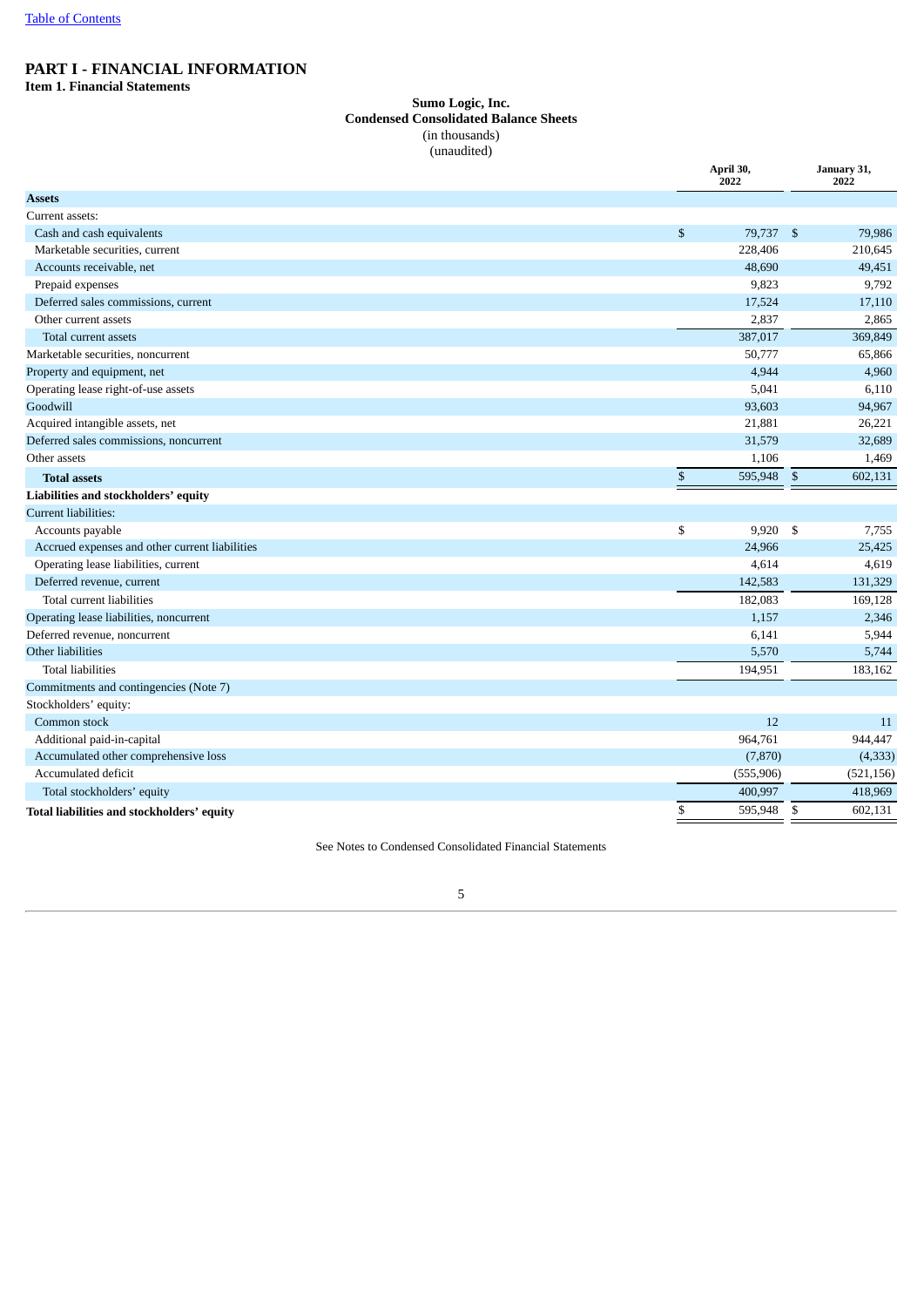# **Sumo Logic, Inc. Condensed Consolidated Statements of Operations** (in thousands, except for per share data) (unaudited)

|                                                                               |               | Three Months Ended April 30, |           |  |  |  |
|-------------------------------------------------------------------------------|---------------|------------------------------|-----------|--|--|--|
|                                                                               | 2022          |                              | 2021      |  |  |  |
| Revenue                                                                       | $\mathbb{S}$  | 67,855 \$                    | 54,219    |  |  |  |
| Cost of revenue                                                               | 24,145        |                              | 15,395    |  |  |  |
| Gross profit                                                                  | 43,710        |                              | 38,824    |  |  |  |
| Operating expenses:                                                           |               |                              |           |  |  |  |
| Research and development                                                      | 26,253        |                              | 20,443    |  |  |  |
| Sales and marketing                                                           | 35,290        |                              | 30,278    |  |  |  |
| General and administrative                                                    | 16,996        |                              | 14,573    |  |  |  |
| Total operating expenses                                                      | 78,539        |                              | 65,294    |  |  |  |
| Loss from operations                                                          | (34, 829)     |                              | (26, 470) |  |  |  |
| Interest and other income (expense), net                                      | 631           |                              | (16)      |  |  |  |
| Interest expense                                                              |               | (29)                         | (86)      |  |  |  |
| Loss before provision for income taxes                                        | (34, 227)     |                              | (26, 572) |  |  |  |
| Provision for income taxes                                                    | 523           |                              | 342       |  |  |  |
| Net loss                                                                      | $(34,750)$ \$ |                              | (26, 914) |  |  |  |
|                                                                               |               |                              |           |  |  |  |
| Net loss per share, basic and diluted                                         | \$            | $(0.30)$ \$                  | (0.26)    |  |  |  |
|                                                                               |               |                              |           |  |  |  |
| Weighted-average shares used to compute net loss per share, basic and diluted | 114,324       |                              | 104,033   |  |  |  |

<span id="page-6-0"></span>See Notes to Condensed Consolidated Financial Statements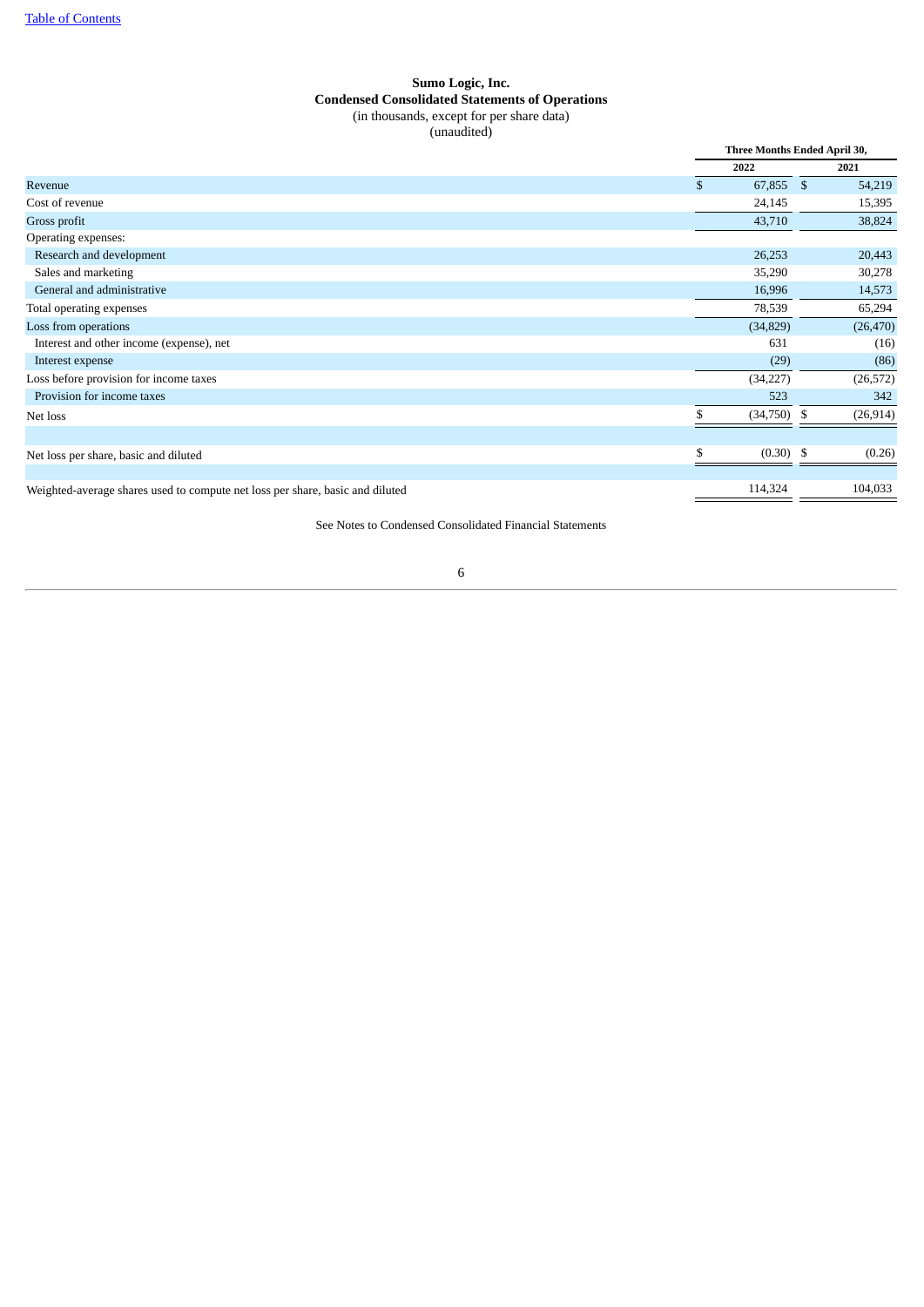# **Sumo Logic, Inc. Condensed Consolidated Statements of Comprehensive Loss** (in thousands) (unaudited)

<span id="page-7-0"></span>

|                                                             |  | Three Months Ended April 30, |           |
|-------------------------------------------------------------|--|------------------------------|-----------|
|                                                             |  | 2022                         | 2021      |
| Net loss                                                    |  | $(34,750)$ \$                | (26, 914) |
| Other comprehensive (loss) income:                          |  |                              |           |
| Foreign currency translation adjustments                    |  | (2,322)                      |           |
| Unrealized loss on available-for-sale marketable securities |  | (1,215)                      | (48)      |
| Total comprehensive loss                                    |  | $(38, 287)$ \$               | (26,959)  |

See Notes to Condensed Consolidated Financial Statements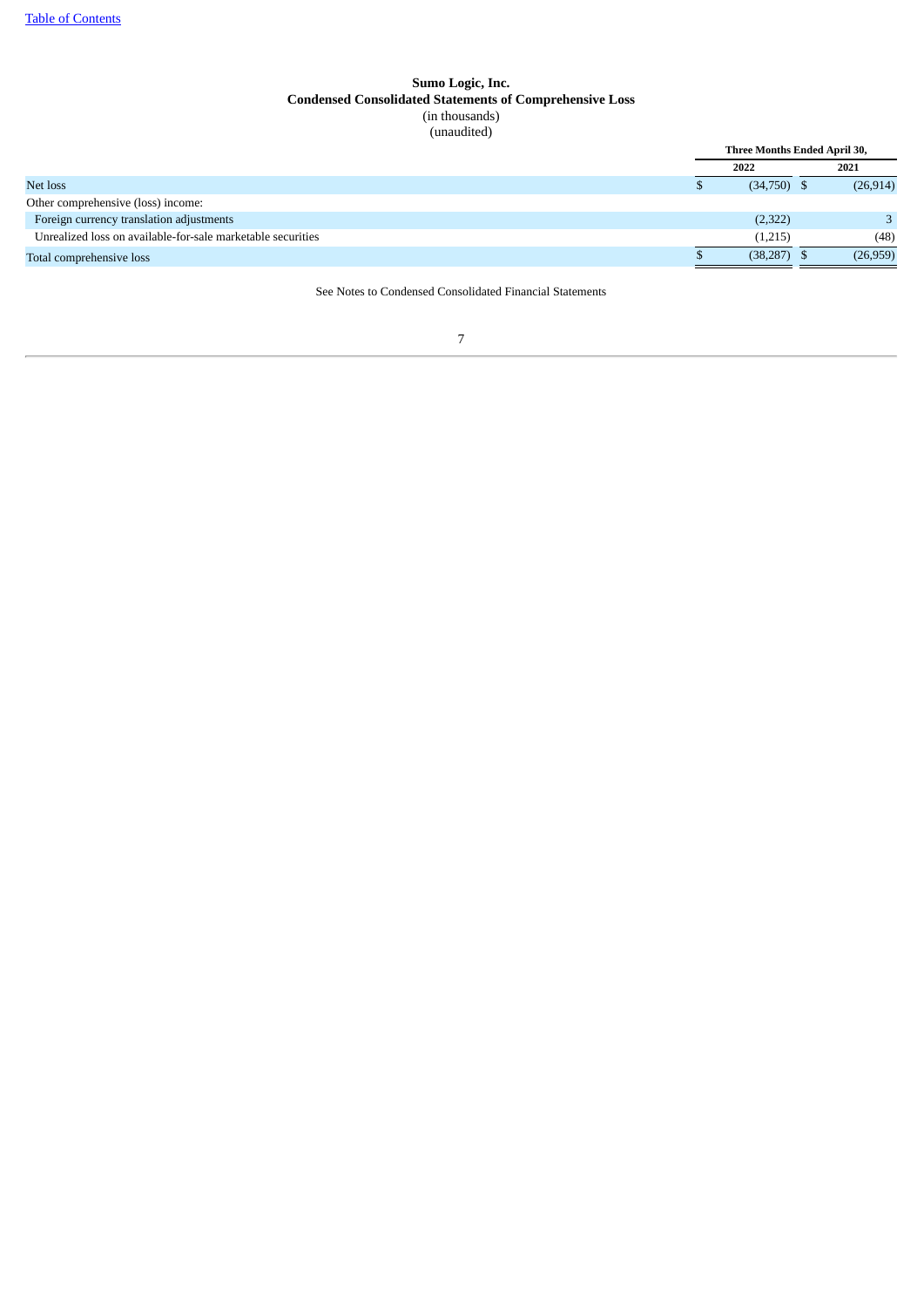# **Sumo Logic, Inc. Condensed Consolidated Statements of Stockholders' Equity** (in thousands) (unaudited)

|                                                         |                          | <b>Additional</b><br><b>Common Stock</b> |                    | <b>Accumulated</b><br>Other     |                               | <b>Total</b>                   |
|---------------------------------------------------------|--------------------------|------------------------------------------|--------------------|---------------------------------|-------------------------------|--------------------------------|
|                                                         | <b>Shares</b>            | Amount                                   | Paid-in<br>Capital | Comprehensive<br>Loss           | Accumulated<br><b>Deficit</b> | Stockholders'<br><b>Equity</b> |
| <b>Balance at January 31, 2022</b>                      | 113,813                  | \$<br>11                                 | 944,447<br>\$      | Ŝ.<br>(4,333)                   | $(521, 156)$ \$<br>\$         | 418,969                        |
| Issuance of common stock upon exercise of stock options | 1,341                    | $\mathbf{1}$                             | 6,953              |                                 |                               | 6,954                          |
| Vesting of restricted stock units                       | 492                      |                                          |                    |                                 | $\hspace{0.05cm} =$           |                                |
| Vesting of early exercised stock options                |                          | $\overline{\phantom{0}}$                 | 33                 |                                 | --                            | 33                             |
| Stock-based compensation                                |                          | $\qquad \qquad \longleftarrow$           | 13,328             |                                 | $\overline{\phantom{0}}$      | 13,328                         |
| Other comprehensive loss                                |                          |                                          | --                 | (3,537)                         |                               | (3,537)                        |
| Net loss                                                |                          |                                          |                    |                                 | (34,750)                      | (34,750)                       |
| <b>Balance at April 30, 2022</b>                        | 115,646                  | 12<br>S                                  | \$964,761          | (7, 870)<br>\$                  | \$<br>$(555,906)$ \$          | 400,997                        |
|                                                         |                          |                                          |                    |                                 |                               |                                |
| Balance at January 31, 2021                             | 102,484 \$               | 10                                       | \$<br>829,238      | (45)<br>\$                      | \$<br>$(397,791)$ \$          | 431,412                        |
| Issuance of common stock upon exercise of stock options | 2,848                    | $\mathbf{1}$                             | 8,018              |                                 |                               | 8,019                          |
| Exercise of common stock warrants                       | 18                       | —                                        |                    |                                 |                               |                                |
| Vesting of restricted stock units                       | 842                      |                                          | --                 | _                               | —                             |                                |
| Vesting of early exercised stock options                | $\overline{\phantom{a}}$ |                                          | 49                 | --                              | —                             | 49                             |
| Stock-based compensation                                |                          |                                          | 12,133             |                                 | $\overline{\phantom{0}}$      | 12,133                         |
| Other comprehensive loss                                | --                       |                                          | —                  | (45)                            | —                             | (45)                           |
| Net loss                                                |                          |                                          |                    | $\hspace{0.1mm}-\hspace{0.1mm}$ | (26, 914)                     | (26, 914)                      |
| <b>Balance at April 30, 2021</b>                        | 106,192                  | - \$<br>11                               | \$849,438          | (90)<br>\$                      | <sup>\$</sup><br>(424, 705)   | 424,654<br>-\$                 |

<span id="page-8-0"></span>See Notes to Condensed Consolidated Financial Statements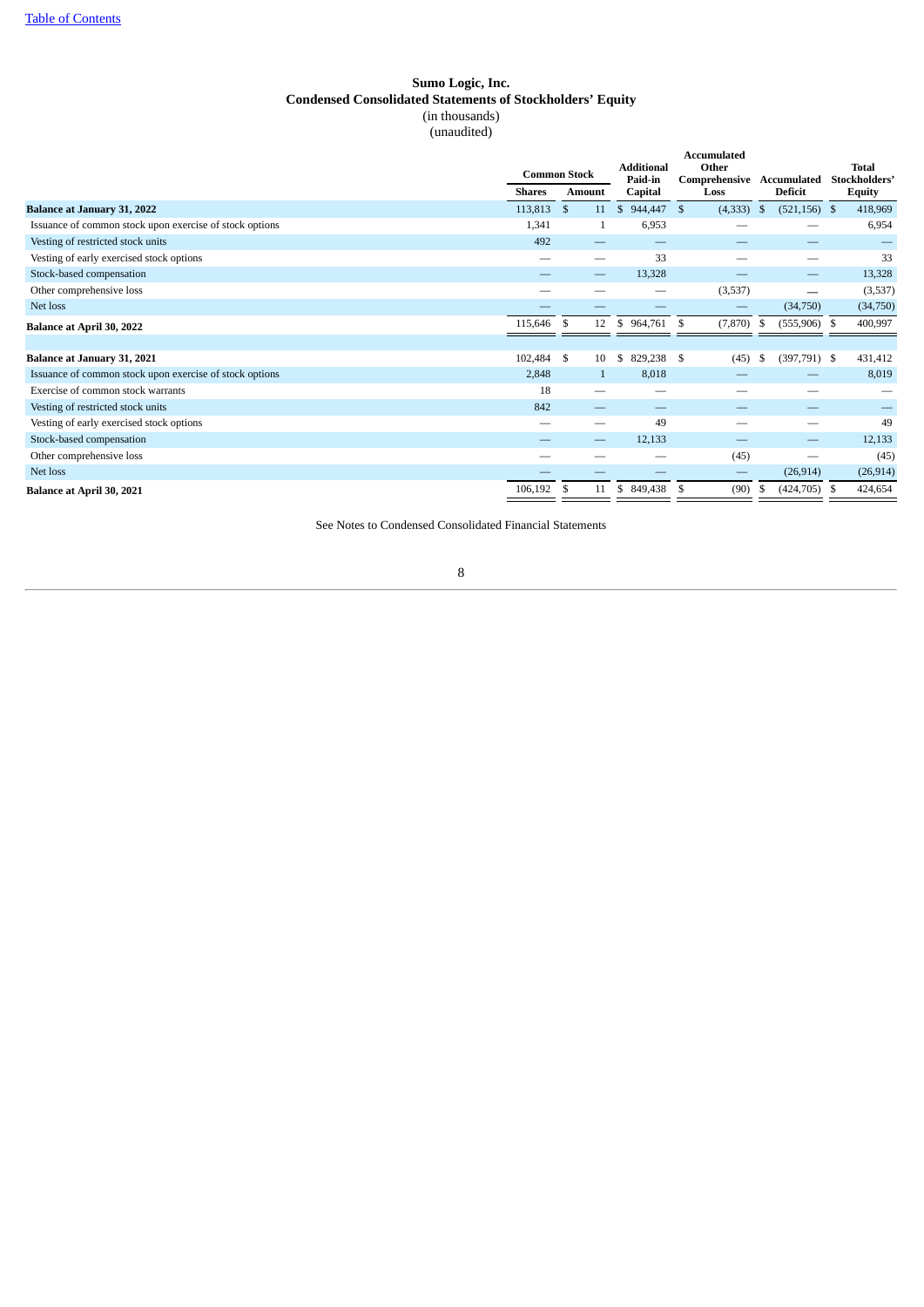# **Sumo Logic, Inc. Condensed Consolidated Statements of Cash Flows** (in thousands) (unaudited)

|                                                                                              | <b>Three Months Ended April 30,</b> |               |
|----------------------------------------------------------------------------------------------|-------------------------------------|---------------|
|                                                                                              | 2022                                | 2021          |
| Cash flows from operating activities                                                         |                                     |               |
| Net loss                                                                                     | \$<br>$(34,750)$ \$                 | (26, 914)     |
| Adjustments to reconcile net loss to net cash used in operating activities:                  |                                     |               |
| Depreciation and amortization                                                                | 4,283                               | 2,044         |
| Amortization of deferred sales commissions                                                   | 4,631                               | 3,401         |
| Amortization (accretion) of marketable securities purchased at a premium (discount)          | 790                                 | 566           |
| Stock-based compensation, net of amounts capitalized                                         | 13,277                              | 12,133        |
| Non-cash operating lease cost                                                                | 1,055                               | 1,062         |
| Other                                                                                        | (162)                               | 23            |
| Changes in operating assets and liabilities                                                  |                                     |               |
| Accounts receivable                                                                          | 757                                 | 837           |
| Prepaid expenses                                                                             | (37)                                | 592           |
| Other assets                                                                                 | 180                                 | 1,144         |
| Deferred sales commissions                                                                   | (3,934)                             | (5,658)       |
| Accounts payable                                                                             | 2,181                               | 1,383         |
| Accrued expenses and other current liabilities                                               | (164)                               | (1,295)       |
| Deferred revenue                                                                             | 11,451                              | 9,177         |
| Operating lease liabilities                                                                  | (1, 156)                            | (1, 134)      |
| Other liabilities                                                                            | 166                                 | (80)          |
| Net cash used in operating activities                                                        | (1, 432)                            | (2,719)       |
| <b>Cash flows from investing activities</b>                                                  |                                     |               |
| Purchases of marketable securities                                                           | (51, 683)                           | (267, 548)    |
| Maturities of marketable securities                                                          | 41,022                              | 1,558         |
| Sales of marketable securities                                                               | 5,920                               |               |
| Purchases of property and equipment                                                          | (371)                               | (247)         |
| Capitalized internal-use software costs                                                      | (187)                               |               |
| Net cash used in investing activities                                                        | (5,299)                             | (266, 237)    |
| <b>Cash flows from financing activities</b>                                                  |                                     |               |
| Payments of deferred offering costs                                                          |                                     | (93)          |
| Proceeds from exercise of common stock options                                               | 6,954                               | 8,019         |
| Net cash provided by financing activities                                                    | 6,954                               | 7,926         |
| Effect of exchange rate changes on cash and cash equivalents                                 | (472)                               | (9)           |
| Change in cash and cash equivalents and restricted cash                                      | (249)                               | (261,039)     |
| Cash and cash equivalents and restricted cash:                                               |                                     |               |
| Beginning of period                                                                          | 80,286                              | 404,440       |
| End of period                                                                                | \$<br>80,037                        | \$<br>143,401 |
| Supplemental disclosures of cash flow information                                            |                                     |               |
| Cash paid for income taxes                                                                   | \$<br>728                           | 272<br>-\$    |
| Cash paid for interest                                                                       | 21                                  | 21            |
| Supplemental non-cash investing and financing information                                    |                                     |               |
| Vesting of early exercised options                                                           | 31                                  | 49            |
| Unpaid cash consideration for acquisitions                                                   | 456                                 |               |
| Stock-based compensation capitalized as internal-use software costs                          | 51                                  |               |
| Property and equipment accrued but not yet paid                                              |                                     | 575           |
| Reconciliation of cash, cash equivalents, and restricted cash to consolidated balance sheets |                                     |               |
| Cash and cash equivalents                                                                    | \$<br>79,737 \$                     | 143,101       |
| Restricted cash included in other current assets                                             | 300                                 | 300           |
|                                                                                              | \$<br>80,037                        | \$<br>143,401 |
| Total cash, cash equivalents, and restricted cash                                            |                                     |               |

<span id="page-9-0"></span>See Notes to Condensed Consolidated Financial Statements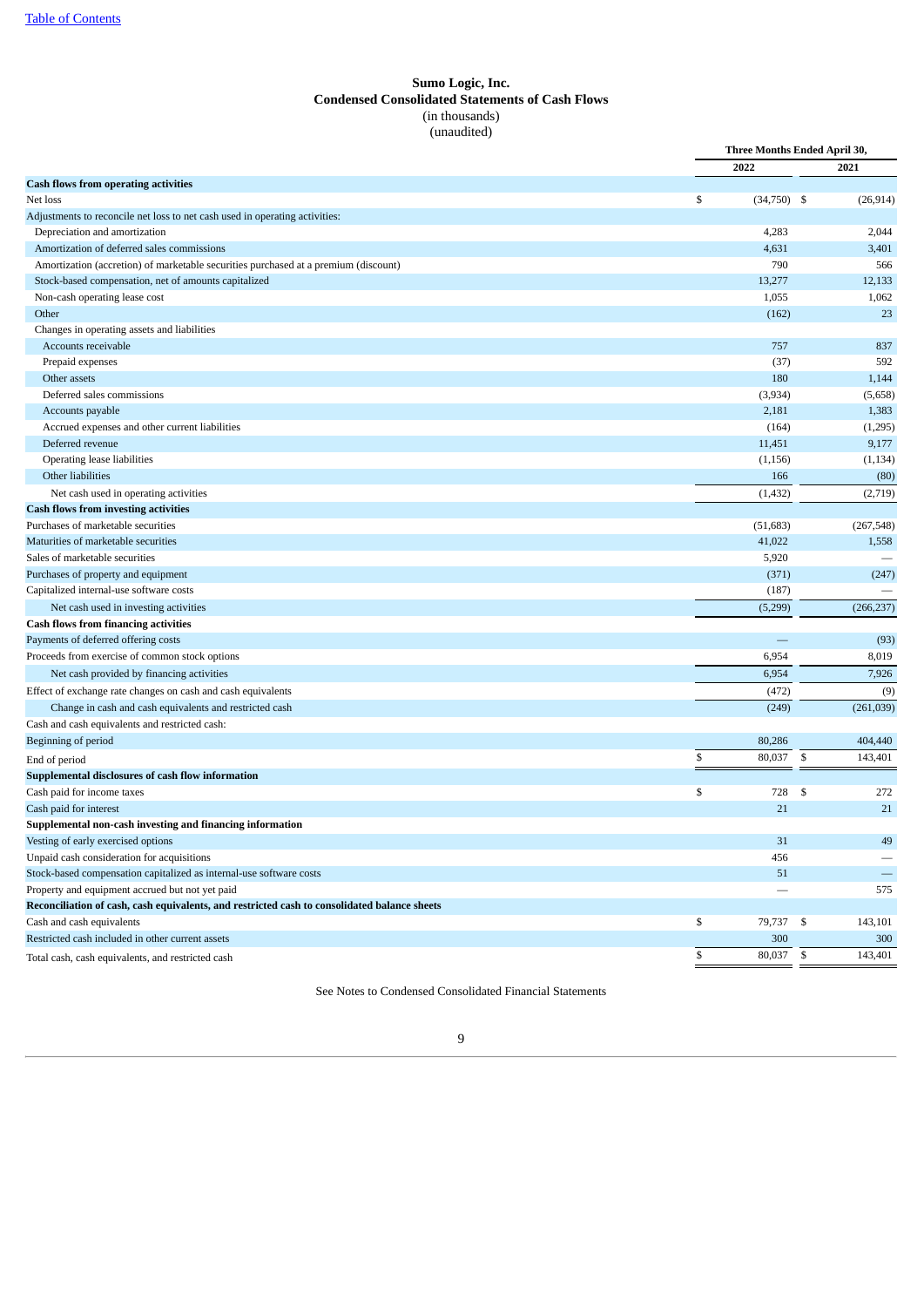# **Sumo Logic, Inc. Notes to Condensed Consolidated Financial Statements** (unaudited)

# **1. Description of Business and Basis of Presentation**

#### *Organization and Nature of Operations*

Sumo Logic, Inc. (the "Company") was incorporated in Delaware in March 2010. The Company provides, on a cloud-native software-as-a-service ("SaaS") delivery model, a software analytics platform for reliable and secure cloud-native applications to address the challenges and opportunities presented by digital transformation, modern applications, and cloud computing. The platform helps customers ensure application reliability, secure and protect against modern security threats, and gain insights into their cloud infrastructure.

# *Basis of Presentation and Principles of Consolidation*

The Company's condensed consolidated financial statements and accompanying notes have been prepared in accordance with accounting principles generally accepted in the United States of America ("GAAP") and applicable rules and regulations of the Securities and Exchange Commission, ("SEC"), regarding interim financial reporting. As permitted under those rules, certain footnotes or other financial information that are normally required by GAAP have been condensed or omitted, and accordingly the balance sheet as of January 31, 2022, and related disclosures, have been derived from the audited consolidated financial statements at that date but do not include all of the information required by GAAP for complete consolidated financial statements.

The accompanying interim unaudited condensed consolidated financial statements and related financial information should be read in conjunction with the audited consolidated financial statements and the related notes contained in the Company's Annual Report on Form 10-K for the year ended January 31, 2022, as filed with the SEC on March 14, 2022.

The Company's condensed consolidated financial statements and accompanying notes include the accounts of the Company and its wholly-owned subsidiaries. All intercompany accounts and transactions have been eliminated in consolidation.

These unaudited condensed consolidated financial statements have been prepared on the same basis as the Company's annual consolidated financial statements and, in the opinion of management, reflect all normal recurring adjustments that are necessary for the fair statement of the Company's condensed consolidated financial information. The results of operations for the three months ended April 30, 2022 are not necessarily indicative of the results to be expected for the year ending January 31, 2023 or for any other interim period or for any other future year.

### *Fiscal Year*

The Company's fiscal year ends on January 31. Unless otherwise stated, references to year in these condensed consolidated financial statements relate to the above described fiscal year rather than calendar year.

# **2. Summary of Significant Accounting Policies**

#### *Use of Estimates and Judgments*

The preparation of the Company's condensed consolidated financial statements in conformity with GAAP requires the Company to make estimates and assumptions that affect the reported amounts of assets and liabilities, and disclosure of contingent assets and liabilities, as of the date of the financial statements, and the reported amounts of income and expenses during the reporting period. These estimates are based on information available as of the date of the financial statements and may involve subjective or significant judgment by the Company; therefore, actual results could differ from the Company's estimates. The Company's accounting policies that involve judgment include revenue recognition, period of benefit for deferred sales commissions, useful lives of acquired intangible assets and property and equipment, stock-based compensation expense including the assumptions used for estimating the fair value of common stock (prior to the closing of the Company's initial public offering ("IPO")), capitalization of internal-use software costs, fair value of assets acquired and liabilities assumed from business combinations, incremental borrowing rate for operating leases, estimate of credit losses for accounts receivable and marketable securities, and valuation allowances associated with income taxes.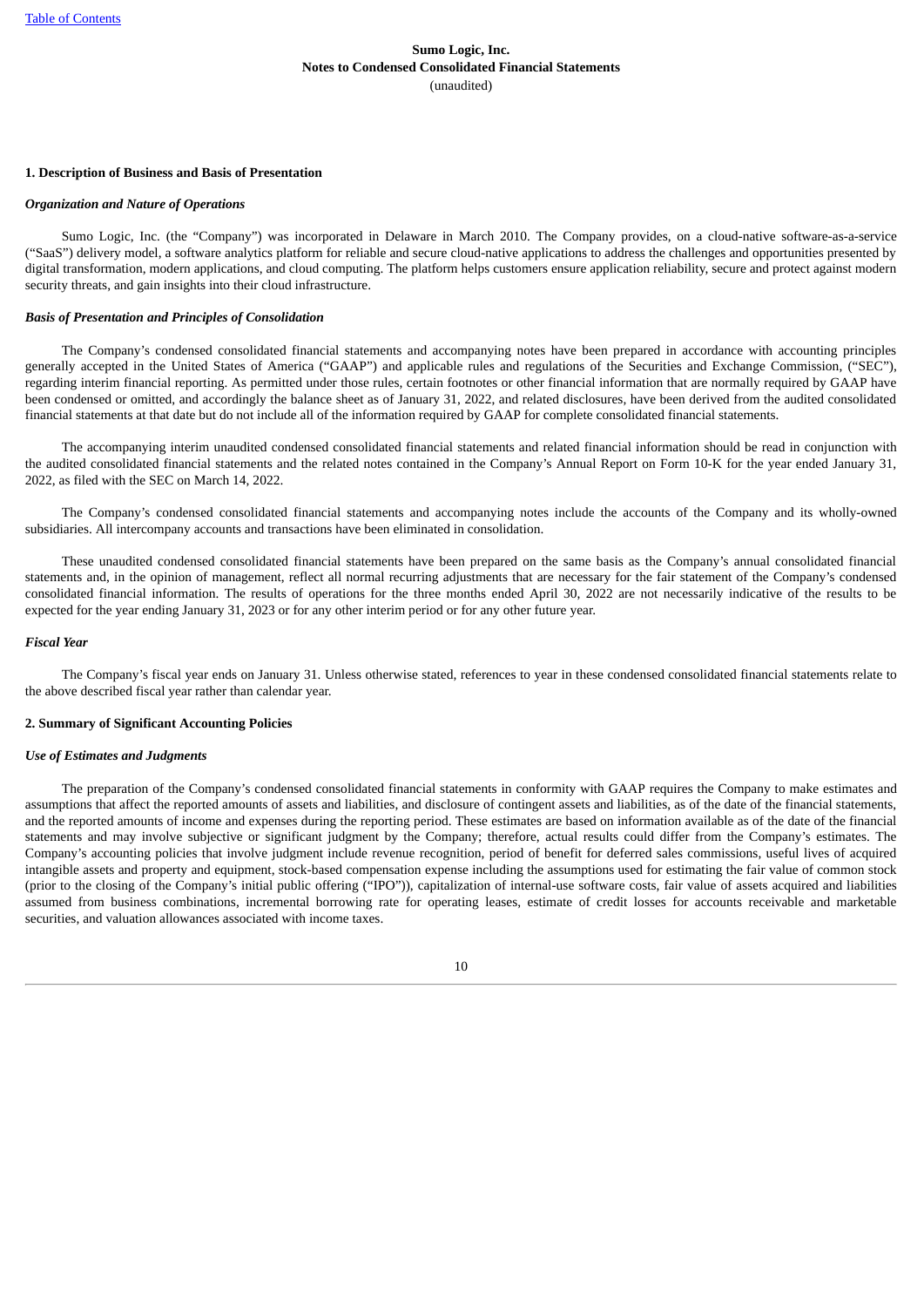## *COVID-19*

While the duration and extent of the COVID-19 pandemic depends on future developments that cannot be accurately predicted at this time, such as the duration and spread of the outbreak, the emergence of variants of the virus, the extent and effectiveness of containment actions, and the effectiveness of vaccination efforts, it has already had an adverse effect on the global economy and the ultimate societal and economic impact of the COVID-19 pandemic remains unknown. The Company may experience customer losses, including due to bankruptcy or customers ceasing operations, which may result in delays in collections or an inability to collect accounts receivable from these customers. The extent to which the COVID-19 pandemic, including the emergence of variants of the virus, may continue to impact the Company's financial condition, results of operations, or liquidity continues to remain uncertain, and as of the date of issuance of these financial statements, the Company is not aware of any specific event or circumstance that would require an update to its estimates or judgments or an adjustment to the carrying value of the Company's assets or liabilities. These estimates may change, as new events occur and additional information is obtained, which will be recognized in the condensed consolidated financial statements as soon as they become known. Actual results could differ from those estimates, and any such differences may be material to the Company's financial statements.

#### *Significant Accounting Policies*

There have been no changes to the Company's significant accounting policies described in the Company's Annual Report on Form 10-K for the year ended January 31, 2022, that have had a material impact on its condensed consolidated financial statements and related notes.

### *Related Party Transactions*

Certain members of the Company's board of directors serve as directors of, or are executive officers of, and in some cases are investors in, companies that are customers or vendors of the Company. Related party transactions were not material as of April 30, 2022 or January 31, 2022, or for the three months ended April 30, 2022 or 2021.

#### *Recently Adopted Accounting Pronouncements*

The Company assesses the adoption impacts of recently issued accounting pronouncements by the Financial Accounting Standards Board ("FASB") on its condensed consolidated financial statements. The section below describes the impact from newly adopted pronouncements.

In October 2021, the FASB issued ASU 2021-08, Business Combinations (Topic 805): Accounting for Contract Assets and Contract Liabilities from *Contracts with Customers*, which requires that an entity recognize and measure contract assets and contract liabilities acquired in a business combination in accordance with Topic 606 as if it had originated the contracts. The adoption of the standard will impact future business combinations. The Company has elected to early adopt this guidance as of February 1, 2022. The adoption of this guidance did not have an impact on the Company's condensed consolidated financial statements for the three months ended April 30, 2022 as no business combination activities occurred during this period.

#### **3. Fair Value Measurements**

The Company measures its financial assets and liabilities at fair value each reporting period using a fair value hierarchy that prioritizes the use of observable inputs and minimizes the use of unobservable inputs when measuring fair value. A financial instrument's classification within the fair value hierarchy is based upon the lowest level of input that is significant to the fair value measurement. Three levels of inputs may be used to measure fair value, as follows:

- Level 1 Observable inputs, such as quoted prices in active markets for identical assets or liabilities.
- Level 2 Observable inputs other than Level 1 prices, such as quoted prices for similar assets or liabilities, quoted prices in markets that are not active, or other inputs that are observable or can be corroborated by observable market data for substantially the full term of the assets or liabilities.
- Level 3 Unobservable inputs that are supported by little or no market activity and that are significant to the fair value of the assets or liabilities.

The Company uses the market approach to measure fair value for its financial assets and liabilities. The market approach uses prices and other relevant information generated by market transactions involving identical or comparable assets or liabilities.

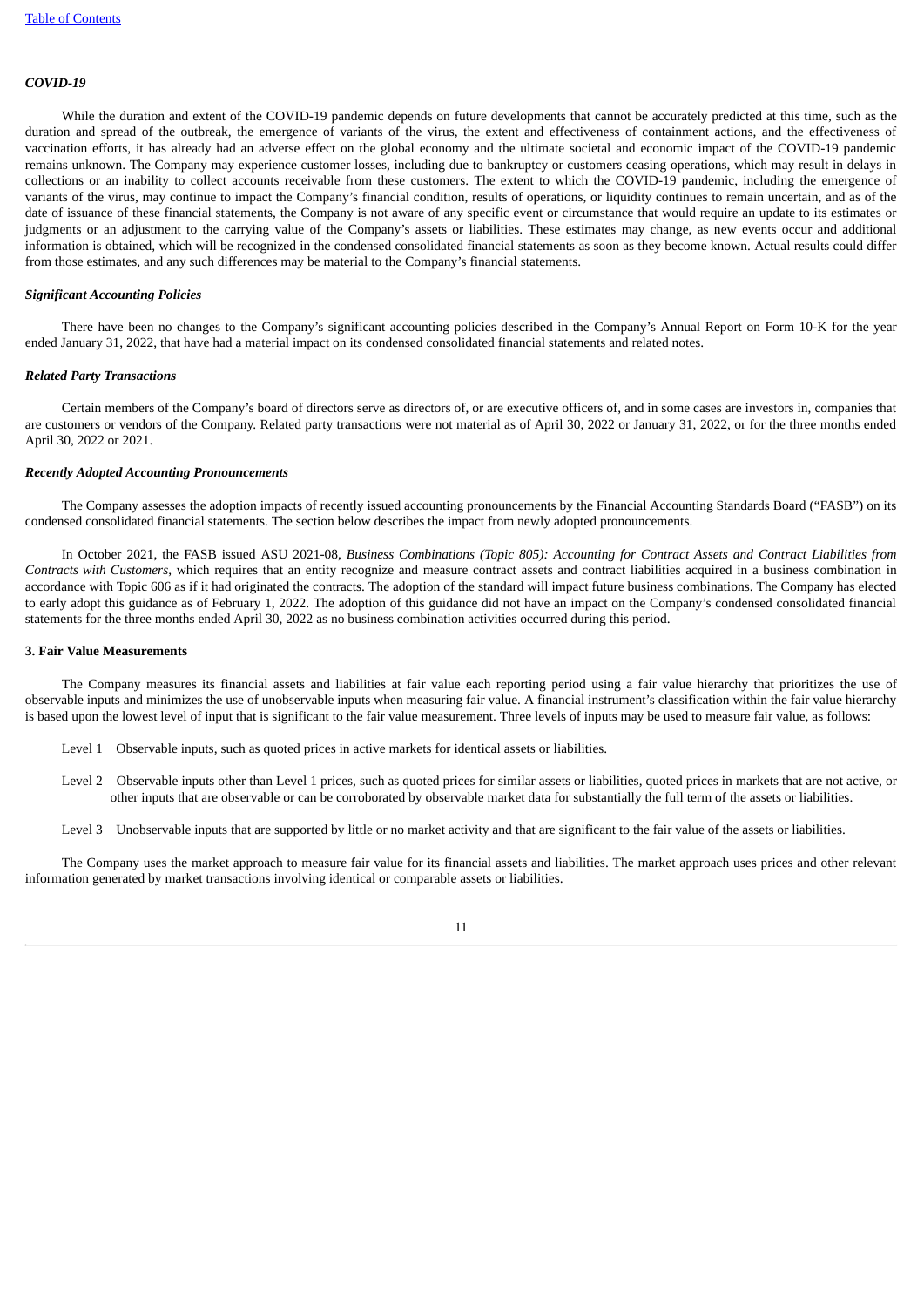The carrying amounts of the Company's financial instruments, which include cash equivalents, accounts receivable, accounts payable, and accrued expenses approximate fair value because of the short maturity of those instruments.

The following tables present the fair value of the Company's financial assets measured at fair value on a recurring basis, based on the three-tier fair value hierarchy (in thousands):

|                                | As of April 30, 2022 |                |     |                          |    |                          |    |         |
|--------------------------------|----------------------|----------------|-----|--------------------------|----|--------------------------|----|---------|
|                                |                      | <b>Level 1</b> |     | <b>Level 2</b>           |    | <b>Level 3</b>           |    | Total   |
| Cash equivalents:              |                      |                |     |                          |    |                          |    |         |
| Money market funds             | \$                   | 69,842         | \$  | $\overline{\phantom{m}}$ | \$ | $\qquad \qquad$          | \$ | 69,842  |
| Corporate debt securities      |                      |                |     | 427                      |    |                          |    | 427     |
| Marketable securities:         |                      |                |     |                          |    |                          |    |         |
| U.S. Treasury securities       |                      |                |     | 66,498                   |    |                          |    | 66,498  |
| Corporate debt securities      |                      |                |     | 168,886                  |    |                          |    | 168,886 |
| Commercial paper               |                      |                |     | 24,906                   |    |                          |    | 24,906  |
| Foreign government obligations |                      |                |     | 7,534                    |    |                          |    | 7,534   |
| Supranational securities       |                      |                |     | 8,915                    |    | __                       |    | 8,915   |
| Certificates of deposit        |                      |                |     | 2,444                    |    |                          |    | 2,444   |
| Total financial assets         |                      | 69,842         | \$. | 279,610 \$               |    | $\overline{\phantom{0}}$ |    | 349,452 |

|                                | As of January 31, 2022 |           |    |                          |         |                          |    |         |
|--------------------------------|------------------------|-----------|----|--------------------------|---------|--------------------------|----|---------|
|                                |                        | Level 1   |    | Level 2                  | Level 3 |                          |    | Total   |
| Cash equivalents:              |                        |           |    |                          |         |                          |    |         |
| Money market funds             | \$                     | 70,742 \$ |    | $\overline{\phantom{0}}$ | - \$    |                          | \$ | 70,742  |
| Marketable securities:         |                        |           |    |                          |         |                          |    |         |
| U.S. Treasury securities       |                        |           |    | 67,476                   |         |                          |    | 67,476  |
| Corporate debt securities      |                        |           |    | 167,160                  |         | $\hspace{0.1cm}$         |    | 167,160 |
| Commercial paper               |                        |           |    | 19,033                   |         |                          |    | 19,033  |
| Foreign government obligations |                        |           |    | 7,607                    |         |                          |    | 7,607   |
| Supranational securities       |                        |           |    | 12,922                   |         |                          |    | 12,922  |
| Certificates of deposit        |                        |           |    | 2,313                    |         |                          |    | 2,313   |
| Total financial assets         | C                      | 70,742    | £. | 276,511 \$               |         | $\overline{\phantom{0}}$ |    | 347,253 |

The Company had \$0.3 million of restricted cash invested in money market funds that is not included in the tables above as of April 30, 2022 and January 31, 2022, respectively.

In connection with the Loan and Security agreement, discussed in Note 6, the Company issued 32,276 warrants to purchase shares of the Company's redeemable convertible preferred stock. The Company used a Black-Scholes option valuation model to value its redeemable convertible preferred stock warrant liability at inception and on subsequent valuation dates. Changes in the fair values of the redeemable convertible preferred stock warrant liability were recorded as interest and other income (expense), net in the Company's condensed consolidated statements of operations. All 32,276 warrants to purchase shares of redeemable convertible preferred stock converted into warrants to purchase common stock upon the closing of the Company's IPO and the related liability was reclassified to additional-paid in capital in the Company's condensed consolidated balance sheet. During the three months ended April 30, 2022, no warrants were exercised. During the three months ended April 30, 2021, 21,746 warrants were exercised. There were no transfers between levels of the fair value hierarchy during the three months ended April 30, 2022 and 2021, respectively.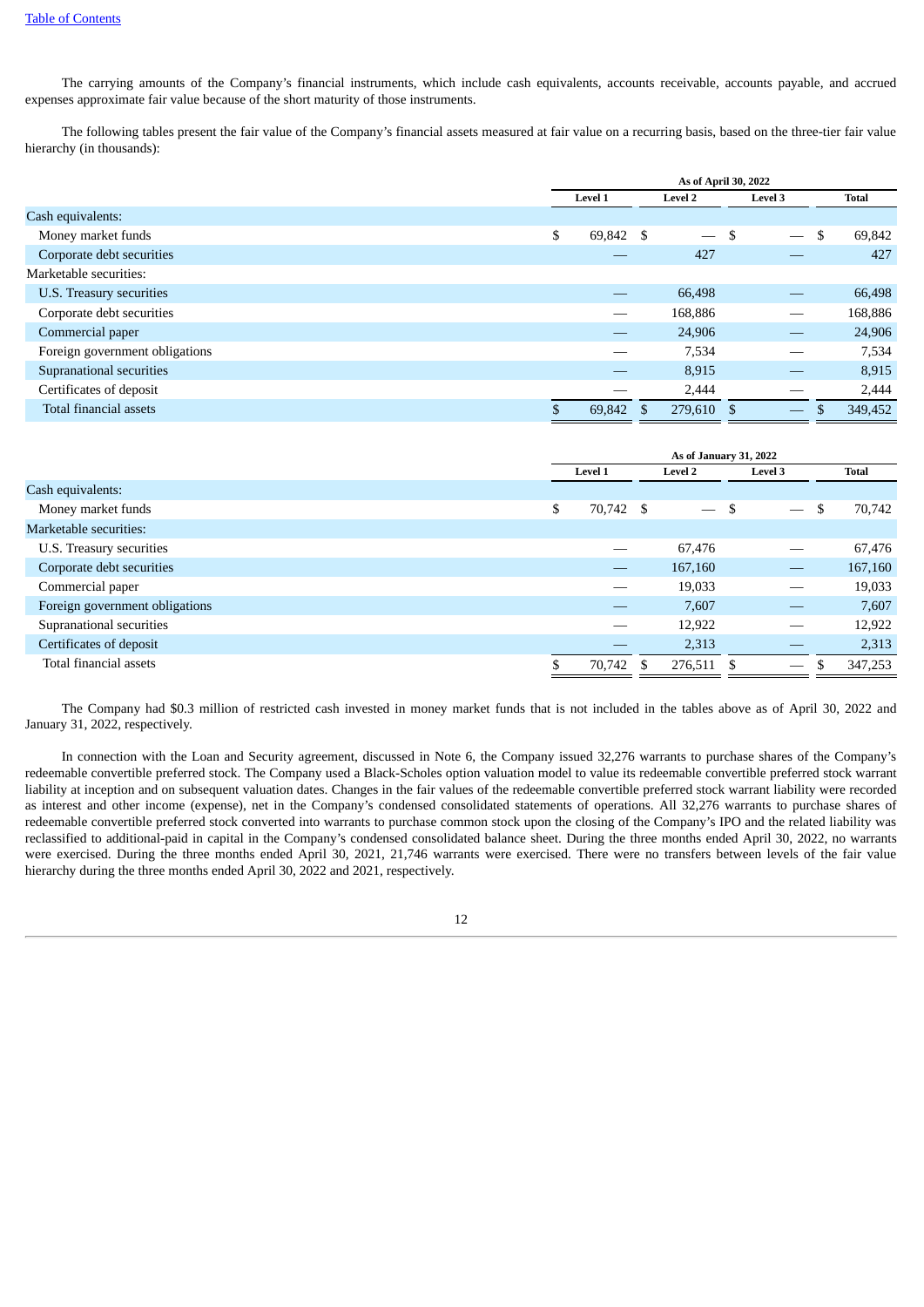The following is a summary of available-for sale marketable securities, excluding those securities classified within cash and cash equivalents on the condensed consolidated balance sheet as of April 30, 2022 and January 31, 2022, respectively (in thousands):

|                                | As of April 30, 2022 |                       |    |                        |                        |    |                   |
|--------------------------------|----------------------|-----------------------|----|------------------------|------------------------|----|-------------------|
|                                |                      | <b>Amortized Cost</b> |    | <b>Unrealized Gain</b> | <b>Unrealized Loss</b> |    | <b>Fair Value</b> |
| U.S. Treasury securities       |                      | 67,108                | -S | $\hspace{0.05cm}$      | $(610)$ \$<br>- \$     |    | 66,498            |
| Corporate debt securities      |                      | 170,192               |    | 3                      | (1,309)                |    | 168,886           |
| Commercial paper               |                      | 25,002                |    |                        | (96)                   |    | 24,906            |
| Foreign government obligations |                      | 7,607                 |    |                        | (73)                   |    | 7,534             |
| Supranational securities       |                      | 8,915                 |    |                        |                        |    | 8,915             |
| Certificates of deposit        |                      | 2,460                 |    |                        | (16)                   |    | 2,444             |
| Total marketable securities    |                      | 281,284               |    | 3S                     | (2,104)                | -S | 279,183           |

|                                | As of January 31, 2022 |                       |      |                   |   |                        |                   |
|--------------------------------|------------------------|-----------------------|------|-------------------|---|------------------------|-------------------|
|                                |                        | <b>Amortized Cost</b> |      | Unrealized Gain   |   | <b>Unrealized Loss</b> | <b>Fair Value</b> |
| U.S. Treasury securities       | D                      | 67,770                | - \$ | $\hspace{0.05cm}$ |   | (294)                  | 67,476<br>- \$    |
| Corporate debt securities      |                        | 167,693               |      | 3                 |   | (536)                  | 167,160           |
| Commercial paper               |                        | 19,052                |      |                   |   | (19)                   | 19,033            |
| Foreign government obligations |                        | 7,640                 |      |                   |   | (33)                   | 7,607             |
| Supranational securities       |                        | 12,923                |      |                   |   | (1)                    | 12,922            |
| Certificates of deposit        |                        | 2,319                 |      |                   |   | (6)                    | 2,313             |
| Total marketable securities    |                        | 277,397               | -S   | 3                 | 5 | (889)                  | 276,511<br>- 85   |

The Company does not believe that any unrealized losses are attributable to credit-related factors based on its evaluation of available evidence. To determine whether a decline in value is related to credit loss, the Company evaluates, among other factors: the extent to which the fair value is less than the amortized cost basis, changes to the rating of the security by a rating agency, and any adverse conditions specifically related to an issuer of a security or its industry. No impairment loss has been recorded on the securities included in the table above, as the Company believes that the decrease in fair value of these securities is temporary.

The following table presents the contractual maturities of the Company's marketable securities (in thousands):

|                                          | April 30,<br>2022 |
|------------------------------------------|-------------------|
| Due in one year or less                  | 228,406           |
| Due after one year and within five years | 50,777            |
| Total marketable securities              | 279,183           |

#### **4. Acquisitions, Intangible Assets, and Goodwill**

### *Sensu, Inc.*

On June 10, 2021, the Company completed the acquisition of Sensu, Inc. ("Sensu") a privately-held software company that is a leader in open source monitoring. The addition of Sensu is expected to accelerate the Company's observability strategy by providing customers with an affordable and scalable end-toend solution for infrastructure and application monitoring.

The aggregate amount recorded as purchase consideration was \$32.7 million, of which \$8.6 million was paid or to be paid in cash, and \$24.1 million was comprised of 1,123,697 shares of the Company's common stock. The value of consideration assigned to such shares of common stock was based on the closing price of the Company's common stock on the date of acquisition, or \$21.49 per share.

Additionally, 71,644 shares of common stock were issued with a fair value of \$21.49 per share at the time of grant and will be recorded as stock-based compensation expense. These shares are subject to risk of forfeiture which lapse in full 1.5 years after the acquisition date. The Company recorded stock-based compensation expense related to the vesting of the restricted common stock of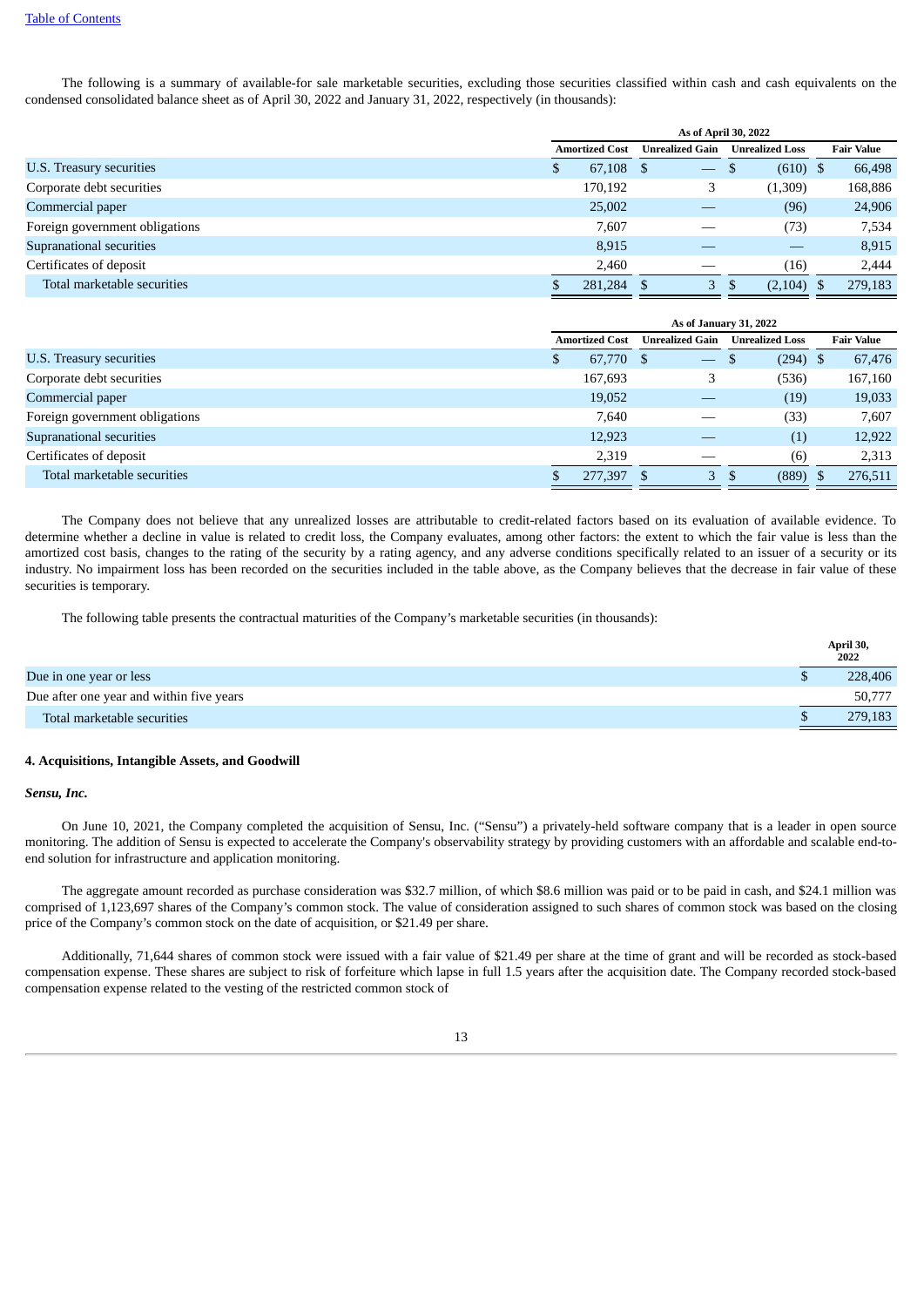\$0.3 million during the three months ended April 30, 2022. As of April 30, 2022, the remaining unrecognized stock-based compensation expense was \$0.6 million, and will be recognized over the remaining vesting period.

A portion of the consideration otherwise payable was held back by the Company as partial security for certain indemnification obligations. The consideration held back will be released 12 months after the acquisition date, subject to reduction for any indemnification claims.

Certain stock options held by Sensu employees were assumed by the Company with a total fair value of \$0.6 million and will be recognized as stockbased compensation expense over the remaining service period. See Note 9 for more details on the Sensu options assumed.

The acquisition was accounted for as a business combination and the total purchase consideration was allocated to the net tangible and intangible assets and liabilities based on their fair values on the acquisition date and the excess was recorded as goodwill. The values assigned to the assets acquired and liabilities assumed are based on preliminary estimates of fair value available as of the issuance date of these condensed consolidated financial statements and may be adjusted during the measurement period of up to 12 months from the date of acquisition as further information becomes available. Any changes in the fair values of the assets acquired and liabilities assumed during the measurement period may result in adjustments to goodwill. As of April 30, 2022, the primary area that remains preliminary relates to the valuation of certain tax-related items.

The following table presents the preliminary purchase consideration allocation recorded in the Company's condensed consolidated balance sheet as of the acquisition date (in thousands):

|                                                |          | <b>Amount</b> |
|------------------------------------------------|----------|---------------|
| Cash and cash equivalents                      | <b>D</b> | 2,270         |
| Accounts receivable                            |          | 409           |
| Other current assets                           |          | 50            |
| Acquired intangible assets                     |          | 11,800        |
| Goodwill                                       |          | 19,889        |
| Accounts payable                               |          | (49)          |
| Deferred revenue, current                      |          | (658)         |
| Accrued expenses and other current liabilities |          | (143)         |
| Deferred revenue, noncurrent                   |          | (99)          |
| Other liabilities                              |          | (747)         |
| Total acquisition consideration                |          | 32,722        |

The following table sets forth the components of identifiable intangible assets acquired and their estimated useful lives as of the date of acquisition (in thousands):

|                        |    | <b>Total</b> | <b>Useful Life</b><br>(in years) |  |
|------------------------|----|--------------|----------------------------------|--|
| Developed technology   | \$ | 8,800        | $\sqrt{2}$                       |  |
| Customer relationships |    | 3,000        |                                  |  |
| Intangible assets      | ъ  | 11,800       |                                  |  |

Goodwill represents the future economic benefits arising from other assets that could not be individually identified and separately recognized, such as the acquired assembled workforce and synergies expected to be achieved from the integration of Sensu. In addition, goodwill represents the future benefits as a result of the acquisition that management expects to enhance the Company's product available to both new and existing customers and increase the Company's market position. Goodwill is not deductible for tax purposes.

The results of operations of Sensu from the date of acquisition have been included in the Company's condensed consolidated financial statements. Pro forma revenue and results of operations have not been presented because the historical results of Sensu are not material to the Company's condensed consolidated financial statements in any period presented.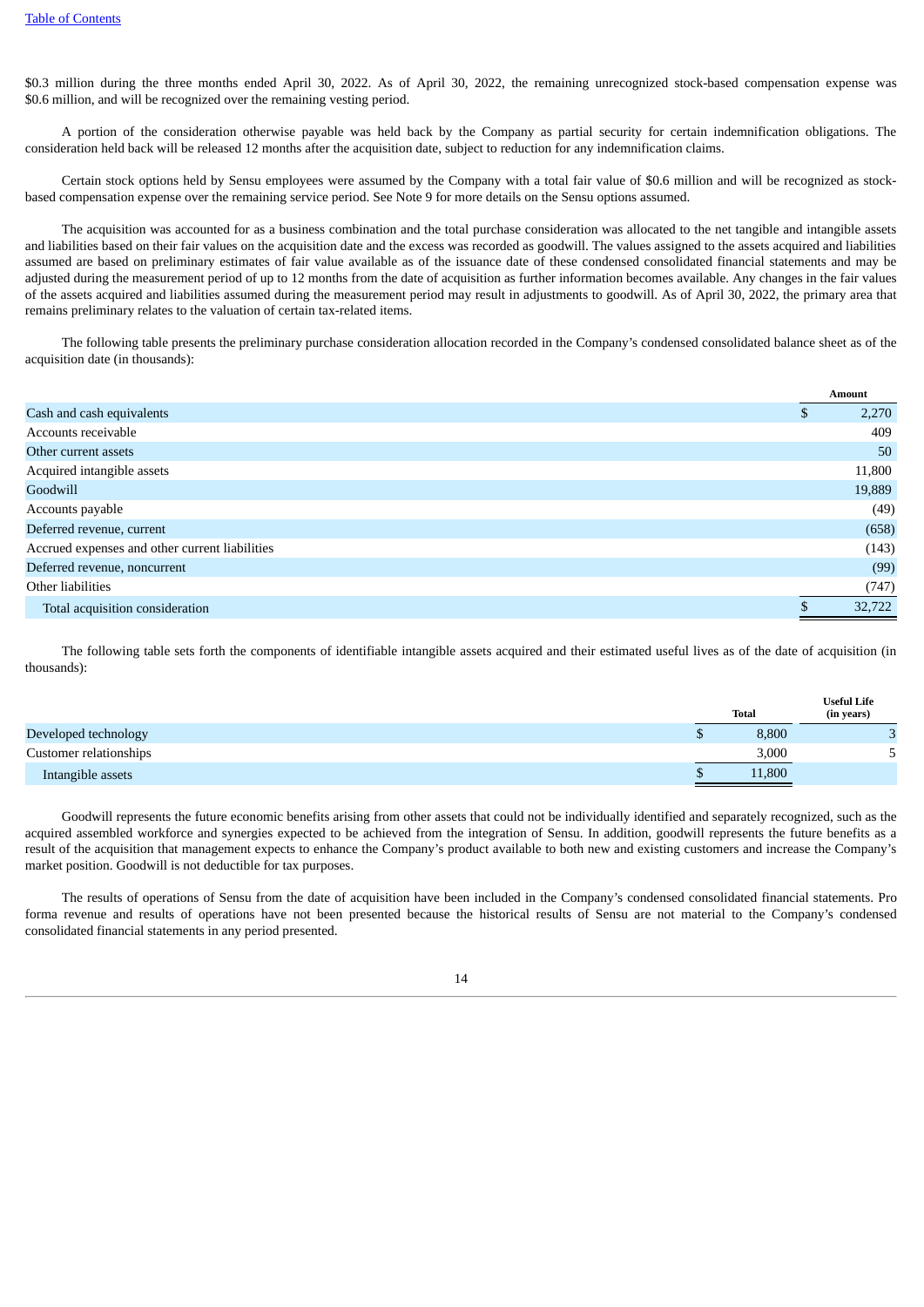# *DF Labs S.p.A.*

On May 24, 2021, the Company completed the acquisition of DF Labs S.p.A. ("DFLabs"), a privately-held Italian corporation and a leader in security orchestration, automation and response ("SOAR") technology. The combination of the Company's Cloud SIEM and DFLabs' solution will provide customers with comprehensive cloud-native security intelligence solutions.

The aggregate amount recorded as purchase consideration was \$41.7 million, of which \$35.3 million was paid in cash, and \$6.4 million was comprised of 334,815 shares of the Company's common stock. The value of consideration assigned to such shares of common stock was based on the closing price of the Company's common stock on the date of acquisition, or \$18.97 per share.

Additionally, 143,492 shares of common stock were issued with a fair value of \$18.97 per share at the time of grant and will be recorded as stock-based compensation. These shares are subject to risk of forfeiture, which lapse in full 2.0 years after the acquisition date. The Company recorded stock-based compensation expense related to the vesting of the restricted common stock of \$0.3 million during the three months ended April 30, 2022. As of April 30, 2022, the remaining unrecognized stock-based compensation expense was \$1.5 million and will be recognized over the remaining vesting period.

A portion of the consideration otherwise payable was placed into escrow as partial security for certain indemnification obligations. The escrow fund will be released 12 months after the acquisition date, subject to reduction for any indemnification claims.

The acquisition was accounted for as a business combination and the total purchase consideration was allocated to the net tangible and intangible assets and liabilities based on their fair values on the acquisition date and the excess was recorded as goodwill. The values assigned to the assets acquired and liabilities assumed are based on preliminary estimates of fair value available as of the issuance date of these condensed consolidated financial statements and may be adjusted during the measurement period of up to 12 months from the date of acquisition as further information becomes available. Any changes in the fair values of the assets acquired and liabilities assumed during the measurement period may result in adjustments to goodwill. As of April 30, 2022, the primary area that remains preliminary relates to the valuation of certain tax-related items.

The following table presents the preliminary purchase consideration allocation recorded in the Company's condensed consolidated balance sheet as of the acquisition date (in thousands):

|                                                | <b>Amount</b> |
|------------------------------------------------|---------------|
| Cash and cash equivalents                      | \$<br>782     |
| Accounts receivable                            | 430           |
| Other current assets                           | 111           |
| Property and equipment                         | 435           |
| Acquired intangible assets                     | 17,200        |
| Goodwill                                       | 26,623        |
| Other assets                                   | 178           |
| Accounts payable                               | (262)         |
| Deferred revenue, current                      | (340)         |
| Accrued expenses and other current liabilities | (788)         |
| Deferred revenue, noncurrent                   | (38)          |
| Other liabilities                              | (2,654)       |
| Total acquisition consideration                | 41,677        |

Acquired intangible assets consist of developed technology with an estimated useful life of 3 years.

Goodwill represents the future economic benefits arising from other assets that could not be individually identified and separately recognized, such as the acquired assembled workforce of DFLabs and synergies expected to be achieved from the integration of DFLabs. In addition, goodwill represents the future benefits as a result of the acquisition that management expects to enhance the Company's product available to both new and existing customers and increase the Company's market position. Goodwill is not deductible for tax purposes.

The results of operations of DFLabs from the date of acquisition have been included in the Company's condensed consolidated financial statements. Pro forma revenue and results of operations have not been presented because the historical results of DFLabs are not material to the Company's condensed consolidated financial statements in any period presented.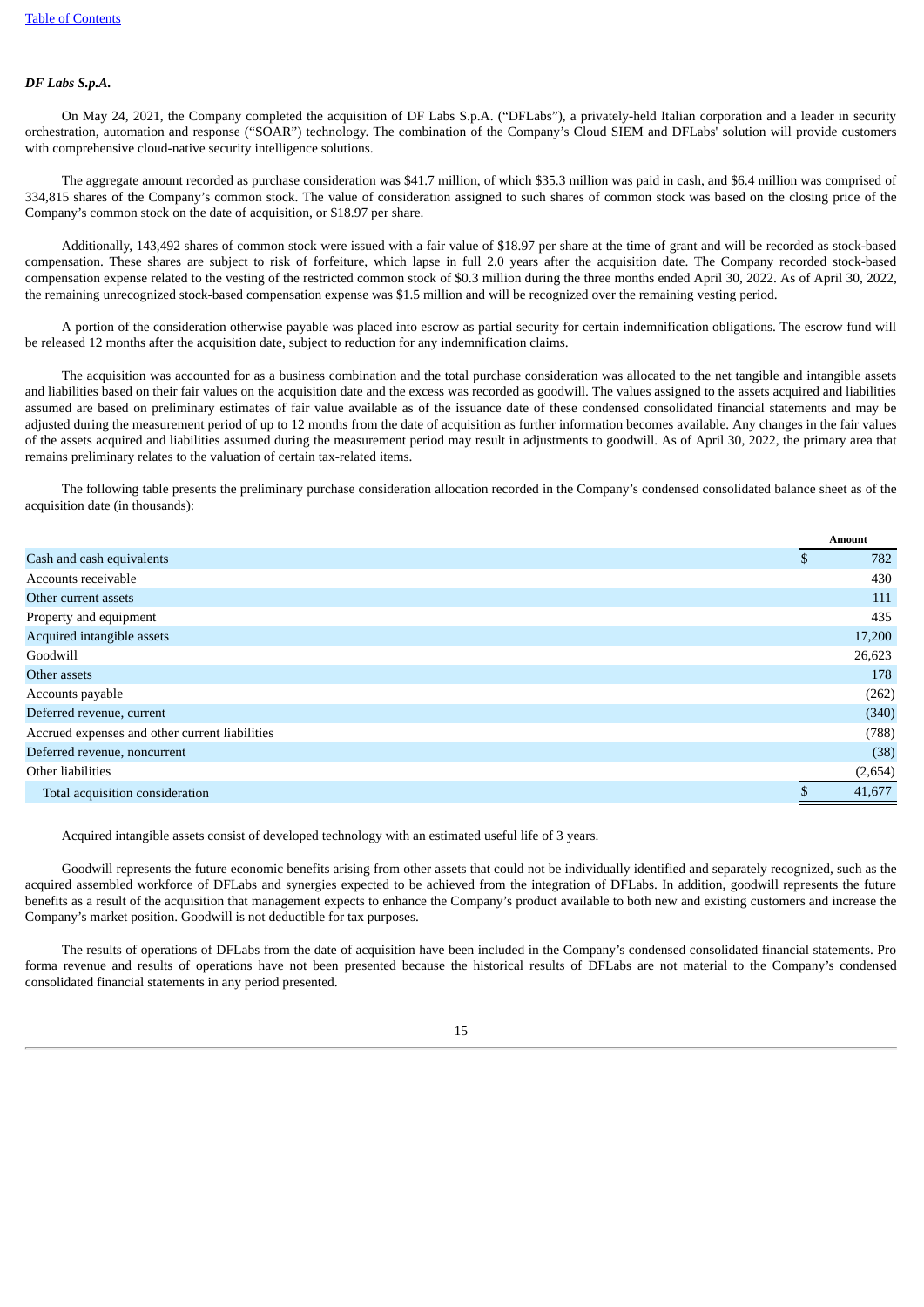# *Acquisition-Related Expenses*

The Company incurred acquisition-related expenses primarily for professional services of \$3.8 million during the year ended January 31, 2022, which were recorded as general and administrative expenses in the consolidated statement of operations.

# *Acquired Intangible Assets*

Acquired intangible assets, net consisted of the following (in thousands):

|                        | April 30, 2022 |                                 |              |                                           |  |                            |                                                                          |
|------------------------|----------------|---------------------------------|--------------|-------------------------------------------|--|----------------------------|--------------------------------------------------------------------------|
|                        |                | <b>Gross Carrying</b><br>Amount |              | Accumulated<br><b>Amortization</b>        |  | <b>Net Carrying Amount</b> | <b>Weighted Average</b><br><b>Remaining Useful</b><br>Life<br>(in years) |
| Developed technology   | \$.            | 42,769 \$                       |              | $(23,355)$ \$                             |  | 19,414                     | 1.9                                                                      |
| Customer relationships |                | 3,000                           |              | (533)                                     |  | 2,467                      | 4.2                                                                      |
| <b>Total</b>           |                | 45,769                          | -S           | $(23,888)$ \$                             |  | 21,881                     |                                                                          |
|                        |                |                                 |              | <b>January 31, 2022</b>                   |  |                            |                                                                          |
|                        |                | <b>Gross Carrying</b><br>Amount |              | <b>Accumulated</b><br><b>Amortization</b> |  | <b>Net Carrying Amount</b> | <b>Weighted Average</b><br><b>Remaining Useful</b><br>Life<br>(in years) |
| Developed technology   | \$             | 43,650                          | \$           | $(20,046)$ \$                             |  | 23,604                     | 2.1                                                                      |
| Customer relationships |                | 3,000                           |              | (383)                                     |  | 2,617                      | 4.4                                                                      |
| <b>Total</b>           |                | 46,650                          | <sup>S</sup> | $(20, 429)$ \$                            |  | 26,221                     |                                                                          |

The Company recorded amortization expense of \$3.7 million and \$1.5 million during the three months ended April 30, 2022 and 2021, respectively. There was no impairment of intangible assets recorded for the three months ended April 30, 2022 or 2021. There was no fully amortized intangible assets written off during the three months ended April 30, 2022. Fully amortized intangible assets were written off in the amount of \$1.0 million during the year ended January 31, 2022.

As of April 30, 2022, future amortization expense related to acquired intangible assets was as follows (in thousands):

|                            |   | Amortization<br><b>Expense</b> |
|----------------------------|---|--------------------------------|
| Remainder of fiscal 2023   | Φ | 9,344                          |
| 2024                       |   | 8,495                          |
| 2025                       |   | 3,225                          |
| 2026                       |   | 600                            |
| 2027                       |   | 217                            |
| Total amortization expense |   | 21,881                         |

As of January 31, 2022, future amortization expense related to acquired intangible assets was as follows (in thousands):

|                            | Amortization<br><b>Expense</b> |
|----------------------------|--------------------------------|
| 2023                       | 13,298                         |
| 2024                       | 8,789                          |
| 2025                       | 3,317                          |
| 2026                       | 600                            |
| 2027                       | 217                            |
| Total amortization expense | 26,221                         |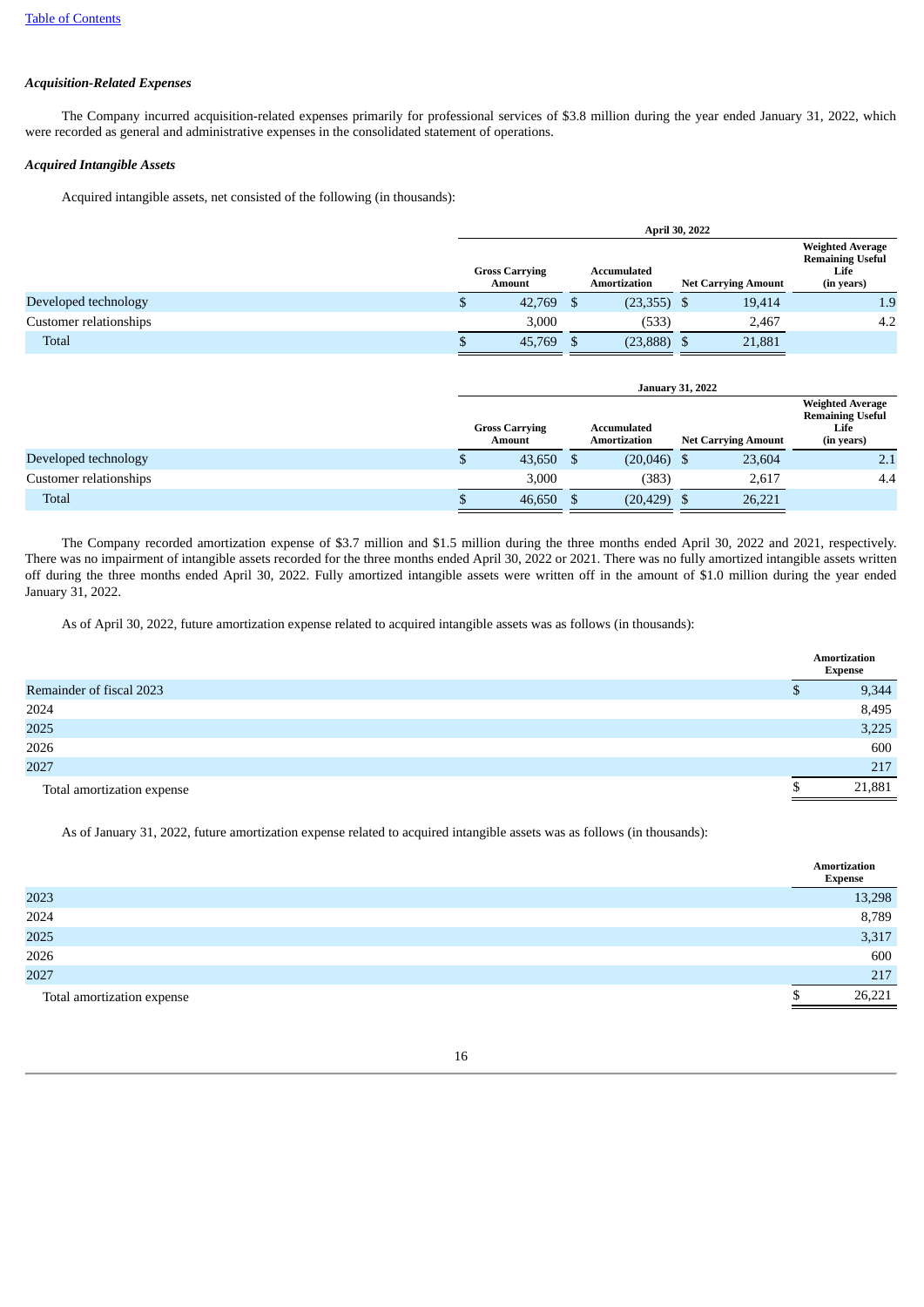# *Goodwill*

Changes in the carrying amount of goodwill for the three months ended April 30, 2022 was as follows (in thousands):

|                                | <b>Amounts</b> |  |
|--------------------------------|----------------|--|
| Balance as of January 31, 2022 | 94.967         |  |
| Foreign currency translation   | (1,364)        |  |
| Balance as of April 30, 2022   | 93,603         |  |

There was no impairment of goodwill recorded for the three months ended April 30, 2022 or 2021.

# **5. Leases**

The Company leases office space globally under non-cancelable operating lease agreements that expire at various dates through fiscal 2026. The leases require monthly lease payments that may be subject to annual increases throughout the lease term. Certain of these leases include (i) renewal options at the election of the Company to renew or extend the lease for an additional 5 years, and/or (ii) options to terminate the lease early, subject to certain termination penalties and fees. These optional renewal and terminations periods have not been considered in the determination of the right-of-use assets ("RoU") and lease liabilities associated with these leases, as the Company did not consider it reasonably certain it would exercise the options.

The Company evaluated its contracts and determined each of its identified leases are classified as operating leases. The Company has no lease agreements that are classified as finance leases as of April 30, 2022.

The following table presents the components of operating lease expense (in thousands):

|                          |    | Three Months Ended April 30, |  |       |  |
|--------------------------|----|------------------------------|--|-------|--|
|                          |    | 2022                         |  | 2021  |  |
| Operating lease expense  | J. | 1,104                        |  | 1,144 |  |
| Variable lease expense   |    | 135                          |  | 149   |  |
| Short-term lease expense |    | 38                           |  | 11    |  |
| Sublease income          |    | 65                           |  | 21    |  |

As of April 30, 2022, the weighted average remaining lease term was 1.5 years and the weighted average discount rate used to determine the net present value of the lease liability was 3.1%.

Supplemental cash flow information and non-cash activity related to the Company's operating leases were as follows (in thousands):

|                                                                        | Three Months Ended April 30. |  |      |  |  |
|------------------------------------------------------------------------|------------------------------|--|------|--|--|
|                                                                        | 2022                         |  | 2021 |  |  |
| Cash paid for amounts included in the measurement of lease liabilities | 204                          |  | ,200 |  |  |

As of April 30, 2022, remaining maturities of lease liabilities are as follows (in thousands):

| Remainder of fiscal 2023           | 3,543 |
|------------------------------------|-------|
| 2024                               | 1,969 |
| 2025                               | 346   |
| 2026                               | 55    |
| Total lease payments               | 5,913 |
| Less: imputed interest             | (142) |
| Present value of lease liabilities | 5,771 |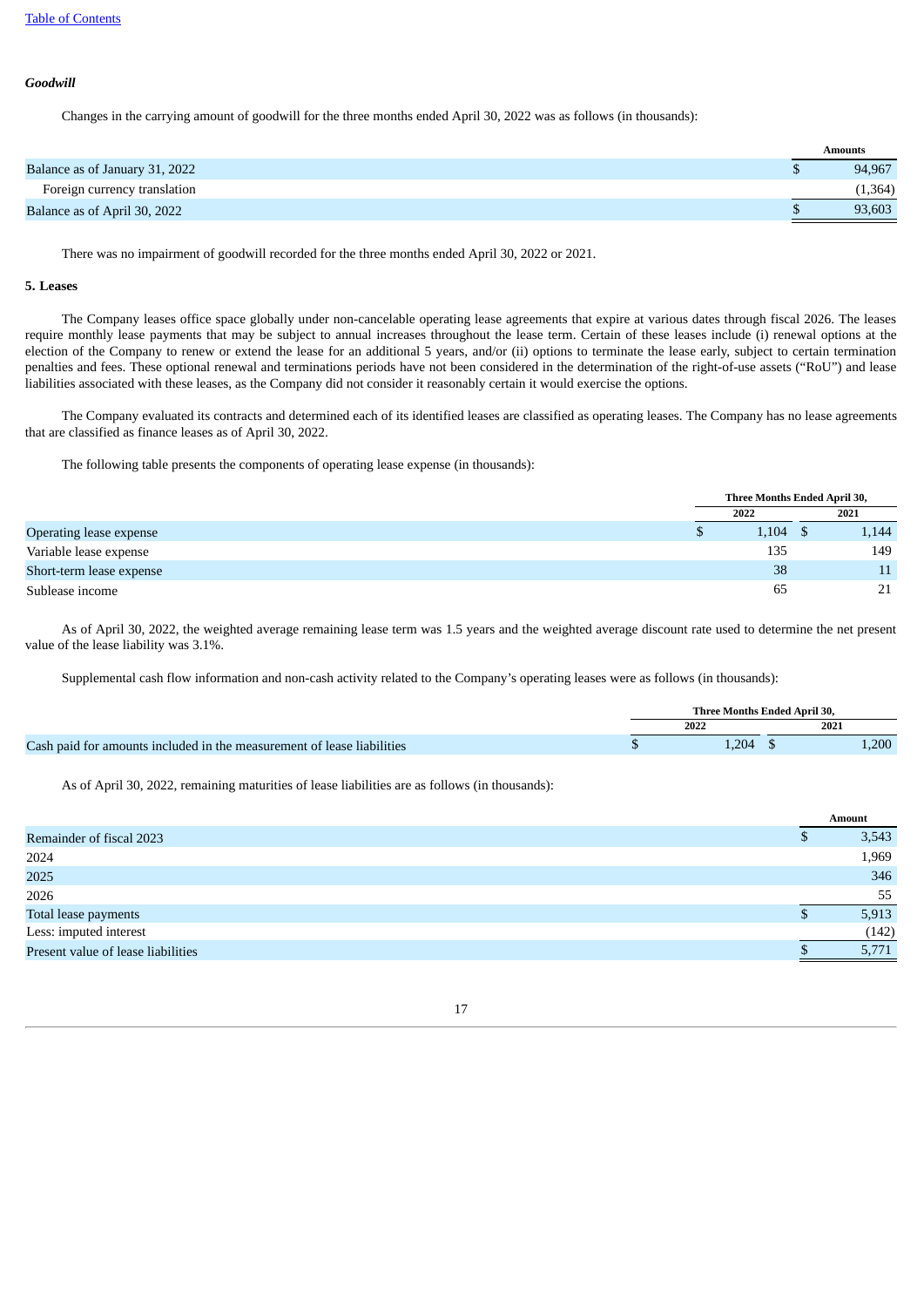# **6. Debt**

In February 2021, the Company entered into an Amended and Restated Loan and Security Agreement with Silicon Valley Bank ("SVB Agreement") which provides for a revolving line of credit facility. The SVB Agreement amends and restates the Loan and Security Agreement dated January 31, 2016. Under the SVB Agreement, the Company can borrow up to \$50 million. Interest on any drawdown accrues at the prime rate minus a spread rate ranging from 0.25% to 0.75%, as determined by the Company's adjusted quick ratio, subject to either a 3.00% or 2.50% floor depending on the adjusted quick ratio. The SVB Agreement is secured by substantially all of the Company's assets and includes restrictive covenants, in each case subject to certain exceptions, that limit the Company's ability to, among other things: incur debt, grant liens, make acquisitions, undergo a change in control, make investments, make certain dividends or distributions, repurchase or redeem stock, dispose of or transfer assets, and enter into transactions with affiliates. Pursuant to the SVB Agreement, the Company is required to maintain a minimum adjusted quick ratio of 1.25 to 1.00. The SVB Agreement also contains customary events of default, upon which Silicon Valley Bank may declare all or a portion of the Company's outstanding obligations payable to be immediately due and payable. As of April 30, 2022 and January 31, 2022, the Company did not have any debt balance outstanding. The Company was in compliance with the financial covenants associated with the amended Agreement as of April 30, 2022.

### **7. Commitments and Contingencies**

#### *Non-Cancellable Purchase Commitments*

During the three months ended April 30, 2022, there were no material changes, outside the ordinary course of business, to the Company's contractual obligations and commitments reported in the Company's Annual Report on Form 10-K for the year ended January 31, 2022.

#### *Other Obligations*

#### *Litigation and Other Matters*

From time to time, the Company may be a party to various legal matters, threatened claims, or proceedings in the normal course of business. Legal fees and other costs associated with such actions are expensed as incurred. The Company assesses, in conjunction with its legal counsel, the need to record a liability for litigation and contingencies. Legal accruals are recorded when and if it is determined that a loss related to a certain matter is both probable and reasonably estimable.

Attorneys representing a purported class of current and former employees in various sales roles alleged potential claims of employee misclassification and related federal and state law claims, which the Company disputed. In response, the Company mediated the dispute, and in August 2020, the Company entered into a settlement agreement with the purported class counsel to resolve the dispute, which was handled in arbitration and resulted in the Company paying \$4.5 million to resolve the class-wide claims during the three months ended April 30, 2021.

The Company is not always able to reasonably estimate the amount or range of possible losses in excess of any amounts accrued. In management's opinion, resolution of all current matters, including employment matters, is not expected to have a material adverse impact on the Company's business, financial position, results of operations, or cash flows as of April 30, 2022 or January 31, 2022.

### **8***.* **Revenue**

### *Disaggregation of Revenue*

The following table presents the Company's revenue by geographic region, based on the billing address of the customer, for the periods indicated (in thousands):

|                      | Three Months Ended April 30, |  |        |  |
|----------------------|------------------------------|--|--------|--|
|                      | 2022<br>2021                 |  |        |  |
| <b>United States</b> | 53,750                       |  | 45,396 |  |
| International        | 14,105                       |  | 8,823  |  |
| Total revenue        | 67,855                       |  | 54,219 |  |

No individual foreign country contributed 10% or more of revenue for the three months ended April 30, 2022 and 2021.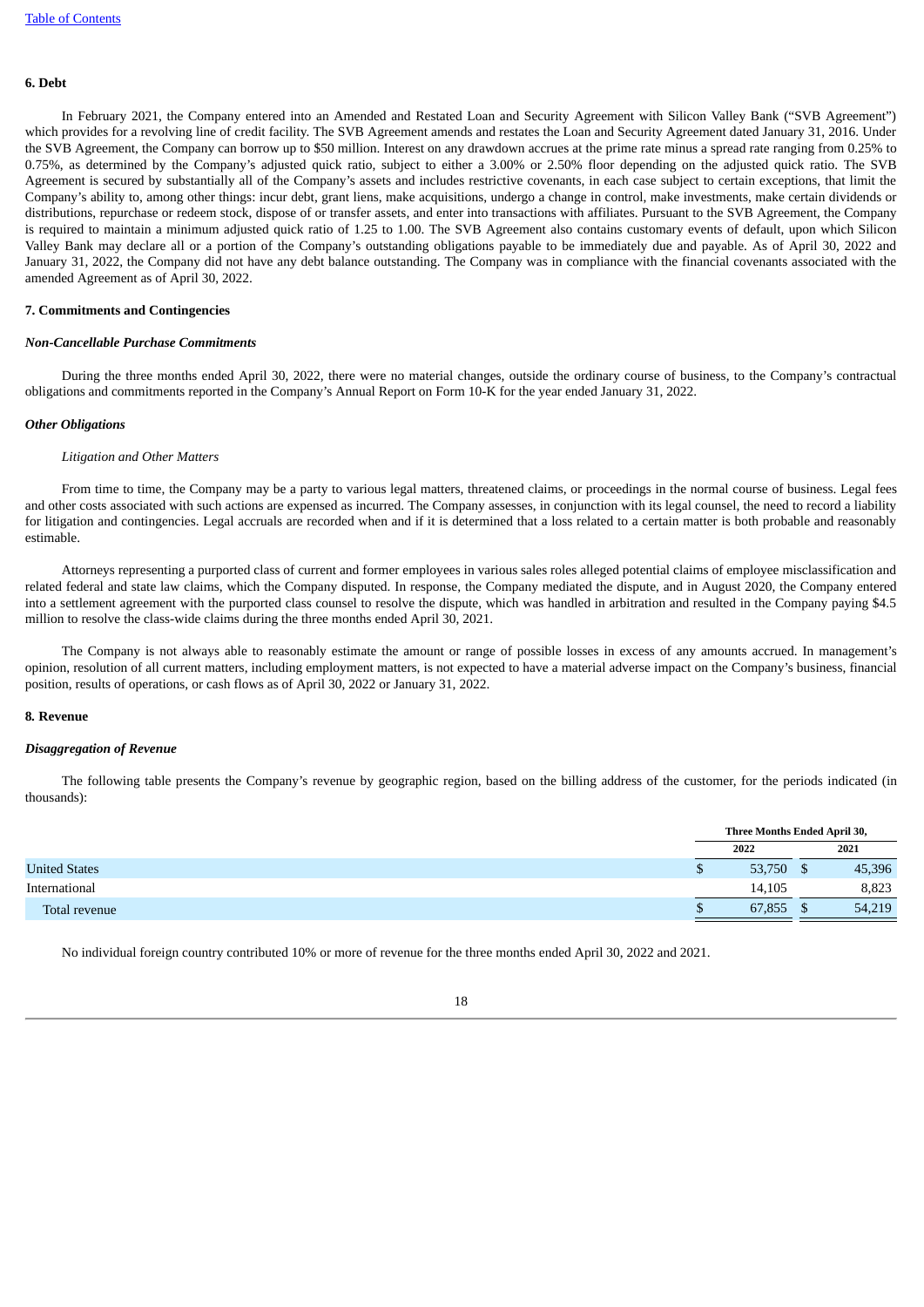No customer individually accounted for 10% or more of the Company's revenue for the three months ended April 30, 2022 or 2021.

### *Deferred Revenue and Remaining Performance Obligations*

The Company recognized revenue of \$55.5 million and \$42.4 million during the three months ended April 30, 2022 and 2021, respectively, that was included in the deferred revenue balance at the beginning of the respective periods.

As of April 30, 2022, future estimated revenue related to performance obligations from non-cancelable contracts that were unsatisfied or partially unsatisfied was \$349.9 million and the Company expects to recognize approximately 92% as revenue for these remaining performance obligations over the next twenty-four months, with the remaining balance recognized thereafter.

# *Accounts Receivable, Net and Contract Assets*

Accounts receivable are recorded at the invoiced amount, net of allowance for credit losses. The allowance is based upon historical loss patterns, the age of each past due invoice, and expectations of forward-looking loss estimates to determine whether the allowance is appropriate. Accounts receivable deemed uncollectible are charged against the allowance for credit losses when identified. The Company performs ongoing credit evaluations of its customers. The allowance for credit losses was \$0.3 million as of April 30, 2022 and January 31, 2022, respectively.

As of April 30, 2022, two customers accounted for 14% and 11% of total accounts receivable, respectively. As of January 31, 2022, no customer accounted for 10% or more of total accounts receivable.

Unbilled receivables are recorded when revenue recognized on a contract exceeds the billings to date for that contract and the right to consideration is unconditional when only passage of time is required before payment of that consideration is due. Unbilled receivables totaled \$1.5 million and \$1.9 million as of April 30, 2022 and January 31, 2022, respectively, and were recorded within accounts receivable, net on the condensed consolidated balance sheets.

Contract assets are recorded when revenue recognized on a contract exceeds the billings to date for that contract and the right to consideration is conditional. There are no contract assets on the condensed consolidated balance sheet as of April 30, 2022 and January 31, 2022, respectively.

#### *Deferred Sales Commissions*

The Company capitalized sales commission of \$3.9 million and \$5.7 million during the three months ended April 30, 2022 and 2021, respectively. Amortized costs were \$4.6 million and \$3.4 million for the three months ended April 30, 2022 and 2021, respectively. There was no impairment loss in relation to deferred sales commissions for the three months ended April 30, 2022 or 2021.

# **9. Stockholders' Equity and Equity Incentive Plans**

#### *Common Stock*

The Company's Amended and Restated Certificate of Incorporation authorized the Company to issue 1.0 billion shares of common stock at a par value of \$0.0001 as of April 30, 2022 and January 31, 2022. As of April 30, 2022 and January 31, 2022, approximately 115.6 million and 113.8 million shares of common stock were issued and outstanding, respectively.

Each share of common stock is entitled to one vote. The holders of common stock are also entitled to receive dividends whenever funds are legally available and when and if declared by the board of directors, subject to the prior rights of holders of all classes of stock outstanding. As of April 30, 2022 and January 31, 2022, no dividends had been declared.

#### *Stock Plans*

The Company has two equity incentive plans: the 2010 Stock Plan (the "2010 Plan") and the 2020 Equity Incentive Plan (the "2020 Plan"). In connection with the Company's IPO in September 2020, the 2010 Plan was terminated and replaced by the 2020 Plan and all shares that remained available for issuance under the 2010 Plan at that time were reserved for issuance under the 2020 Plan. The number of shares of common stock available for issuance under the 2020 Plan will be increased by any shares of common stock subject to awards outstanding under the 2010 Plan that expire or otherwise terminate without having been exercised or issued in full, are tendered to or withheld by the Company for payment of an exercise price or for satisfying tax withholding obligations, or are forfeited to or repurchased by the Company due to failure to vest.

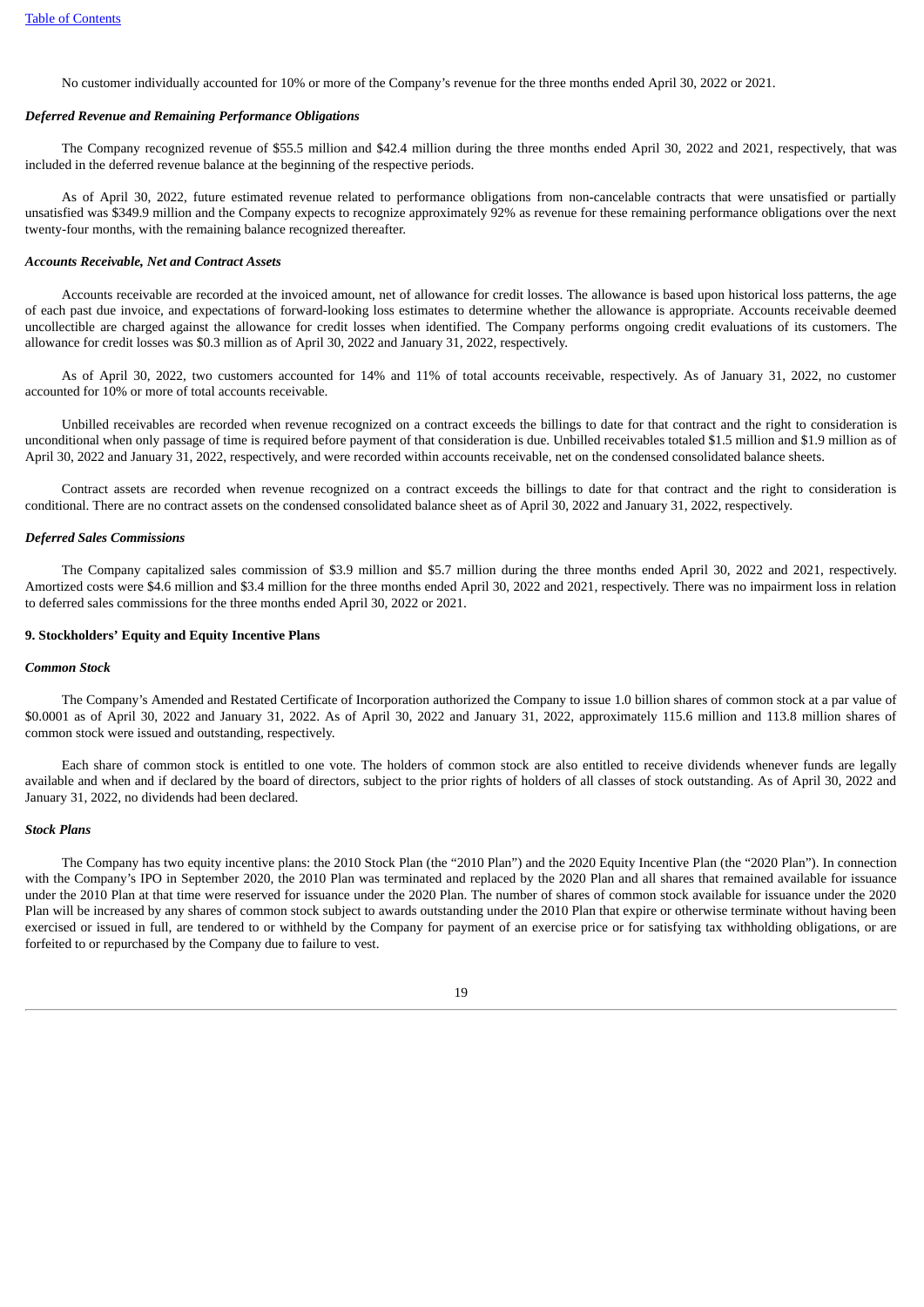The Company has issued stock options and restricted stock units ("RSUs") to employees, directors, consultants, and advisors pursuant to both the 2010 Plan and 2020 Plan.

Employee stock options are granted with an exercise price no less than the fair value of the underlying common stock on the grant date, in general vest based on continuous service over four years, and expire 10 years from the date of grant. The value of RSUs is measured based on the grant date fair value of the awards and in general vest based on satisfying a service-based condition based on continuous service over four years.

As of April 30, 2022, there were 14.2 million shares available for grant under the 2020 Plan. The 2020 Plan provides that the number of shares reserved will automatically increase on the first day of each fiscal year, beginning on February 1, 2021, by an amount equal to the least of (i) 12,500,000 shares, (ii) 5% of the outstanding shares of the Company's common stock on the last day of the immediately preceding fiscal year, or (iii) such other amount as the administrator of the 2020 Plan may determine.

# *Stock Options*

The following table is a summary of option activity during the three months ended April 30, 2022:

|                                       | Number of<br><b>Weighted Average</b><br><b>Exercise Price</b><br><b>Shares</b> |      | <b>Weighted Average</b><br><b>Remaining</b><br><b>Contractual Term</b> |                  | Aggregate<br><b>Intrinsic Value</b> |  |
|---------------------------------------|--------------------------------------------------------------------------------|------|------------------------------------------------------------------------|------------------|-------------------------------------|--|
|                                       | (in thousands)                                                                 |      |                                                                        | (years)          | (in thousands)                      |  |
| Balance at January 31, 2022           | 15,928 \$                                                                      |      | 4.20                                                                   | 5.9 <sup>5</sup> | 123,382                             |  |
| Options granted                       | $\overline{\phantom{m}}$                                                       | - \$ |                                                                        |                  |                                     |  |
| Options exercised                     | $(1,326)$ \$                                                                   |      | 5.16                                                                   |                  |                                     |  |
| Options cancelled                     | $(438)$ \$                                                                     |      | 7.89                                                                   |                  |                                     |  |
| Balance at April 30, 2022             | $14,164$ \$                                                                    |      | 4.00                                                                   | 5.5 <sup>5</sup> | 79,254                              |  |
| Options exercisable at April 30, 2022 | 12,541                                                                         |      | 3.45                                                                   | 5.3 $\sqrt{5}$   | 74.378                              |  |

No stock options were granted during the three months ended April 30, 2022 and 2021, respectively. The aggregate intrinsic value of options exercised during the three months ended April 30, 2022 and 2021 was \$8.2 million and \$51.4 million, respectively.

No income tax benefits have been recognized for stock-based compensation arrangements. As of April 30, 2022, there was \$8.7 million of total unrecognized compensation expense related to unvested stock options that is expected to be recognized over a weighted-average period of 1.3 years.

# *Early Exercise of Employee Options*

As of April 30, 2022, early exercised options were fully vested. As of January 31, 2022, the Company had a liability of less than \$0.1 million for 10,750 shares of common stock that were unvested and early exercised by employees.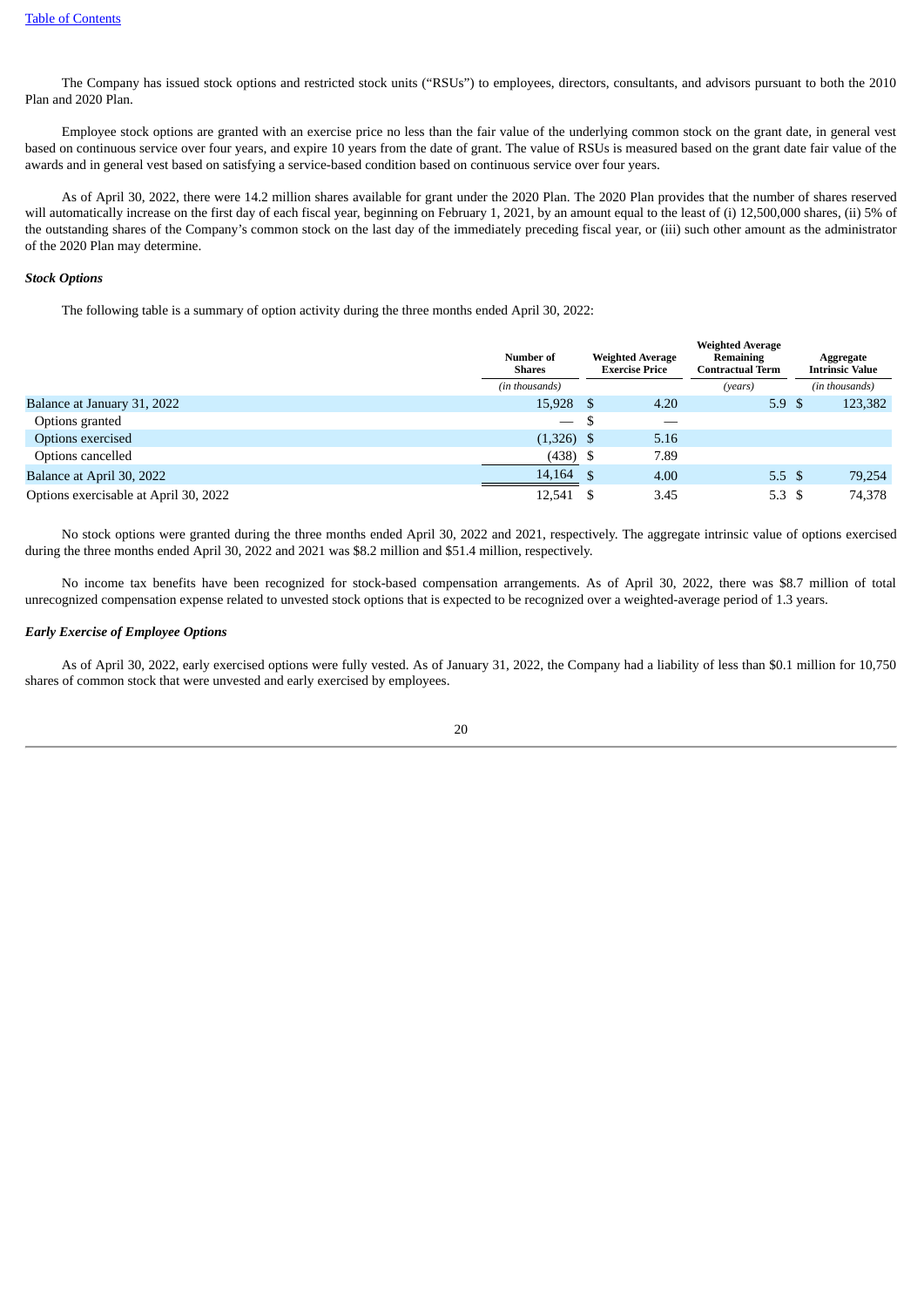# *Restricted Stock Units*

The following table is a summary of RSU activity for the three months ended April 30, 2022:

|                                         | <b>Number of</b><br>Shares |              | <b>Weighted Average</b><br><b>Grant Date Fair</b><br>Value per Share |
|-----------------------------------------|----------------------------|--------------|----------------------------------------------------------------------|
|                                         | (in thousands)             |              |                                                                      |
| Balance at January 31, 2022             | 9,502                      | <sup>S</sup> | 17.20                                                                |
| $Granded^{\text{(a)}}$                  | $5,173$ \$                 |              | 10.10                                                                |
| Released                                | $(492)$ \$                 |              | 17.71                                                                |
| Forfeited                               | $(1,150)$ \$               |              | 16.92                                                                |
| Balance at April 30, 2022               | 13,033                     |              | 14.39                                                                |
| RSUs expected to vest at April 30, 2022 | 13,033                     |              | 14.39                                                                |

 $\overline{\phantom{a}}$  , where  $\overline{\phantom{a}}$ (a) During the three months ended April 30, 2022, of the 5.2 million RSUs granted, 0.8 million awards were subject to both service-based and performance-based vesting conditions based on a 100% attainment rate.

As of April 30, 2022, there was \$163.5 million of total unrecognized compensation expense related to unvested employee and director RSUs, of which \$8.2 million is for the RSUs subject to certain other performance metrics. Total unrecognized compensation expense related to unvested RSUs is expected to be recognized over a weighted-average period of 3.0 years.

#### *Sensu Plans*

In connection with the acquisition of Sensu, the Company assumed 33,267 options to purchase shares of common stock, granted under the Sensu, Inc. Amended and Restated 2017 Equity Incentive Plan, at a weighted-average exercise price of \$4.88 per share and weighted-average fair value of \$17.19 per share, of which 21,560 and 29,771 remained outstanding as of April 30, 2022 and January 31, 2022, respectively. As of April 30, 2022, 8,153 options were vested and exercisable with a weighted-average exercise price of \$4.76, and the total unrecognized compensation expense related to these awards was \$0.2 million. During the three months ended April 30, 2022, 8,211 options were exercised.

#### *Jask Labs' Plans*

In connection with the acquisition of Jask Labs, the Company assumed 265,075 options to purchase shares of common stock, granted under the Jask Labs 2015 Stock Option and Grant Plan and the Jask Labs 2018 Equity Incentive Plan (together, the "Jask Plans"), at a weighted-average exercise price of \$9.86 per share and weighted-average fair value of \$6.39 per share, of which 51,535 and 64,622 remained outstanding as of April 30, 2022 and January 31, 2022, respectively. As of April 30, 2022, 45,176 options were vested and exercisable with a weighted-average exercise price of \$9.68, and the total unrecognized compensation expense related to these awards was less than \$0.1 million. During the three months ended April 30, 2022, 6,885 options were exercised.

# *Employee Stock Purchase Plan*

In September 2020, the board of directors adopted and the stockholders of the Company approved the 2020 Employee Stock Purchase Plan ("ESPP"), which became effective on September 17, 2020. The ESPP was amended in September 2021. The ESPP initially reserved and authorized the issuance of up to a total of 2,000,000 shares of common stock to participating employees. The number of shares reserved under the ESPP will automatically increase on the first day of each fiscal year, starting on February 1, 2021, in an amount equal to the least of (i) 2,500,000 shares, (ii) 1% of the outstanding shares of the Company's common stock on the last day of the immediately preceding fiscal year, or (iii) such other amount as the administrator of the ESPP may determine. The ESPP generally provides for 24-month offering periods beginning June 15 and December 15 of each year, with each offering period consisting of four six-month purchase periods. On each purchase date, eligible employees will purchase the shares at a price per share equal to 85% of the lesser of (1) the fair market value of the Company's common stock as of the beginning of the offering period or (2) the fair market value of the Company's common stock on the purchase date, as defined in the ESPP. Under the reset provision currently authorized, if the closing stock price on the offering date of a new offering falls below the closing stock price on the offering date of an ongoing offering, the ongoing offering would terminate immediately following the purchase of ESPP shares on the purchase date immediately preceding the new offering and participants in the terminated ongoing offering would automatically be enrolled in the new offering ("ESPP reset"), resulting in a modification charge to be recognized over the new offering period.

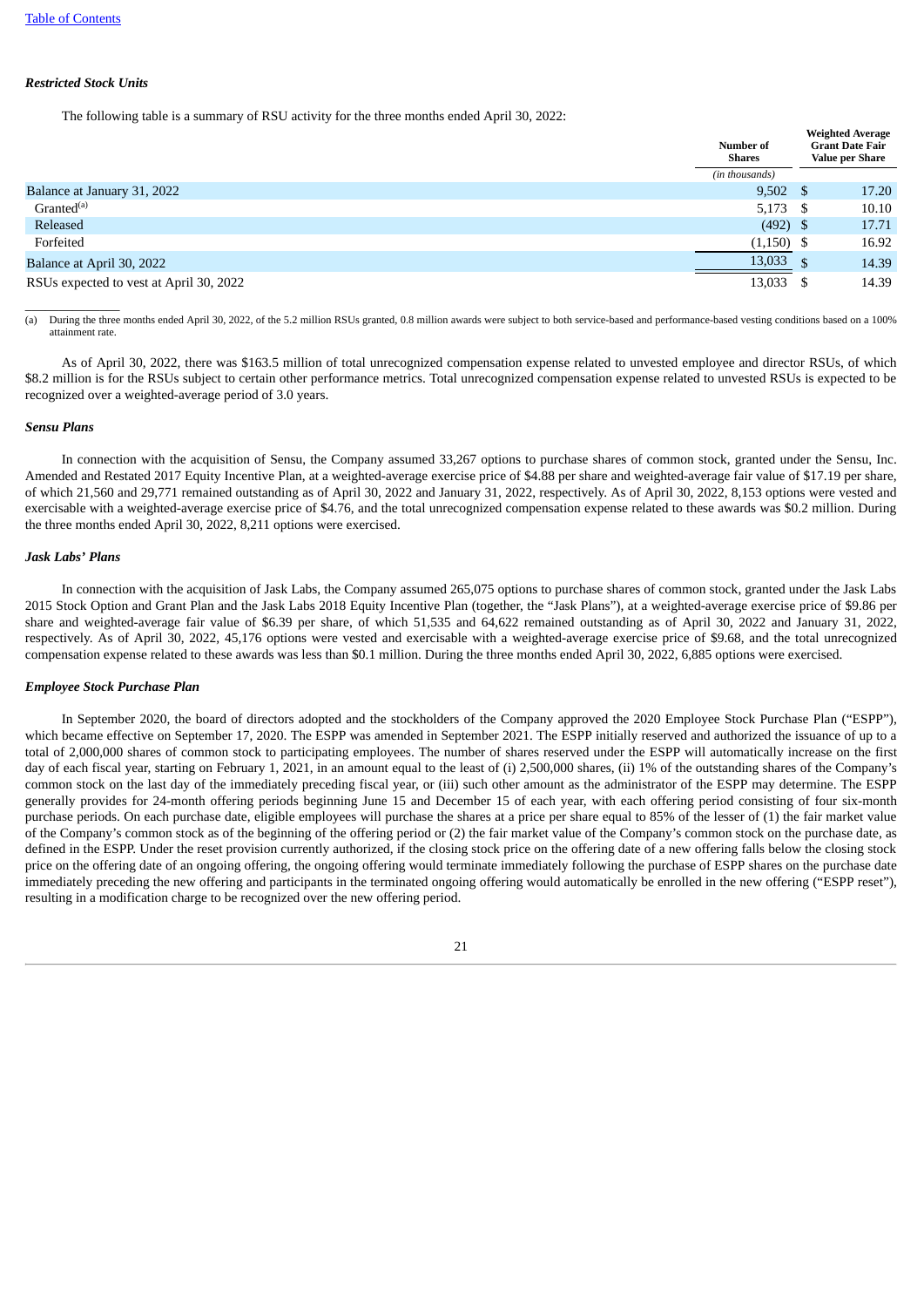The Company recognized stock-based compensation expense related to the ESPP of \$0.4 million and \$0.8 million during the three months ended April 30, 2022 and 2021, respectively. As of April 30, 2022 and January 31, 2022, \$2.8 million and \$1.3 million has been withheld on behalf of employees for a future purchase under the ESPP due to the timing of payroll deductions, respectively. As of April 30, 2022, there was \$6.1 million of unrecognized stock-based compensation expense related to the ESPP that is expected to be recognized over an average vesting period of 0.9 years.

### *Stock-Based Compensation Expense*

The following table presents total stock-based compensation expense included in the condensed consolidated statements of operations (in thousands):

|                                         | Three Months Ended April 30, |        |  |        |
|-----------------------------------------|------------------------------|--------|--|--------|
|                                         | 2022                         |        |  | 2021   |
| Cost of revenue                         | S                            | 314    |  | 173    |
| Research and development <sup>(a)</sup> |                              | 6,441  |  | 4,547  |
| Sales and marketing                     |                              | 2,841  |  | 3,472  |
| General and administrative              |                              | 3,681  |  | 3,941  |
| Total stock-based compensation expense  |                              | 13.277 |  | 12,133 |

(a) During the three months ended April 30, 2022, the Company capitalized stock-based compensation of \$0.1 million related to internal-use software development costs. During the three months ended April 30, 2021, the Company did not capitalize any stock-based compensation related to internal-use software development costs. The research and development stock-based compensation amounts are presented net of the capitalized costs.

In connection with the acquisition of Jask Labs, the Company granted 130,180 shares of restricted common stock, with a fair value of \$12.11683 per share at the time of grant, that vest over a period of two years. The Company recorded \$0.2 million in stock-based compensation expense related to the vesting of the restricted common stock during the three months ended April 30, 2021. The awards were fully vested as of October 31, 2021.

During the three months ended April 30, 2022 and 2021, the Company granted 0.8 million and 0.1 million awards, respectively, to certain executives that were subject to both service-based vesting conditions and performance-based vesting conditions. For awards granted during the three months ended April 30, 2022, the total number of shares earned will be based on the Company's performance against a specific metric for fiscal year 2023, unless such period is otherwise truncated per the terms of the award agreement. The number of shares earned and eligible for service-based vesting can range between 0% to 167% of target for our chief executive officer and between 0% and 125% for our other executives. For awards granted during the three months ended April 30, 2022, stock-based compensation expense of \$0.5 million was recognized. No stock-based compensation expense has been recognized on the awards that were granted during the three months ended April 30, 2021 as the performance-based vesting conditions were not met.

### **10. Income Taxes**

 $\frac{1}{2}$ 

Accounting for income taxes for interim periods generally requires the provision for income taxes to be determined by applying an estimate of the annual effective tax rate for the full fiscal year to income or loss before income taxes, adjusted for discrete items, if any, for the reporting period. The Company updates its estimate of the annual effective tax rate each quarter and records a cumulative adjustment in such period.

The Company recorded income tax expense \$0.5 million and \$0.3 million for the three months ended April 30, 2022 and 2021, respectively. Income tax expense consists primarily of income taxes in foreign jurisdictions in which the Company conducts business. Due to the Company's history of losses in the United States, a full valuation allowance on substantially all of the Company's deferred tax assets, including net operating loss carryforwards, research and development tax credits, capitalized research and development, and other book versus tax differences was maintained.

# **11. Net Loss per Share**

Basic net loss per share attributable to the Company's common stockholders is computed by dividing the net loss attributable to the Company's common stockholders by the weighted-average number of shares of common stock outstanding during the period. Diluted net loss per share is the same as basic net loss per share for all years presented because the effects of potentially dilutive items were anti-dilutive given the Company's net loss position in each period presented.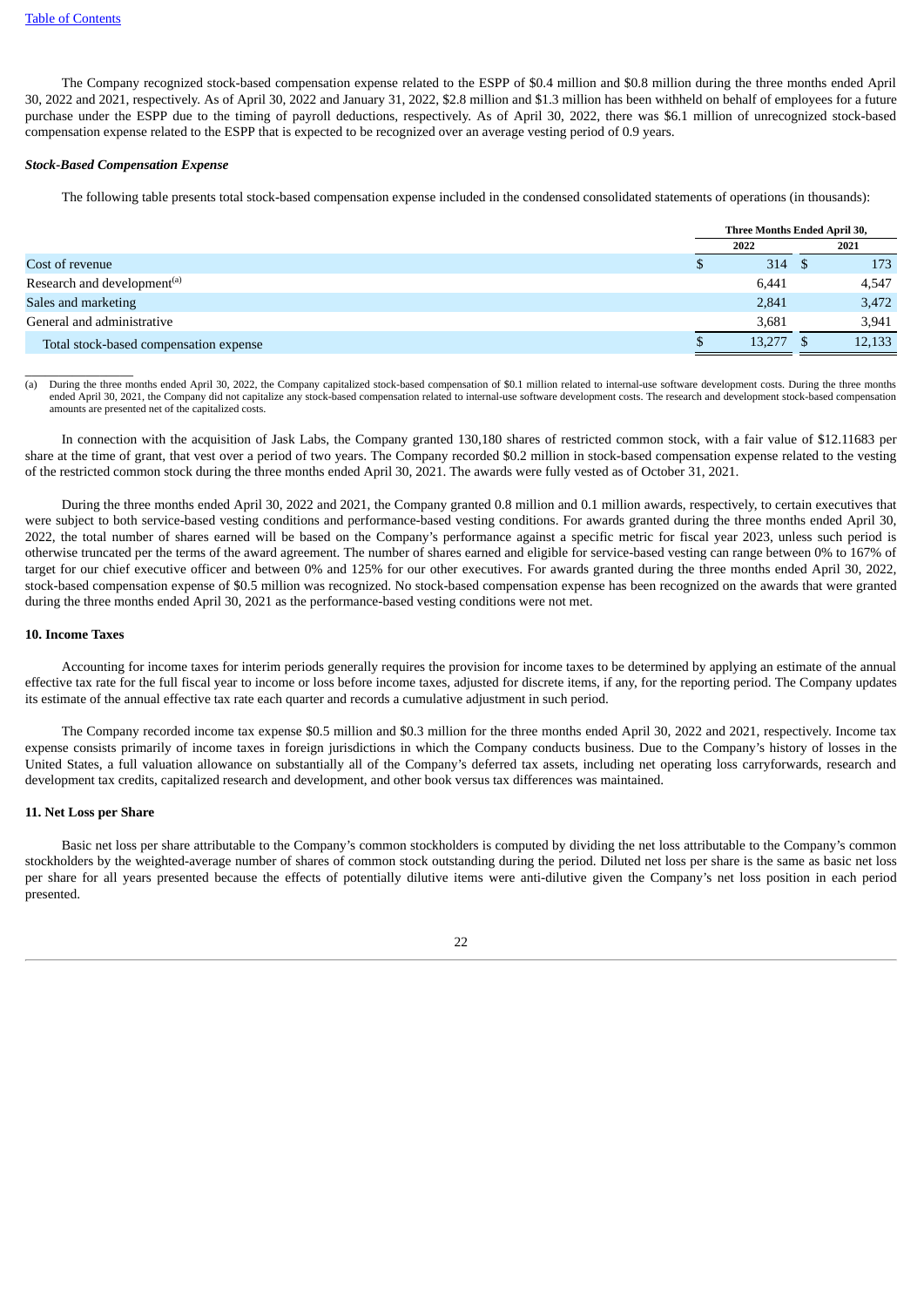The following table presents the calculation of basic and diluted net loss per share (in thousands, except per share data):

|                                                        | Three Months Ended April 30, |               |  |           |
|--------------------------------------------------------|------------------------------|---------------|--|-----------|
|                                                        | 2022                         |               |  | 2021      |
| Net loss                                               |                              | $(34,750)$ \$ |  | (26, 914) |
| Weighted-average shares outstanding, basic and diluted |                              | 114,324       |  | 104,033   |
| Net loss per share, basic and diluted                  |                              | $(0.30)$ \$   |  | (0.26)    |

The following potential common shares were excluded from the calculation of diluted net loss per share because their effect would have been anti-dilutive for the periods presented (in thousands):

<span id="page-23-0"></span>

| Three Months Ended April 30, |        |  |
|------------------------------|--------|--|
| 2022                         | 2021   |  |
| 14,164                       | 21,468 |  |
| 13,380                       | 5,356  |  |
| 345                          | 246    |  |
| 11                           | 11     |  |
| 215                          | 124    |  |
| 74                           | 127    |  |
| 194                          |        |  |
| 28,383                       | 27,332 |  |
|                              |        |  |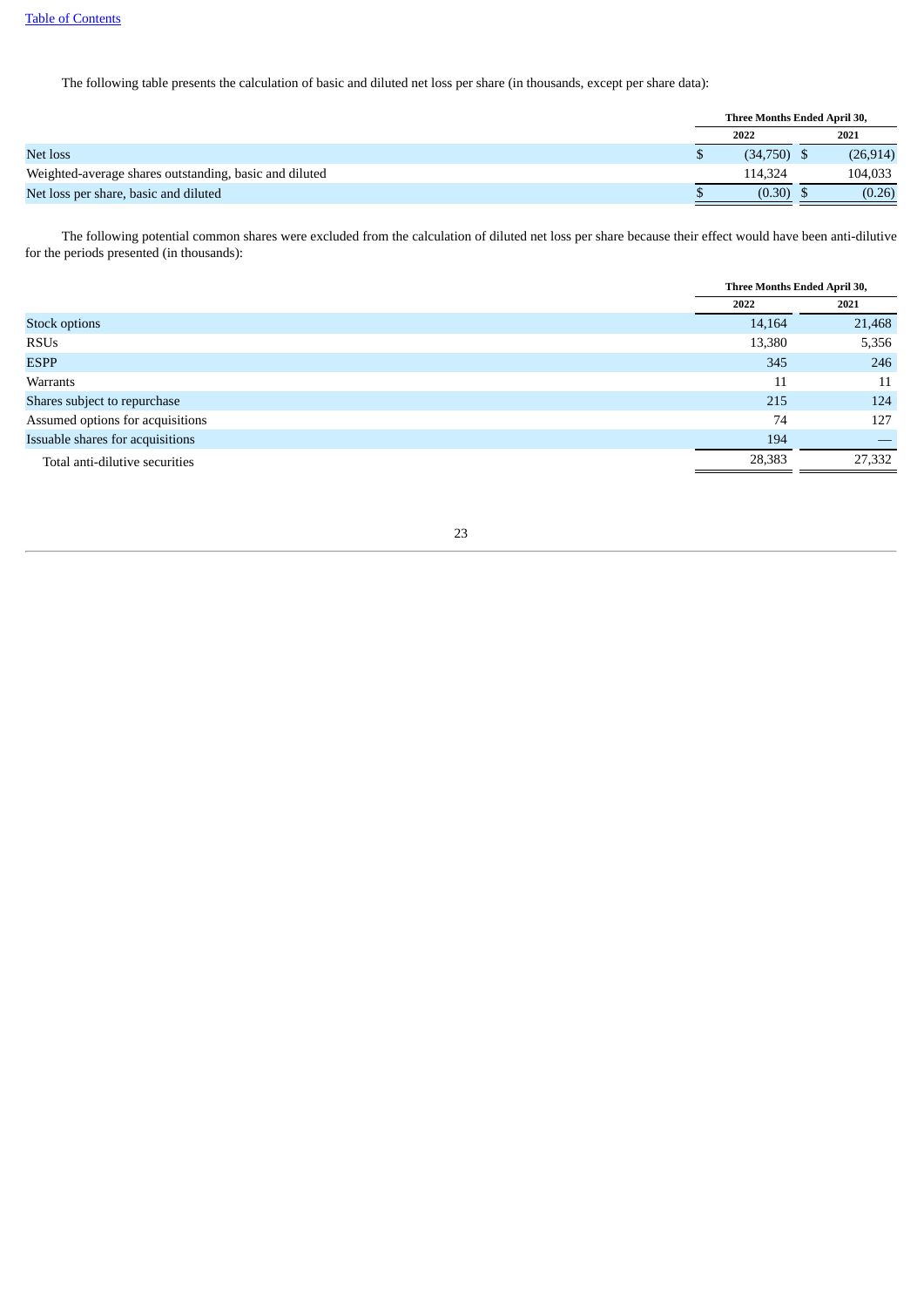### **Item 2. Management's Discussion and Analysis of Financial Condition and Results of Operations**

You should read the following discussion and analysis of our financial condition and results of operations together with our condensed consolidated financial statements and the related notes and other financial information included elsewhere in this Quarterly Report on Form 10-Q and in our Annual Report on Form 10-K for the year ended January 31, 2022, filed with the SEC on March 14, 2022. Some of the information contained in this discussion and analysis or set forth elsewhere in this Quarterly Report on Form 10-O, including information with respect to our plans and strategy for our business, includes forwardlooking statements that involve risks and uncertainties. You should review the sections titled "Special Note Regarding Forward-Looking Statements" and "Risk Factors" for a discussion of forward-looking statements and important factors that could cause actual results to differ materially from the results described in or implied by the forward-looking statements contained in the following discussion and analysis. The last day of our fiscal year is January 31. Our fiscal quarters end on April 30, July 31, October 31, and January 31. Our fiscal year ending January 31, 2023 is referred to herein as fiscal 2023. Our fiscal years ended *January 31, 2022 and 2021 are referred to herein as fiscal 2022 and fiscal 2021, respectively.*

#### **Overview**

Sumo Logic empowers the people who power modern, digital businesses. Our mission is to be the leading software-as-a-service analytics platform for reliable and secure cloud-native applications. With our platform, we help our customers ensure application reliability, secure and protect against modern security threats, and gain insights into their cloud infrastructure. Our multi-tenant, cloud-native platform – which we refer to as our Continuous Intelligence Platform – provides powerful, real-time, machine data analytics and insights across observability and security solutions.

We generate revenue through the sale of subscriptions to customers that enable them to access our cloud-native platform. We recognize subscription revenue ratably over the term of the subscription, which is generally one to two years, but can be three years or longer. We offer multi-tiered paid subscription packages for access to our platform, the pricing for which differs based on a variety of factors, including volume of data to be ingested, duration of data retention, and breadth of access to platform features and functionalities. Our subscription packages encourage customers to expand their adoption of our platform by providing them with the flexibility to ingest and analyze large volumes of data and the ability to access a broad suite of platform features and functionalities without incurring overage fees, as well as insights into their usage patterns. We also deliver basic customer support with each of our paid subscription packages, and customers have the ability to purchase subscriptions to our premium support service. We recognize revenue from premium support service ratably over the term of the subscription.

Our go-to-market strategy consists of self-service adoption through our website, an inside sales team, a field sales team, and a partner channel. We offer free trials that enable potential customers to experience the benefits of our platform, and we see significant conversion from our trial users to paid customers, with approximately one-third of our new customers in fiscal 2022 having been free trial users who converted into paying customers. We leverage our user community to proactively identify trends, gather global insights, and create new use cases, thereby empowering us to deliver out-of-the-box value to our customers. We employ a land-and-expand business model centered around our platform offerings, which have a rapid time to value for our customers and are easily extensible to multiple use cases across a business. We utilize the analytical capabilities of our platform and our customer success team to understand how our customers use, and how they would benefit from expanding their use of our platform. This understanding helps us successfully upsell and cross sell to our existing customers.

The power of our platform, and the benefits that it delivers to customers, has driven rapid growth in our revenue. For the three months ended April 30, 2022 and 2021, our revenue was \$67.9 million and \$54.2 million, respectively, representing a period over period growth rate of 25%. For the three months ended April 30, 2022 and 2021, our annualized recurring revenue ("ARR") was \$273.3 million and \$215.6 million, respectively, representing a period over period growth rate of 27%. We generated GAAP operating losses of \$34.8 millions and \$26.5 million for the three months ended April 30, 2022 and 2021, respectively. We define non-GAAP operating loss as loss from operations excluding stock-based compensation expense and related employer payroll taxes, amortization of acquired intangible assets, acquisition-related expenses, and expenses related to a cooperation agreement. We generated non-GAAP operating losses of \$15.4 million and \$10.8 million for the three months ended April 30, 2022 and 2021, respectively. See "Key Factors Affecting Our Performance" for a definition of ARR. See "Non-GAAP Financial Measures" for the reconciliation of GAAP operating loss to non-GAAP operating loss.

#### **Impact of COVID-19**

As a result of the COVID-19 pandemic, we have temporarily closed or reduced capacity at our offices, continue to require many of our employees and contractors to work remotely, and have reduced business travel, all of which represent a significant disruption in how we operate our business. Additionally, in May 2020, as part of our efforts to respond to the COVID-19 pandemic and ensure longer-term financial stability, we initiated cost reduction measures, including a headcount reduction. The operations of our partners and customers have likewise been disrupted, and we believe this has caused delays in renewal decisions for some of our

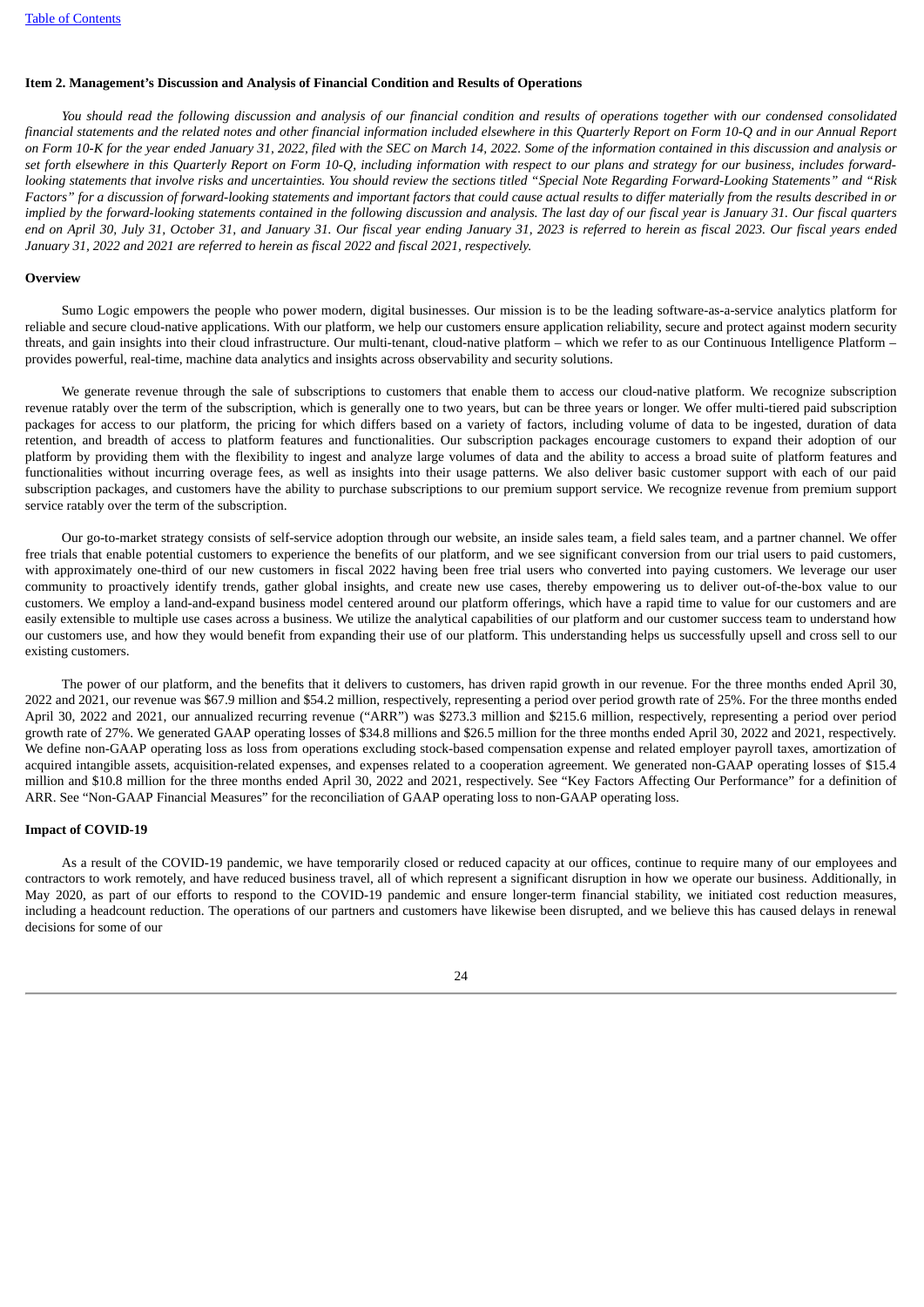existing customers, caused customers to request concessions such as extended payment terms or better pricing, and affected contraction or churn rates for our customers. While the duration and extent of the COVID-19 pandemic depends on future developments that cannot be accurately predicted at this time, such as the duration and spread of the outbreak, the emergence of variants of the virus, the extent and effectiveness of containment actions, and the effectiveness of vaccination efforts, it has already had an adverse effect on the global economy and the ultimate societal and economic impact of the COVID-19 pandemic remains unknown. Since the fourth quarter of fiscal 2022, the Omicron variant of COVID-19 became the dominant strain in numerous countries around the world, including the United States, and it is more contagious than other previously identified COVID-19 strains. However, we believe that the COVID-19 pandemic will continue to accelerate customer transformation into digital businesses, which we anticipate could generate additional opportunities for us in the future. Due to our subscription-based business model, the effect of the COVID-19 pandemic may not be fully reflected in our revenue until future periods. See "Risk Factors — The global COVID-19 pandemic has harmed and could continue to harm our business and results of operations" for further discussion of the challenges and risks we have encountered and could encounter related to the COVID-19 pandemic.

# **Key Factors Affecting Our Performance**

#### *New Customer Acquisition*

Our business depends, in part, on our ability to add new customers. We believe the continued trend of digital transformation and increase in digital services and cloud applications across all organizations will continue to drive demand for our platform and broaden our customer base. Since our platform has offerings for organizations of all sizes and across industries, including organizations of all stages of cloud maturity, we believe these market changes present a significant opportunity for growth. As of April 30, 2022, we had over 2,400 customers worldwide, spanning organizations of a broad range of sizes and industries. However, we anticipate that continued economic uncertainty, including as a result of the COVID-19 pandemic and expectations that the macroeconomic environment may become more challenging in the future, may adversely affect our ability to add new customers in the future. We will continue to focus on new customer acquisition by investing in sales and marketing to build brand awareness, expanding our community, and driving adoption of our platform as we further capture the opportunity in our addressable market.

We define a customer as a separate legal entity, such as a company or an educational or government institution, that is under a paid contract with us or with which we are negotiating a renewal contract at the end of a given period. Given our historical experience of customer renewals, if we are in active discussions for a renewal or upgrade, we continue to include customers with expired contracts in our customer count until the customer either renews its contract or negotiations terminate without renewal. In situations where an organization has multiple subsidiaries or divisions that separately contract with us, we typically treat only the parent entity as the customer instead of treating each subsidiary or division as a separate customer. However, we count each purchaser of our selfservice offering as a unique customer, regardless of other subscriptions such organization may have.

#### *Expanding within our Existing Customer Base*

Our business depends, in part, on the degree to which our land-and-expand strategy is successful. Our customers often initially adopt our platform for a specific use case and subsequently increase their adoption as they realize the benefits and flexibility of our platform. We have been successful in expanding our existing customers' adoption of our platform as demonstrated by our dollar-based net retention rate, which we consider an indicator of our ability to retain and expand revenue from existing customers over time. Our dollar-based net retention rate as of April 30, 2022 and 2021, was 115% and 104%, respectively. Due to the realignment of our sales force, which will likely result in a relatively higher focus on new customer acquisitions, we expect it will take several quarters before we start to see a sustained improvement in our dollar-based net retention rate.

Our efficient land-and-expand model has helped us accelerate adoption within our largest customers, as evidenced by our customers with over \$100,000 of ARR, which was 469 as of April 30, 2022 and 376 as of April 30, 2021.

We define ARR as the annualized recurring revenue run-rate from all customers that are under contract with us at the end of the period or with which we are negotiating a renewal contract. Given our historical experience of customer renewals, if we are in active discussions for a renewal, we continue to include customers with expired contracts in our ARR until the customer either renews its contract or negotiations terminate without renewal. For certain customers whose revenue may fluctuate from month to month based upon their specific contractual arrangements, we calculate ARR using the annualized monthly recurring revenue, or MRR, run-rate (MRR multiplied by 12). This enables us to calculate our anticipated recurring revenue for all customers based on our packaging and licensing models, which we believe provides a more accurate view of our anticipated recurring revenue.

Our dollar-based net retention rate is calculated as of a period end by starting with the ARR from all subscription customers as of 12 months prior to such period end, or Prior Period ARR. We then calculate the ARR from these same subscription customers as of the current period end, or Current Period ARR. Current Period ARR includes any expansion and is net of contraction or churn over the

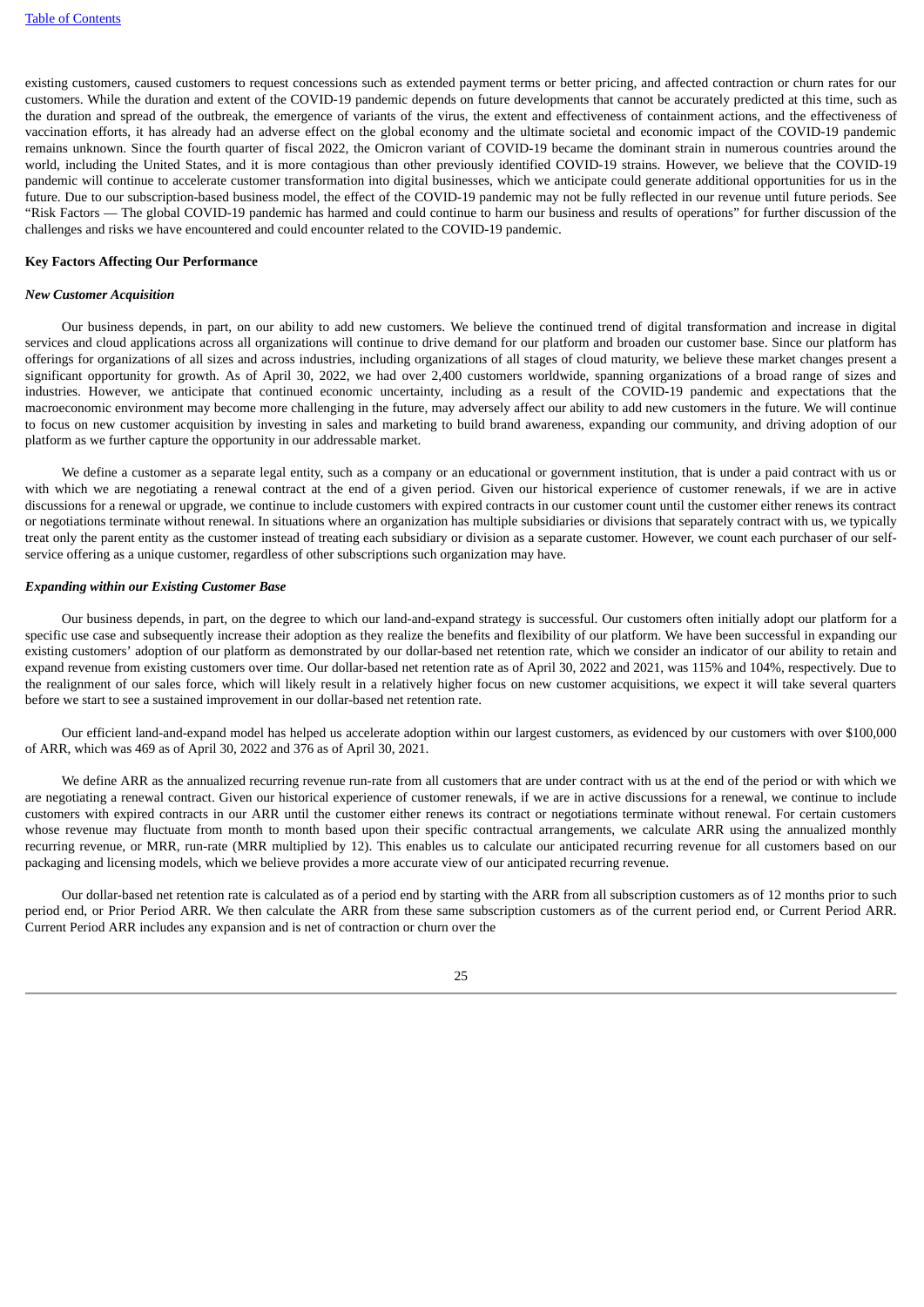trailing 12 months but excludes ARR from new subscription customers in the current period. We then divide the Current Period ARR by the Prior Period ARR to arrive at our dollar-based net retention rate.

# *Continued Investment in Technology Leadership and Innovation*

We intend to extend our leadership position by continuing to innovate, bringing new technologies to market, honing best practices, and driving thought leadership. Our success depends, in part, on our ability to sustain innovation and technology leadership in order to maintain a competitive advantage. We expect to continue to invest in research and development to increase our revenue and achieve long-term profitability, and we intend to continue extending the applicability of our platform as well as improving the value of our offerings for our customers. We believe that our platform is highly differentiated and has broad applicability to a wide variety of observability and security use cases, and we will continue to invest in developing and enhancing platform features and functionality to further extend the adoption of our platform. Additionally, we will continue to evaluate opportunities to acquire or invest in businesses, offerings, technologies, or talent that we believe could complement or expand our platform, enhance our technical capabilities, or otherwise offer growth opportunities. Once we complete acquisitions, we must successfully integrate and manage these acquisitions to realize their benefits.

#### *International Expansion*

We intend to continue to invest in our international operations to grow our business outside of the United States. We generated 21% and 16% of our revenue outside the United States during the three months ended April 30, 2022 and 2021, respectively. We believe that global demand for observability and security analytics will continue to increase as international businesses undergo digital transformations and adopt cloud-based technologies. We currently have a sales presence throughout Asia-Pacific-Japan, and Europe, with sales offices in Sydney, Australia, Noida, India, Tokyo, Japan, and London, United Kingdom, and we further increase our global reach with our international channel partners. International expansion over the long term represents a significant opportunity and we plan to continue to invest in growing our presence internationally, both through expanding our sales and marketing efforts and leveraging channel and other ecosystem partners.

### **Acquisition of Sensu, Inc.**

On June 10, 2021, we completed the acquisition of Sensu, Inc. ("Sensu"), a privately-held software company that is a leader in open source monitoring. The addition of Sensu is expected to accelerate our observability strategy by providing customers with an affordable and scalable end-to-end solution for infrastructure and application monitoring. The aggregate amount recorded as purchase consideration was \$32.7 million, of which \$8.6 million was paid or to be paid in cash, and \$24.1 million was comprised of 1,123,697 shares of common stock. Additionally, 71,644 shares of common stock were issued and will be recorded as stock-based compensation over the requisite service period, and we assumed 33,267 options to purchase shares of common stock granted under Sensu's equity plan. See Note 4 to our condensed consolidated financial statements.

# **Acquisition of DF Labs S.p.A.**

On May 24, 2021, we completed the acquisition of DF Labs S.p.A. ("DFLabs"), a privately-held Italian corporation and a leader in security orchestration, automation and response ("SOAR") technology. The combination of our Cloud SIEM and DFLabs' solution will provide customers with comprehensive cloudnative security intelligence solutions. The aggregate amount recorded as purchase consideration was \$41.7 million, of which \$35.3 million was paid in cash, and \$6.4 million was comprised of 334,815 shares of common stock. Additionally, 143,492 shares of common stock were issued and will be recorded as stock-based compensation over the requisite service period. See Note 4 to our condensed consolidated financial statements.

### **Components of Results of Operations**

#### *Revenue*

We generate subscription revenue through the sale of subscriptions to customers that enable them to access our cloud-native platform. Subscription terms are generally one to two years, but can be three years or longer, and a substantial majority of our contracts are non-cancelable. Subscription revenue is driven by sales of our multi-tiered paid subscriptions, the pricing for which differs based on a variety of factors, including volume of data expected to be ingested, duration of data retention, and breadth of access to our platform features and functionalities. We deliver basic customer support with each of our paid subscription packages, and customers have the ability to purchase subscriptions to our premium support service. Due to the ease of using our platform, professional services revenue from configuration, implementation, and training services constituted approximately 1% of our total revenue for the three months ended April 30, 2022 and 2021.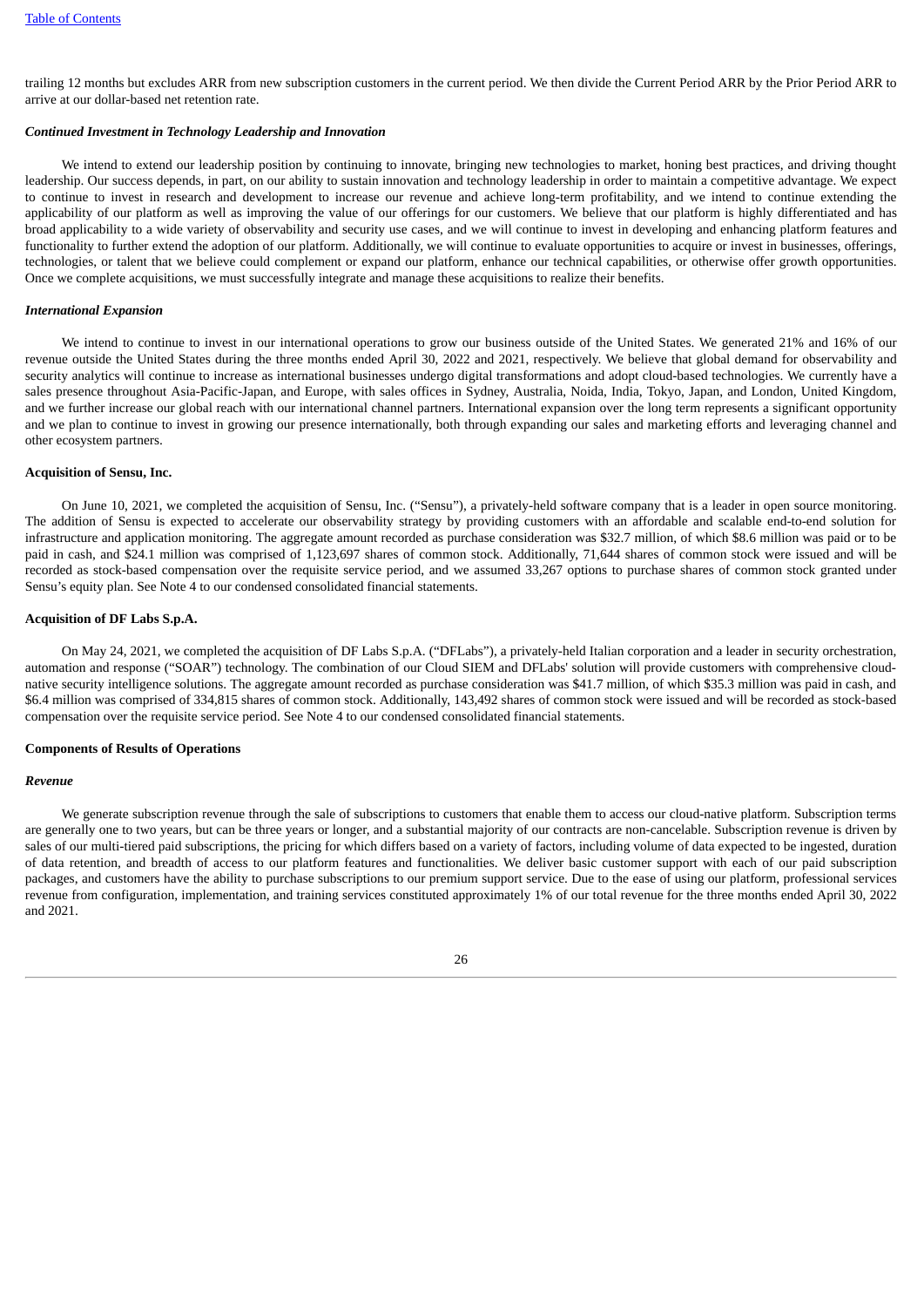#### *Cost of Revenue*

Cost of revenue includes all direct costs to deliver and support our platform, including personnel and related costs, third-party hosting fees related to our cloud platform, amortization of internal-use software and acquired developed technology, as well as allocated facilities and IT costs.

As new customers purchase access to our platform and our existing customer base expands their utilization of our platform, we will incur greater cloud hosting costs related to the increased volume of data being hosted. We will continue to invest additional resources in our platform infrastructure and customer support organizations to expand the capabilities of our platform features and ensure that our customers are realizing the full benefit of our platform. The level and timing of investment in these areas could affect our cost of revenue in the future.

### *Gross Profit and Gross Margin*

Gross profit represents revenue less cost of revenue, and gross margin is gross profit expressed as a percentage of revenue. Our gross margin may fluctuate from period to period as our revenue fluctuates, and has been and will continue to be affected by various factors, including the timing and amount of investments to maintain or expand our cloud hosting capability, the continued growth of our platform and customer support teams, increased compensation expenses, as well as amortization of costs associated with capitalized internal-use software and acquired intangible assets. We expect our gross profit to increase and our gross margin to remain consistent over the near term due to the continued growth in the use of our platform, but increase modestly over the longer term with cost efficiencies related to our cloud hosting services, although our gross margins could fluctuate from period to period depending on the interplay between the factors described above.

#### *Operating Expenses*

Our operating expenses consist of research and development, sales and marketing, and general and administrative expenses. Personnel and related expenses are the most significant component of operating expenses and consist of salaries, employee benefit costs, payroll taxes, bonuses, sales commissions, travel-related expenses, and stock-based compensation expense, as well as the allocated portion of overhead costs for facilities and IT. Operating expenses also include cloud infrastructure fees and other services related to staging and development efforts for our platform.

#### *Research and Development*

Research and development expenses consist primarily of costs related to research, design, maintenance, and minor enhancements of our platform that are expensed as incurred. These costs consist primarily of personnel and related expenses, including allocated overhead costs, contractor and consulting fees related to the design, development, testing, and enhancement of our platform, and software, hardware, and cloud infrastructure fees for staging and development related to research and development activities necessary to support growth in our employee base and in the adoption of our platform. We expect that our research and development expenses will increase in dollar value as we continue to increase our investments in our platform. However, we anticipate research and development expenses will decrease as a percentage of our revenue over the long term, although they may fluctuate as a percentage of our revenue from period to period depending on the timing of expenses.

#### *Sales and Marketing*

Sales and marketing expenses consist primarily of personnel and related expenses including allocated overhead costs and commissions, costs of general marketing and promotional activities, including free trials of our platform, fees for professional services related to marketing, and software and hardware to support growth in our employee base. Sales commissions earned by our sales force that are considered incremental costs of obtaining a subscription with a customer are deferred and amortized on a straight-line basis over the expected period of benefit, which we have determined to be five years. We expect that our sales and marketing expenses will increase in dollar value over the long term, though the dollar value of such expenses may fluctuate in the near term. We believe that sales and marketing expenses will continue to be our largest operating expense for the foreseeable future as we expand our sales and marketing efforts. We expect that our sales and marketing expenses will increase as a percentage of our revenue over the near term, but decrease over the long term, although they may fluctuate as a percentage of revenue from period to period depending on the timing of expenses.

# *General and Administrative*

General and administrative expenses consist primarily of personnel and related expenses associated with our executive, finance, legal, human resources, information technology and security, and other administrative personnel. In addition, general and administrative expenses include non-personnel costs, such as fees for professional services such as external legal, accounting, and

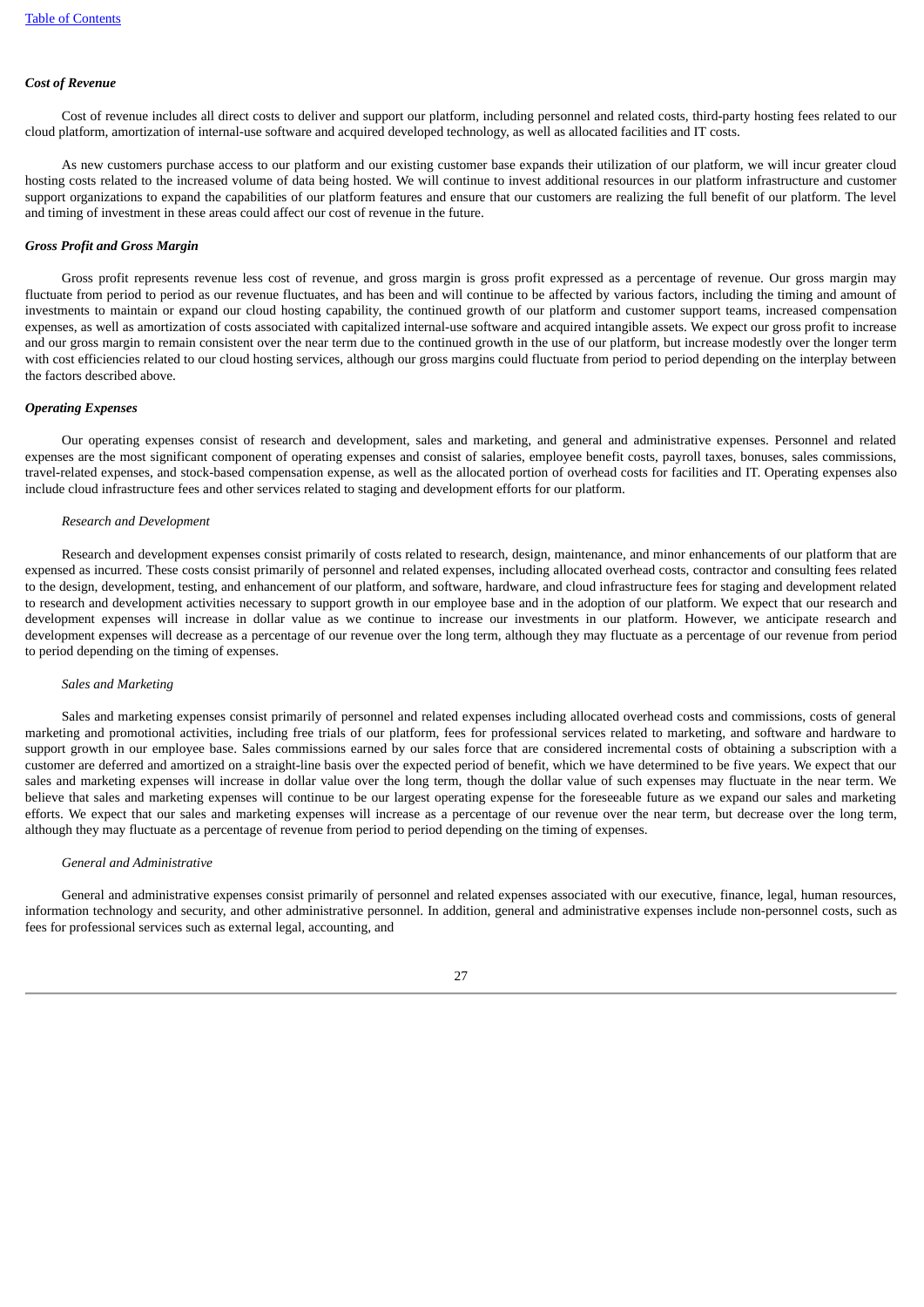other consulting services, hardware and software costs, certain taxes other than income taxes, and overhead costs not allocated to other departments.

We expect that our general and administrative expenses will increase in dollar value as our business grows. However, we expect that our general and administrative expenses will decrease as a percentage of our revenue as our revenue grows over the long term, although they may fluctuate as a percentage of revenue from period to period depending on the timing of expenses.

# *Interest and Other Income (Expense), Net*

Interest and other income (expense), net primarily consists of interest earned from our cash, cash equivalents, and marketable securities, and foreign currency transaction gains (losses).

# *Interest Expense*

Interest expense primarily consists of interest incurred in connection with our previous borrowings under our revolving line of credit facility.

### *Provision for Income Taxes*

Provision for income taxes consists primarily of income taxes in certain foreign jurisdictions in which we conduct business. We maintain a full valuation allowance on our federal and state net deferred tax assets as we have concluded that it is not more likely than not that the deferred tax assets will be realized.

### **Results of Operations**

 $\overline{\phantom{a}}$ 

The following table sets forth our condensed consolidated statements of operations data for the periods indicated:

|                                                              |                 | Three Months Ended April 30, |
|--------------------------------------------------------------|-----------------|------------------------------|
|                                                              | 2022            | 2021                         |
|                                                              |                 | (in thousands)               |
| Revenue                                                      | \$<br>67,855 \$ | 54,219                       |
| Cost of revenue <sup><math>(1)(2)(3)</math></sup>            | 24,145          | 15,395                       |
| Gross profit                                                 | 43,710          | 38,824                       |
| Operating expenses:                                          |                 |                              |
| Research and development <sup><math>(1)(3)</math></sup>      | 26,253          | 20,443                       |
| Sales and marketing $(1)(2)(3)$                              | 35,290          | 30,278                       |
| General and administrative <sup><math>(1)(3)(4)</math></sup> | 16,996          | 14,573                       |
| Total operating expenses                                     | 78,539          | 65,294                       |
| Loss from operations                                         | (34, 829)       | (26, 470)                    |
| Interest and other income (expense), net                     | 631             | (16)                         |
| Interest expense                                             | (29)            | (86)                         |
| Loss before provision for income taxes                       | (34,227)        | (26, 572)                    |
| Provision for income taxes                                   | 523             | 342                          |
| Net loss                                                     | $(34,750)$ \$   | (26, 914)                    |
|                                                              |                 |                              |

Includes stock-based compensation expense and related employer payroll taxes as follows: (1)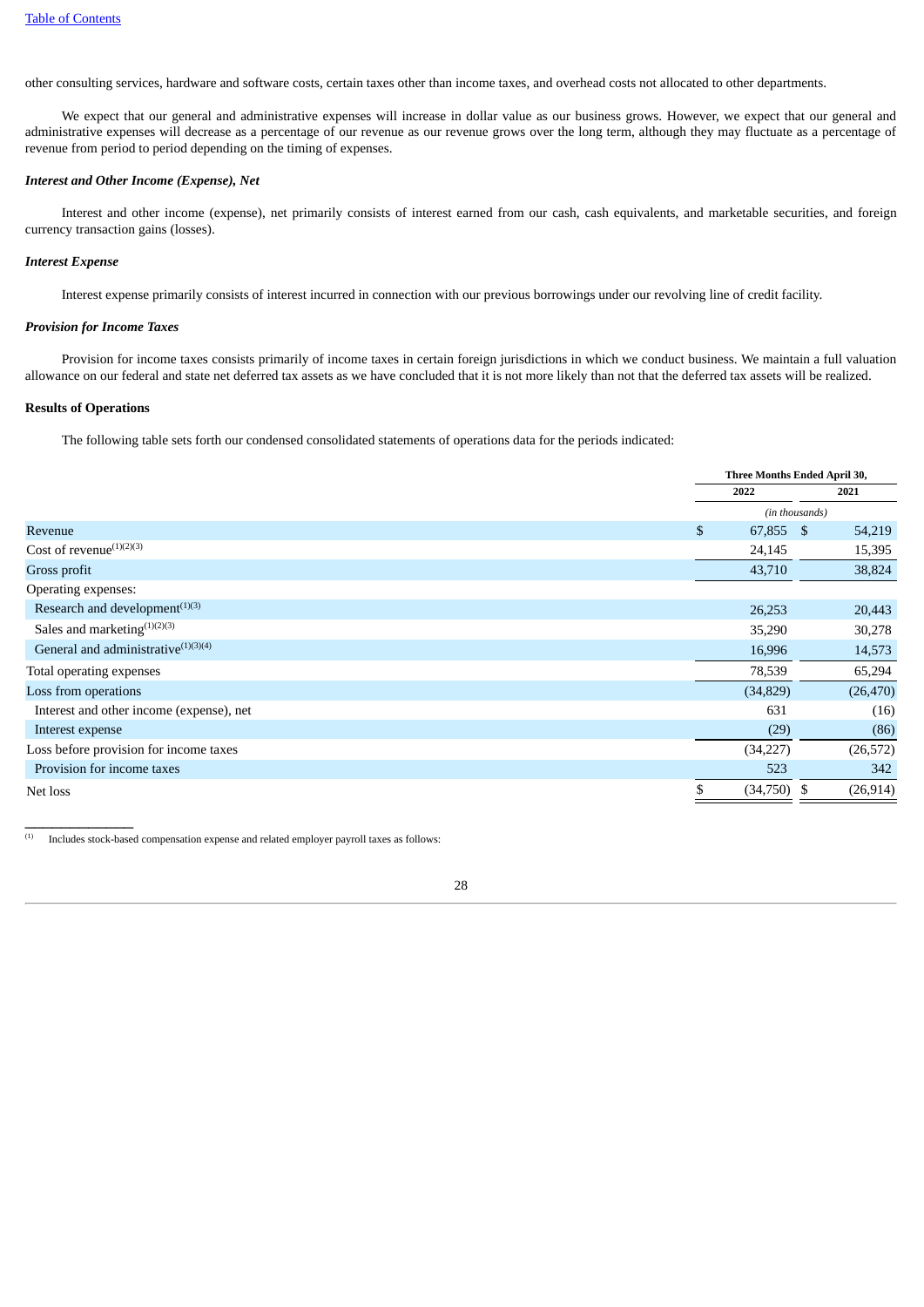# Table of [Contents](#page-0-0)

|                                                                           | Three Months Ended April 30, |                |        |  |
|---------------------------------------------------------------------------|------------------------------|----------------|--------|--|
|                                                                           | 2022                         |                | 2021   |  |
|                                                                           |                              | (in thousands) |        |  |
| Cost of revenue                                                           | $316 \quad $$                |                | 173    |  |
| Research and development <sup>(a)</sup>                                   | 6,554                        |                | 4,858  |  |
| Sales and marketing                                                       | 2,917                        |                | 3,722  |  |
| General and administrative                                                | 3,759                        |                | 4,188  |  |
| Total stock-based compensation expense and related employer payroll taxes | 13,546 \$                    |                | 12,941 |  |

See Note 9 to our condensed consolidated financial statements for the capitalized stock-based compensation expense related to internal-use software development costs. (a)

 $\mu$  Includes amortization of acquired intangible assets as follows:

|                                                  | Three Months Ended April 30, |                                 |  |  |
|--------------------------------------------------|------------------------------|---------------------------------|--|--|
|                                                  | 2022                         | 2021                            |  |  |
|                                                  |                              | (in thousands)                  |  |  |
| Cost of revenue                                  | $3,559$ \$                   | 1,537                           |  |  |
| Sales and marketing                              | 150                          | $\hspace{0.1mm}-\hspace{0.1mm}$ |  |  |
| Total amortization of acquired intangible assets | 3,709                        | 1,537                           |  |  |

Includes acquisition-related expenses as follows: (3)

| Three Months Ended April 30, |      |  |                          |  |
|------------------------------|------|--|--------------------------|--|
|                              | 2022 |  | 2021                     |  |
|                              |      |  |                          |  |
|                              |      |  |                          |  |
|                              | 292  |  | $\overline{\phantom{a}}$ |  |
|                              | 101  |  | $\frac{1}{2}$            |  |
|                              |      |  | 1,216                    |  |
|                              | 474  |  | 1,216                    |  |
|                              |      |  | (in thousands)<br>81 \$  |  |

Includes third-party advisory and professional services expenses associated with a cooperation agreement as follows: (4)

|                                                   | Three Months Ended April 30, |      |  |  |
|---------------------------------------------------|------------------------------|------|--|--|
|                                                   | 2022                         | 2021 |  |  |
|                                                   | (in thousands)               |      |  |  |
| General and administrative                        | 1,720                        |      |  |  |
| Total expenses related to a cooperation agreement | 1,720                        |      |  |  |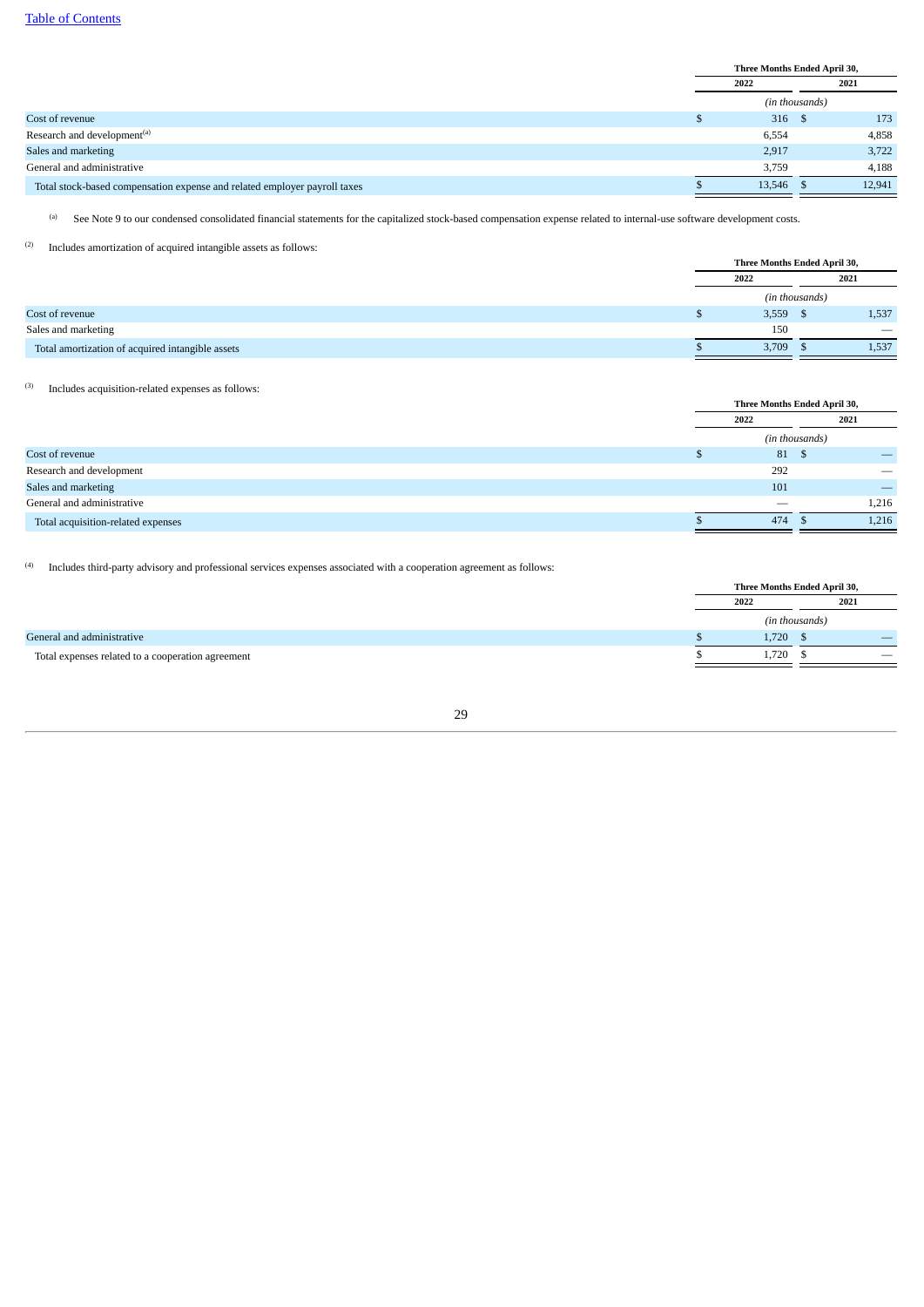The following table sets forth our condensed consolidated statements of operations data expressed as a percentage of revenue:

|                                          | Three Months Ended April 30, |              |
|------------------------------------------|------------------------------|--------------|
|                                          | 2022                         | 2021         |
| Revenue                                  | 100 %                        | 100 %        |
| Cost of revenue                          | 36                           | 28           |
| Gross profit                             | 64 %                         | 72 %         |
| Operating expenses:                      |                              |              |
| Research and development                 | 39                           | 38           |
| Sales and marketing                      | 52                           | 56           |
| General and administrative               | 25                           | 27           |
| Total operating expenses                 | 116 %                        | 120 %        |
| Loss from operations                     | (51)                         | (49)         |
| Interest and other income (expense), net |                              |              |
| Interest expense                         |                              |              |
| Loss before provision for income taxes   | (50)                         | (49)         |
| Provision for income taxes               |                              | $\mathbf{1}$ |
| Net loss                                 | (51)%                        | (50)%        |

Note: Certain figures may not sum due to rounding.

# **Comparison of Three Months Ended April 30, 2022 and 2021**

*Revenue*

| Three Months Ended April 30, |        |  |        |  |          |      |
|------------------------------|--------|--|--------|--|----------|------|
| 2021<br>2022<br>Change       |        |  |        |  | % Change |      |
| (dollars in thousands)       |        |  |        |  |          |      |
|                              | 67,855 |  | 54,219 |  | 13,636   | 25 % |
|                              |        |  |        |  |          |      |

Revenue increased by \$13.6 million, or 25%, during the three months ended April 30, 2022 compared to the three months ended April 30, 2021. We estimated that over 95% of the increase in revenue was attributable to growth from existing customers, and the remaining less than 5% was attributable to growth from new customers. The number of customers with greater than \$100,000 of ARR increased to 469 as of April 30, 2022 from 376 as of April 30, 2021.

# *Cost of Revenue, Gross Profit, and Gross Margin*

|                 | Three Months Ended April 30, |   |                        |    |          |      |
|-----------------|------------------------------|---|------------------------|----|----------|------|
|                 | 2021<br>2022                 |   | Change                 |    | % Change |      |
|                 |                              |   | (dollars in thousands) |    |          |      |
| Cost of revenue | \$<br>24,145                 | S | 15,395                 | J. | 8,750    | 57 % |
| Gross profit    | 43,710                       |   | 38.824                 |    | 4,886    | 13 % |
| Gross margin    | 64 %                         |   | 72 %                   |    |          |      |

Cost of revenue increased by \$8.8 million, or 57%, during the three months ended April 30, 2022 compared to the three months ended April 30, 2021. The increase in cost of revenue was primarily due to a \$6.9 million increase in third-party hosting fees and personnel costs related to providing access to and supporting our platform and an increase in amortization of acquired developed technology of \$2.0 million as a result of our acquisitions of Sensu and DFLabs in the second quarter of fiscal 2022. Gross profit increased \$4.9 million while gross margin decreased 7% primarily as a result of increased third-party hosting fees and increased amortization of acquired developed technology.

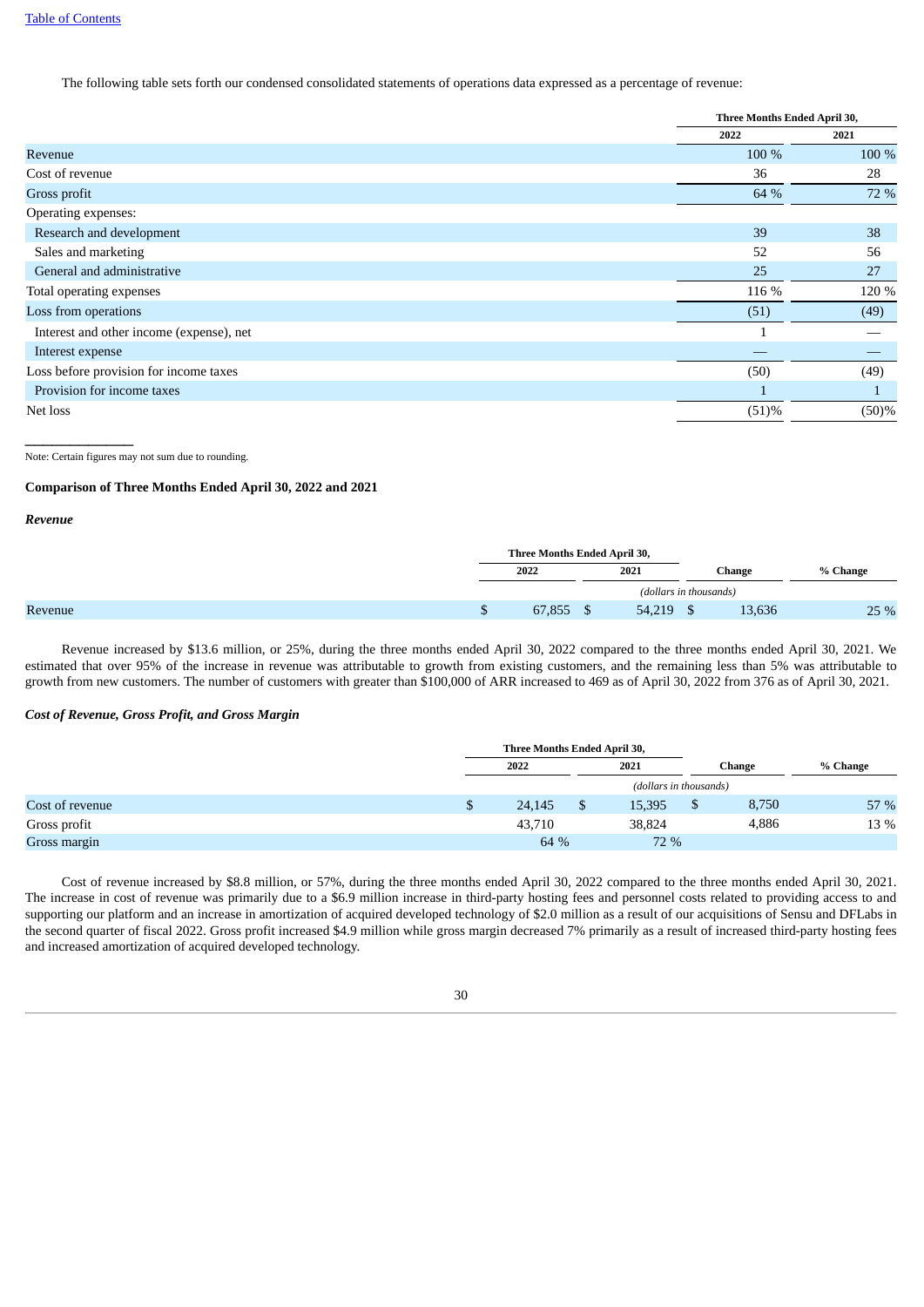# *Research and Development*

|                          |              | Three Months Ended April 30, |  |        |        |       |          |
|--------------------------|--------------|------------------------------|--|--------|--------|-------|----------|
|                          | 2021<br>2022 |                              |  |        | Change |       | % Change |
|                          |              | (dollars in thousands)       |  |        |        |       |          |
| Research and development |              | 26,253                       |  | 20,443 |        | 5,810 | 28 %     |
| Percentage of revenue    |              | 39 %                         |  | 38 %   |        |       |          |

Research and development expenses increased by \$5.8 million, or 28%, during the three months ended April 30, 2022 compared to the three months ended April 30, 2021. The increase in research and development expenses was primarily driven by a \$5.4 million increase in personnel and related expenses directly associated with an increase in average headcount as well as an increase in the average cost per head as we continued to hire and increase resources to develop and expand the functionality of our software offerings, of which \$1.7 million was related to stock-based compensation expense and related employer payroll taxes. In addition, software, hardware, and cloud infrastructure fees for staging and development increased \$0.7 million.

#### *Sales and Marketing*

|                       | Three Months Ended April 30, |                        |        |  |        |          |
|-----------------------|------------------------------|------------------------|--------|--|--------|----------|
|                       | 2022                         |                        | 2021   |  | Change | % Change |
|                       |                              | (dollars in thousands) |        |  |        |          |
| Sales and marketing   | 35,290                       |                        | 30,278 |  | 5,012  | 17 %     |
| Percentage of revenue | 52 %                         |                        | 56 %   |  |        |          |

Sales and marketing expenses increased by \$5.0 million, or 17%, during the three months ended April 30, 2022 compared to the three months ended April 30, 2021. The increase in sales and marketing expenses was primarily driven by a \$3.0 million increase in personnel and related expenses associated with an increase in average headcount as we continue to invest in our go-to-market coverage, capacity, and expansion into new markets. In addition, advertising and promotional costs, and third-party public relations and marketing services increased by \$1.1 million and amortization of referral fees increased by \$0.5 million as we continue our efforts to execute our market expansion strategy.

# *General and Administrative*

|                            | Three Months Ended April 30, |  |        |  |       |      |  |  |  |  |        |          |
|----------------------------|------------------------------|--|--------|--|-------|------|--|--|--|--|--------|----------|
|                            | 2022<br>2021                 |  |        |  |       |      |  |  |  |  | Change | % Change |
|                            | (dollars in thousands)       |  |        |  |       |      |  |  |  |  |        |          |
| General and administrative | 16,996                       |  | 14.573 |  | 2,423 | 17 % |  |  |  |  |        |          |
| Percentage of revenue      | 25 %                         |  | 27 %   |  |       |      |  |  |  |  |        |          |

General and administrative expenses increased by \$2.4 million, or 17%, during the three months ended April 30, 2022 compared to the three months ended April 30, 2021. The increase in general and administrative expenses was primarily driven by a \$1.0 increase in personnel and related expenses associated with an increase in average headcount, a \$2.8 million increase in professional services, including \$1.7 million in third-party fees related to a cooperation agreement, partially offset by the absence of \$1.2 million in acquisition-related expenses during the three months ended April 30, 2022.

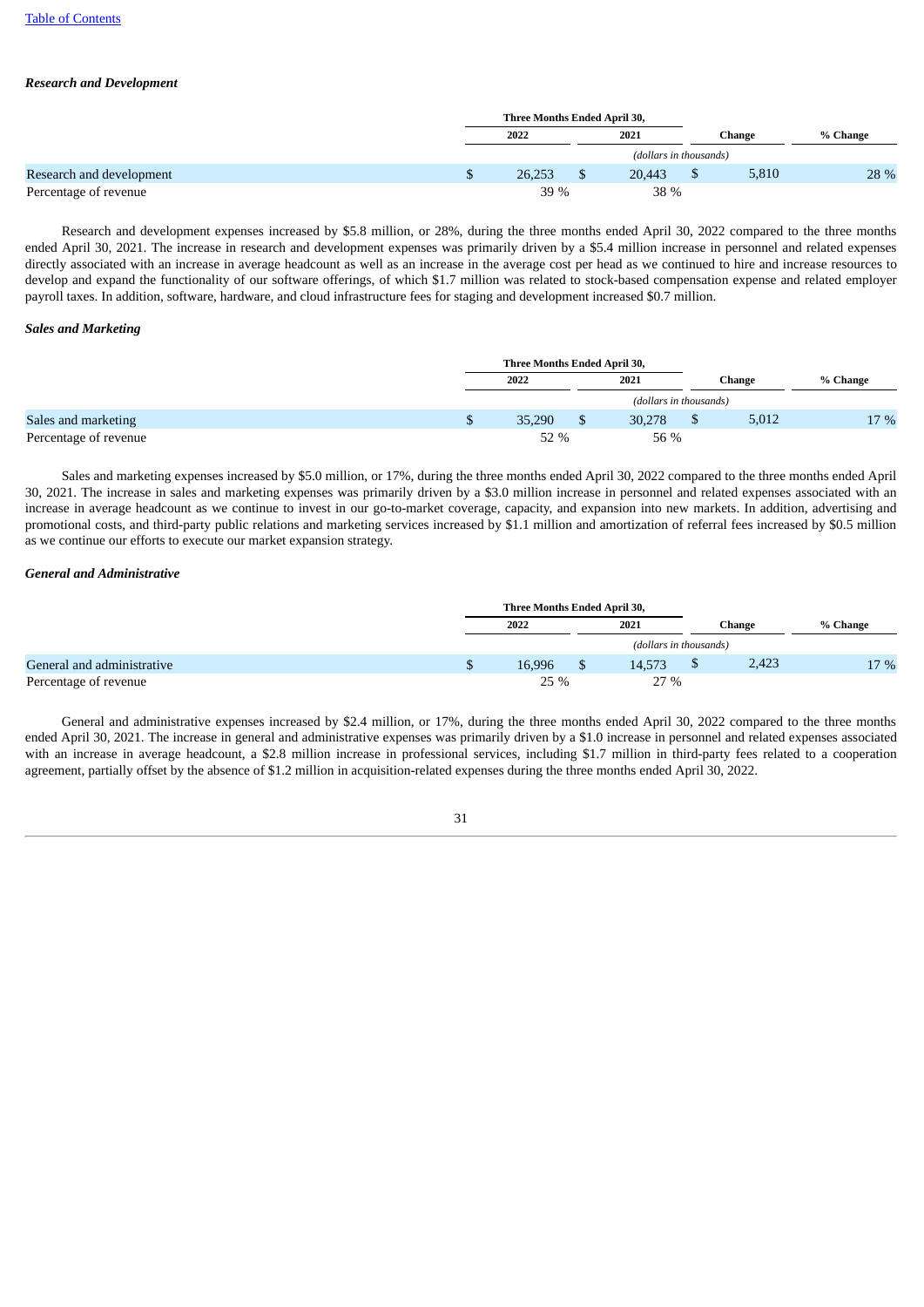# *Interest and Other Income (Expense), Net*

|                                          | Three Months Ended April 30, |     |      |                        |        |     |             |  |
|------------------------------------------|------------------------------|-----|------|------------------------|--------|-----|-------------|--|
|                                          | 2022                         |     | 2021 |                        | Change |     | % Change    |  |
|                                          |                              |     |      | (dollars in thousands) |        |     |             |  |
| Interest and other income (expense), net |                              | 631 |      | (16)                   |        | 647 | $(4,044)\%$ |  |

Interest and other income (expense), net increased by \$0.6 million, or 4,044%, during the three months ended April 30, 2022 compared to the three months ended April 30, 2021. The increase in interest and other income (expense), net was primarily driven by an increase in interest income due to higher yield on invested funds.

# *Interest Expense*

|                  | Three Months Ended April 30, |                        |        |          |  |
|------------------|------------------------------|------------------------|--------|----------|--|
|                  | 2022<br>2021                 |                        | Change | % Change |  |
|                  |                              | (dollars in thousands) |        |          |  |
| Interest expense | (29)                         | (86)                   | 57     | (66)%    |  |

Interest expense decreased by \$0.1 million, or 66%, during the three months ended April 30, 2022 compared to the three months ended April 30, 2021. The decrease in interest expense was driven by lower amortization of costs related to our line of credit facility.

# **Non-GAAP Financial Measures**

In addition to our financial information presented in accordance with GAAP and the key business metrics presented above, we believe the following non-GAAP financial measures are useful to investors in evaluating our operating performance. We use the following non-GAAP financial measures, collectively, to evaluate our ongoing operations and for internal planning and forecasting purposes, including the preparation of our annual operating budget and quarterly forecasts, to evaluate the effectiveness of our business strategies, and to communicate with our board of directors concerning our financial performance. We believe that non-GAAP financial measures, when taken together with the corresponding GAAP financial measures, may be helpful to investors because they provide consistency and comparability with past financial performance and meaningful supplemental information regarding our performance by excluding certain items that may not be indicative of our business, results of operations, or outlook. The non-GAAP financial measures are presented for supplemental informational purposes only, have limitations as analytical tools, and should not be considered in isolation or as a substitute for financial information presented in accordance with GAAP and may be different from similarly-titled non-GAAP financial measures used by other companies. In addition, other companies, including companies in our industry, may calculate similarly-titled non-GAAP financial measures differently or may use other measures to evaluate their performance, all of which could reduce the usefulness of our non-GAAP financial measures as tools for comparison. Investors are encouraged to review the related GAAP financial measures and the reconciliation of these non-GAAP financial measures to their most directly comparable GAAP financial measures, and not to rely on any single financial measure to evaluate our business.

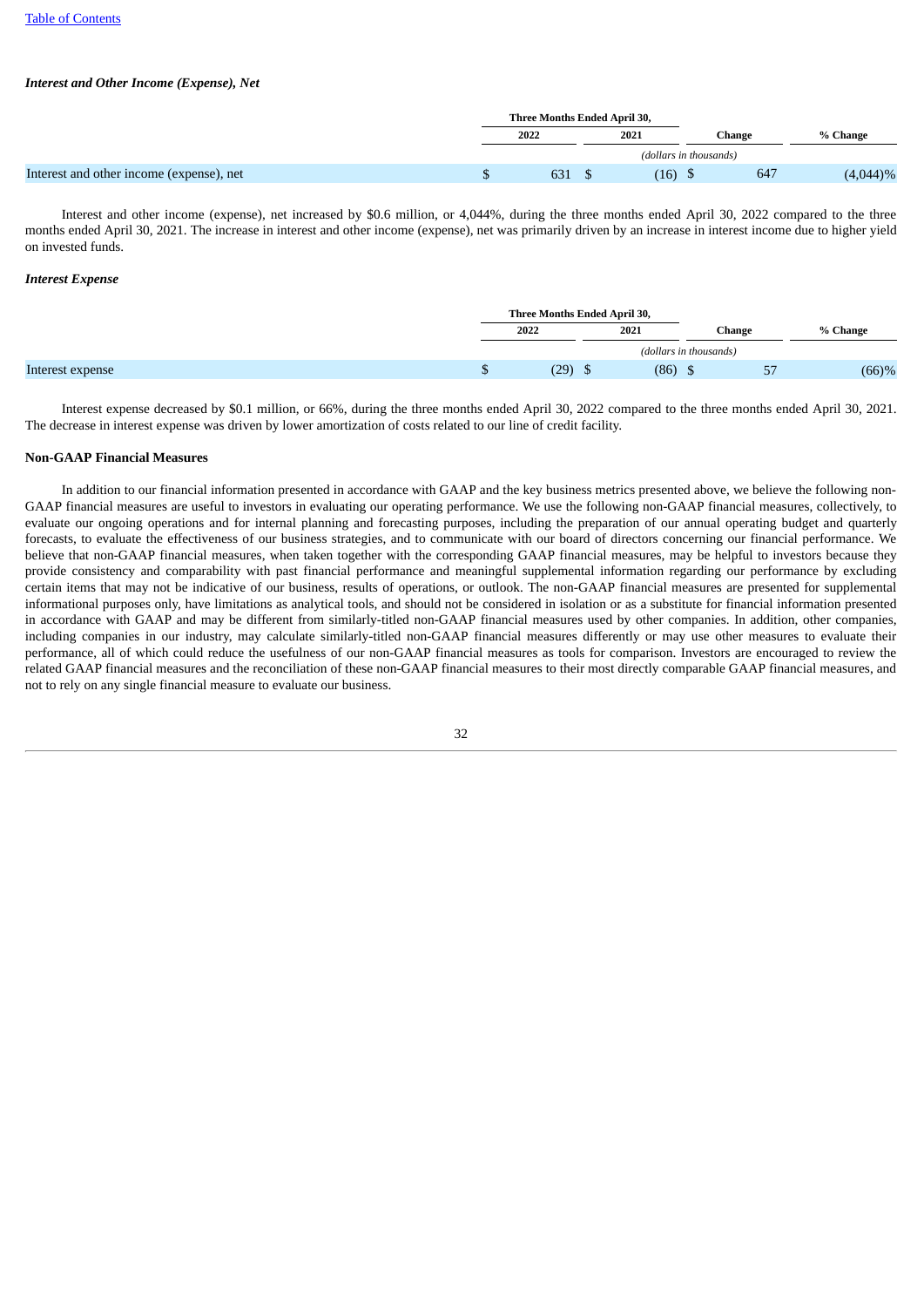# *Non-GAAP Gross Profit and Non-GAAP Gross Margin*

We define non-GAAP gross profit and non-GAAP gross margin as gross profit and gross margin, respectively, excluding stock-based compensation expense and related employer payroll taxes, amortization of acquired intangible assets, and acquisition-related expenses.

|                                                                          | Three Months Ended April 30, |              |
|--------------------------------------------------------------------------|------------------------------|--------------|
|                                                                          | 2022                         | 2021         |
|                                                                          | (dollars in thousands)       |              |
| Gross profit                                                             | \$<br>43,710                 | \$<br>38,824 |
| Add: Stock-based compensation expense and related employer payroll taxes | 316                          | 173          |
| Add: Amortization of acquired intangible assets                          | 3,559                        | 1,537        |
| Add: Acquisition-related expenses                                        | 81                           |              |
| Non-GAAP gross profit                                                    | 47,666                       | 40,534       |
|                                                                          |                              |              |
| Gross margin                                                             | 64 %                         | 72 %         |
| Non-GAAP gross margin                                                    | 70 %                         | 75 %         |

# *Non-GAAP Operating Loss and Non-GAAP Operating Margin*

We define non-GAAP operating loss and non-GAAP operating margin as loss from operations and operating margin, respectively, excluding stock-based compensation expense and related employer payroll taxes, amortization of acquired intangible assets, acquisition-related expenses, and expenses related to a cooperation agreement.

|                                                                          | Three Months Ended April 30, |    |           |
|--------------------------------------------------------------------------|------------------------------|----|-----------|
|                                                                          | 2022                         |    | 2021      |
|                                                                          | (dollars in thousands)       |    |           |
| Loss from operations                                                     | \$<br>(34, 829)              | -S | (26, 470) |
| Add: Stock-based compensation expense and related employer payroll taxes | 13.546                       |    | 12,941    |
| Add: Amortization of acquired intangible assets                          | 3,709                        |    | 1,537     |
| Add: Acquisition-related expenses                                        | 474                          |    | 1,216     |
| Add: Expenses related to a cooperation agreement                         | 1,720                        |    |           |
| Non-GAAP operating loss                                                  | (15,380)                     |    | (10,776)  |
|                                                                          |                              |    |           |
| Operating margin                                                         | (51)%                        |    | (49)%     |
| Non-GAAP operating margin                                                | (23)%                        |    | $(20)\%$  |
|                                                                          |                              |    |           |

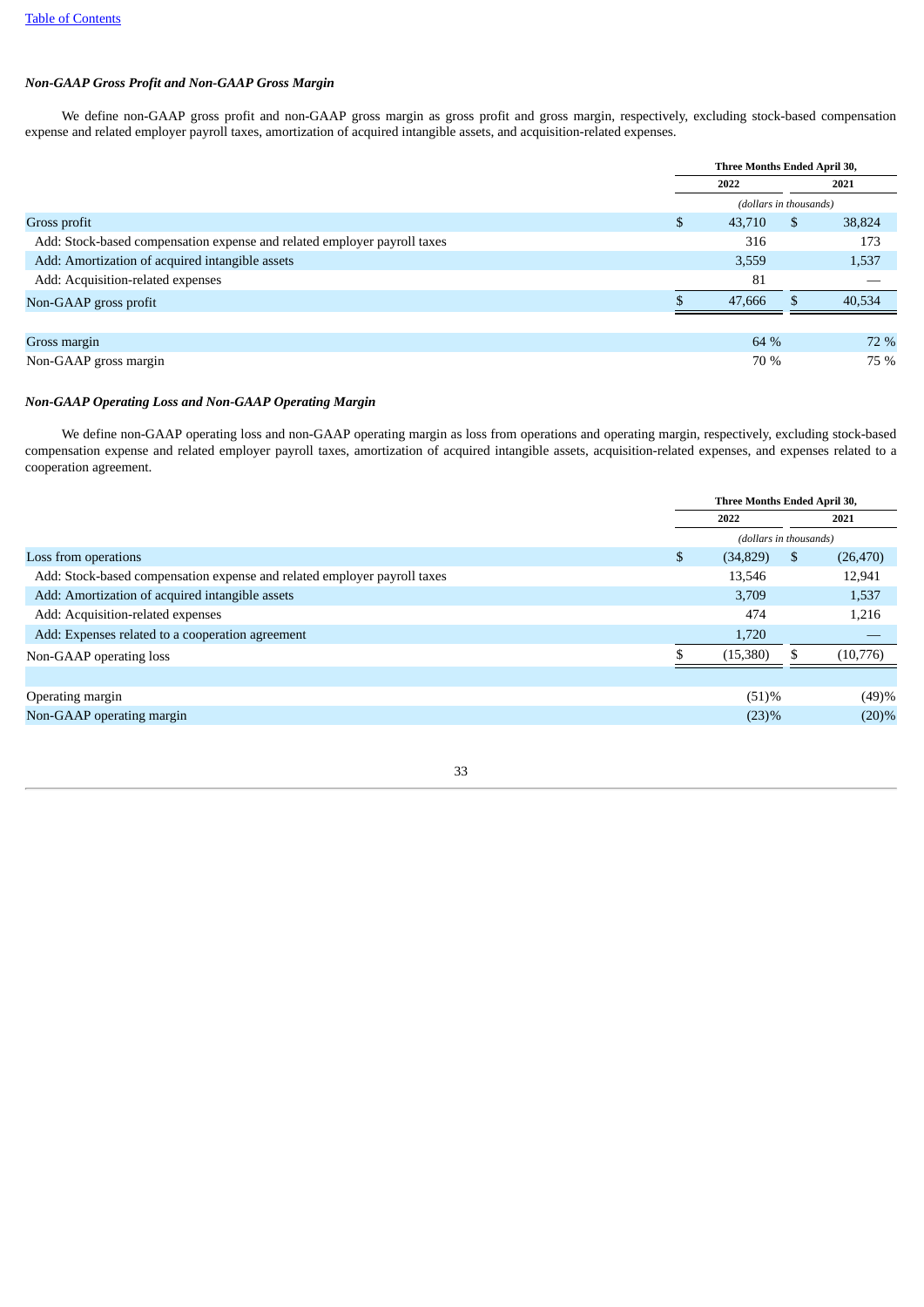# *Non-GAAP Net Loss*

We define non-GAAP net loss as loss from operations, excluding stock-based compensation expense and related employer payroll taxes, amortization of acquired intangible assets, acquisition-related expenses, and expenses related to a cooperation agreement.

|                                                                          |      | Three Months Ended April 30, |                |           |  |
|--------------------------------------------------------------------------|------|------------------------------|----------------|-----------|--|
|                                                                          | 2022 |                              | 2021           |           |  |
|                                                                          |      |                              | (in thousands) |           |  |
| Net loss                                                                 | \$   | $(34,750)$ \$                |                | (26, 914) |  |
| Add: Stock-based compensation expense and related employer payroll taxes |      | 13,546                       |                | 12,941    |  |
| Add: Amortization of acquired intangible assets                          |      | 3,709                        |                | 1,537     |  |
| Add: Acquisition-related expenses                                        |      | 474                          |                | 1,216     |  |
| Add: Expenses related to a cooperation agreement                         |      | 1,720                        |                |           |  |
| Non-GAAP net loss                                                        |      | $(15,301)$ \$                |                | (11,220)  |  |

# *Free Cash Flow*

We define free cash flow as cash used in operating activities less purchases of property and equipment and capitalized internal-use software costs. We believe free cash flow is a useful indicator of liquidity that provides our management, board of directors, and investors with information about our future ability to generate or use cash to enhance the strength of our balance sheet and further invest in our business and pursue potential strategic initiatives.

|                                               |               | Three Months Ended April 30, |            |
|-----------------------------------------------|---------------|------------------------------|------------|
|                                               | 2022          |                              | 2021       |
|                                               |               | (in thousands)               |            |
| Cash used in operating activities             | \$            | $(1,432)$ \$                 | (2,719)    |
| Less: Purchases of property and equipment     |               | (371)                        | (247)      |
| Less: Capitalized internal-use software costs |               | (187)                        |            |
| Free cash flow                                |               | $(1,990)$ \$                 | (2,966)    |
|                                               |               |                              |            |
| Cash used in investing activities             | \$            | $(5,299)$ \$                 | (266, 237) |
| Cash provided by financing activities         | <sup>\$</sup> | $6,954$ \$                   | 7,926      |

#### **Liquidity and Capital Resources**

Since inception, we have financed our operations primarily through subscription revenue from customers accessing our cloud-native platform and the net proceeds of issuances of equity securities. We have incurred losses and generated negative cash flows from operations, as reflected in our accumulated deficit of \$555.9 million as of April 30, 2022. As of April 30, 2022, we had \$79.7 million in cash and cash equivalents and \$279.2 million in marketable securities.

We believe our existing cash and cash equivalents, marketable securities, and cash provided by sales of access to our platform will be sufficient to meet our projected operating requirements for at least the next 12 months, despite the uncertainty in the changing market and economic conditions as a result of the COVID-19 pandemic, which may have an impact on our available cash due to customer requests for extended payment terms or better pricing. As a result of our revenue growth plans, both domestically and internationally, we expect that losses and negative cash flows from operations may continue in the foreseeable future. Our future capital requirements will depend on many factors, including our subscription growth rate, subscription renewals, billing timing and frequency, pricing changes, the timing and extent of spending to support development efforts, the expansion of sales and marketing activities, the introduction of new and enhanced platform features and functionality, the continued market adoption of our platform, and the impact of the COVID-19 pandemic on our business and results of operations, the business of our customers, and the economy. We may in the future pursue acquisitions of businesses, technologies, assets, and talent.

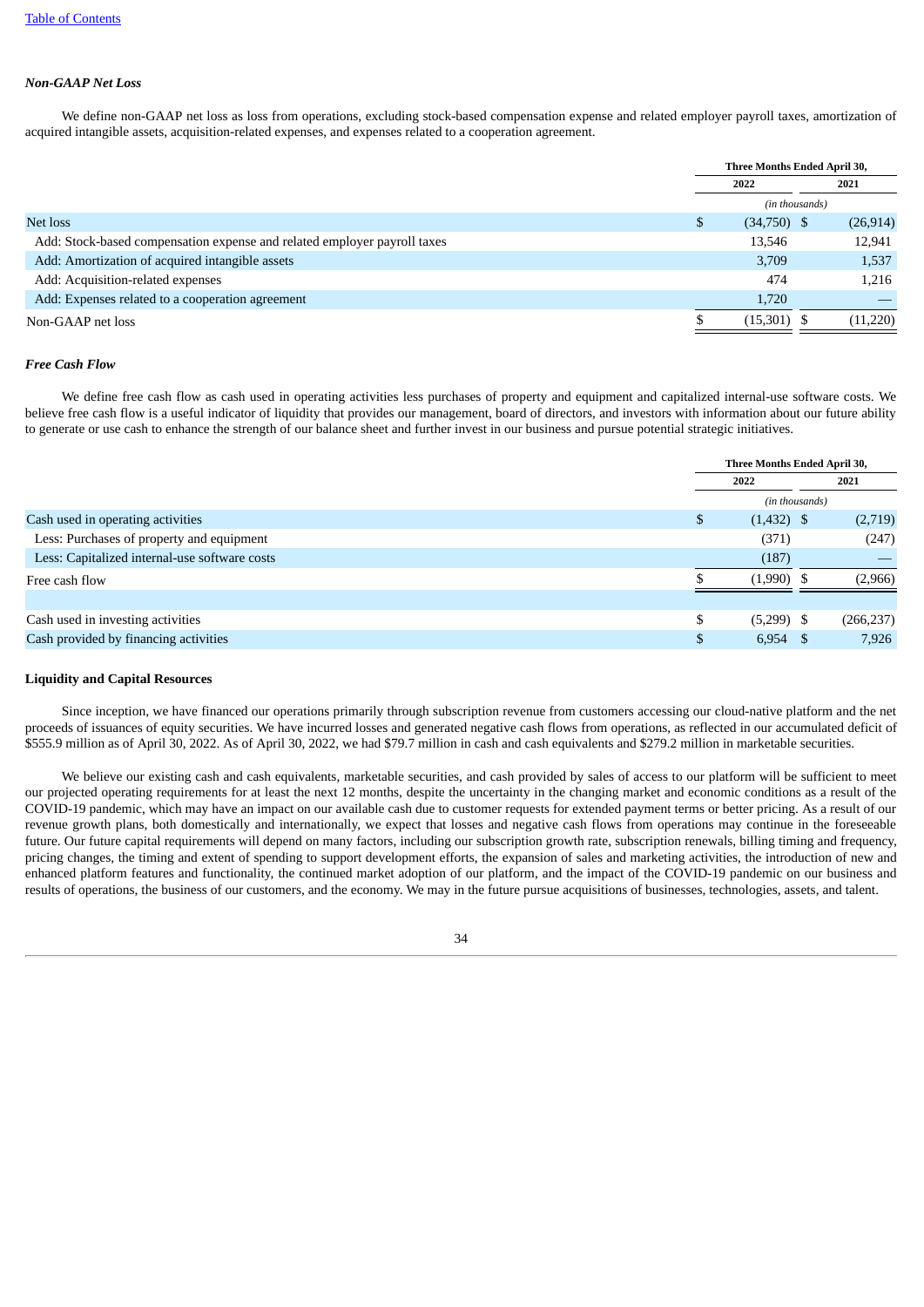In February 2021, we entered into an Amended and Restated Loan and Security Agreement with Silicon Valley Bank, or the SVB Agreement, which provides for a revolving line of credit. The SVB Agreement amends and restates the Loan and Security Agreement dated as of January 31, 2016. Under the SVB Agreement, we can borrow up to \$50 million. Interest on any drawdown accrues at the prime rate minus a spread rate ranging from 0.25% to 0.75%, as determined by our adjusted quick ratio, subject to either a 3.00% or 2.50% floor depending on the adjusted quick ratio. The SVB agreement is secured by substantially all of our assets and includes restrictive covenants, in each case subject to certain exceptions, that limit our ability to, among other things: incur debt, grant liens, make acquisitions, undergo a change in control, make investments, make certain dividends or distributions, repurchase or redeem stock, dispose of or transfer assets, and enter into transactions with affiliates. Pursuant to the SVB Agreement, we are also required to maintain a minimum adjusted quick ratio of 1.25 to 1.00. The SVB Agreement also contains customary events of default, upon which Silicon Valley Bank may declare all or a portion of our outstanding obligations payable to be immediately due and payable. As of April 30, 2022, we did not have any debt outstanding.

We typically invoice our subscription customers annually in advance, and in certain cases, we invoice upfront for multi-year contracts. Therefore, a substantial source of our cash is from such prepayments, which are included on our condensed consolidated balance sheets as deferred revenue. Deferred revenue consists of billed fees for our subscriptions and to a lesser extent, premium support services, prior to satisfying the criteria for revenue recognition, which are subsequently recognized as revenue in accordance with our revenue recognition policy. As of April 30, 2022, future estimated revenue related to performance obligations from non-cancelable contracts that were unsatisfied or partially unsatisfied was \$349.9 million, of which we expect to recognize approximately 92% as revenue over the next 24 months, with the remaining balance recognized thereafter. As of April 30, 2022, we had deferred revenue of \$148.7 million, of which \$142.6 million was recorded as a current liability and is expected to be recognized as revenue within the next 12 months, subject to applicable revenue recognition criteria.

#### **Cash Flows**

The following table shows a summary of our cash flows for the periods presented:

|                                 |              | Three Months Ended April 30, |                |            |  |  |
|---------------------------------|--------------|------------------------------|----------------|------------|--|--|
|                                 |              | 2022                         |                | 2021       |  |  |
|                                 |              |                              | (in thousands) |            |  |  |
| Net cash provided by (used in): |              |                              |                |            |  |  |
| Operating activities            | S            | $(1,432)$ \$                 |                | (2,719)    |  |  |
| Investing activities            | $\mathbb{S}$ | $(5,299)$ \$                 |                | (266, 237) |  |  |
| Financing activities            | S            | $6,954$ \$                   |                | 7,926      |  |  |

# *Operating Activities*

Our largest source of operating cash is cash collections from sales of subscriptions to our customers. Our primary uses of cash from operating activities are for personnel and related expenses, marketing expenses, and third-party hosting and software costs. In the last several years, we have generated negative cash flows from operating activities and have supplemented working capital requirements through net proceeds from equity financings.

Cash used in operating activities for the three months ended April 30, 2022 of \$1.4 million consisted of our net loss of \$34.8 million, adjusted for noncash charges of \$23.9 million and net cash inflows of \$9.4 million provided by changes in our operating assets and liabilities. Non-cash charges primarily consisted of stock-based compensation of \$13.3 million, amortization of deferred sales commissions of \$4.6 million, depreciation and amortization of \$4.3 million, and \$1.1 million of non-cash operating lease costs. Net cash inflows from changes in operating assets and liabilities were primarily the result of a \$11.5 million increase in deferred revenue resulting from increased billings for subscriptions, a \$2.0 million increase in accounts payable and accrued expenses due to timing of payments to vendors, a \$0.8 million decrease in accounts receivable due to collections being greater than billings during the period, and a \$0.1 million decrease in prepaid expenses and other assets related to the timing of payments to vendors and amortization of prior amounts paid. Net cash inflows were partially offset by cash outflows resulting from a \$3.9 million increase in deferred sales commissions due to commissions paid on new bookings and a \$1.2 million decrease in lease liabilities due to monthly rental payments for our operating leases.

Cash used in operating activities for the three months ended April 30, 2021 of \$2.7 million consisted of our net loss of \$26.9 million, adjusted for noncash charges of \$19.2 million and net cash inflows of \$5.0 million provided by changes in our operating assets and liabilities. Non-cash charges primarily consisted of stock-based compensation of \$12.1 million, amortization of deferred sales commissions of \$3.4 million, depreciation and amortization of \$2.0 million, and \$1.1 million of non-cash operating lease costs. Changes in operating assets and liabilities primarily reflected a \$9.2 million increase in deferred revenue resulting from increased

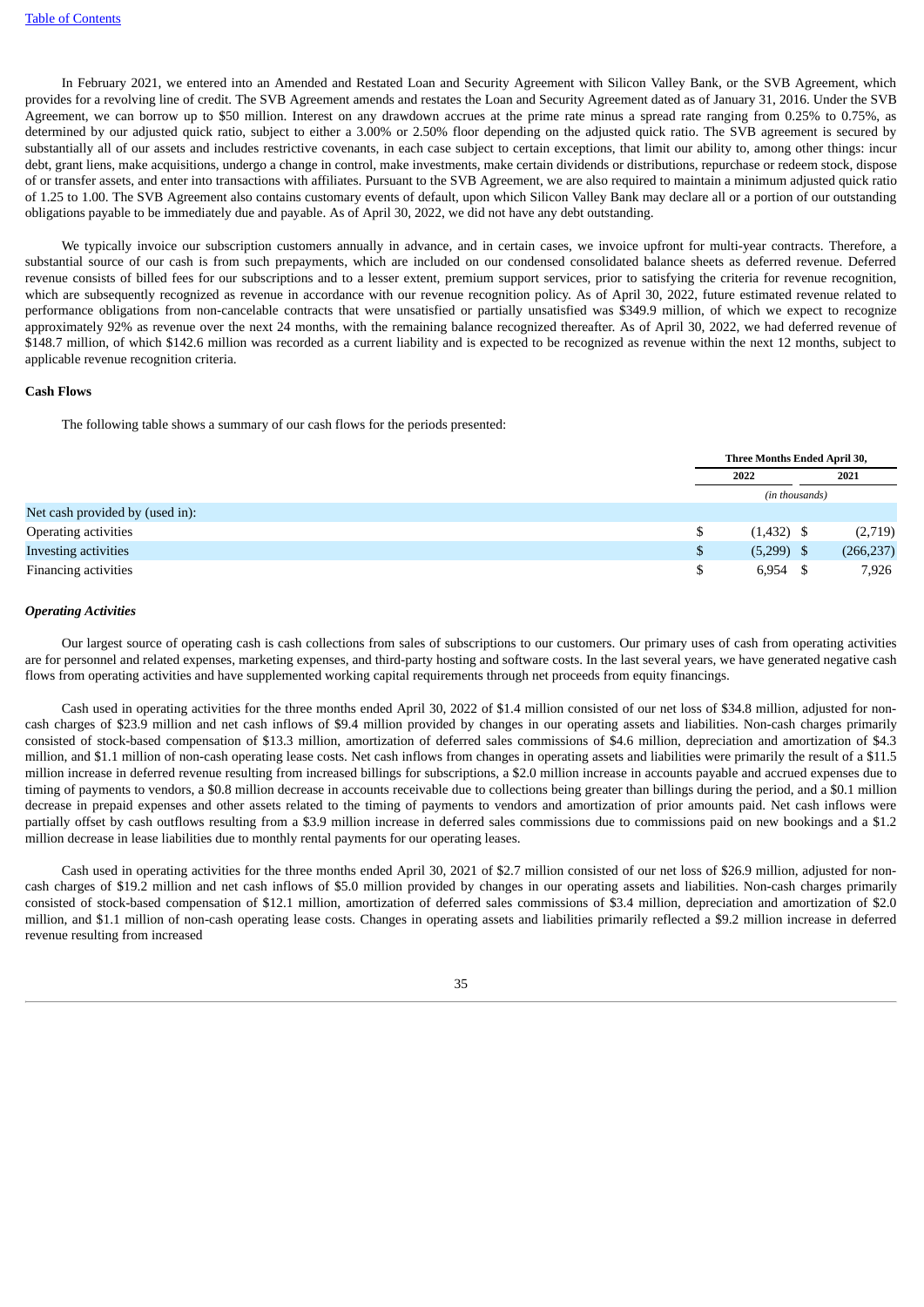billings for subscriptions, a \$1.7 million decrease in prepaid expenses and other assets related to the timing of payments to vendors and amortization of prior amounts paid, and a \$0.8 million decrease in accounts receivable due to collections being greater than billings during the period. These changes were partially offset by a \$5.7 million increase in deferred sales commissions due to commissions paid on new bookings and a \$1.1 million decrease in lease liabilities due to monthly rental payments for our operating leases.

## *Investing Activities*

Cash used in investing activities for the three months ended April 30, 2022 of \$5.3 million primarily consisted of purchases of marketable securities of \$51.7 million and \$0.6 million in purchases of property and equipment primarily related to purchases of computers for new employees as well as additions of capitalized internal-use software development costs partially offset by \$46.9 million of maturities and sales of marketable securities.

Cash used in investing activities for the three months ended April 30, 2021 of \$266.2 million primarily consisted of purchases of marketable securities of \$267.5 million, partially offset by \$1.6 million of maturities.

#### *Financing Activities*

Cash provided by financing activities for the three months ended April 30, 2022 of \$7.0 million consisted of proceeds from common stock option exercises.

Cash provided by financing activities for the three months ended April 30, 2021 of \$7.9 million primarily consisted of proceeds from common stock option exercises of \$8.0 million.

#### **Contractual Obligations and Commitments**

The Company enters into contracts that are enforceable and legally binding and that specify all significant terms, including fixed or minimum services to be used, fixed, minimum, or variable price provisions, and the approximate timing of the actions under the contracts. The Company's material contractual obligations consist of data hosting and lease arrangements with its corporate facilities. Refer to Notes 5 and 7 to our condensed consolidated financial statements included elsewhere in this Quarterly Report on Form 10-Q.

There has been no material change in our contractual obligations and commitments other than in the ordinary course of business since our fiscal year ended January 31, 2022. See the Annual Report on Form 10-K for the fiscal year ended January 31, 2022 for additional information regarding the Company's contractual obligations.

## **Indemnification Agreements**

In the ordinary course of business, we enter into agreements of varying scope and terms pursuant to which we agree to indemnify customers, vendors, lessors, business partners, and other parties with respect to certain matters. Some of these indemnification provisions do not provide for a maximum potential amount of future payments we could be obligated to make. No demands have been made upon us to provide indemnification under such agreements, and there are no claims that we are aware of that could have a material effect on our condensed consolidated balance sheets, condensed consolidated statements of operations and condensed consolidated statements of comprehensive loss, or condensed consolidated statements of cash flows.

#### **Off-Balance Sheet Arrangements**

We did not have during the periods presented, and we do not currently have, any off-balance sheet financing arrangements or any relationships with unconsolidated entities or financial partnerships, including entities sometimes referred to as structured finance or special purpose entities, that were established for the purpose of facilitating off-balance sheet arrangements or other contractually narrow or limited purposes.

# **Critical Accounting Policies and Estimates**

We prepared our condensed consolidated financial statements and the related notes thereto, included elsewhere in this Quarterly Report on Form 10-Q, in accordance with GAAP. In preparation of these condensed consolidated financial statements, management is required to make estimates and assumptions that affect the reported amounts of assets and liabilities, and disclosures of contingent assets and liabilities, as of the date of the financial statements, and the reported amounts of income and expenses during the reporting period. These estimates are based on information available as of the date of the financial statements and may involve subjective or

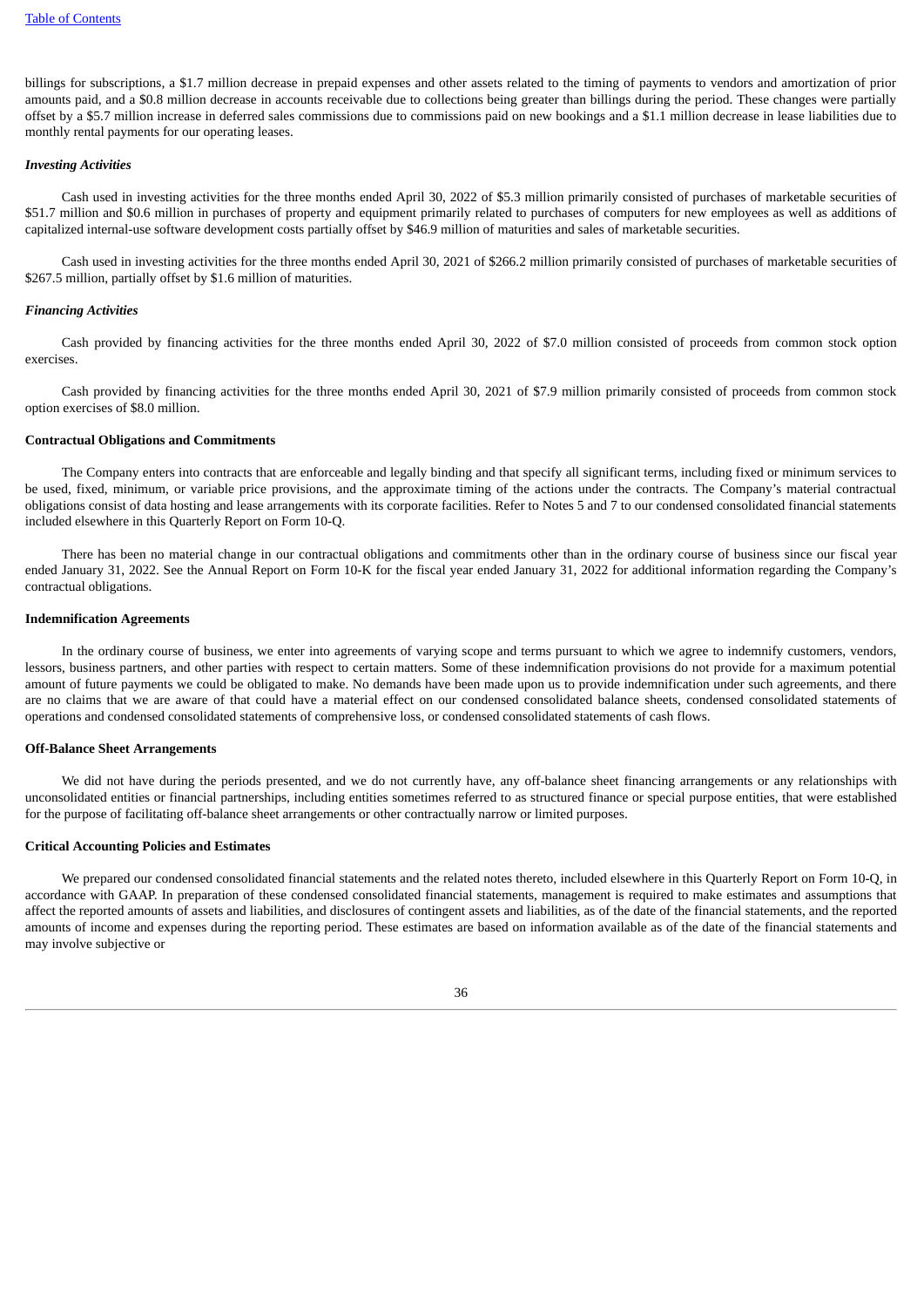significant judgment by management; therefore, actual results could differ from the estimates made by management. We refer to accounting estimates of this type as critical accounting policies and estimates.

Our significant accounting policies are described in the section titled "Summary of Significant Accounting Policies*"* in Note 2 in our Annual Report on Form 10-K for the year ended January 31, 2022. There have been no significant changes to these policies for the three months ended April 30, 2022.

#### **Recent Accounting Pronouncements**

See Note 2 to our condensed consolidated financial statements included elsewhere in this Quarterly Report on Form 10-Q for more information about the impact of certain recent accounting pronouncements on our condensed consolidated financial statements.

## **Item 3. Qualitative and Quantitative Disclosures about Market Risk**

We are exposed to market risks in the ordinary course of our business. Market risk represents the risk of loss that may impact our financial position due to adverse changes in financial market prices and rates. Our market risk exposure is primarily the result of fluctuations in interest rates and foreign currency exchange rates.

#### *Interest Rate Risk*

As of April 30, 2022, we had \$69.8 million of cash equivalents invested in money market funds and \$0.3 million of restricted cash primarily related to outstanding letters of credit established in connection with lease agreements for our facilities. In addition, we had \$279.2 million in marketable securities, which consisted of U.S. Treasury securities, corporate debt securities, commercial paper, foreign government obligations, supranational securities, and certificates of deposits. Our cash and cash equivalents are held for working capital purposes. We do not enter into investments for trading or speculative purposes.

A hypothetical 10% relative change in interest rates during any of the periods presented would not have had a material impact on our results of operations.

#### *Foreign Currency Exchange Risk*

Our reporting currency is the U.S. dollar, and the functional currency of our foreign subsidiaries is the respective local currency. The assets and liabilities of each of our foreign subsidiaries are translated into U.S. dollars at exchange rates in effect at each balance sheet date. Adjustments resulting from translating foreign functional currency financial statements into U.S. dollars are recorded as a separate component on the condensed consolidated statements of comprehensive loss. Equity transactions are translated using historical exchange rates. Expenses are translated using the average exchange rate during the year. Gains or losses due to transactions in foreign currencies are included in interest and other income (expense), net in our condensed consolidated statements of operations.

The volatility of exchange rates depends on many factors that we cannot forecast with reliable accuracy. We have experienced and will continue to experience fluctuations in foreign exchange gains and losses related to changes in foreign currency exchange rates. In the event our foreign currency denominated assets, liabilities, revenue, or expenses increase, our results of operations may be more greatly affected by fluctuations in the exchange rates of the currencies in which we do business. We have not engaged in the hedging of foreign currency transactions to date, although we may choose to do so in the future.

A hypothetical 10% change in the relative value of the U.S. dollar to other currencies during any of the periods presented would not have had a material effect on our results of operations.

## **Item 4. Controls and Procedures**

#### *Evaluation of Disclosure Controls and Procedures*

Our management, with the participation and supervision of our chief executive officer and our chief financial officer, have evaluated the effectiveness of our disclosure controls and procedures (as defined in Rules 13a-15(e) and 15d-15(e) under the Securities Exchange Act of 1934, as amended (the "Exchange Act")) as of the end of the period covered by this Quarterly Report on Form 10-Q. Our disclosure controls and procedures are designed to provide reasonable assurance that information we are required to disclose in reports that we file or submit under the Exchange Act is recorded, processed, summarized, and reported within the time periods specified in SEC's rules and forms, and that such information is accumulated and communicated to our management, including our chief executive officer and chief financial officer, as appropriate, to allow timely decisions regarding required disclosure.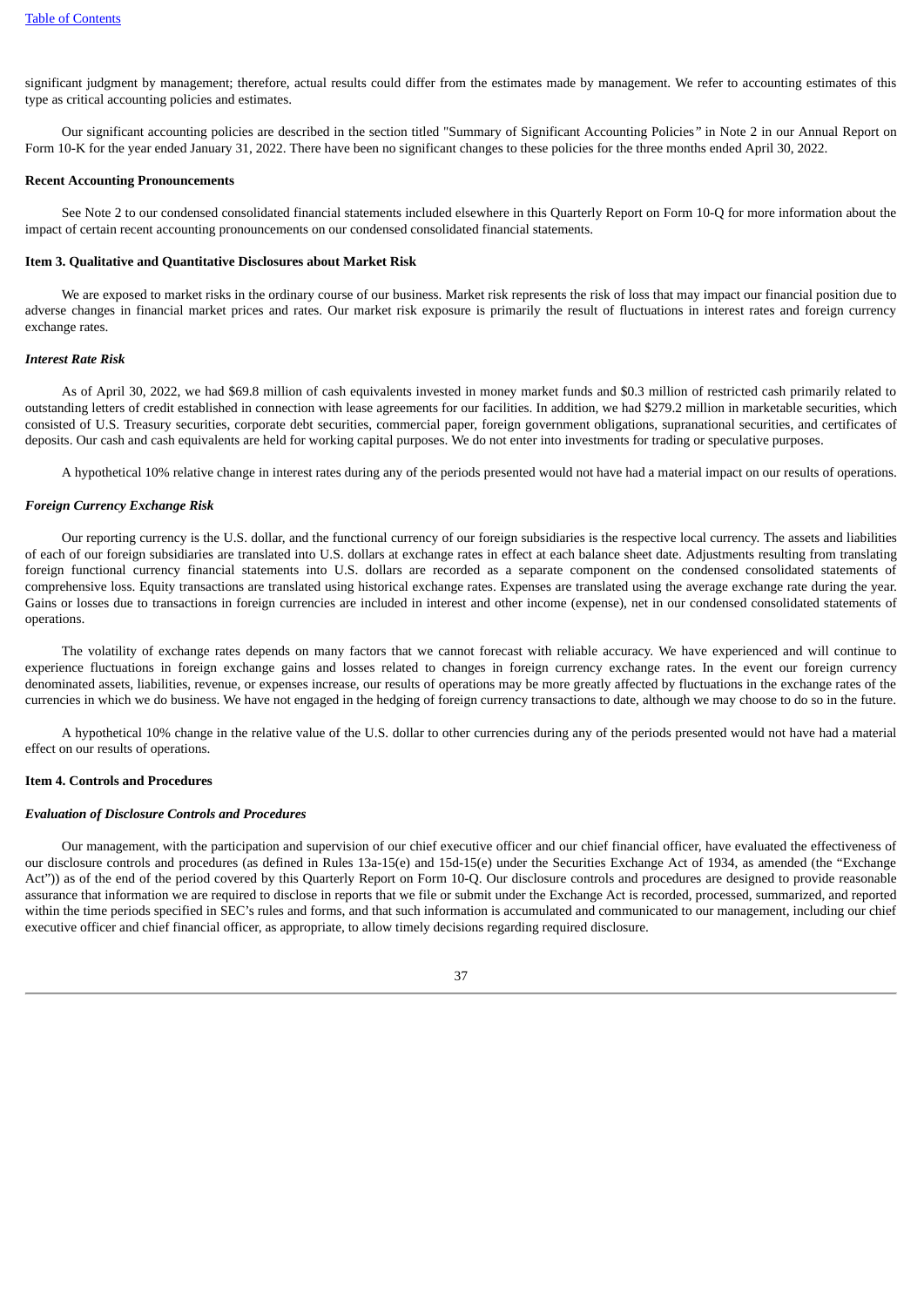Based on the Company's evaluation, our chief executive officer and chief financial officer concluded that, as of April 30, 2022, our disclosure controls and procedures were effective at the reasonableness assurance level.

## *Changes in Internal Control Over Financial Reporting*

There were no changes in our internal control over financial reporting identified in connection with the evaluation required by Rule 13a-15(d) and 15d-15(d) of the Exchange Act that occurred during the quarter ended April 30, 2022 that have materially affected, or are reasonably likely to materially affect, our internal control over financial reporting.

## *Inherent Limitation on the Effectiveness of Controls*

Our management, including our chief executive officer and chief financial officer, believes that our disclosure controls and procedures and internal control over financial reporting are designed and operated to be effective at the reasonable assurance level. However, our management does not expect that our disclosure controls and procedures or our internal control over financial reporting will prevent all errors and all fraud. A control system, no matter how well conceived and operated, can provide only reasonable, not absolute, assurance that the objectives of the control system are met. Further, the design of a control system must reflect the fact that there are resource constraints, and the benefits of controls must be considered relative to their costs. Because of the inherent limitations in all control systems, no evaluation of controls can provide absolute assurance that all control issues and instances of fraud, if any, have been detected. The design of any system of controls also is based in part upon certain assumptions about the likelihood of future events, and there can be no assurance that any design will succeed in achieving its stated goals under all potential future conditions; over time, controls may become inadequate because of changes in conditions, or the degree of compliance with policies or procedures may deteriorate. Because of the inherent limitations in a cost-effective control system, misstatements due to error or fraud may occur and not be detected.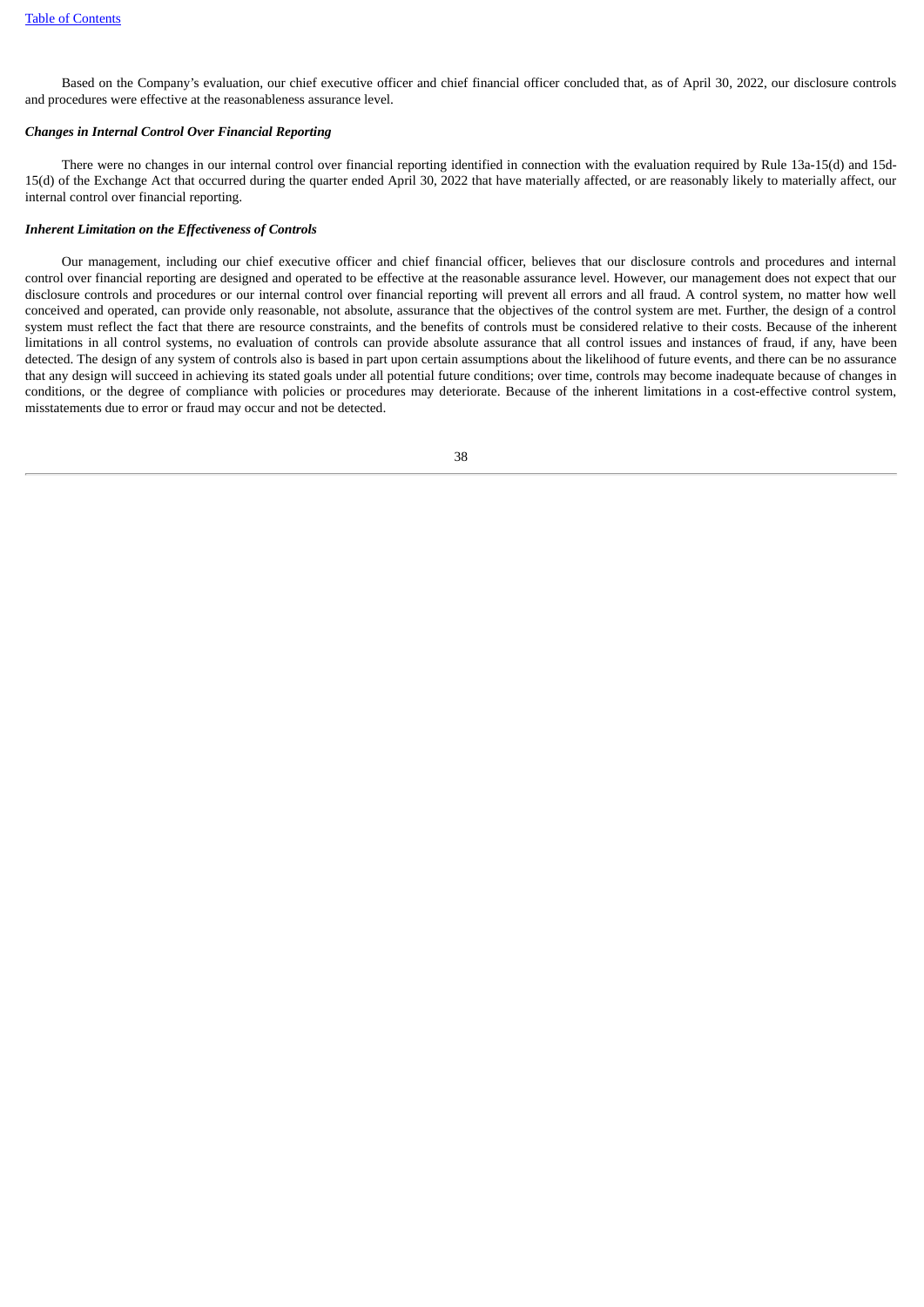# **PART II - OTHER INFORMATION**

## **Item 1. Legal Proceedings**

From time to time, we may be subject to legal proceedings and claims that arise in the ordinary course of business, as well as governmental and other regulatory investigations and proceedings. In addition, third parties may from time to time assert claims against us in the form of letters and other communications. For example, in September 2019, attorneys representing a purported class of current and former employees in various sales roles alleged potential claims of employee misclassification and related federal and state law claims, which we disputed. In response, we mediated the dispute, and in August 2020, we entered into a settlement agreement with the purported class counsel to resolve the dispute, which was handled in arbitration resulted in us paying approximately \$4.5 million in the first quarter of fiscal 2022 to resolve the class-wide claims, which included claims for employee misclassification and related federal and state claims, civil penalties under California's Private Attorneys General Act of 2004, as well as claims for failure to pay overtime, provide meal and rest breaks, pay timely wages, and provide accurate wage statements, and claims for alleged unlawful business practices.

We are not currently a party to any legal proceedings that, if determined adversely to us, would, in our opinion, have a material adverse effect on our business, results of operations, financial condition or cash flows. Future litigation may be necessary to defend ourselves, our partners, and our customers by determining the scope, enforceability, and validity of third-party proprietary rights, or to establish our proprietary rights. The results of any current or future litigation cannot be predicted with certainty, and regardless of the outcome, litigation can have an adverse impact on us because of defense and settlement costs, diversion of management resources, and other factors.

#### **Item 1A. Risk Factors**

You should carefully consider the risks and uncertainties described below, together with all of the other information in this Quarterly Report on Form 10-Q, including our condensed consolidated financial statements and related notes and the section titled "Management's Discussion and Analysis of Financial Condition and Results of Operations." Our business, financial condition, results of operations, or prospects could also be harmed by risks and uncertainties not currently known to us or that we currently do not believe are material. If any of the risks actually occur, our business, financial condition, results of operations, and prospects could be adversely affected. In that event, the market price of our common stock could decline, and you could lose part or all of your investment.

#### **Risks Related to Our Industry and Business**

#### Our revenue growth rate and financial performance in recent periods may not be indicative of future performance.

We have experienced significant revenue growth in recent periods. For example, our revenue was \$155.1 million, \$202.6 million, and \$242.1 million for the years ended January 31, 2020, 2021 and 2022, and was \$67.9 million and \$54.2 million for the three months ended April 30, 2021 and 2022, respectively. You should not rely on our revenue for any previous quarterly or annual period as any indication of our revenue or revenue growth in future periods. As we continue to grow our business, our revenue growth rates may decline due to a number of reasons, which may include more challenging comparisons to prior periods as our revenue grows, slowing demand for our platform, increasing competition, a decrease in our renewal rates, a decrease in the growth of our overall market or market saturation, and our failure to capitalize on growth opportunities. In addition, our growth rates may experience increased volatility due to global societal and economic disruption as a result of the COVID-19 pandemic.

#### We have a history of net losses and we may not be able to achieve or maintain profitability in the future.

We have incurred net losses since our inception, and we expect to continue to incur net losses in the near future. We incurred net losses of \$92.1 million, \$80.3 million, and \$123.4 million for the years ended January 31, 2020, 2021 and 2022, and \$26.9 million and \$34.8 million for the three months ended April 30, 2021 and 2022, respectively. As of April 30, 2022, we had an accumulated deficit of \$555.9 million. Because the market for our platform is rapidly evolving, it is difficult for us to predict our future results of operations. We expect our operating expenses to increase significantly over the next several years, as we continue to hire additional personnel, particularly in sales and marketing and research and development, expand our operations and infrastructure, both domestically and internationally, and continue to develop our platform features. These efforts may be more costly than we expect and may not result in increased revenue or growth in our business. In addition to the expected costs to grow our business, we have incurred and will continue to incur significant additional legal, accounting, and other expenses as a newly public company. If we fail to increase our revenue to sufficiently offset the increases in our operating expenses, we will not be able to achieve or maintain profitability in the future.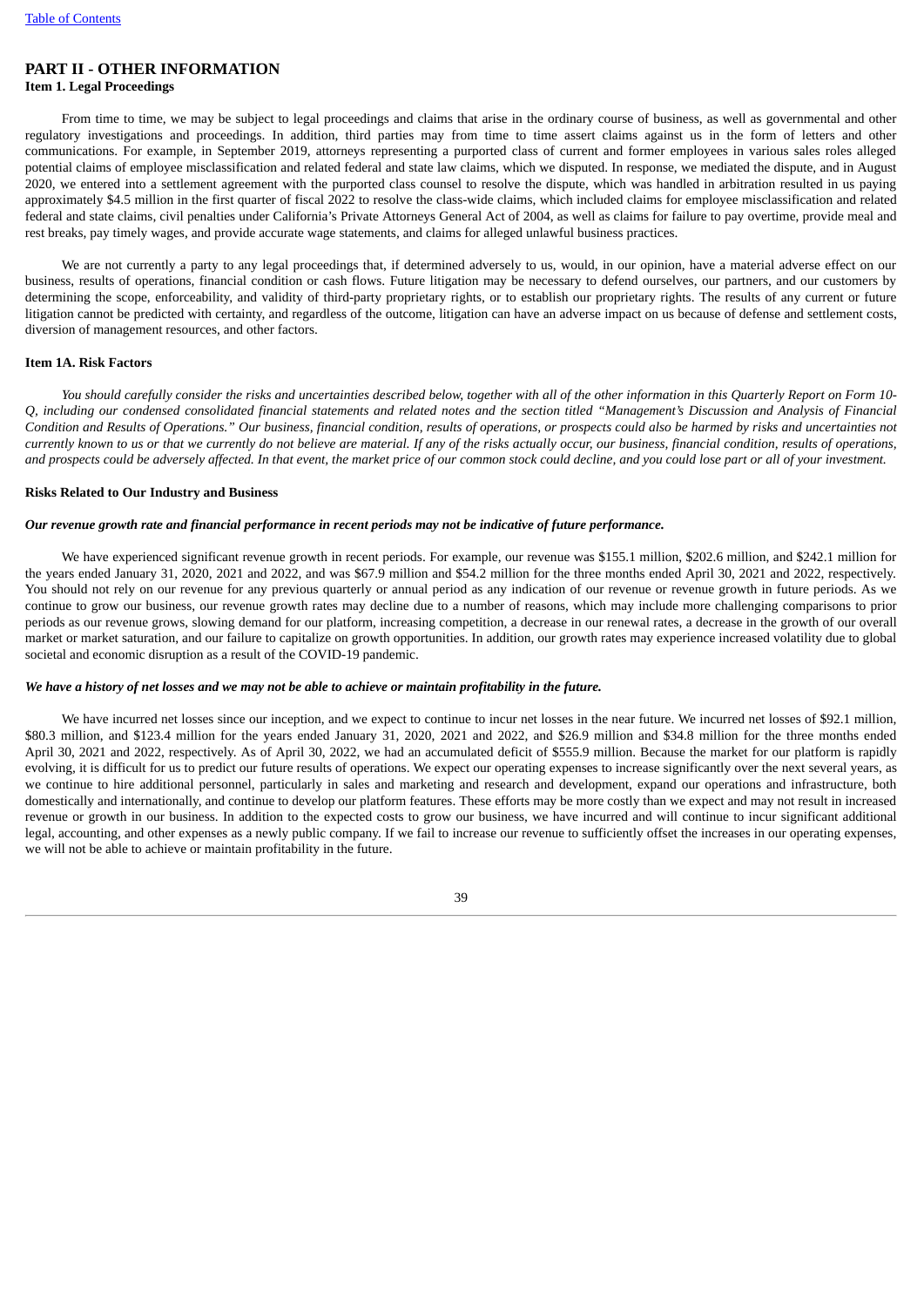# We face intense competition and could face pricing pressure from, and lose market share to, our competitors, which would adversely affect our business, *financial condition, and results of operations.*

The markets in which we operate are competitive and characterized by rapid changes in technology, customer requirements, and industry standards, and frequent introductions of improvements to existing offerings. Our business model of delivering an analytics platform for reliable and secure cloud-native applications through the cloud is still relatively new and has only recently gained market traction. Moreover, many established businesses are aggressively competing against us and have offerings that have functionalities similar to those of our platform. We expect competition to increase as other established and emerging companies enter this market, as customer requirements evolve, and as new offerings and technologies are introduced. If we are unable to anticipate or effectively react to these competitive challenges, our competitive position would weaken, and our business, financial condition, and results of operations would be adversely affected.

Our competitors and potential competitors include providers of tools such as analytics, enterprise and open source search, SIEM, SOAR, observability, monitoring, and other software offerings that customers may perceive as substitutes for our platform. Our primary competitors include Splunk and Elastic. Other competitors include Datadog and New Relic, cloud infrastructure providers such as AWS, Azure, and GCP, and various private companies.

Many of our existing competitors have, and some of our potential competitors could have, substantial competitive advantages, such as:

- greater name recognition, longer operating histories, and larger customer bases;
- larger sales and marketing budgets and resources;
- broader distribution and established relationships with channel partners and customers;
- greater customer support resources;
- greater resources to make acquisitions and enter into strategic partnerships;
- lower labor and research and development costs;
- larger and more mature intellectual property rights portfolios; and
- substantially greater financial, technical, and other resources.

Conditions in our market could change rapidly and significantly as a result of technological advancements, the emergence of new entrants into the market, partnering or acquisitions by our competitors, or continuing market consolidation. New start-up companies that innovate and competitors that are making significant investments in research and development may invent similar or superior offerings and technologies that compete with our offerings. Potential customers may also believe that substitute technologies which have similar functionality or features as our platform are sufficient, or they may believe that point solutions that address narrower segments overall are nonetheless adequate for their needs. Some of our current or potential competitors have made or could make acquisitions of businesses or establish cooperative relationships that may allow them to offer more directly competitive and comprehensive offerings than were previously offered and adapt more quickly to new technologies and customer needs.

Additionally, competition continues to increase in the markets in which we operate, and we expect competition to further increase in the future, including from new and emerging companies, which could lead to increased pricing pressures. Our competitors vary in size, and some may have substantially broader and more diverse offerings, which may allow them to leverage their relationships based on other offerings or incorporate functionality into existing offerings to gain business in a manner that discourages users from purchasing access to our platform, including through selling at zero or negative margins, offering concessions, bundling offerings, or maintaining closed technology platforms. In addition, certain customer segments and industries have been more severely impacted by the ongoing effects of the COVID-19 pandemic, such as small and mid-market businesses and certain industries including manufacturing, transportation, travel, and retail, which may lead to increased pricing pressure, increased customer churn, or a reduced ability or willingness to replace a competitor's offering with our platform. Any decrease in the subscriptions prices for our platform, without a corresponding decrease in costs or increase in volume, would adversely impact our gross profit. Gross profit could also be adversely affected by a shift towards lower-tiered subscription packages. If we are unable to maintain our pricing or market share due to competitive pressures or other factors, our business, financial condition, and results of operations would be adversely affected.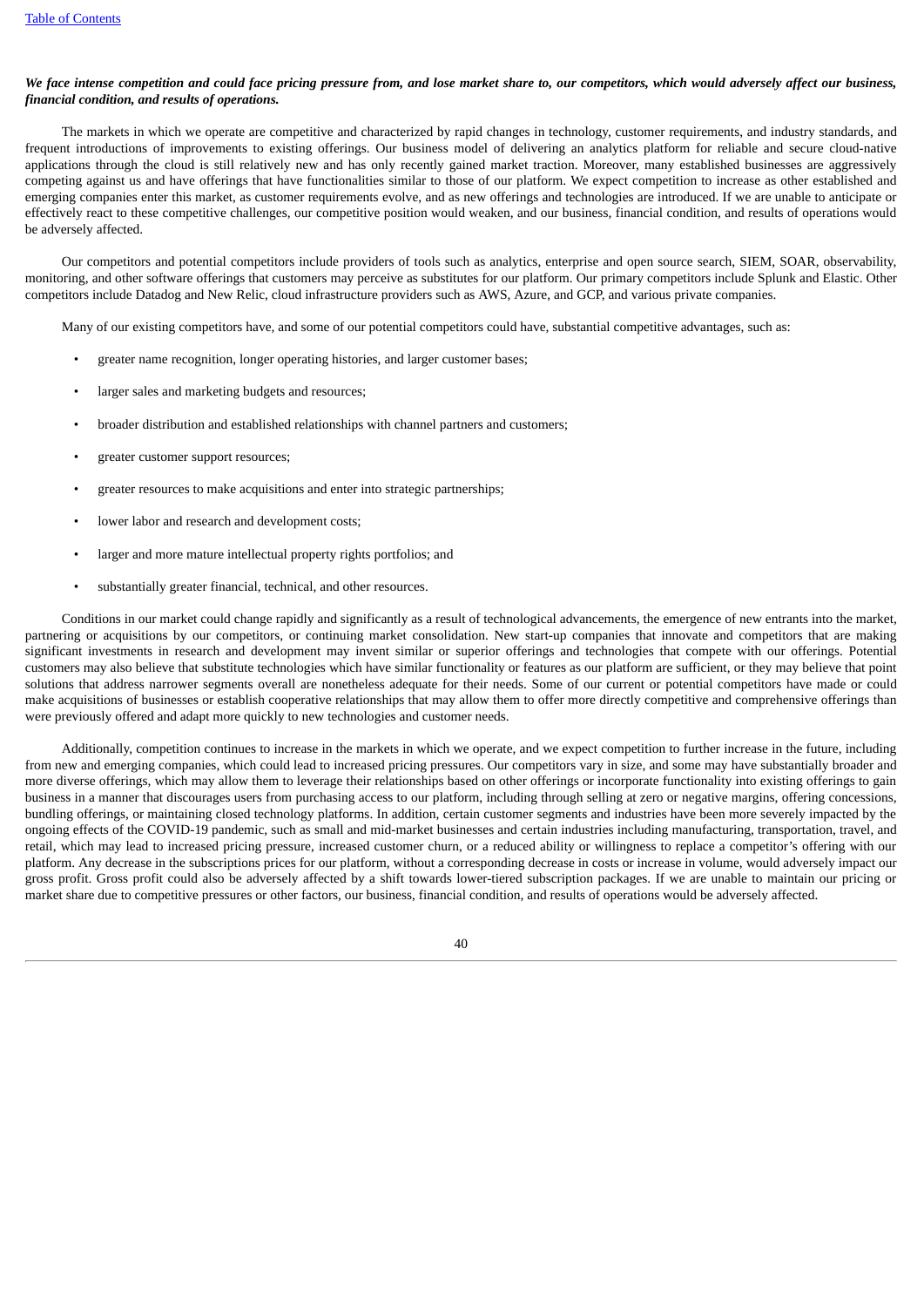## The markets for our offerings are evolving, and our future success depends on the growth of these markets and our ability to adapt, keep pace, and respond *effectively to evolving markets.*

The markets for our offerings are in a relatively early stage of development, and it is uncertain whether these markets will grow, and even if they do grow, how rapidly they will grow, how much they will grow, or whether our platform will be widely adopted. As such, any predictions or forecasts about our future growth, revenue, and expenses may not be as accurate as they would be if we had a longer operating history or operated in more predictable markets. Any expansion in our markets depends on a number of factors, including the cost, performance, and perceived value associated with our platform and the offerings of our competitors.

Our success will depend, in part, on market acceptance and the widespread adoption of our cloud-native platform as an alternative to on-premise offerings, and selection of our platform over competing cloud offerings that may have similar functionality. Cloud technologies are still evolving and we cannot predict marketplace acceptance of our platform or the development of offerings based on entirely new technologies. Many organizations have invested substantial resources into on-premise systems and may be reluctant or unwilling to migrate to our cloud-native platform. Our market is subject to rapid technological change, evolving industry standards, and changing regulations, as well as changing customer needs, requirements, and preferences. Demand for our offering is affected by a number of factors beyond our control, including the timing of development and release of new offerings by our competitors, technological change, and growth or contraction in our market generally.

We expect the proliferation of data to lead to an increase in the data analysis demands of our customers, and our platform may not be able to meet those demands or may not be chosen by users for those needs. We have in the past experienced delays in launching additional platform features or enhanced functionality because of the swiftly changing technological landscape and evolving customer demands. Particularly as a result of the broadly applicable nature of our platform, innovation across the IT infrastructure, architecture, stack components, or IT environment can all impact the adoption rates for our platform. Our success will depend, in part, on our ability to enhance our platform, including timely developing and introducing new platform features that keep pace with technological and competitive developments, expand the use cases for our platform, and respond to changing customer needs, requirements, and preferences. It is difficult to predict customer demand for our platform or for cloud security and observability offerings generally, the size and growth rate of this market, the success of competitive offerings, or shifts in customer preferences. If the market for cloud security and observability does not grow, or if we are unable to adapt, keep pace, and respond effectively to the evolution of these markets, our business, financial condition, and results of operations would be adversely affected.

## We may fail to cost-effectively acquire new customers or obtain renewals, upgrades, or expansions from our existing customers, which would adversely *affect our business, financial condition, and results of operations.*

Our continued growth depends, in part, on our ability to cost-effectively acquire new customers. Numerous factors, however, may impede our ability to add new customers, including our inability to convert new organizations into paying customers, our inability to negotiate terms favorable to us, our failure to attract, effectively train, retain, and motivate sales and marketing personnel, our failure to develop or expand relationships with channel or technology partners, our inability to convert initial adoption into ongoing utilization of our platform, and our failure to successfully deliver our platform and provide quality customer support once delivered.

Our success also depends, in part, on our customers renewing their subscriptions when existing contract terms expire, and our ability to expand our relationships with our existing customers. Our customers have no obligation to renew or upgrade their subscriptions, and in the normal course of business, some customers have elected not to renew. In addition, our customers may decide not to renew their subscriptions with a similar contract period or at the same prices or terms, or may decide to downgrade their subscriptions. For example, the impact of the COVID-19 pandemic on the current economic environment has caused, and may in the future cause, such customers to request concessions including extended payments terms or better pricing. We believe that the COVID-19 pandemic has also caused delays in renewal decisions for some of our existing customers, has reduced effectiveness of our sales and marketing efforts, has lengthened our sales cycle with some of our potential customers, and has reduced the duration of subscriptions. In addition, the COVID-19 pandemic could result in increased customer churn, or reduced contract value with prospective or existing customers. Our customer retention or our customers' use of our platform may decline or fluctuate as a result of a number of factors, including our customers' satisfaction with our platform and our customer support, our packaging and licensing models, the prices, features, or perceived value of competing offerings, changes to our offerings, or general economic conditions. In addition, some customers may not renew in the event such customer is acquired by another entity. We will need to continue to maintain or improve our dollarbased net retention rate to support our growth, and our ability to expand our relationships with customers may require more sophisticated and costly sales efforts. If our customers' renewals or expansions fall below expectations, and as a result our dollar-based net retention rate decreases, our business, financial condition, and results of operations would be adversely affected.

In addition, our ability to expand our relationship with our customers depends in large part on our ability to enhance and improve our platform, introduce compelling new features, and address additional use cases. The success of any new or enhanced platform features depends on several factors, including market demand for the enhanced features, timely completion and delivery,

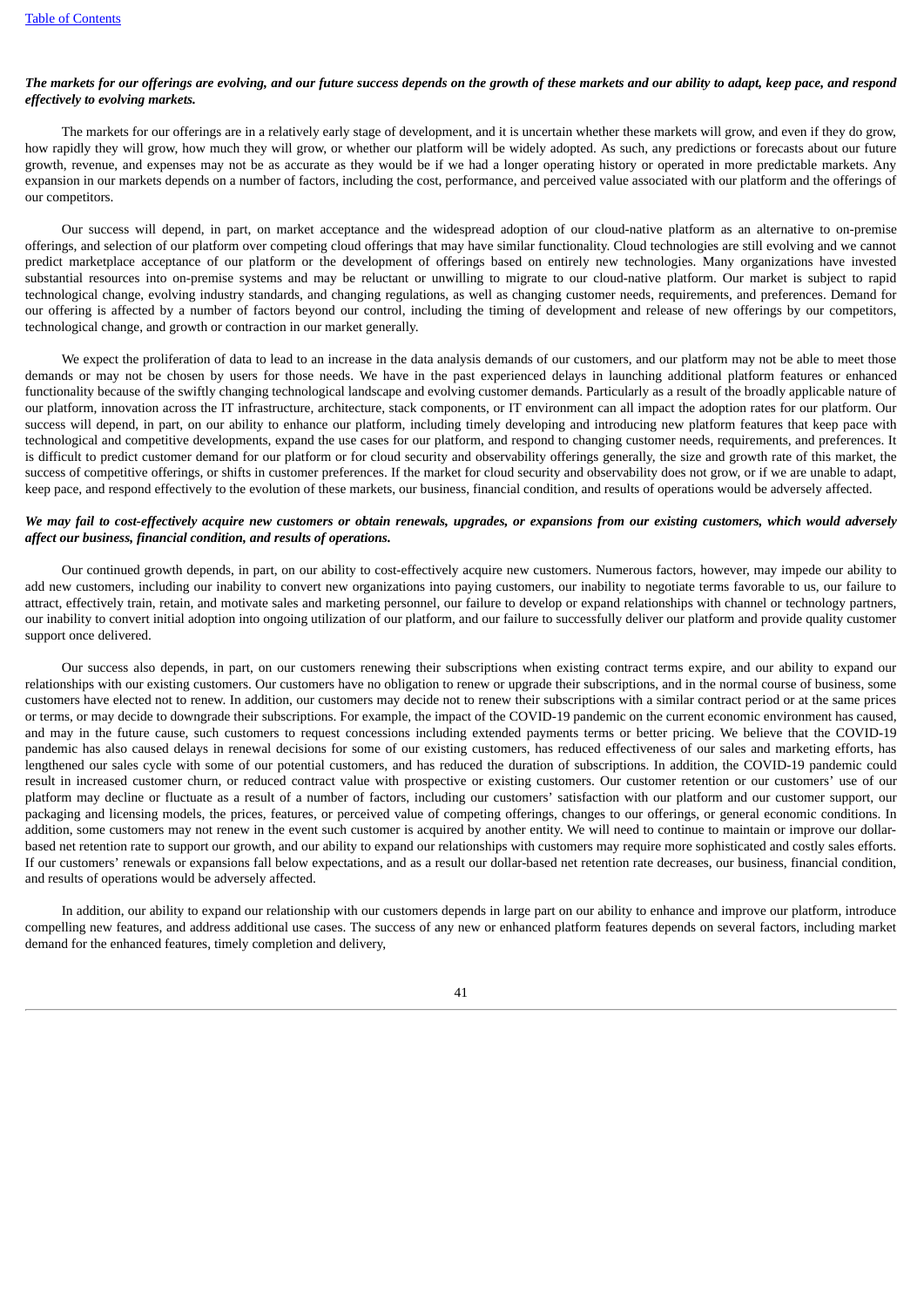adequate quality testing, integration of our platform with existing technologies and applications, and competitive pricing. If we are unable to successfully develop new platform features, enhance our existing platform features to meet customer requirements, or otherwise gain market acceptance, our business, financial condition, and results of operations would be adversely affected. If our customers do not renew, upgrade, or expand their subscriptions, renew their subscriptions on less favorable terms, or fail to increase adoption of our platform, including tiered or premium features, our business, financial condition, and results of operations would be adversely affected.

#### Changes to our packaging and licensing models could adversely affect our ability to attract or retain customers.

We offer flexible, multi-tiered packaging and licensing models for our platform, including subscriptions and premium add-ons. We are continuing to iterate on our packaging and licensing models as we evaluate customer preferences, needs, and use of our platform, and expect that our packaging and licensing models will continue to evolve. Many factors could significantly affect our pricing strategies, including operating costs, our competitors' pricing and marketing strategies, customer use patterns, and general economic conditions. We may face downward pressure from our customers regarding our pricing and competitors with different pricing models may attract customers that are uncomfortable with our multi-tiered packaging and licensing models, which would cause us to lose business or modify our packaging and licensing models, both of which could adversely affect our business, financial condition, and results of operations. Changes to our packaging and licensing models may also affect our revenue recognition and other accounting policies, which may adversely affect our results of operations in any given fiscal period.

Certain of our competitors or potential competitors offer, or may in the future offer, lower-priced point solutions or a broader range of platform features. Similarly, certain competitors may use marketing strategies that enable them to attract or retain new customers at a lower cost than us. Moreover, our customers may demand substantial price discounts as part of the negotiation of subscription contracts. There can be no assurance that we will not be forced to reduce the pricing for our platform or to increase our sales and marketing and other expenses to attract and retain customers in response to competitive pressures. We have launched, and may in the future launch, new pricing strategies and initiatives, or modify existing packaging and licensing models, any of which may not ultimately be successful in attracting and retaining customers. In addition, if the features on our platform change, then we may need to revise our packaging and licensing methodologies. Any such changes to our packaging and licensing models or our ability to efficiently price our platform could adversely affect our business, financial condition, and results of operations.

## Our results of operations vary and are unpredictable from period to period, which could cause the market price of our common stock to decline.

Our results of operations may fluctuate from period to period as a result of a number of factors, many of which are outside of our control and may be difficult to predict. Some of the factors that may cause our results of operations to fluctuate from period to period include:

- market acceptance and the level of demand for our platform;
- the quality and level of our execution of our business strategy and operating plan;
- the effectiveness of our sales and marketing programs;
- the length of our sales cycle, including the timing of renewals;
- our ability to attract new customers and convert our pipeline into paying customers, particularly large enterprises;
- our ability to retain customers and expand their adoption of our platform, particularly our largest customers;
- our ability to successfully expand internationally and penetrate key markets;
- technological changes and the timing and success of new or enhanced platform features by us or our competitors or any other change in the competitive landscape of our market;
- changes in deferred revenue and remaining performance obligations due to seasonality, the timing of renewals, average contract term, or the timing of software revenue recognition, all of which may impact implied growth rates;
- changes to our packaging and licensing models, which may impact the timing and amount of revenue recognized;
- increases in and the timing of operating expenses that we may incur to grow our operations and to remain competitive;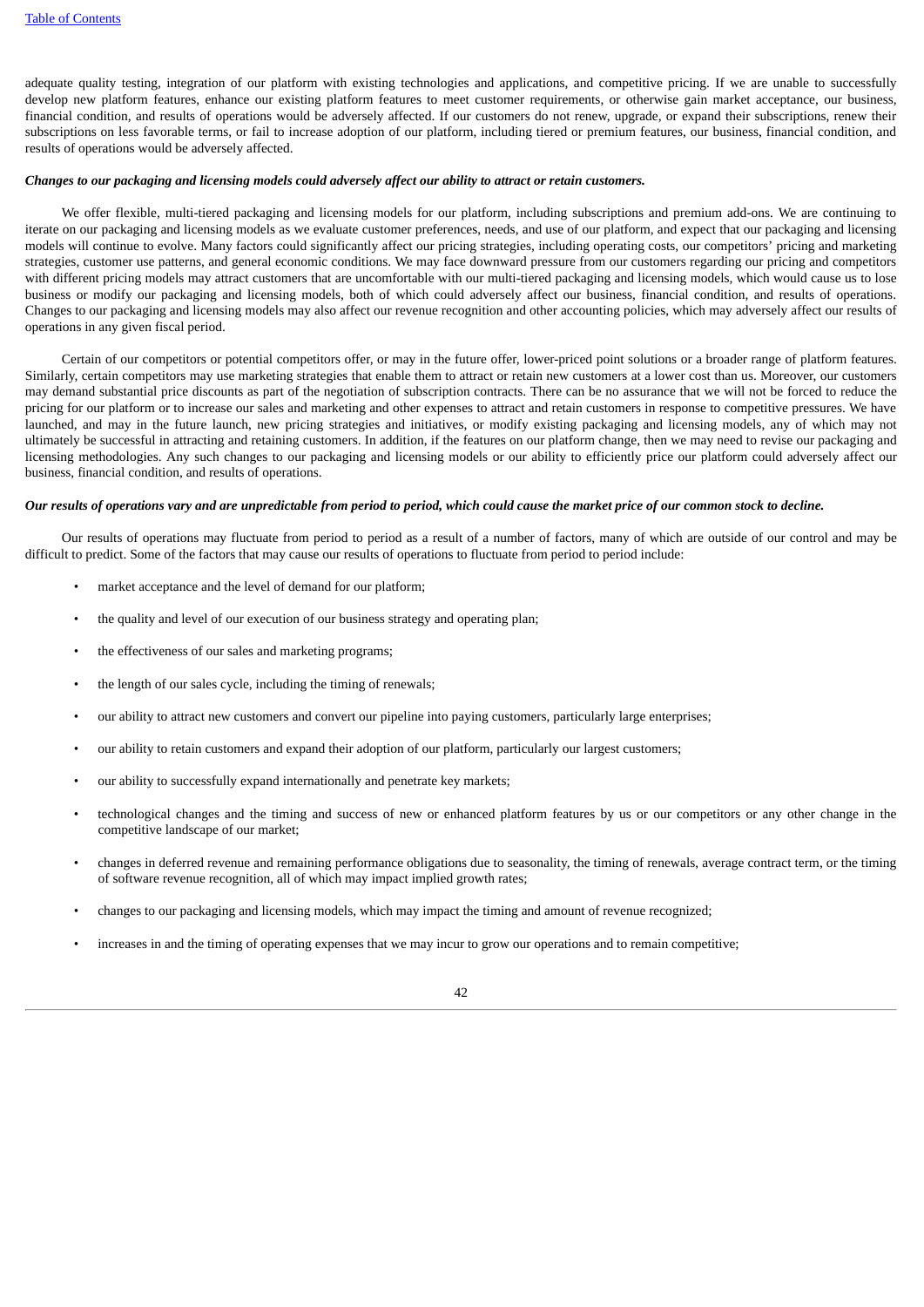- pricing pressure as a result of competition or otherwise;
- seasonal buying patterns;
- delays in our sales cycle, decreases in sales to new customers, and reductions in upselling and cross-selling to existing customers due to the impact on global business and IT spending as a result of the COVID-19 pandemic;
- the implementation of cost-saving activities as a result of the COVID-19 pandemic, including the effect of a hiring pause or headcount reductions;
- the impact and costs, including those with respect to integration, related to the acquisition of businesses, talent, technologies, or intellectual property rights;
- changes in the legislative or regulatory environment;
- adverse litigation judgments, settlements, or other litigation-related costs; and
- general economic conditions in either domestic or international markets, including as a result of geopolitical uncertainty and instability such as the recent conflict in Ukraine.

Any one or more of the factors above may result in significant fluctuations in our results of operations. We also intend to continue to invest significantly to grow our business in the near future rather than optimizing for profitability or cash flows. In addition, we generally experience seasonality in terms of when we enter into agreements with customers, and our quarterly results of operations generally fluctuate from quarter to quarter depending on customer buying habits. This seasonality is reflected to a much lesser extent, and sometimes is not immediately apparent, in revenue, due to the fact that we recognize subscription revenue ratably over the term of the subscription, which is generally one to two years, but can be three years or longer. We expect that seasonality will continue to affect our results of operations in the future and may reduce our ability to predict cash flow and optimize the timing of our operating expenses.

The variability of our results of operations or other operating estimates could result in our failure to meet our expectations or those of securities analysts or investors. If we fail to meet or exceed such expectations for these or any other reasons, the market price of our common stock could decline, and we could face costly lawsuits, including securities class action suits.

## The global COVID-19 pandemic has harmed and could continue to harm our business and results of operations.

The COVID-19 pandemic and efforts to control its spread have significantly curtailed the movement of people, goods, and services worldwide, including in the geographic areas in which we conduct our business operations and from which we generate our revenue. It has also caused extreme societal, economic, and financial market volatility, resulting in business shutdowns and potentially leading to a global economic downturn. The magnitude and duration of the resulting decline in business activity cannot currently be estimated with any degree of certainty and has had several effects on our business and results of operations, including, among other things:

- negatively impacting global IT spending, which has adversely affected demand and may continue to adversely affect demand for our platform, caused potential customers to delay or forgo purchases of subscriptions to our platform, lengthening our sales cycle, and caused some existing customers to fail to renew subscriptions, reduce their usage, or fail to expand their usage of our platform within their organizations; and
- restricting our sales operations and marketing efforts, including limiting the ability of our sales force to travel to existing customers and potential customers, and reducing the effectiveness of such efforts in some cases.

The COVID-19 pandemic may cause us to continue to experience the foregoing challenges in our business in the future and could have other effects on our business, including increasing customer churn, delaying collections or resulting in an inability to collect accounts receivable as a result of extended payment terms, concessions, or customer inability to pay, causing some of our customers to go out of business, and disrupting our ability to develop new offerings and enhance existing offerings, market and sell our platform, and conduct business activities generally.

In light of the uncertain and rapidly evolving situation relating to the spread of COVID-19, we have taken precautionary measures intended to reduce the risk of the virus spreading to our employees, our customers, and the communities in which we operate, and we may take further actions as required by government entities or that we determine are in the best interests of our employees, customers, partners, and suppliers. In particular, governmental authorities have in the past instituted shelter-in-place

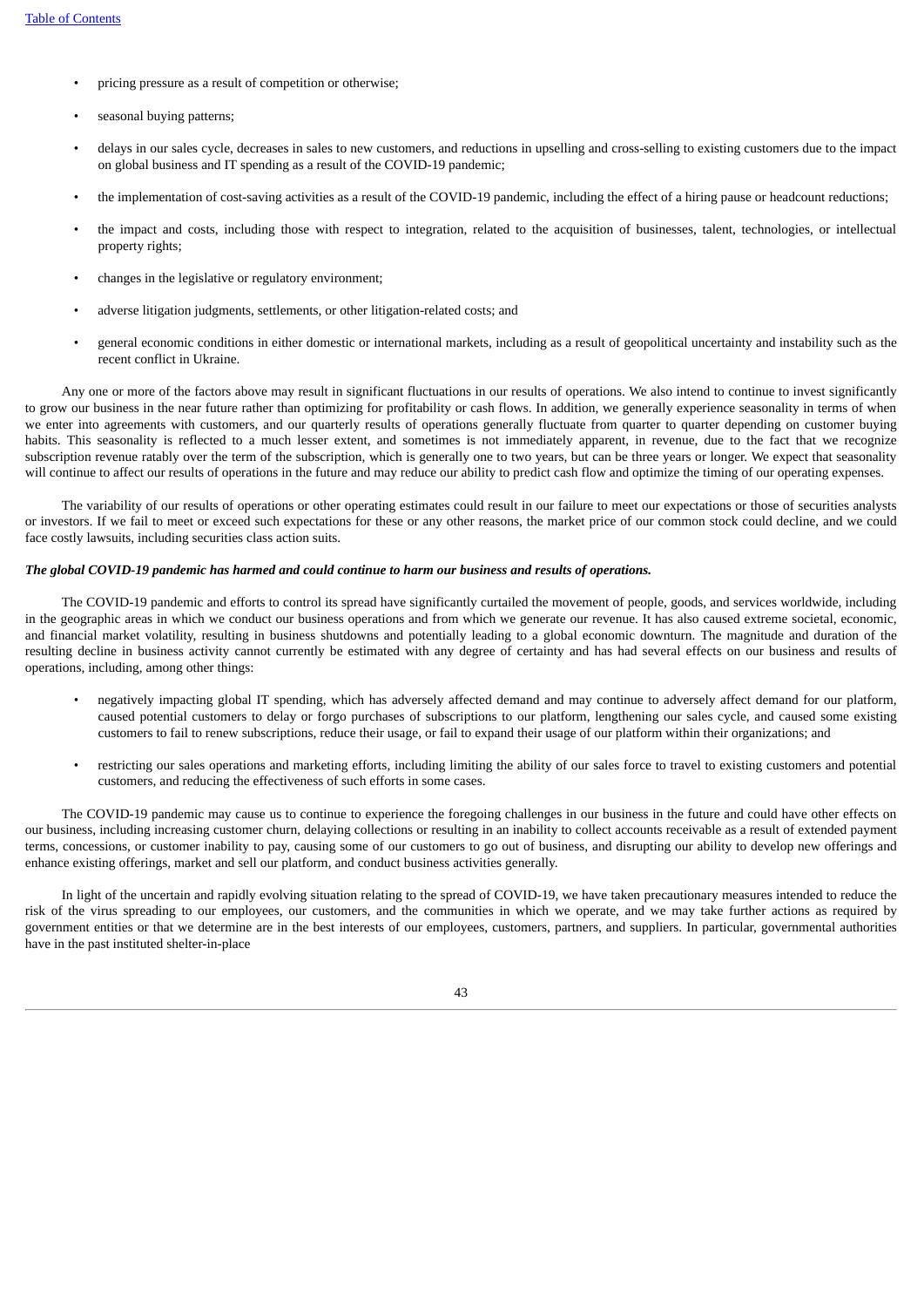policies or other restrictions in many jurisdictions in which we operate, including in the San Francisco Bay Area where our headquarters are located. Even once shelter-in-place policies or other governmental restrictions have been lifted, we have taken a measured and careful approach to have employees returning to offices and travel for business. These precautionary measures and policies could negatively impact employee recruiting, productivity, training and development, and collaboration, or otherwise disrupt our business operations. The extent and duration of working remotely may also affect our ability to attract and retain employees, manage employee expectations regarding returning to offices, and expose us to increased risks of security breaches or incidents. We may need to enhance the security of our platform, our data, and our internal IT infrastructure, which may require additional resources and may not be successful. Furthermore, in the first half of fiscal 2021, we took a number of proactive actions to manage our operating expenses in light of the uncertainty caused by the COVID-19 pandemic, including effecting a hiring pause, implementing a reduction in executive salaries, and implementing headcount reductions across our company, and we may be required to take similar actions in the future.

In addition, COVID-19 has disrupted and may continue to disrupt the operations of our customers and channel partners. Other disruptions or potential disruptions include restrictions on our personnel and the personnel of our partners to travel and access customers for training, delays in product development efforts, and additional government requirements or other incremental mitigation efforts that may further impact our business and results of operations. The extent to which the COVID-19 pandemic continues to impact our business and results of operations will also depend on future developments that are highly uncertain and cannot be predicted, including new information which may emerge concerning the severity of the disease, the duration and spread of the outbreak, the emergence of variants of the virus, the scope of travel restrictions imposed in geographic areas in which we operate, mandatory or voluntary business closures, the impact on businesses and financial and capital markets, and the extent and effectiveness of actions taken throughout the world to contain the virus or treat its impact. An extended period of global supply chain and economic disruption as a result of the COVID-19 pandemic could have a material negative impact on our business, results of operations, and financial condition, though the full extent and duration is uncertain. Since the fourth quarter of fiscal 2022, the Omicron variant of COVID-19 became the dominant strain in numerous countries around the world, including the United States, and it is more contagious than other previously identified COVID-19 strains. To the extent the COVID-19 pandemic continues to adversely affect our business and financial results, it is likely to also have the effect of heightening many of the other risks described in this "Risk Factors" section.

#### Our sales cycle can be long and unpredictable, and our sales efforts require considerable time and expense.

Our quarterly results of operations fluctuate, in part, because of the resource intensive nature of our sales efforts and the length and variability of our sales cycle. The length of our sales cycle, from initial contact with our sales team to a contractual commitment from a customer, can vary substantially from customer to customer based on customer size, deal complexity, as well as whether a sale is made directly by us or through a channel partner. We recently expanded our packaging and licensing model. Our limited experience marketing and selling under this packaging and licensing model may affect the length of our sales cycle and our ability to predict the length of our sales cycle or the anticipated size of potential subscriptions. Our sales cycle can vary considerably, and may be lengthened and made more uncertain by regional or global events, such as the COVID-19 pandemic. Such events have resulted in and may continue to cause a general reduction in IT spending by our customers, which will further affect our ability to estimate not only the length of the sales cycle, but also the anticipated size of potential subscriptions. Further, our sales cycle has lengthened as we continue to focus our sales efforts on large enterprises. In addition, our results of operations depend, in part, on subscription renewals from customers and increasing sales to our existing customers, which may also be reduced as a result of regional or global events. If a customer does not renew on time or as expected, it can negatively affect our revenue for a given period. It is difficult to predict exactly whether or when we will make a sale to a potential customer or if we can increase sales to our existing customers. As a result, initial sales or renewals have, in some cases, occurred in quarters subsequent to what we anticipated, or have not occurred at all. The loss or delay of one or more transactions in a quarter could impact our results of operations for that quarter and any future quarters for which revenue from that transaction is delayed.

#### The loss of, or a significant reduction in use of our platform by, our largest customers would result in lower revenue and harm our results of operations.

Our future success depends, in part, on establishing and maintaining successful relationships with a diverse set of customers. Our largest customers come from a variety of industries, including industries that are subject to significant fluctuations in their business, which may result in fluctuations in their use of our platform and the revenue we generate from them. Certain larger customers can also have greater variability in the revenue we generate from them because of the nature of their specific contractual arrangements or use cases with us, which could impact our results of operations, as well as ARR, dollar-based net retention rate, and other business metrics. For example, our current largest revenue customer is in the digital entertainment industry, which is characterized by significant revenue volatility and intense competition, and its business is affected by the timing of its feature releases, consumer preferences and actions by and disputes with other parties in its ecosystem. As a result, we have in the past and may in the future experience revenue variability and unpredictability from this customer from period to period as its business fluctuates. Further, certain customer industries have been more severely impacted by the ongoing effects of the COVID-19 pandemic, such as manufacturing, transportation, travel, and retail, leading to increased fluctuations in their business and their adoption of our platform.

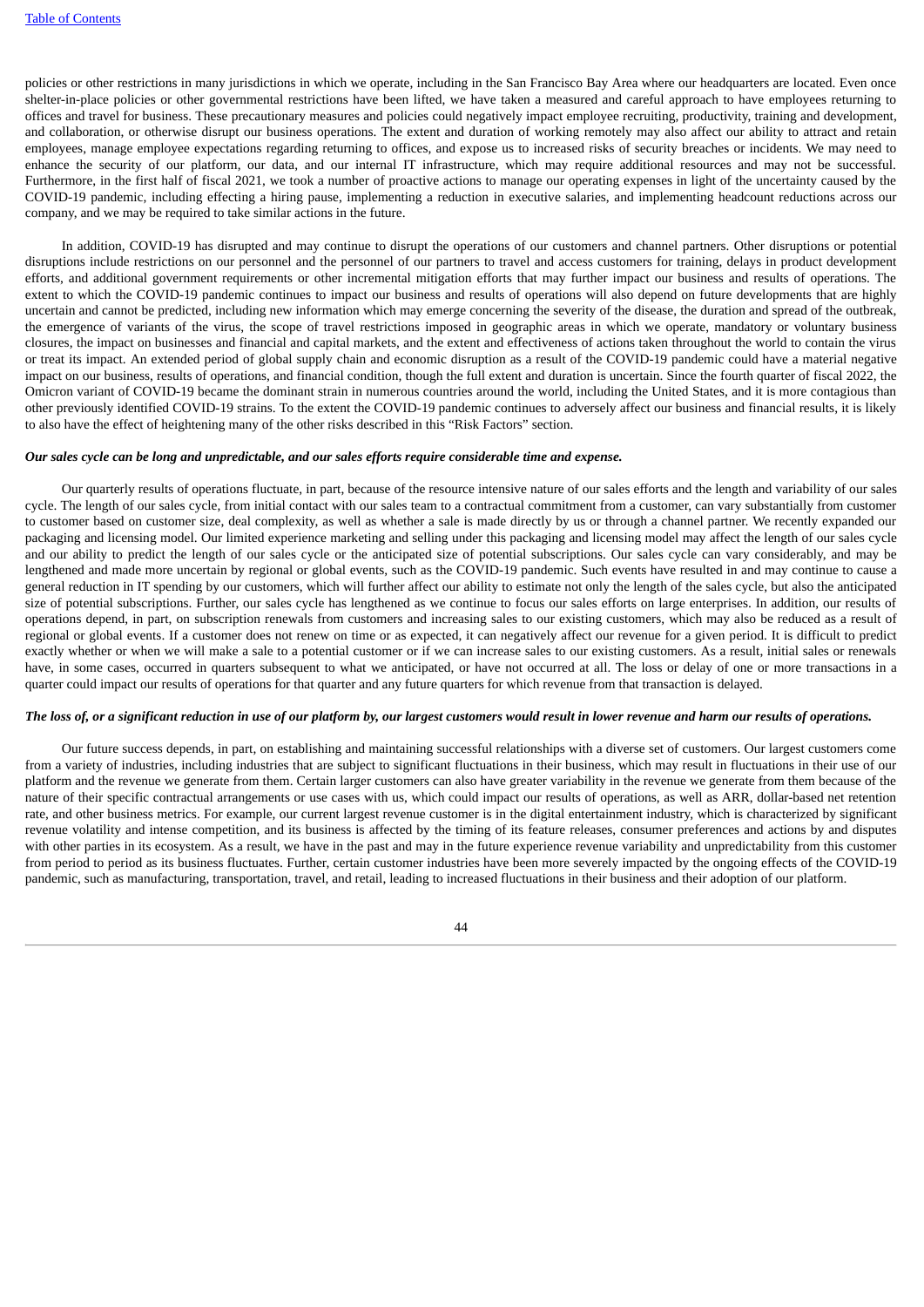The loss of one or more large customers or a reduction in usage by any such customers would reduce our revenue and negatively impact forecasts of future growth, ARR, dollar-based net retention rate, and other business metrics. The portion of our revenue attributable to individual customers may increase in the future, which would increase our dependency on a limited number of customers for a larger portion of our revenue. If we fail to maintain relationships with existing large customers or develop relationships with new customers that generate significant revenue for us, our business, financial condition, and results of operations would be harmed.

## We depend on our sales force, and we may fail to attract, retain, motivate, or train our sales force, which could adversely affect our business, financial *condition, and results of operations.*

We depend on our sales force to obtain new customers and to drive additional sales to existing customers by selling them new subscriptions and expanding the value of their existing subscriptions. We believe that there is significant competition for sales personnel, including sales representatives, sales managers, and sales engineers, with the skills and technical knowledge that we require. Our ability to achieve revenue growth will depend, in part, on our decision to hire and success in recruiting, training, and retaining sufficient numbers of sales personnel to support our growth. Our hiring, training, and retention efforts have been, and may further be, hindered by the constraints placed on our business as a result of the COVID-19 pandemic, including measures that we take proactively and those that are imposed upon us by government authorities. New hires require significant training and may take significant time before they achieve full productivity, and our remote and online onboarding and training processes may be less effective and take longer. Further, hiring sales personnel in new countries requires additional set up and upfront costs that we may not recover if the sales personnel fail to achieve full productivity. If we are unable to attract, retain, motivate, and train sufficient numbers of effective sales personnel, our sales personnel do not reach significant levels of productivity in a timely manner, or our sales personnel are not successful in bringing potential customers into the pipeline, converting them into new customers, or increasing sales to our existing customer base, our business, financial condition, and results of operations would be adversely affected.

#### We utilize free trials and other go-to-market strategies, and we may not be able to realize the benefits of these strategies.

We utilize lead generation and other go-to-market strategies, including offering free trials of our platform, to encourage awareness, usage, familiarity with, and adoption of our platform. We spend a substantial amount of time and resources on our sales efforts without any assurance that our efforts will produce a sale. We also rely on our sales and marketing teams to promote and market our platform. These strategies may not be successful in continuing to generate sufficient sales opportunities necessary to increase our revenue. Many users of free trials of our platform never become paying customers. To the extent that users do not become, or we are unable to successfully attract, paying customers, we will not realize the intended benefits of these marketing strategies and our ability to grow our revenue will be adversely affected.

# If our website fails to rank prominently in unpaid search results, traffic to our website could decline and our business, financial condition, and results of *operations could be adversely affected.*

Our success depends, in part, on our ability to attract users through unpaid Internet search results. The number of potential customers that we attract to our website from search engines is due in large part to how and where our website ranks in unpaid search results. These rankings can be affected by a number of factors, many of which are not in our direct control, and they may change frequently. For example, a search engine may change its ranking algorithms, methodologies, or design layouts. As a result, links to our website may not be prominent enough to drive traffic to our website, and we may not know how or otherwise be in a position to influence the results. Any reduction in the number of users directed to our website could negatively impact our ability to attract new customers or require us to increase our customer acquisition expenditures, which could adversely affect our business, financial condition, and results of operations.

## We may be unable to build and maintain successful relationships with our channel partners or such channel partners may fail to perform, which could *adversely affect our business, financial condition, results of operations, and growth prospects.*

We employ a go-to-market business model whereby a portion of our revenue is generated by sales through our channel partners, such as independent software vendors, resellers, managed service providers, managed security service providers, and cloud infrastructure providers, that further expand the reach of our direct sales force into additional geographies, sectors, and industries. In particular, we have entered, and intend to continue to enter, into strategic sales distributor and reseller relationships in certain international markets where we do not have a local presence. We provide certain of our channel partners with specific training and programs to assist them in selling access to our platform, but there can be no assurance that these steps will be effective, and restrictions on travel and other limitations as a result of the COVID-19 pandemic undermine our efforts to provide training and build relationships. In addition, if our channel partners are unsuccessful in marketing and selling access to our platform, it would limit our expansion into certain geographies, sectors, and industries. If we are unable to develop and maintain effective sales incentive programs for our channel partners, we may not be able to incentivize these partners to sell access to our platform to customers.

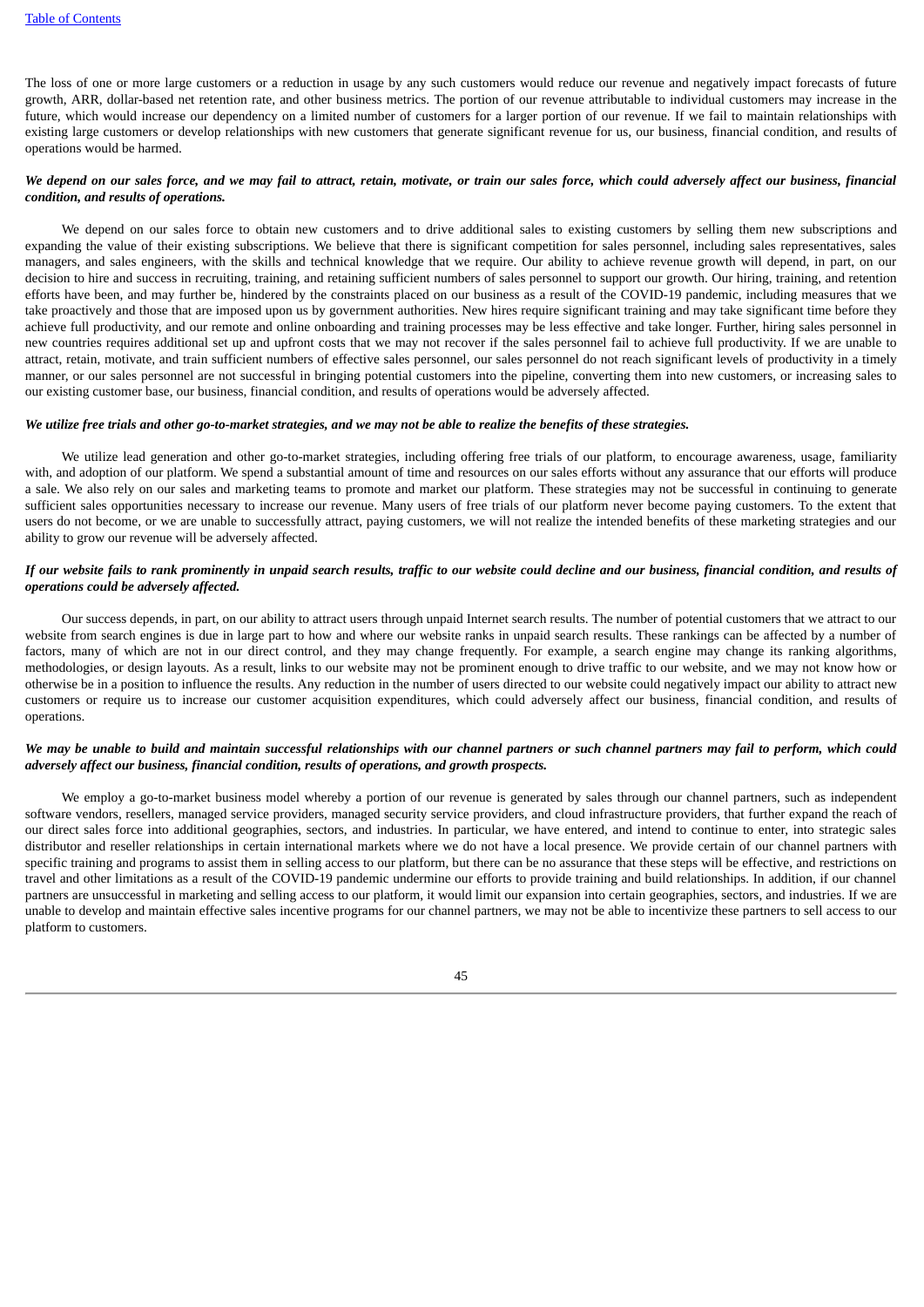Some of these partners may also market, sell, and support offerings that are competitive with ours, may devote more resources to the marketing, sales, and support of such competitive offerings, may have incentives to promote our competitors' offerings to the detriment of our own, or may cease selling access to our platform altogether. Our channel partners could subject us to lawsuits, potential liability, and reputational harm if, for example, any of our channel partners misrepresents the functionality of our platform to customers or violates laws or our or their corporate policies. Our ability to achieve revenue growth in the future will depend, in part, on our success in maintaining successful relationships with our channel partners, identifying additional channel partners, and training our channel partners to independently sell access to our platform. If our channel partners are unsuccessful in selling access to our platform, or if we are unable to enter into arrangements with or retain a sufficient number of high quality channel partners in each of the regions in which we sell access to our platform and keep them motivated to sell access to our platform, our business, financial condition, results of operations, and growth prospects could be adversely affected.

## Our ability to increase sales depends, in part, on the quality of our customer support, and our failure to offer high quality support would harm our *reputation and adversely affect our business and results of operations.*

Our customers sometimes depend on our technical support services to resolve issues relating to our platform. If we do not succeed in helping our customers quickly resolve issues or provide effective ongoing education related to our platform, our reputation could be harmed and our existing customers may not renew or upgrade their subscriptions. To the extent that we are unsuccessful in hiring, training, and retaining adequate customer support resources, our ability to provide adequate and timely support to our customers, and our customers' satisfaction with our platform, will be adversely affected. Our failure to provide and maintain high quality customer support would harm our reputation and brand and adversely affect our business, financial condition, and results of operations.

## Our international operations and continued international expansion subject us to additional costs and risks, which could adversely affect our business, *financial condition, and results of operations.*

We have a limited history of marketing, selling, and supporting our platform internationally. We generated 16% of our revenue outside the United States in each of fiscal 2020 and 2021, respectively, and 18% in fiscal 2022. We generated 16% and 21% of our revenue outside the United States for the three months ended April 30, 2021 and April 30, 2022, respectively. Our growth strategy depends, in part, on our continued international expansion. We are continuing to adapt to and develop strategies to address international markets, but there is no guarantee that such efforts will be successful.

Additionally, our international sales and operations are subject to a number of risks, including the following:

- greater difficulty in enforcing contracts and managing collections in countries where our recourse may be more limited, as well as longer collection periods;
- higher costs of doing business internationally, including costs incurred in establishing and maintaining office space and equipment for our international operations;
- differing labor regulations, especially in the European Union, or EU, where labor laws may be more favorable to employees;
- challenges inherent to efficiently recruiting and retaining talented and capable employees in foreign countries and maintaining our company culture and employee programs across all of our offices;
- fluctuations in exchange rates between the U.S. dollar and foreign currencies in markets where we do business;
- management communication and integration problems resulting from language and cultural differences and geographic dispersion;
- costs associated with language localization of our platform;
- risks associated with trade restrictions and foreign legal requirements, including any importation, certification, and localization of our platform that may be required in foreign countries;
- greater risk of unexpected changes in regulatory requirements, tariffs and tax laws, trade laws, export quotas, customs duties, treaties, and other trade restrictions;

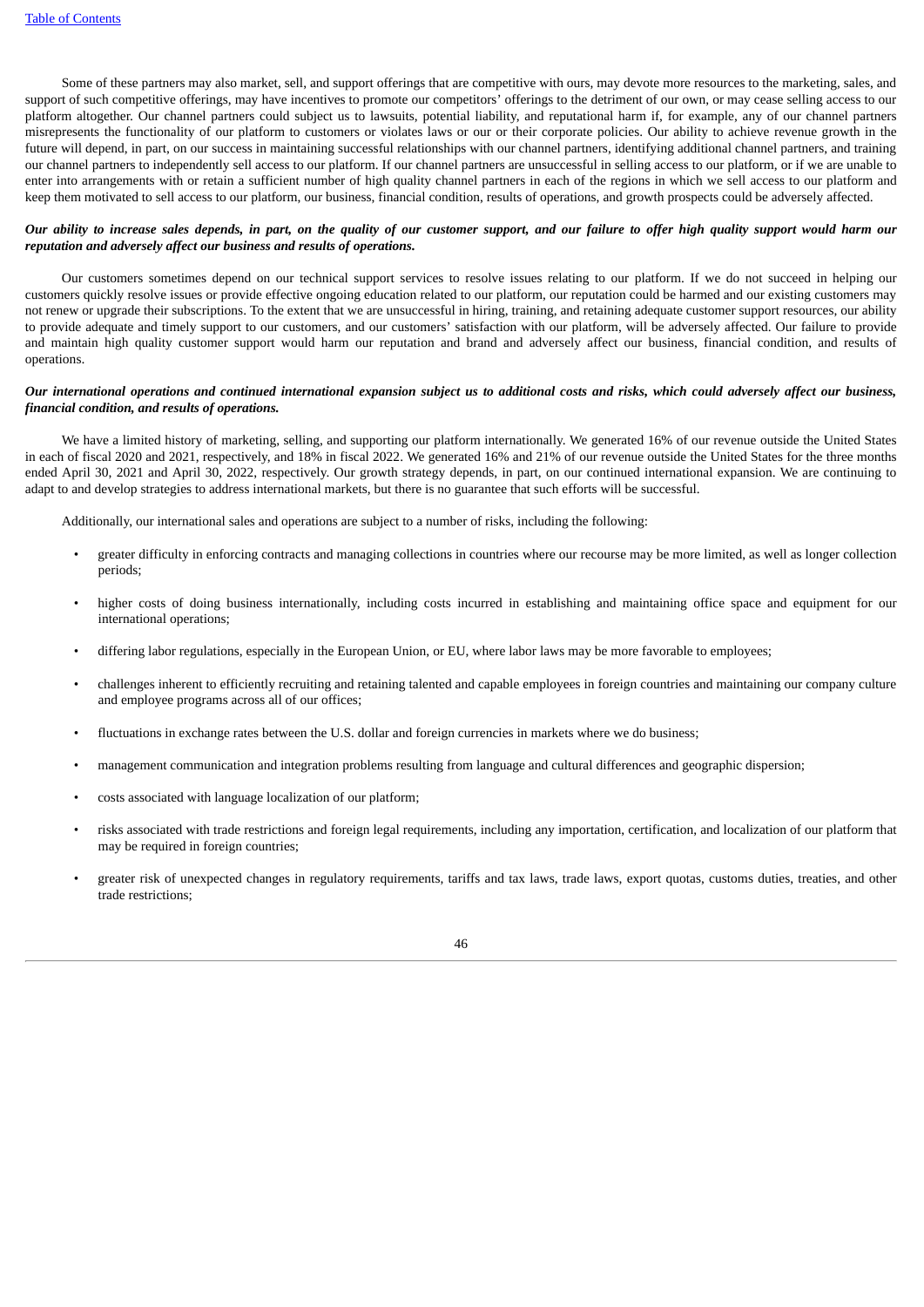- costs of compliance with foreign laws and regulations and the risks and costs of non-compliance with such laws and regulations, including, but not limited to data privacy, data protection, and data security regulations, particularly in the EU;
- compliance with anti-bribery laws, including, without limitation, the U.S. Foreign Corrupt Practices Act of 1977, as amended, or the FCPA, the U.S. Travel Act, and the UK Bribery Act 2010, violations of which could lead to significant fines, penalties, and collateral consequences for our company;
- risks relating to the implementation of exchange controls, including restrictions promulgated by the OFAC, and other similar trade protection regulations and measures;
- heightened risk of unfair or corrupt business practices in certain geographies and of improper or fraudulent sales arrangements that may impact our financial condition and result in restatements of, or irregularities in, financial statements;
- the uncertainty of protection for intellectual property rights in some countries;
- exposure to regional or global public health issues, such as the outbreak of the COVID-19 pandemic, and to travel restrictions and other measures undertaken by governments in response to such issues;
- challenges caused by the conflict in Ukraine on countries in the region in which we have operations, such as Poland and Macedonia;
- general economic and political conditions in these foreign markets, including political and economic instability in some countries;
- foreign exchange controls or tax regulations that might prevent us from repatriating cash earned outside the United States; and
- double taxation of our international earnings and potentially adverse tax consequences due to changes in the tax laws of the United States or the foreign jurisdictions in which we operate.

These and other factors could harm our ability to generate revenue outside of the United States and, consequently, adversely affect our business, financial condition, and results of operations.

# We may fail to effectively manage our growth, which would adversely affect our business, financial condition, and results of operations.

We are a rapidly growing company, and our future growth depends, in part, on our ability to continue to meet the expanding needs of our customers and to attract new customers. Our customer count increased from 2,137 as of January 31, 2020, to 2,164 as of January 31, 2021, and 2,396 as of January 31, 2022, respectively. As existing customers gain more experience with our platform, they may broaden their reliance on our platform, which may require that we expand our operations infrastructure as well as our dependence on third parties to support that infrastructure. To manage this growth effectively, we will need to continue to improve and expand our internal IT systems, technological operations infrastructure, financial infrastructure, and operating and administrative systems and controls, which we may not be able to do efficiently in a timely manner, or at all. To do so, we may seek to deploy offerings from third-party providers, which may not be available on commercially reasonable terms, or at all, and may not perform to our expectations. Any future growth would add complexity to our organization and require effective coordination across our organization, and failure to manage such future growth effectively could result in increased costs. If we do not accurately predict our architecture requirements, our existing customers may experience delays, interruptions, or service outages that may subject us to financial liabilities or customer losses. If we are unable to effectively manage our growth, our business, financial condition, and results of operations would be adversely affected.

## We depend on our management team and other highly skilled personnel, and we may fail to attract, retain, motivate, or integrate highly skilled personnel, *which could adversely affect our business, financial condition, and results of operations.*

We depend on the continued contributions of our management team, key employees, and other highly skilled personnel. Our management team and key employees are at-will employees, which means they may terminate their relationship with us at any time. The loss of the services of any of our key personnel or delays in hiring required personnel, particularly within our research and development and engineering teams, could adversely affect our business, financial condition, and results of operations.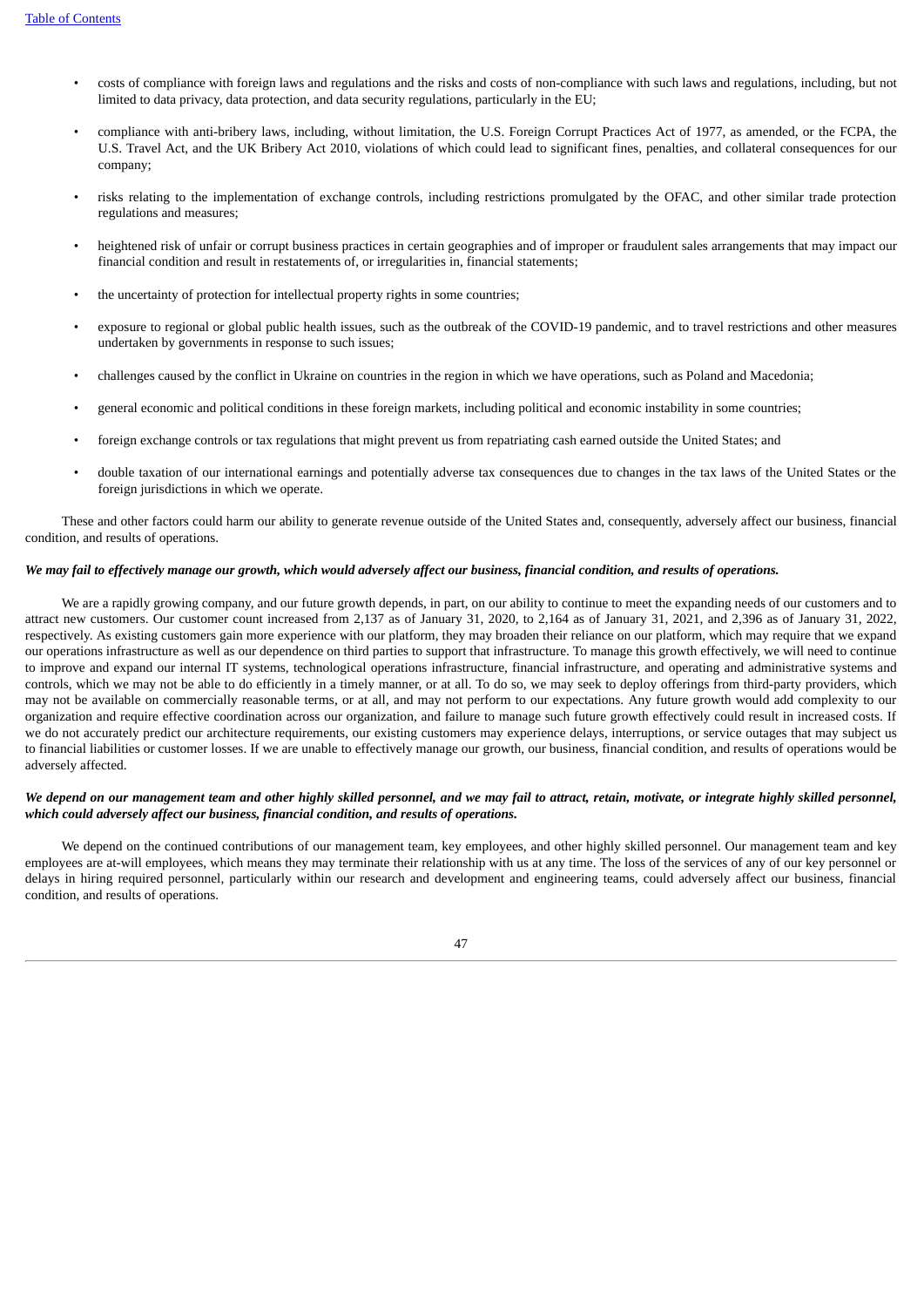Our future success also depends, in part, on our ability to continue to attract and retain highly skilled personnel. Competition for these personnel in the San Francisco Bay Area, where our headquarters is located, and in other locations where we maintain offices, is intense, and the industry in which we operate is generally characterized by significant competition for skilled personnel as well as high employee attrition. We may not be successful in attracting, retaining, training, or motivating qualified personnel to fulfill our current or future needs. Furthermore, our ability to attract and retain employees may be affected by the COVID-19 pandemic and its effects on global workforce patterns and employee expectations regarding returning to offices, and may result in a more geographically distributed workforce than we anticipate. Additionally, the former employers of our new employees may attempt to assert that our new employees or we have breached their legal obligations, which may be time-consuming, distracting to management, and may divert our resources. Current and potential personnel also often consider the value of equity awards they receive in connection with their employment, and to the extent the perceived value of our equity awards declines relative to our competitors, our ability to attract and retain highly skilled personnel may be harmed. If we fail to attract and integrate new personnel or retain and motivate our current personnel, our business, financial condition, and results of operations could be adversely affected.

## We may be unable to make acquisitions and investments, successfully integrate acquired companies into our business, or our acquisitions and investments may not meet our expectations, any of which could adversely affect our business, financial condition, and results of operations.

We have in the past acquired, and we may in the future acquire or invest in, businesses, offerings, technologies, or talent that we believe could complement or expand our platform, enhance our technical capabilities, or otherwise offer growth opportunities. We may not be able to fully realize the anticipated benefits of such acquisitions or investments. For example, we acquired DFLabs and Sensu in the second quarter of fiscal 2022. We may not successfully integrate DFLabs' or Sensu's people or solutions with ours, or achieve market acceptance of our combined solutions. The pursuit of potential acquisitions may divert the attention of management and cause us to incur significant expenses related to identifying, investigating, and pursuing suitable acquisitions, whether or not they are consummated.

There are inherent risks in integrating and managing acquisitions. If we acquire additional businesses, we may not be able to assimilate or integrate the acquired personnel, operations, solutions, and technologies successfully, or effectively manage the combined business following the acquisition. We also may not achieve the anticipated benefits or synergies from the acquired business due to a number of factors, including, without limitation:

- unanticipated costs or liabilities associated with the acquisition, including the failure to adequately identify or assess significant problems, liabilities or other issues, including issues with the acquired company's technology or intellectual property, product quality, data security, privacy practices, accounting practices, employees, customers or partners, regulatory compliance, or legal or financial contingencies, particularly when the acquired company operates in international jurisdictions;
- incurrence of acquisition-related expenses, which would be recognized as a current period expense;
- inability to generate sufficient revenue to offset acquisition or investment costs, including addressing issues related to the availability of offerings on multiple platforms and from cross-selling and up-selling our products to the acquired company's installed customer base or the acquired company's products to our installed customer base;
- inability to maintain relationships with customers and partners of the acquired business;
- challenges with incorporating acquired products, technologies, and rights into our platform and maintaining quality and security standards consistent with our brand;
- challenges and costs associated with successfully integrating or incorporating the acquired company's services, employees, customers, partners, business operations and administrative systems with ours, particularly when the acquired company operates in international jurisdictions;
- inability to identify security vulnerabilities in acquired technology prior to integration with our technology and platform;
- inability to achieve anticipated synergies or unanticipated difficulty with integration into our corporate culture;
- failure to accurately predict how the acquired company's pipeline will convert into sales or revenues following the acquisition, as conversion rates post-acquisition may be quite different from the acquired company's historical conversion rates and can be affected by changes in business practices that we implement;
- delays in customer purchases due to uncertainty related to any acquisition;

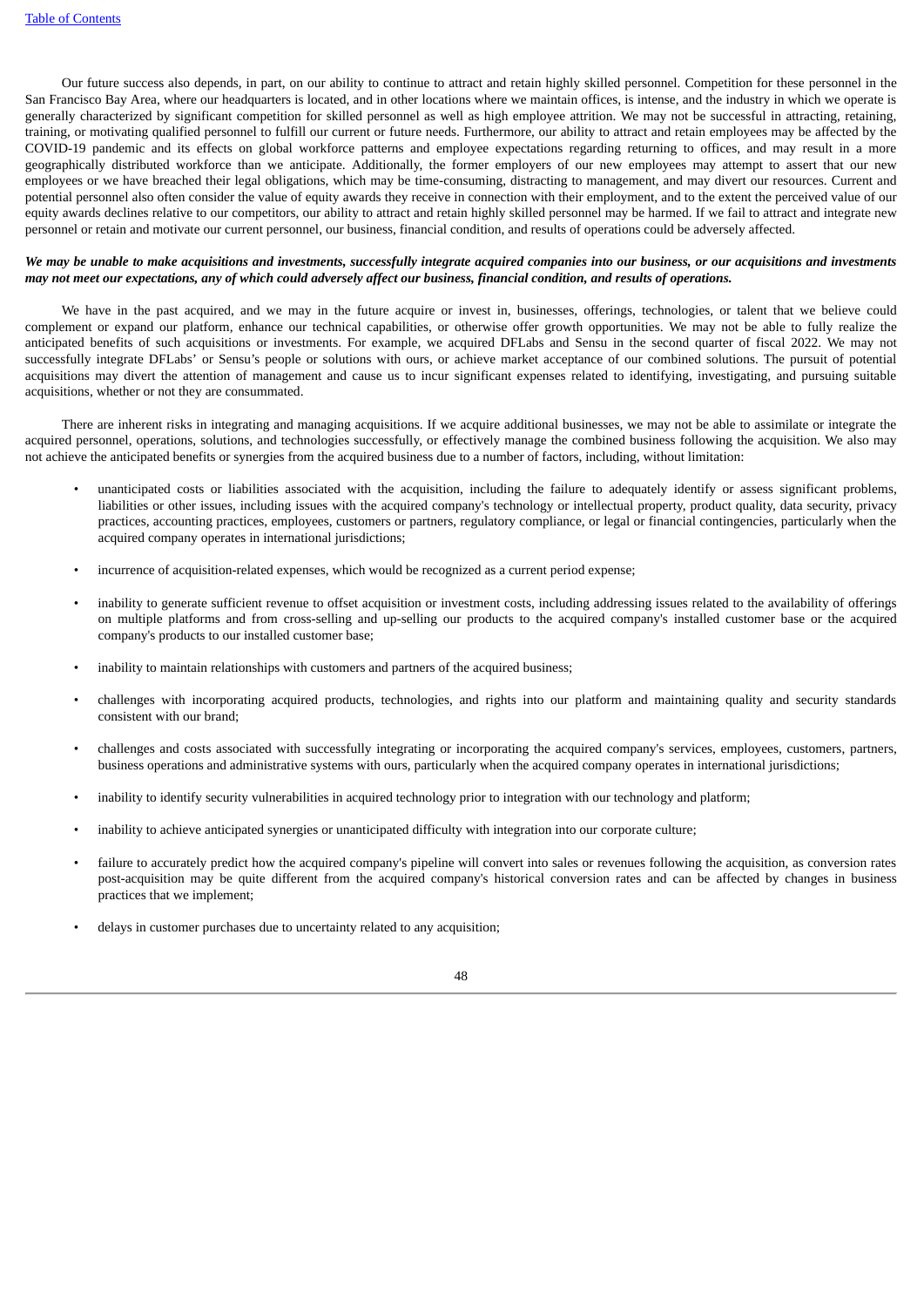- the need to integrate or implement additional controls, procedures, and policies;
- any difficulties in consolidating the acquired company's financial results with ours, in particular as a result of different accounting principles or financial reporting standards, and the adverse consequences to us of any delay in obtaining the necessary financial information for such consolidation, any unanticipated change in financial information previously reported to us, or the impact the acquired company's financial performance has on our financial performance as a result of such consolidation;
- challenges caused by distance, language, and cultural differences;
- harm to our existing business relationships with business partners and customers as a result of the acquisition;
- potential loss of key employees;
- use of resources that are needed in other parts of our business and diversion of management and employee resources;
- inability to recognize acquired deferred revenue in accordance with our revenue recognition policies;
- the disruption of our ongoing business and the diversion of management's attention by transition or integration issues; and
- use of substantial portions of our available cash or the incurrence of debt to consummate the acquisition.

Acquisitions also increase the risk of unforeseen legal liability, including for potential violations of applicable law or industry rules and regulations, arising from prior or ongoing acts or omissions by the acquired businesses that are not discovered by due diligence during the acquisition process. We may have to pay cash, incur debt, or issue equity or equity-linked securities to pay for any future acquisitions, each of which could adversely affect our financial condition or the market price of our common stock. The sale of equity or issuance of equity-linked debt to finance any future acquisitions could result in dilution to our stockholders. The incurrence of indebtedness would result in increased fixed obligations and could also include covenants or other restrictions that would impede our ability to manage our operations. Any of the foregoing could adversely affect our business, financial condition, and results of operations.

## Our reputation and brand are important to our success, and we may not be able to maintain and enhance our reputation and brand, which would adversely *affect our business, financial condition, and results of operations.*

We believe that maintaining and enhancing our reputation as a leader in security and reliability for cloud applications is critical to our relationship with our existing customers, users, and channel partners and our ability to attract new customers and channel partners. The successful promotion of our brand will depend on a number of factors, including our marketing efforts, our ability to continue to develop high-quality features for our platform, our ability to successfully differentiate our platform from those of our competitors, our ability to maintain the reputation of our platform for data security, and our ability to obtain, maintain, protect and enforce our intellectual property and proprietary rights. Our brand promotion activities may not be successful or yield increased revenue. In addition, independent industry analysts often provide reports of our platform, as well as the offerings of our competitors, and perception of our platform in the marketplace may be significantly influenced by these reports. If these reports are negative, or less positive as compared to those of our competitors, our reputation and brand may be adversely affected. Additionally, the performance of our channel partners may affect our reputation and brand if customers do not have a positive experience with our platform as implemented by our channel partners or with the implementation generally. At times, competitors may adopt trade names or trademarks similar to ours, thereby impeding our ability to build brand identity and possibly leading to market confusion. Additionally, our registered or unregistered trademarks or trade names may be challenged, infringed, circumvented or declared generic or determined to be infringing on other marks, or if we are otherwise unable to establish name recognition based on our trademarks and trade names, then we may not be able to compete effectively and our business may be adversely affected. The promotion of our brand requires us to make substantial expenditures, and we anticipate that the expenditures will increase as our market becomes more competitive, as we expand into new geographies and markets and as more sales are generated through our channel partners. Any increase in revenue from such brand promotion initiatives may not offset the increased expenses we incur. If we do not successfully maintain and enhance our reputation and brand, our business, financial condition, and results of operations would be adversely affected.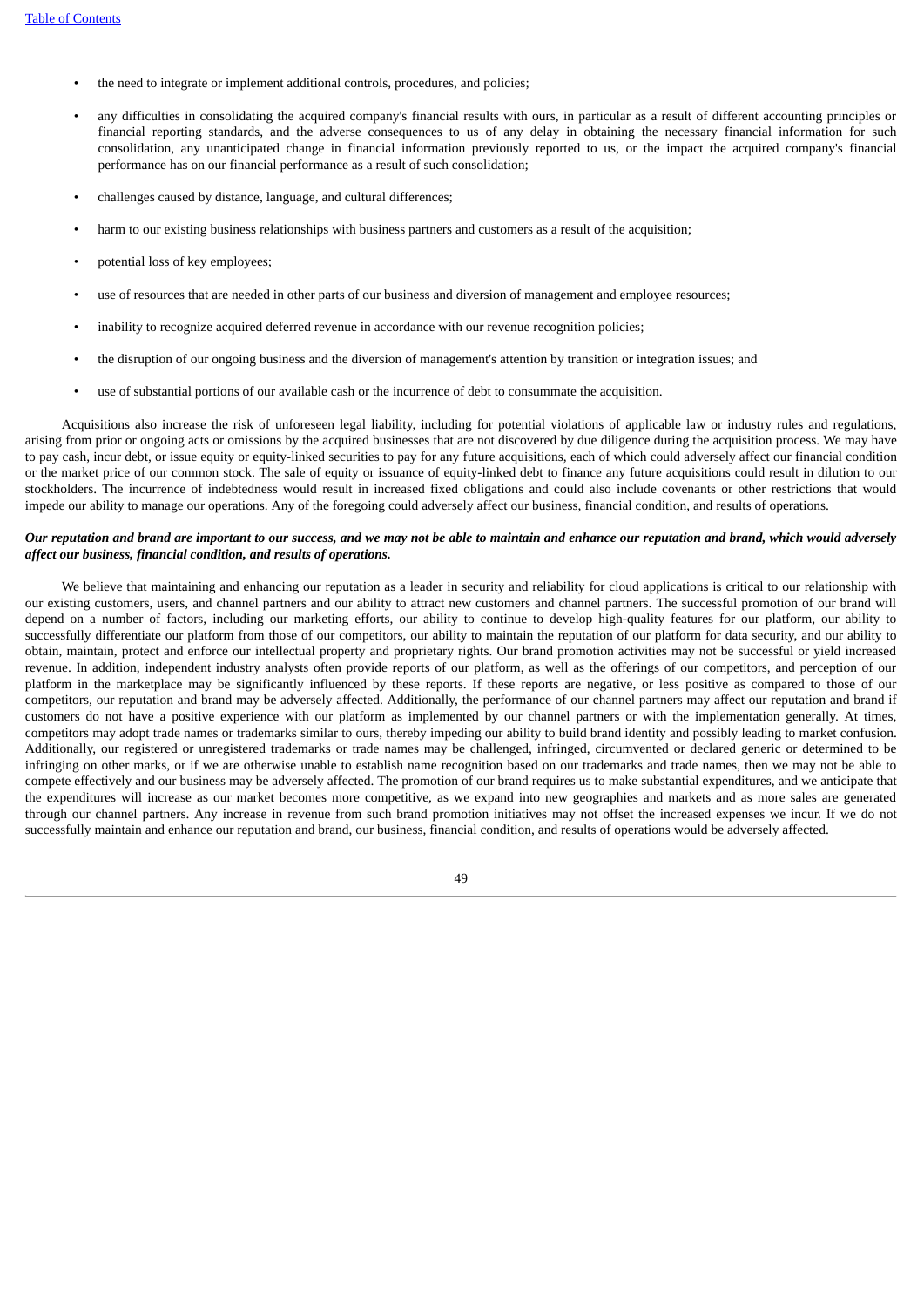## We provide service level commitments under our customer contracts. If we fail to meet these contractual commitments, we could be obligated to provide credits for future service, or face contract termination with refunds of prepaid amounts related to unused subscriptions, which could harm our business, *financial condition, and results of operations.*

Our customer contracts contain service level commitments, which contain specifications regarding the availability and performance of our platform. Any failure of or disruption to our infrastructure could impact the performance of our platform and the availability of services to customers. If we are unable to meet our stated service level commitments or if we suffer extended periods of poor performance or unavailability of our platform, we may be contractually obligated to provide affected customers with service credits for future subscriptions, and, in certain cases, face contract termination with refunds of prepaid amounts related to unused subscriptions. If we suffer performance issues or downtime that exceeds the service level commitments under our contracts with our customers, our business, financial condition, and results of operations would be adversely affected.

## A portion of our revenue is generated by sales to government entities, which subject us to a number of challenges and risks.

We have historically derived a small portion of our revenue from contracts with federal, state, local, and foreign governments, and we believe that the future success and growth of our business will depend in part on our ability to continue to procure government contracts. Sales to public sector customers include additional challenges that affect our ability to enter into agreements, including:

- changes in fiscal or contracting policies;
- decreases in available government funding;
- changes in government programs or applicable requirements;
- changes in government sanctions programs and related policies;
- the adoption of new laws or regulations or changes to existing laws or regulations;
- noncompliance with contract provisions or government procurement or other applicable regulations;
- an extended government shutdown or other potential delays or changes in the government appropriations or other funding authorization processes; and
- delays in the payment of our invoices by government payment offices.

Additionally, although we have achieved FedRAMP Moderate Authorization, any change in our FedRAMP certification would impede our ability to enter into contracts with government entities. If we do not successfully manage our FedRAMP certification, our sales to governments and governmental agencies could be delayed or limited, and as a result, our business, financial condition, and results of operations would be adversely affected.

#### *Our business could be adversely affected by economic downturns.*

Prolonged economic uncertainties or downturns could adversely affect our business, financial condition, and results of operations. Negative conditions in the general economy in either the United States or abroad, including conditions resulting from financial and credit market fluctuations, changes in economic policy, trade uncertainty, including changes in tariffs, sanctions, international treaties, and other trade restrictions, the occurrence of a natural disaster or global public health crisis, such as the COVID-19 pandemic, or armed conflicts, could continue to cause a decrease in corporate spending on IT offerings in general and negatively affect the growth of our business. We are currently experiencing uncertainty with respect to the macroeconomic environment, and believe that the macroeconomic environment may become more challenging in the future.

These conditions could make it extremely difficult for our customers and us to forecast and plan future business activities accurately and could cause our customers to reevaluate their decision to purchase access to our platform, which could delay and lengthen our sales cycles or result in cancellations of planned purchases. For example, the impact of the COVID-19 pandemic on the current economic environment has caused and may in the future cause our customers to reduce their spending on, or duration of, their contracts with us, or request concessions including extended payment terms or better pricing. Further, during challenging economic times our customers may face issues in gaining timely access to sufficient credit, which could result in an impairment of their ability to make timely payments to us, if at all. If that were to occur, we may be required to increase our allowance for doubtful accounts, which would adversely affect our results of operations.

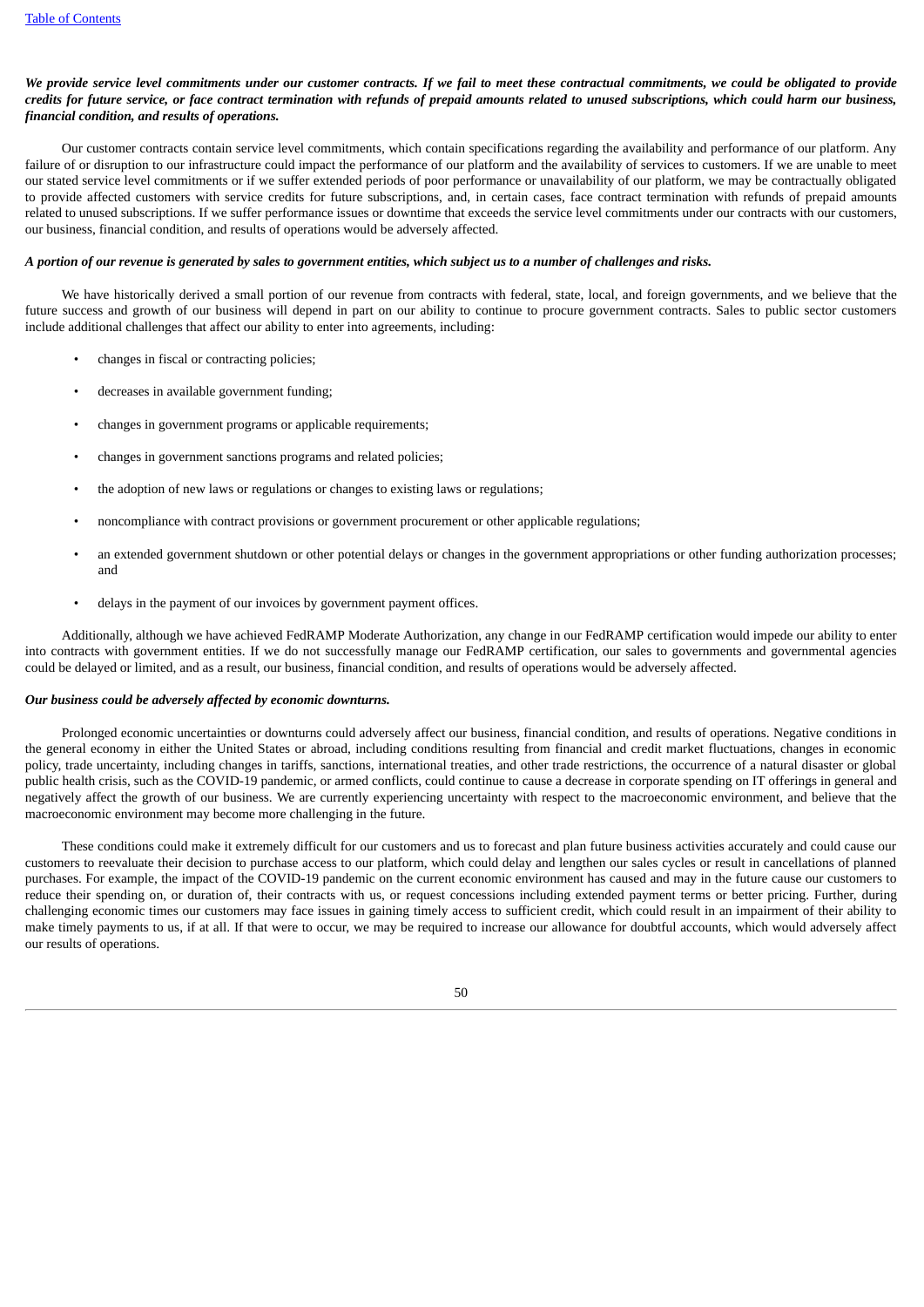A substantial downturn in any of the industries in which our customers operate may cause firms to react to worsening conditions by reducing their capital expenditures in general or by specifically reducing their spending on IT offerings. Customers in these industries may delay or cancel projects or seek to lower their costs by renegotiating vendor contracts. To the extent purchases of access to our platform are perceived by customers and potential customers to be discretionary, our revenue may be disproportionately affected by delays or reductions in general information technology spending.

We cannot predict the timing, strength, or duration of any economic slowdown, instability, or recovery, generally or within any particular industry or geography. Any economic downturns of the general economy or industries in which we operate would adversely affect our business, financial condition, and results of operations. For example, the full impact of the COVID-19 pandemic is unknown at this time, but could result in adverse changes in our results of operations for an unknown period of time as the virus and its related social and economic impacts spread.

#### *Our business and results of operations are subject to the effects of a rising rate of inflation.*

The United States has recently experienced higher levels of inflation than historical norms. According to the U.S. Department of Labor, the annual inflation rate for the United States was approximately 7.0% for 2021. If the inflation rate stays at this level or continues to increase, such as increases in the costs of labor, it will likely affect our expenses, especially employee compensation expenses. Additionally, the United States is experiencing an acute workforce shortage, which in turn, has created a hyper-competitive wage environment that may increase our operating costs. Further, inflation is likely to result in rising interest rates and have other adverse effects on the macroeconomic environment, which could adversely impact our customers and their ability to purchase our products and services. As such, inflation could adversely affect our business and results of operations.

#### Our business could be adversely affected by unexpected events such as pandemics, natural disasters, political crises, or social instability.

A significant natural disaster, such as an earthquake, fire, hurricane, tornado, flood, or significant power outage, could disrupt our operations, mobile networks, the Internet, or the operations of our third-party technology providers. In particular, our corporate headquarters are located in the San Francisco Bay Area, a region known for seismic activity. In addition, any unforeseen public health crises, such as the ongoing COVID-19 pandemic, political crises, such as terrorist attacks, war, and other political instability, or other catastrophic events, whether in the United States or abroad, can continue to adversely affect our operations or the economy as a whole. For example, the impact of the ongoing conflict in Ukraine on global economic conditions and our business are unknown at this time. The impact of any natural disaster, act of terrorism, or other disruption to us or our third-party providers' abilities could result in decreased demand for our platform or a delay in the provision of our platform, which would adversely affect our business, financial condition, and results of operations. All of the aforementioned risks would be further increased if our disaster recovery plans prove to be inadequate.

# We use certain third-party services to manage and operate our business, and any failure or interruption in the services provided by these third parties could *adversely affect our business, financial condition, and results of operations.*

We use a number of third-party services to manage and operate our business, including pricing software to assist our sales and marketing teams and our finance and accounting teams. These services are critical to our ability to increase our sales to customers, operate, and maintain our platform, and accurately maintain books and records. Any disruption in these services could impair our ability to execute on our operating plan and disrupt our business. Further, if these services cease to be available to us on commercially reasonable terms, or at all, we may be required to use additional or alternative services, or to develop additional capabilities within our business, any of which could require significant resources and adversely affect our business, financial condition, and results of operations.

## We believe our long-term value as a company will be areater if we focus on arowth, which may negatively impact our results of operations in the near term.

We believe our long-term value as a company will be greater if we focus on growth over short-term results. As a result, our results of operations may be negatively impacted in the near term compared to if our strategy were to maximize short-term profitability. Significant expenditures on sales and marketing efforts, developing and enhancing our platform, and expanding our research and development efforts may not ultimately grow our business or lead to expected long-term results. If our strategy does not lead to expected growth or if we are ultimately unable to achieve results of operations at the levels expected by securities analysts and investors, the market price of our common stock could decline.

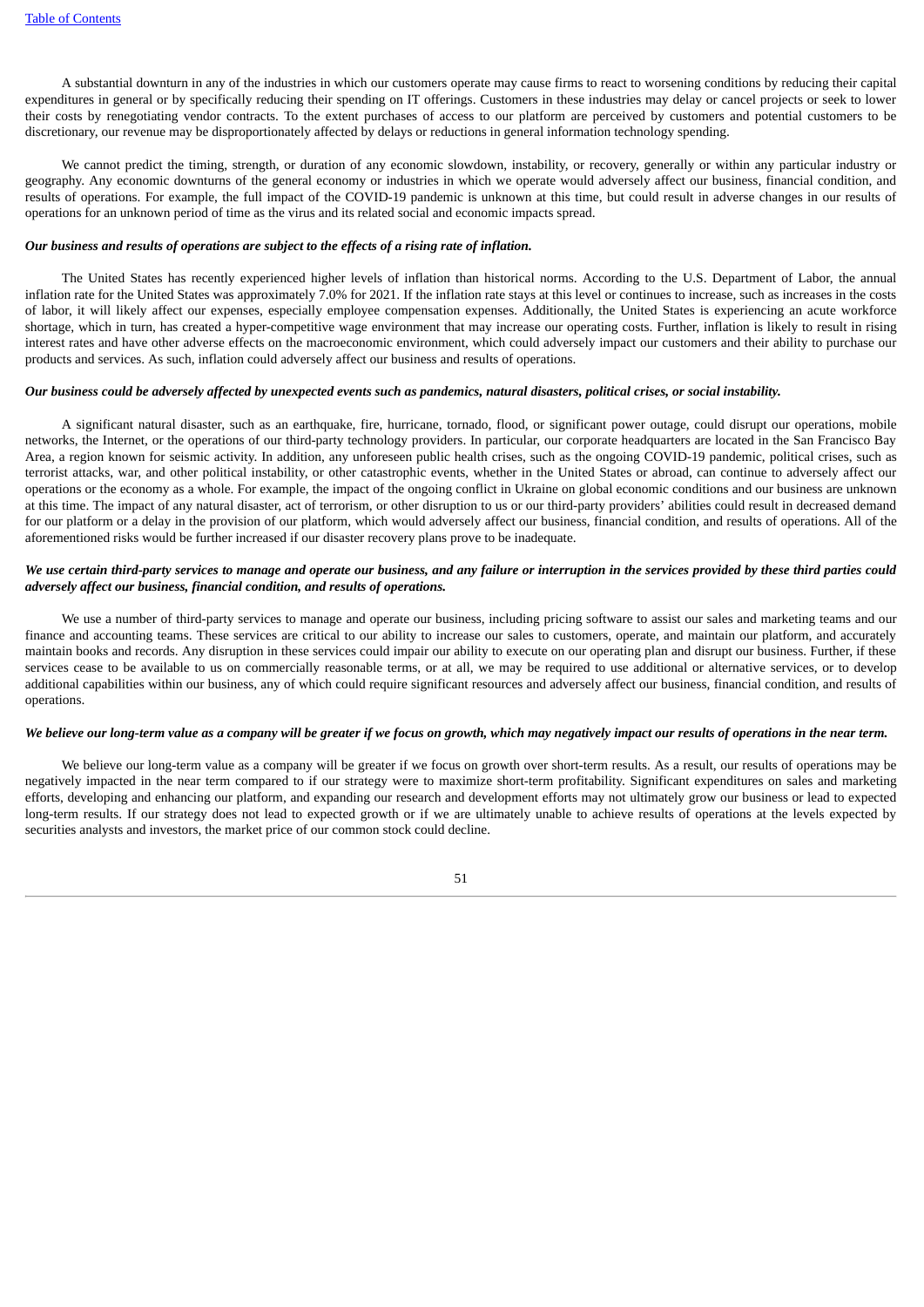## **Risks Related to Privacy, Cybersecurity, Intellectual Property, and Technical Infrastructure**

## Any actual or perceived security or privacy breach could interrupt our operations, harm our reputation and brand, result in financial exposure, and lead to loss of user confidence in us or decreased use of our platform, any of which could adversely affect our business, financial condition, and results of *operations.*

The use of our platform involves the collection, storage, processing, and transmission of customers' data. In addition, we collect, process, store, and transmit our own data as part of our business operations. Our data or our customers' data may include personal data, or confidential or proprietary information. Increasingly, threats from computer malware, ransomware, viruses, social engineering (including phishing attacks), denial of service or other attacks, employee theft or misuse, and general hacking have become more prevalent in our industry, particularly against cloud-native services and vendors of security solutions. Any of these security incidents could result in unauthorized access to, damage to, disablement or encryption of, use or misuse of, disclosure of, modification of, destruction of, or loss of our data or our customers' data, or disrupt our ability to provide our platform. Any actual or perceived security breach or incident could interrupt our operations, harm our reputation and brand, result in remediation and cybersecurity protection costs, result in lost revenue, lead to litigation and legal risks, increase our insurance premiums, result in any other financial exposure, lead to loss of user confidence in us or decreased use of our platform, and otherwise damage our competitiveness, business, financial condition, and results of operations.

We engage third-party vendors and service providers to store and otherwise process some of our and our customers' data, including sensitive and personal information. There have been and may continue to be significant supply chain cyber attacks generally, and our third-party vendors and service providers may be targeted or impacted by such attacks. We cannot guarantee that our or our third-party vendors and service providers' systems and networks have not been breached or impacted by security incidents or that they do not contain exploitable defects or bugs that could result in a breach of or disruption to our systems and networks or the systems and networks of third parties that support us and our services. Our ability to monitor our third-party vendors and service providers' data security is limited, and, in any event, third parties may be able to circumvent those security measures, resulting in the unauthorized access to, misuse, disclosure, loss or destruction of our and our customers' data, including sensitive and personal information.

We have taken steps to protect the data that we have access to, but our security measures or those of our third-party service providers could be insufficient and breached as a result of third-party action, employee errors, technological limitations, defects or vulnerabilities in our offerings or those of our third-party service providers, malfeasance, or otherwise. Additionally, with a majority of our employees currently working remotely due to the COVID-19 pandemic, we may be exposed to increased risks of security breaches or incidents. We may need to enhance the security of our platform, our data, and our internal IT infrastructure, which may require additional resources and may not be successful. Furthermore, because we do not control our third-party service providers and our ability to monitor their data security is limited, we cannot ensure the security measures they take will be sufficient to protect our and our customers' data. There can be no assurance that any security measures that we or our third-party service providers have implemented will be effective against current or future security threats. We have developed systems and processes to protect the integrity, confidentiality, and security of our data and our customers' data, but our security measures or those of our third-party service providers could fail and result in unauthorized access to, damage to, disablement or encryption of, use or misuse of, disclosure of, modification of, destruction of, or loss of such data. Further, because there are many different security breach techniques and such techniques continue to evolve and are generally not detected until after an incident has occurred, we may be unable to implement adequate preventative measures, anticipate attempted security breaches or other security incidents, or react in a timely manner. In addition, we have recently seen an increase in phishing attempts and spam emails in connection with the COVID-19 pandemic.

Any security breach or other security incident that we or our third-party service providers experience, or the perception that one has occurred, could result in a loss of customer confidence in the security of our platform, harm our reputation and brand, reduce the demand for our platform, disrupt normal business operations, require us to spend material resources to investigate or correct the breach and to prevent future security breaches and incidents, expose us to legal liabilities, including litigation, regulatory enforcement and orders, disputes, investigations, indemnity obligations, damages for contract breach, penalties for violation of applicable laws or regulations, and significant costs for remediation, any of which could adversely affect our results of operations. In addition, our remediation efforts may not be successful. We cannot ensure that any limitation of liability provisions in our customer and user agreements, contracts with thirdparty vendors and service providers, and other contracts for a security lapse or breach or other security incident would be enforceable or adequate or would otherwise protect us from any liabilities or damages with respect to any particular claim. These risks may increase as we continue to grow and collect, process, store, and transmit increasingly large amounts of data.

Many governments have enacted laws requiring companies to notify individuals of data security incidents or unauthorized transfers involving certain types of personal data. Accordingly, security incidents experienced by our competitors, by our customers or by us may lead to negative publicity. Further, if a security breach occurs with respect to another SaaS provider, our customers and potential customers may lose trust in the security of software delivered through the cloud generally, which could adversely impact our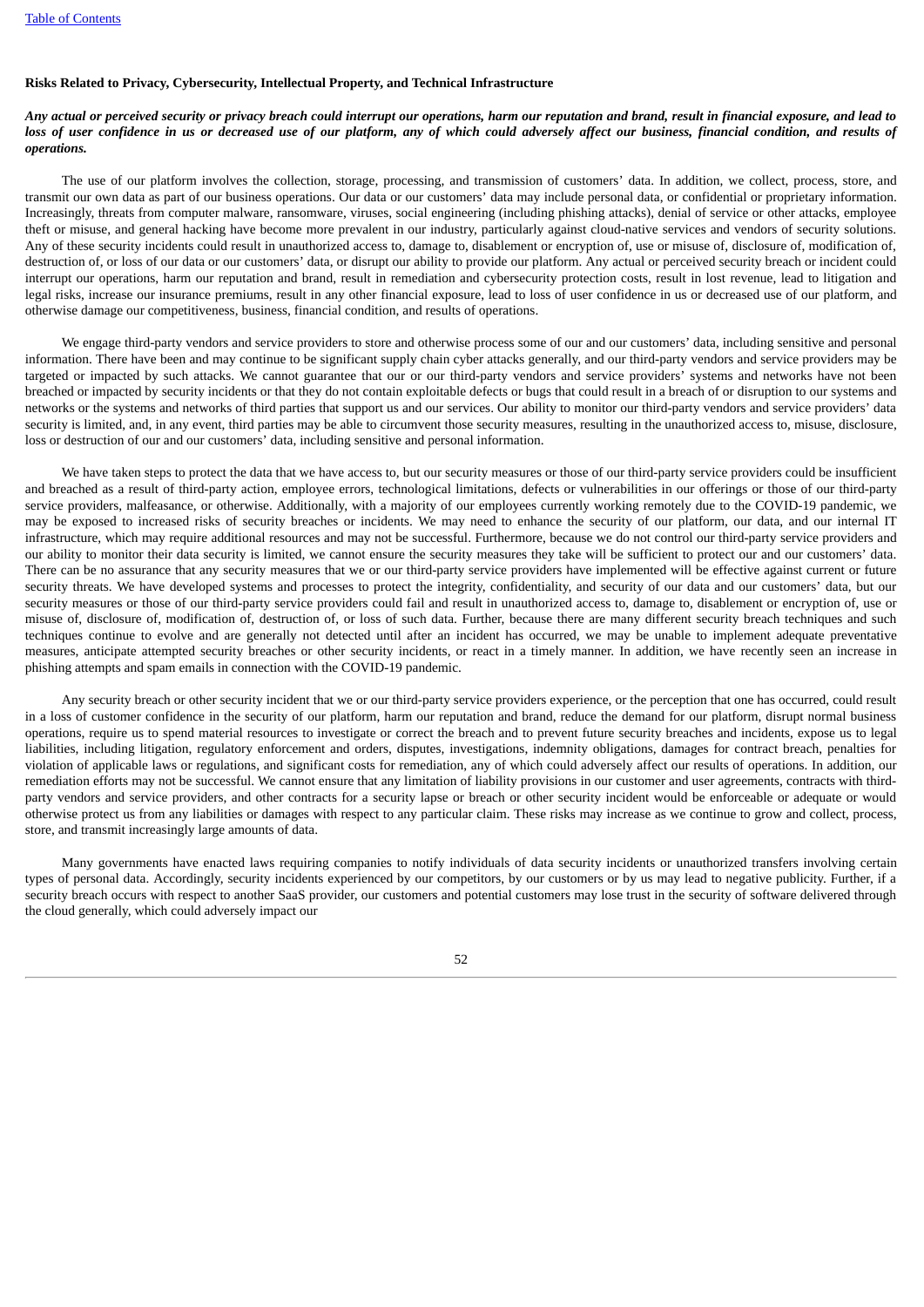ability to retain existing customers or attract new ones, which could adversely affect our business, financial condition, and results of operations.

Moreover, our insurance coverage may not be adequate for liabilities incurred or cover any indemnification claims against us relating to any security incident or breach or an insurer may deny coverage of claims. In the future, we may not be able to secure insurance for such matters on commercially reasonable terms, or at all. The successful assertion of one or more large claims against us that exceed available insurance coverage, or the occurrence of changes in our insurance policies, including premium increases or the imposition of large deductible or co-insurance requirements, could adversely affect our business, financial condition, and results of operations.

# Real or perceived defects, errors, or vulnerabilities in our platform could harm our reputation and adversely affect our business, financial condition, and *results of operations.*

Our platform is complex and, despite extensive testing and quality control, has in the past and may in the future contain defects, errors, or vulnerabilities, or may not perform as contemplated. These defects, errors, or vulnerabilities could result in exposure of data, data loss, data leakage, unanticipated downtime, or other events that would result in harm to our reputation, loss of customers or revenue, refunds, order cancellations, service terminations, or lack of market acceptance of our platform. Cloud-based services often contain undetected defects, errors, or vulnerabilities when first introduced or when new versions or enhancements are released. As the use of our platform, including features that were recently developed, expands to more sensitive, secure, or mission critical uses by our customers, we may be subject to increased scrutiny, reputational risk, or liability should our platform fail to perform as contemplated in such deployments. In addition, the wide availability of open source software used in our solutions could expose us to security vulnerabilities. In addition, we make the source code of some of our proprietary platform features available to facilitate collaboration, but this may also enable others to compete more effectively. Public availability of such software may make it easier for others to compromise our platform. We have in the past and may in the future identify defects, errors, or vulnerabilities, which inadvertently permit access to or exposure of customer data. Any such defects, errors, or vulnerabilities would require us to make corrections to our platform, which could require us to allocate significant research and development and customer support resources to address any such problems. Further, as we make acquisitions, we may encounter difficulties in integrating acquired technologies into our services and in augmenting those technologies to meet the quality standards that are consistent with our brand and reputation.

Our agreements with customers, channel partners, and other third parties may include indemnification provisions under which we agree to indemnify or otherwise be liable to them for losses suffered or incurred in connection with any such defects or errors on our platform, or other liabilities relating to or arising from our platform. Some of these indemnity agreements provide for uncapped liability for which we would be responsible, and some indemnity provisions survive termination or expiration of the applicable agreement. Large indemnity payments could harm our business, financial condition, and results of operations. Although we attempt to contractually limit our liability with respect to such indemnity obligations, we are not always successful and may still incur substantial liability related to such claims. In addition, although we carry general liability insurance, our insurance against this liability may not be adequate to cover a potential claim, and such coverage may not be available to us on acceptable terms, or at all. Any dispute with a customer or other third party with respect to such obligations could have adverse effects on our relationship with such customer or other third party, our reputation, or demand for our platform. Any of the foregoing could adversely affect our business, financial condition, and results of operations.

# We rely on Amazon Web Services ("AWS") to deliver our platform to our customers, and any disruption of, or interference with, our use of AWS could *adversely affect our business, financial condition, and results of operations.*

AWS is a third-party provider of cloud infrastructure services. We outsource substantially all of the infrastructure relating to our cloud-native platform to AWS. Our customers need to be able to access our platform at any time, without interruption or degradation of performance. Our platform depends, in part, on the virtual cloud infrastructure hosted in AWS. Although we have disaster recovery plans that utilize multiple AWS locations, any incident affecting their infrastructure that may be caused by fire, flood, severe storm, earthquake or other natural disasters, power loss, telecommunications failures, cyber-attacks, terrorist or other attacks, and other similar events beyond our control, could adversely affect our cloud-native platform. Additionally, AWS may experience threats or attacks from computer malware, ransomware, viruses, social engineering (including phishing attacks), denial of service or other attacks, employee theft or misuse and general hacking have become more prevalent in our industry, particularly against cloud-native services and vendors of security solutions. Any of these security incidents could result in unauthorized access to, damage to, disablement or encryption of, use or misuse of, disclosure of, modification of, destruction of, or loss of our data or our customers' data or disrupt our ability to provide our platform or service. A prolonged AWS service disruption affecting our cloud-native platform for any of the foregoing reasons would adversely impact our ability to serve our customers and could damage our reputation with current and potential customers, expose us to liability, result in substantial costs for remediation, cause us to lose customers, or otherwise harm our business, financial condition, or results of operations. We may also incur significant costs for using alternative hosting sources or taking other actions in preparation for, or in reaction to, events that damage the AWS services we use.

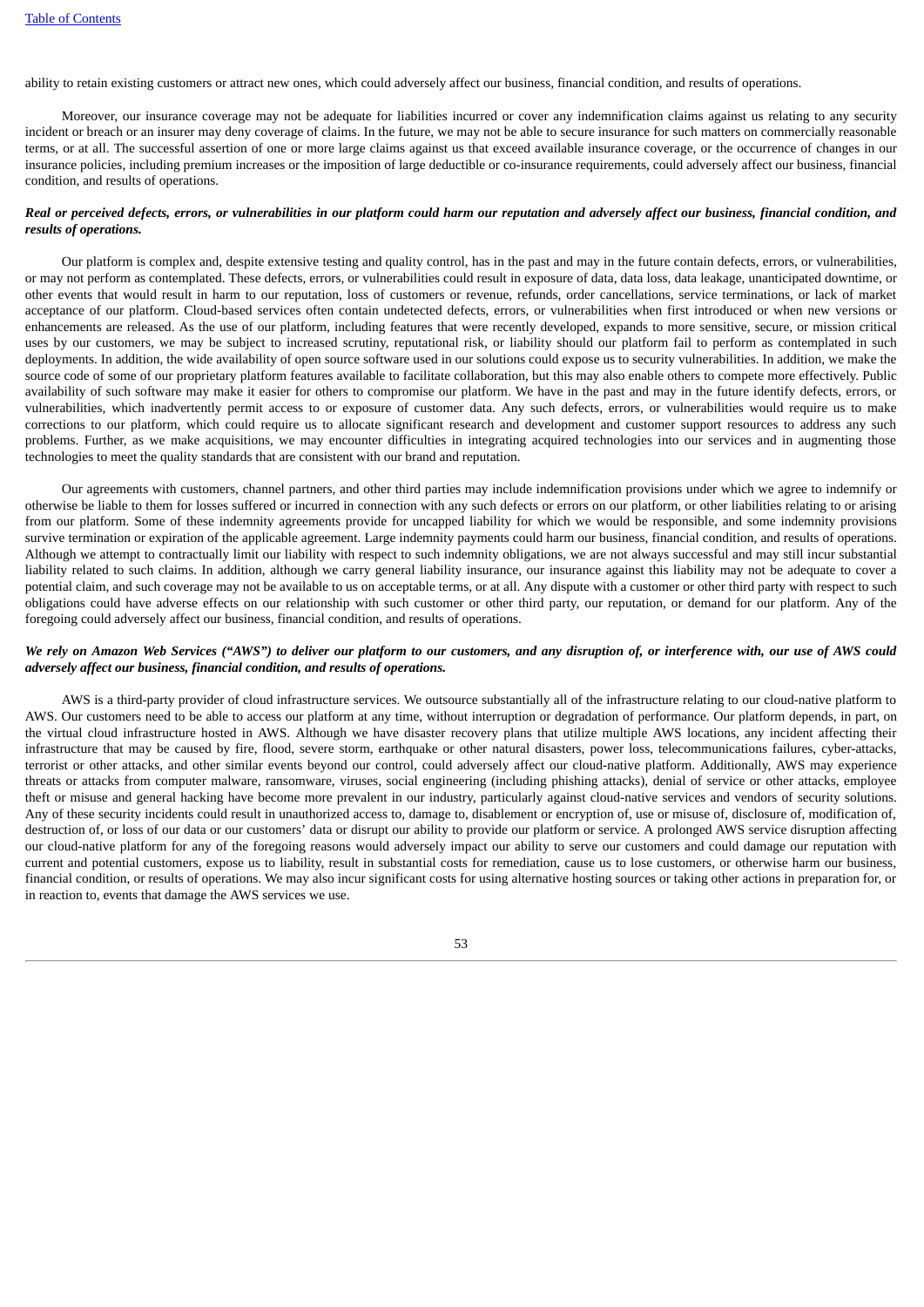Our commercial agreement with AWS will remain in effect until the completion of its term or if terminated by AWS or us for cause upon a breach of the agreement. Termination upon a material breach is subject to providing the breaching party prior notice and a 30-day cure period. In the event that our AWS service agreements are terminated, or there is a lapse of service, elimination of AWS services or features that we utilize, or damage to such facilities, we could experience interruptions in access to our platform as well as significant delays and additional expense in arranging for or creating new facilities or re-architecting our platform for deployment on a different cloud infrastructure service provider, which would adversely affect our business, financial condition, and results of operations.

## Any failure to obtain, maintain, protect, or enforce our intellectual property and proprietary rights could harm our business, financial condition, and results *of operations.*

Our success depends, in part, upon our ability to obtain, maintain, protect, and enforce our intellectual property rights, including our proprietary technology, know-how, and our brand. We rely on a combination of patents, copyrights, trademarks, service marks, trade secret laws, and contractual provisions in an effort to establish and protect our proprietary rights. However, the steps we take to obtain, maintain, protect, and enforce our intellectual property rights may be inadequate, and if we fail to protect or enforce our intellectual property rights adequately, our competitors might gain access to our proprietary technology and develop and commercialize similar services or technologies, and our business, financial condition, results of operations, or prospects could be adversely affected. While we have been issued patents in the United States and have additional patent applications pending, there can be no assurance that our patent applications will result in issued patents. Even if we continue to seek patent protection in the future, we may be unable to obtain or maintain patent protection for our technology. In addition, any patents issued from pending or future patent applications or licensed to us in the future may not provide us with competitive advantages, or may be successfully challenged by third parties. Any of our patents, trademarks, or other intellectual property rights may be challenged or circumvented by others or invalidated or held unenforceable through administrative process or litigation in the United States, or in foreign jurisdictions. There can be no guarantee that others will not infringe on our trademarks or patents, independently develop similar offerings, duplicate any of our offerings, or design around our patents or other intellectual property rights. Further, legal standards relating to the validity, enforceability, and scope of protection of intellectual property rights are uncertain. Moreover, policing unauthorized use of our technologies, trade secrets, and intellectual property may be difficult, expensive, and time-consuming, particularly in foreign countries where the laws may not be as protective of intellectual property rights as those in the United States and where mechanisms for enforcement of intellectual property rights may be weak. Accordingly, despite our efforts, we may be unable to prevent third parties from infringing upon, misappropriating, or otherwise violating our intellectual property rights.

We rely, in part, on trade secrets, proprietary know-how, and other confidential information to maintain our competitive position. While we generally enter into confidentiality and invention assignment agreements with our employees and consultants and enter into confidentiality agreements with the parties with whom we have strategic relationships and business alliances and other third parties, we cannot assure you that these agreements will be effective in controlling access to, distribution, use, misuse, misappropriation, reverse engineering, or disclosure of our proprietary information, know-how, and trade secrets. Further, these agreements do not prevent our competitors or partners from independently developing offerings that are substantially equivalent or superior to ours. These agreements may be breached, and we may not have adequate remedies for any such breach. Enforcing a claim that a party illegally disclosed or misappropriated a trade secret or know-how is difficult, expensive, and time-consuming, and the outcome is unpredictable. In addition, some courts inside and outside the United States are less willing or unwilling to protect trade secrets and know-how.

We may be required to spend significant resources in order to monitor and protect our intellectual property rights, and some violations may be difficult or impossible to detect. Litigation may be necessary in the future to enforce our intellectual property rights, and such litigation could be costly, time-consuming, and distracting to management, and could result in the impairment or loss of portions of our intellectual property. Our efforts to enforce our intellectual property rights may be met with defenses, counterclaims, and countersuits attacking the validity and enforceability of our intellectual property rights, and, if such defenses, counterclaims, and countersuits are successful, we could lose valuable intellectual property rights. Our inability to protect our proprietary technology against unauthorized copying or use, as well as any costly litigation or diversion of our management's attention and resources, could impair the functionality of our platform, delay introductions of enhancements to our platform, result in our substituting inferior or more costly technologies into our platform, or harm our reputation and brand. In addition, we may be required to license additional technology from third parties to develop and market new platform features, which may not be on commercially reasonable terms, or at all, and would adversely affect our ability to compete.

## Claims by others that we infringed their proprietary technology or other intellectual property rights would harm our business.

We may become subject to intellectual property disputes. Our success depends, in part, on our ability to develop and commercialize our platform and services without infringing, misappropriating, or otherwise violating the intellectual property rights of third parties. However, we may not be aware if our platform is infringing, misappropriating, or otherwise violating third-party intellectual property rights, and such third parties may bring claims alleging such infringement, misappropriation, or violation.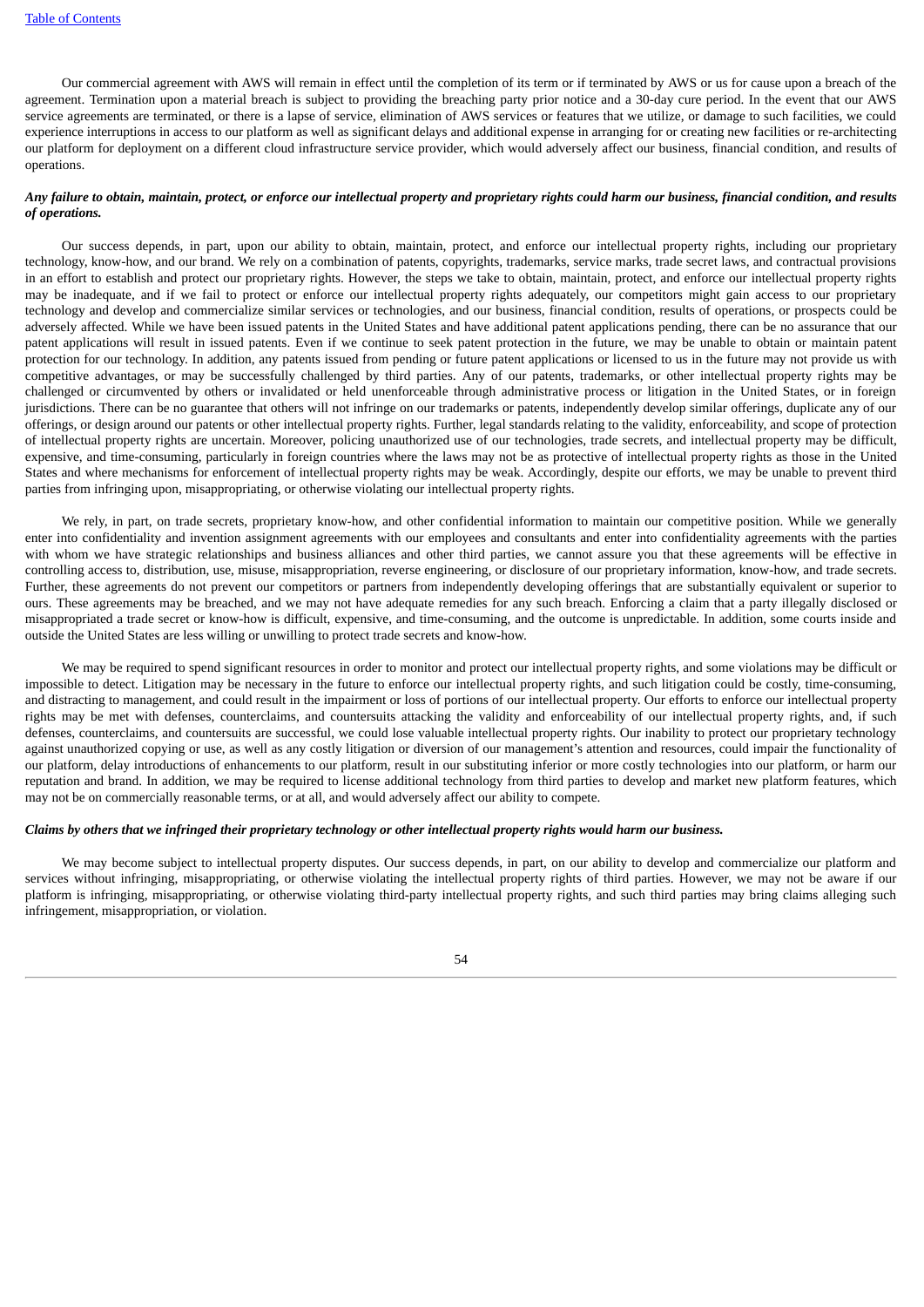Companies in the software and technology industries, including some of our current and potential competitors, are frequently subject to litigation based on allegations of infringement or other violations of intellectual property rights. In addition, certain companies and rights holders seek to enforce and monetize patents or other intellectual property rights they own, have purchased, or otherwise obtained. Many potential litigants, including some of our competitors and patent-holding companies, have the ability to dedicate substantial resources to assert their intellectual property rights and to defend claims that may be brought against them.

Any claim of infringement by a third party, even those without merit, against us or for which we are required to provide indemnification could cause us to incur substantial costs defending against the claim, could distract our management from our business, and could require us to cease use of such intellectual property. Further, because of the substantial amount of discovery required in connection with intellectual property litigation, we risk compromising our confidential information during this type of litigation. We may be required to make substantial payments for legal fees, settlement fees, damages, royalties, or other fees in connection with a claimant securing a judgment against us, we may be subject to an injunction or other restrictions that cause us to cease selling subscriptions to our platform, we may be required to redesign any allegedly infringing portion of our platform or we may agree to a settlement that prevents us from distributing our platform or a portion thereof, any of which could adversely affect our business, financial condition, and results of operations.

With respect to any intellectual property rights claim, we may have to seek out a license to continue operations found to be in violation of such rights, which may not be available on favorable or commercially reasonable terms and may significantly increase our operating expenses. Some licenses may be nonexclusive, and therefore our competitors may have access to the same technology licensed to us. If a third party does not offer us a license to its intellectual property on commercially reasonable terms, or at all, we may be required to develop alternative, non-infringing technology, which could require significant time (during which we would be unable to continue to offer our affected platform features), effort, and expense, and may ultimately not be successful. Any of these events would adversely affect our business, financial condition, and results of operations.

Even if the claims do not result in litigation or are resolved in our favor, these claims, and the time and resources necessary to resolve them, could divert the resources of our management and harm our business and results of operations. Moreover, there could be public announcements of the results of hearings, motions or other interim proceedings or developments and if securities analysts or investors perceive these results to be negative, it would have a substantial adverse effect on our business, results of operations, or the market price of our common stock.

## Our platform contains third-party open source software components, and failure to comply with the terms of the underlying open source software licenses *could restrict our ability to deliver our platform or subject us to litigation or other actions.*

Our platform contains software modules licensed to us by third-party authors under "open source" licenses, and we expect to continue to incorporate such open source software in our platform in the future. We also contribute to the open source developer community and encourage integration and development around our platform. Use and distribution of open source software may entail greater risks than use of third-party commercial software, as open source licensors generally do not provide support, warranties, indemnification, or other contractual protections regarding infringement claims or the quality of the code.

Some open source licenses contain requirements that we make available source code for modifications or derivative works we create based upon the type of open source software we use, or grant other licenses to our intellectual property. We seek to ensure that our proprietary software is not combined with, and does not incorporate, open source software in ways that would require the release of the source code of our proprietary software to the public. However, if we combine our proprietary software with open source software in a certain manner, we could, under certain open source licenses, be required to release the source code of our proprietary software to the public. This would allow our competitors to create similar offerings with lower development effort and time and ultimately could result in a loss of our competitive advantages. Alternatively, to avoid the public release of the affected portions of our source code, we could be required to expend substantial time and resources to re-engineer some or all of our software. Our platform incorporates software that is licensed under an open source license which would require release of proprietary code if such platform was distributed to third parties. We take steps to ensure that our platform is not distributed, but business conditions could arise that make such distribution necessary or advisable. Additionally, some open source projects have known vulnerabilities and architectural instabilities and are provided on an "as-is" basis, which, if not properly addressed, could negatively affect the performance of our platform.

Although we monitor our use of open source software to avoid subjecting our platform to conditions we do not intend, the terms of many open source licenses have not been interpreted by U.S. or foreign courts, and there is a risk that these licenses could be construed in a way that could impose unanticipated conditions or restrictions on our ability to provide or distribute our platform. From time to time, there have been claims challenging the ownership of open source software against companies that incorporate open source software into their platform, and the licensors of such open source software provide no warranties or indemnities with respect to such claims. As a result, we and our customers could be subject to lawsuits by parties claiming ownership of what we believe to be open source software. Moreover, we cannot assure you that our processes for controlling our use of open source software in our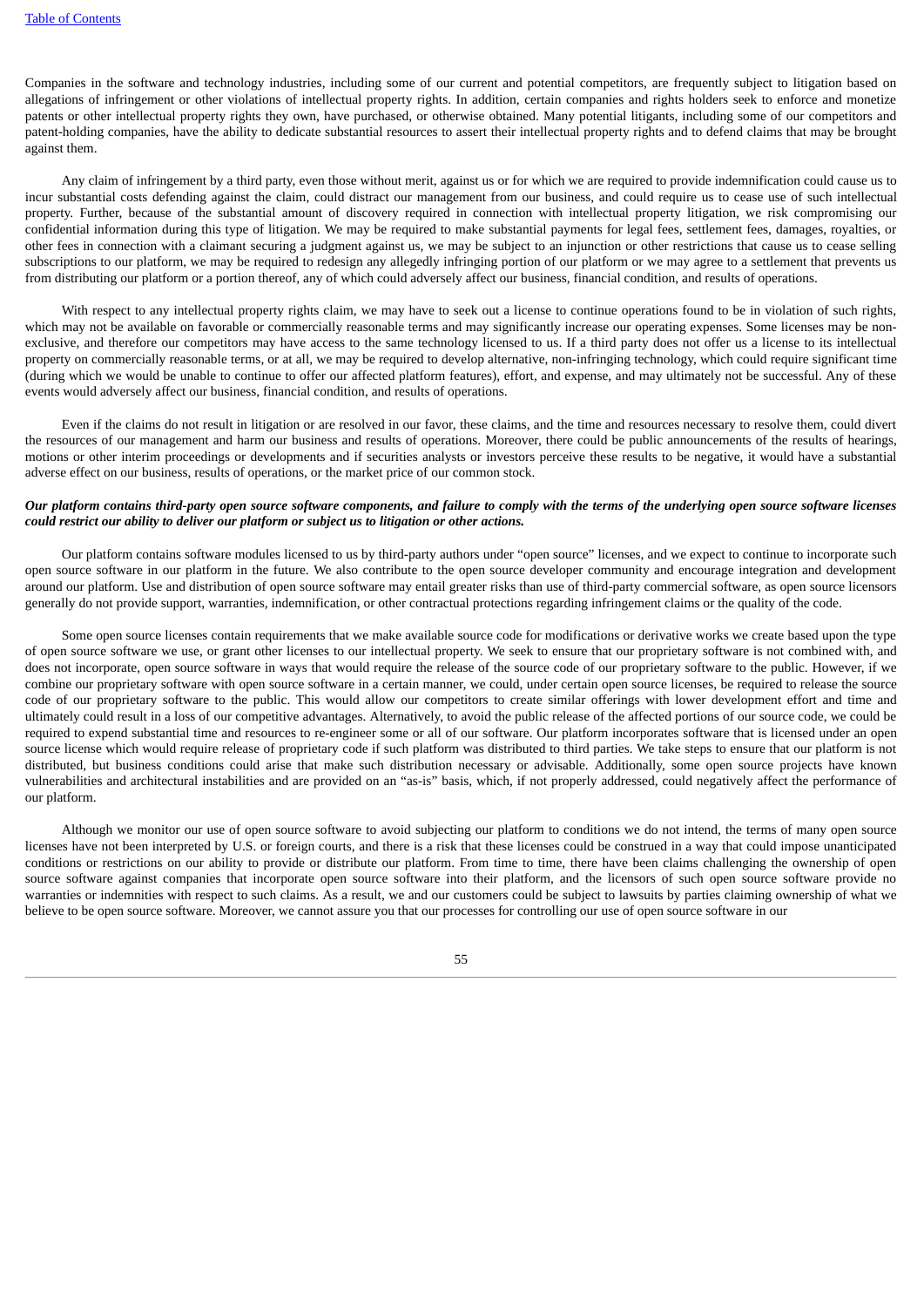platform will be effective. If we are held to have breached or failed to fully comply with all the terms and conditions of an open source software license, or if an author or other third party that distributes such open source software were to allege that we had not complied with the conditions of one or more of these licenses, we could be required to incur significant legal expenses defending against such allegations, could be subject to significant damages, enjoined from the sale of subscriptions to our platform or other liability, or be required to seek costly licenses from third parties to continue providing our platform on terms that are not economically feasible, to re-engineer our platform, to discontinue or delay the provision of our platform if re-engineering could not be accomplished on a timely basis, or to make generally available, in source code form, our proprietary code, any of which would adversely affect our business, financial condition, and results of operations.

# We license certain editions of our offerings under an open source licensing model, which may limit our ability to monetize certain of our offerings and *present other challenges.*

With the acquisition of Sensu, an edition of one of our offerings, Sensu Go, will have been made freely available under a permissive open source software license, the MIT license. That version will be complemented by paid versions of Sensu under proprietary or other limited license terms, employing a business strategy called open-core licensing model, which is intended to spur adoption of paid offerings with additional features or commercial benefits. We may in the future have additional open source editions of our paid offerings. However, open source editions typically have very low conversion rates to paid editions, and we may not be able to convert users to customers at a rate high enough to offset the expense of maintaining the open source edition. While open source offerings can enjoy the benefit of community contributions and support, we may not be able to engage the community sufficiently to take advantage of this potential benefit. Moreover, open source offerings under a permissive license can be freely used by competitors without any consideration. Competitors can, for example, easily copy the project and create a competing one that may divert potential customers from our open source or paid offerings. This may result in our expending significant effort and expense maintaining an offering that will benefit our competitors. In addition, managing trademark and branding rights for open source offerings can be difficult, because the law regarding the interaction of trademark rights and open source licensing is evolving and uncertain. It may therefore be risky or difficult to enforce our trademark and branding rights for open source offerings. Finally, in the event we later wish to cease support of an open source edition in favor of paid editions, that decision may draw criticism, result in negative public relations, and reduce the popularity of the paid offerings.

## The rapidly evolving framework of privacy, data protection, data transfers, or other laws or regulations worldwide may limit the use and adoption of our *services and adversely affect our business.*

We are subject to a variety of federal, state, local, and international laws, directives, and regulations, as well as contractual obligations, relating to the collection, use, retention, security, disclosure, transfer, and other processing of personal information and other data. The regulatory framework for privacy, data protection, and data transfers worldwide is rapidly evolving and is likely to remain uncertain for the foreseeable future. For example, the European Court of Justice in 2020 struck down the EU-US Privacy Shield framework, which provided companies with a mechanism to comply with data protection requirements when transferring personal data from the EU to the United States. In some cases, data privacy laws and regulations, such as the EU's General Data Protection Regulation, or GDPR, which took effect in May 2018, impose additional obligations directly on us as both a data controller and a data processor, as well as on many of our customers. The European Commission recently approved new standard contractual clauses for the transfer of personal data outside the European Economic Area, or EEA, in June 2021 which impose a range of new requirements on organizations exporting or importing personal data subject to the GDPR and which are required to be implemented. The United Kingdom enacted a Data Protection Act in May 2018 that substantially implemented the GDPR, and has implemented legislation referred to as the "UK GDPR" that generally provides for implementation of the GDPR in the United Kingdom. On June 28, 2021, the European Commission announced a decision that the United Kingdom is an "adequate country" to which personal data could be exported from the EEA, but this decision must be renewed and may face challenges in the future, creating uncertainty regarding transfers of personal data to the United Kingdom from the EEA. Additionally, we cannot fully predict how the Data Protection Act, the UK GDPR, and other United Kingdom data protection laws or regulations may develop in the medium to longer term nor the effects of divergent laws and guidance regarding how data transfers to and from the United Kingdom will be regulated in the future.In addition, domestic data privacy laws continue to evolve and could expose us to further regulatory or operational burdens. For example, the California Consumer Privacy Act, or CCPA, which took effect in January 2020, and the California Privacy Rights Act, or CPRA, which was approved by voters in November 2020, and similar legislation recently enacted or proposed in other states, require new disclosures, afford consumers new abilities, or otherwise create new obligations. Some countries also are considering or have passed legislation requiring local storage and processing of data, or similar requirements, which could increase the cost and complexity of delivering our platform. Complying with the GDPR, CCPA, CPRA, or other laws, regulations, amendments to or reinterpretations of existing laws and regulations, and contractual or other obligations relating to privacy, data protection, data transfers, data localization, or information security may require us to make changes to our services to enable us or our customers to meet new legal requirements, incur substantial operational costs, modify our data practices and policies, and restrict our business operations. Any actual or perceived failure by us to comply with these laws, regulations, or other obligations may lead to significant fines, penalties, regulatory investigations, lawsuits, significant costs for remediation, damage to our reputation, or other liabilities.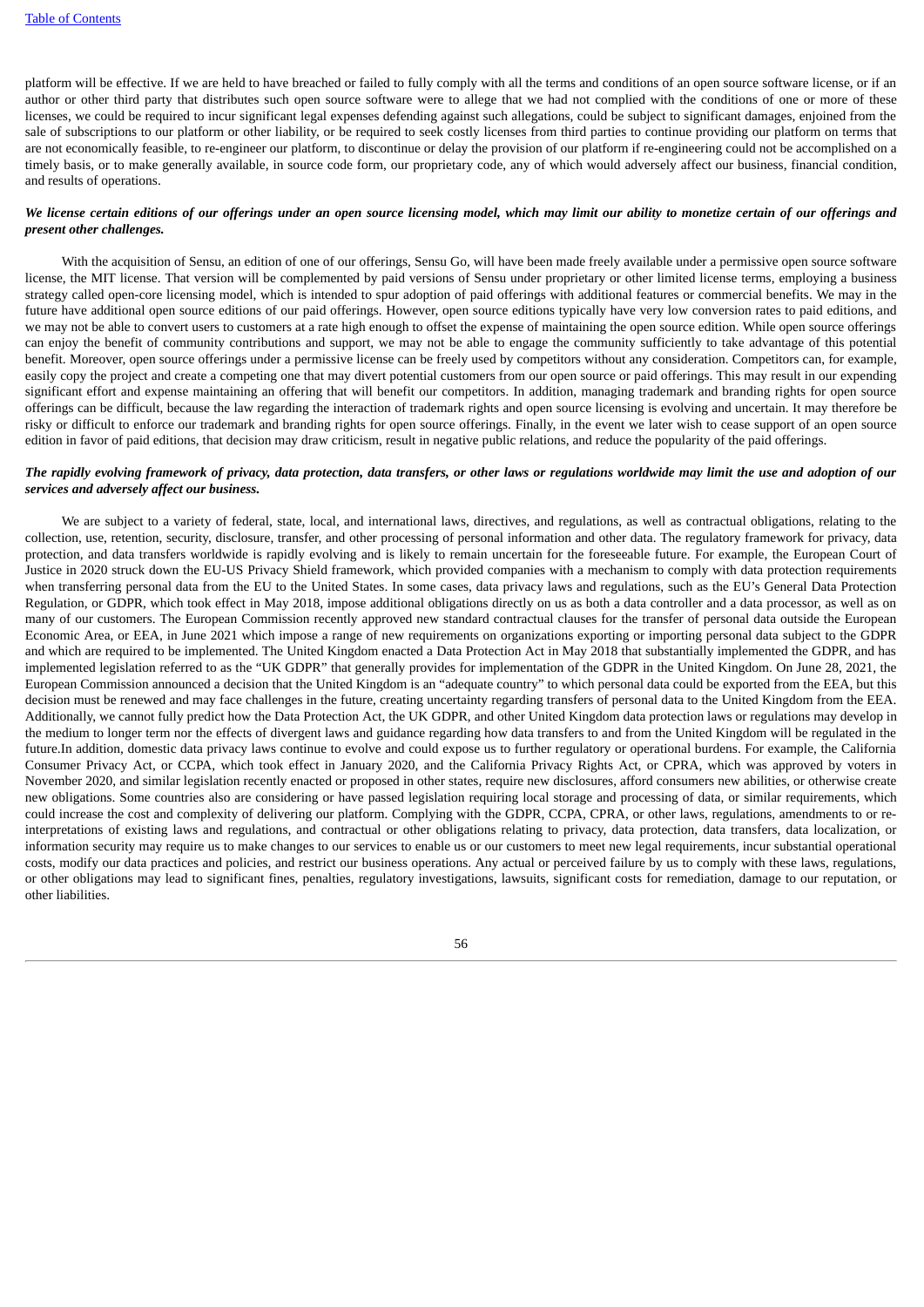In addition to government activity, privacy advocacy and other industry groups have established or may establish new self-regulatory standards that may place additional burdens on our ability to provide our services globally. Our customers expect us to meet certain voluntary certification and other standards established by third parties. If we are unable to maintain these certifications or meet these standards, it could adversely affect our ability to provide our services to certain customers and could harm our business. Furthermore, the uncertain and shifting regulatory environment may cause concerns regarding data privacy and may cause our customers or our customers' customers to resist providing the data necessary to allow our customers to use our services effectively. Even the perception that the privacy of personal information is not satisfactorily protected or does not meet regulatory requirements could inhibit sales of our services and limit adoption of our platform. Additionally, some statutory requirements, both in the United States and abroad, such as the Health Insurance Portability and Accountability Act of 1996, or HIPAA, include obligations for companies to notify individuals of security breaches involving particular personal information, which could result from breaches experienced by us or our service providers. Although we may have contractual protections with our service providers, any actual or perceived security breach or incident could harm our reputation and brand, expose us to potential liability, or require us to expend significant resources on data security and in responding to any such actual or perceived breach or incident.

These laws, regulations, standards, or other obligations relating to privacy, data protection, data transfers, data localization, or information security could require us to take on more onerous obligations in our contracts, restrict our ability to store, transfer, and process data or, in some cases, impact our ability to offer our services in certain locations, to deploy our solutions, to reach current and prospective customers, or to derive insights from customer data globally. If we are obligated to fundamentally change our business activities and practices or modify our platform, we may be unable to make such changes and modifications in a commercially reasonable manner, or at all, and our ability to develop new platform features could be limited. The costs of compliance with, and other burdens imposed by, these laws, regulations, standards, and obligations, or any inability to adequately address privacy, data protection, or information security-related concerns, even if unfounded, may limit the use and adoption of our services, reduce overall demand for our services, make it more difficult to meet expectations from or commitments to customers, impact our reputation, or slow the pace at which we close sales transactions, any of which could harm our business, financial condition, and results of operations.

## We incorporate technoloay from third parties into our platform, and our inability to maintain rights to such technoloay would harm our business and results *of operations.*

We license software and other technology from third parties that we incorporate into or integrate with our platform. We cannot be certain that our licensors are not infringing the intellectual property rights of third parties or that our licensors have sufficient rights to the licensed intellectual property in all jurisdictions in which we may sell access to our platform. In addition, many licenses are non-exclusive, and therefore our competitors may have access to the same technology licensed to us. Some of our agreements with our licensors may be terminated for convenience by them, or otherwise provide for a limited term. If we are unable to continue to license any of this technology for any reason, our ability to develop and sell access to our platform containing such technology could be harmed. Similarly, if we are unable to license necessary technology from third parties now, or in the future, on commercially reasonable terms or at all, we may be forced to acquire or develop alternative technology, which we may be unable to do in a commercially feasible manner, or at all, and we may be required to use alternative technology of lower quality or performance standards, which would adversely affect our business, financial condition, and results of operations.

## Our platform may not interoperate with our customers' infrastructure or with third-party offerings, which would adversely affect our business and results of *operations.*

Our platform is often operated in large scale, complex technology environments. Our platform must interoperate with our customers' existing network and security infrastructure. These complex systems are developed, delivered, and maintained by our customers, myriad vendors, and service providers. As a result, the components of our customers' infrastructure have different specifications, rapidly evolve, utilize multiple protocol standards, include multiple versions and generations of offerings, and may be highly customized. We must be able to interoperate and provide our platform to customers with highly complex and customized networks, which requires careful planning and execution. Our customers and some channel partners require training and experience in the proper use of and the benefits that can be derived from our platform to maximize their potential. Further, when new or updated elements of our customers' infrastructure or new industry standards or protocols are introduced, we may have to update or enhance our platform to continue to effectively serve our customers. We offer prebuilt integrations with a variety of third-party cloud and software providers to allow customers to consolidate data across their infrastructure onto our platform, and we will need to continue to maintain existing integrations as other providers upgrade their offerings and develop new integrations with emerging technologies. Our competitors or other vendors may refuse to work with us to allow their offerings to interoperate with our platform, which could make it difficult for our platform to function properly in customer networks that include these third-party offerings.

We may not deliver or maintain interoperability quickly or cost-effectively, or at all. These efforts require capital investment and engineering resources. If we fail to maintain the compatibility of our platform with our customers' network and security infrastructures, our customers may not be able to fully adopt our platform, and we may, among other consequences, experience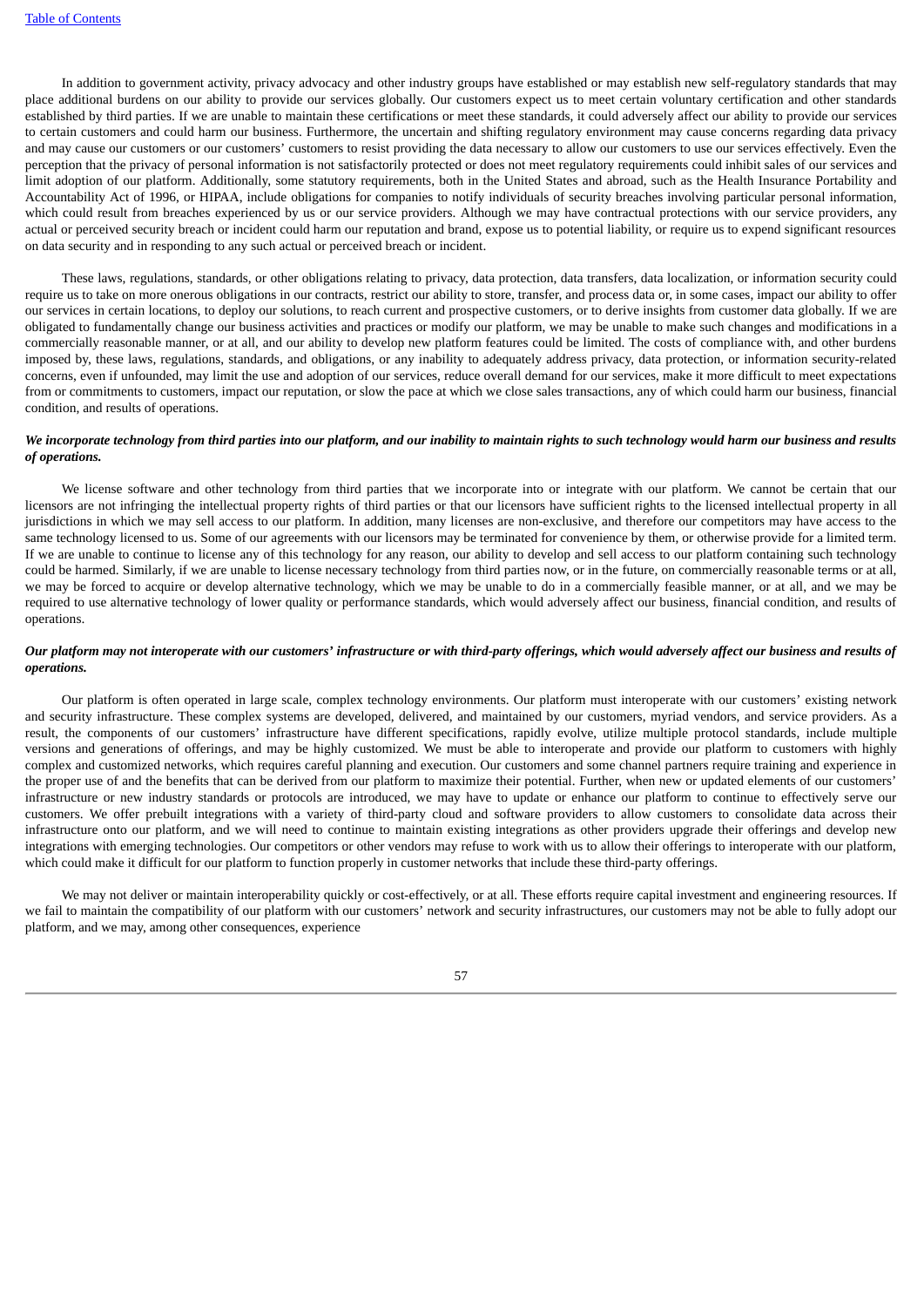reduced demand for our platform, which could adversely affect our business, financial condition, and results of operations. Further, the incorrect or improper implementation or use of our software, our failure to train customers on how to benefit from full utilization of our platform, or our failure to provide support services to our customers may result in errors or loss of data and as a result, dissatisfied customers, negative publicity, and harm to our reputation and brand, or legal claims against us. All of the foregoing would result in lost opportunities for additional sales to these customers, any of which would adversely affect our business, financial condition, results of operations, and growth prospects.

#### **Risks Related to Legal and Regulatory Matters**

## We may be subject to claims that we have wrongfully hired an employee from a competitor, or that our employees, consultants, or independent contractors have wrongfully used or disclosed confidential information of third parties or that our employees have wrongfully used or disclosed alleged trade secrets of *their former employers.*

Many of our employees, consultants, and advisors, or individuals that may in the future serve as our employees, consultants, and advisors, are currently or were previously employed at companies including our competitors or potential competitors. Although we try to ensure that our employees, consultants, independent contractors, and advisors do not use the confidential or proprietary information, trade secrets, or know-how of others in their work for us, we have in the past received notices from former employers and we may be subject to claims that we or have inadvertently or otherwise used or disclosed confidential or proprietary information, trade secrets, or know-how of these third parties, or that our employees, consultants, independent contractors, or advisors have inadvertently or otherwise used or disclosed confidential information, trade secrets, or know-how of such individual's current or former employer. If we fail in defending any such claims, in addition to paying monetary damages, we may lose valuable intellectual property rights or personnel. Litigation may be necessary to defend against these claims. Even if we are successful in defending against these claims, litigation could result in substantial cost and be a distraction to our management and employees. Claims that we, our employees, consultants, or advisors have misappropriated the confidential or proprietary information, trade secrets, or know-how of third parties could have a material adverse effect on our business, financial condition, results of operations, and prospects.

## Our business is subject to a wide range of laws and regulations, many of which are evolving, and failure to comply with such laws and regulations could *harm our business, financial condition, and results of operations.*

Our business is subject to regulation by various federal, state, local and foreign governmental agencies, including agencies responsible for monitoring and enforcing privacy and data protection laws and regulations, employment and labor laws, workplace safety, product safety, environmental laws, consumer protection laws, anti-bribery laws, import and export controls, federal securities laws, and tax laws and regulations. In certain jurisdictions, these regulatory requirements may be more stringent than in the United States. These laws and regulations impose added costs on our business. Noncompliance with applicable regulations or requirements could subject us to:

- investigations, enforcement actions, orders, and sanctions;
- mandatory changes to our Continuous Intelligence Platform;
- disgorgement of profits, fines, and damages;
- civil and criminal penalties or injunctions;
- claims for damages by our customers or channel partners;
- termination of contracts;
- loss of intellectual property rights; and
- temporary or permanent debarment from sales to government organizations.

If any governmental sanctions are imposed, or if we do not prevail in any possible civil or criminal litigation, our business, financial condition, and results of operations could be adversely affected. In addition, responding to any action will likely result in a significant diversion of management's attention and resources and an increase in professional fees. Enforcement actions and sanctions could materially harm our business, financial condition, and results of operations.

We endeavor to comply with all applicable employment laws. However, the scope and interpretation of these laws are often uncertain and may be conflicting, including varying standards and interpretations between state and federal law, between individual states, and even at the city and municipality level. As a result, their application in practice may change or develop over time through

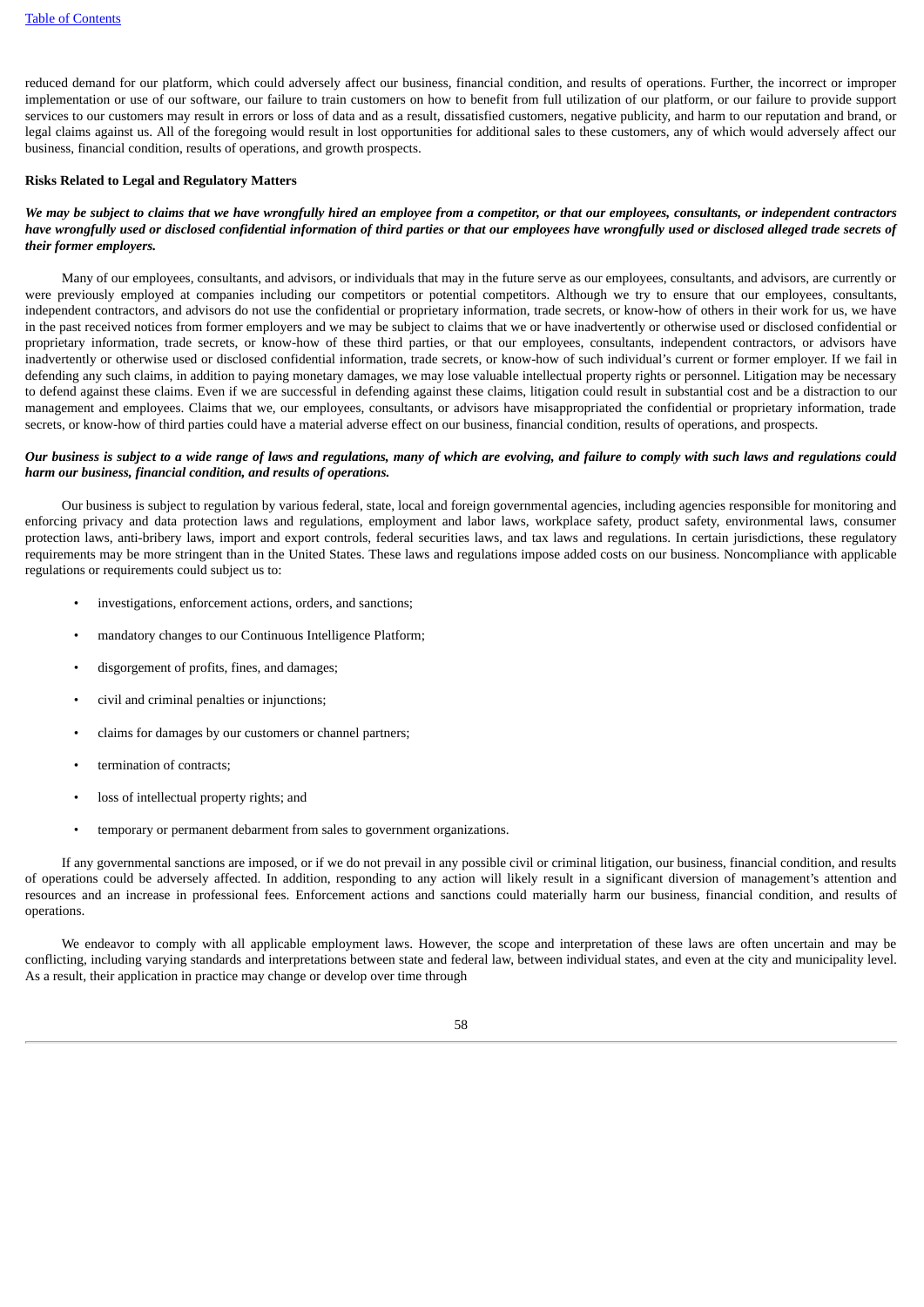judicial decisions or as new guidance or interpretations are provided by regulatory and governing bodies, such as federal, state, and local administrative agencies. From time to time, we may be subject to litigation or threats of litigation regarding such varying rules and standards. For example, in September 2019, attorneys representing a purported class of current and former employees in various sales roles alleged potential claims of employee misclassification and related federal and state law claims, which we disputed. In response, we mediated the dispute, and in August 2020, we entered into a settlement agreement with the purported class counsel to resolve the dispute, which was handled in arbitration and resulted in us paying approximately \$4.5 million in the first quarter of fiscal 2022 to resolve the class-wide claims, which included claims for employee misclassification and related federal and state claims, civil penalties under California's Private Attorneys General Act of 2004, as well as claims for failure to pay overtime, provide meal and rest breaks, pay timely wages, and provide accurate wage statements, and claims for alleged unlawful business practices.

In addition, we must comply with laws and regulations relating to the formation, administration, and performance of contracts with the public sector, including U.S. federal, state, and local governmental organizations, which affect how we and our channel partners do business with governmental agencies. Selling access to our platform to the U.S. government, whether directly or through channel partners, also subjects us to certain regulatory and contractual requirements. Failure to comply with these requirements by either us or our channel partners could subject us to investigations, fines, and other penalties, which would have an adverse effect on our business, financial condition, results of operations, and prospects. Violations of certain regulatory and contractual requirements, or failure to maintain required certifications, could also result in us being suspended or debarred from future government contracting. Any of these outcomes would adversely affect our business, financial condition, results of operations, and growth prospects.

#### We are subject to governmental export and import controls that would impair our ability to compete in international markets or subject us to liability if we *are not in compliance with applicable laws.*

Our software may be subject to U.S. export control laws and regulations including the Export Administration Regulations and trade and economic sanctions maintained by the Office of Foreign Assets Control, or the OFAC. As such, an export license may be required to export or re-export our platform to certain countries, end-users, and end-uses. Because we incorporate encryption functionality into our platform, we also are subject to certain U.S. export control laws that apply to encryption items. If we were to fail to comply with such U.S. export controls laws and regulations, U.S. economic sanctions, or other similar laws, we could be subject to both civil and criminal penalties, including substantial fines, possible incarceration for employees and managers for willful violations, and the possible loss of our export or import privileges. Obtaining the necessary export license for a particular sale or offering may not be possible and may be time-consuming and may result in the delay or loss of sales opportunities. Further, U.S. export control laws and economic sanctions prohibit the export of offerings to certain U.S. embargoed or sanctioned countries, governments, and persons, as well as for prohibited end-uses. Even though we take precautions to ensure that we and our channel partners comply with all relevant export control laws and regulations, any failure by us or our channel partners to comply with such laws and regulations could have negative consequences for us, including reputational harm, government investigations, and penalties.

In addition, various countries regulate the import of certain encryption technology, including through import permit and license requirements, and have enacted laws that could limit our ability to distribute our platform or could limit our customers' ability to implement our platform in those countries. Changes in our platform or changes in export and import regulations in such countries may create delays in the introduction of our platform into international markets, prevent our customers with international operations from deploying our platform globally or, in some cases, prevent or delay the export or import of our platform to certain countries, governments, or persons altogether. Any change in export or import laws or regulations, economic sanctions, or related legislation, shift in the enforcement or scope of existing export, import, or sanctions laws or regulations, or change in the countries, governments, persons, or technologies targeted by such export, import, or sanctions laws or regulations, could result in decreased use of our platform by, or in our decreased ability to export or sell access to our platform to, existing or potential end-customers with international operations. Any decreased use of our platform or limitation on our ability to export to or sell access to our platform in international markets would adversely affect our business, financial condition, and results of operations.

## We are subject to anti-corruption, anti-bribery, and similar laws, and non-compliance with such laws can subject us to criminal penalties or significant fines, harm our reputation, and adversely affect our business, financial condition, results of operations, and growth prospects.

We are subject to the FCPA, the U.K. Bribery Act 2010, and other anti-corruption, anti-bribery, and anti-money laundering laws in various jurisdictions both domestic and abroad. We leverage third parties, including channel partners, to sell access to our platform and conduct our business abroad. We and our third-party intermediaries may have direct or indirect interactions with officials and employees of government agencies or state-owned or affiliated entities and may be held liable for the corrupt or other illegal activities of these third-party business partners and intermediaries, our employees, representatives, contractors, partners, and agents, even if we do not explicitly authorize such activities. While we have policies and procedures to address compliance with such laws, we cannot assure you that all of our employees and agents will not take actions in violation of our policies and applicable law, for which we may be ultimately held responsible. Any violation of the FCPA or other applicable anti-bribery, anti-corruption laws, and anti-money laundering laws could result in whistleblower complaints, adverse media coverage, investigations, loss of export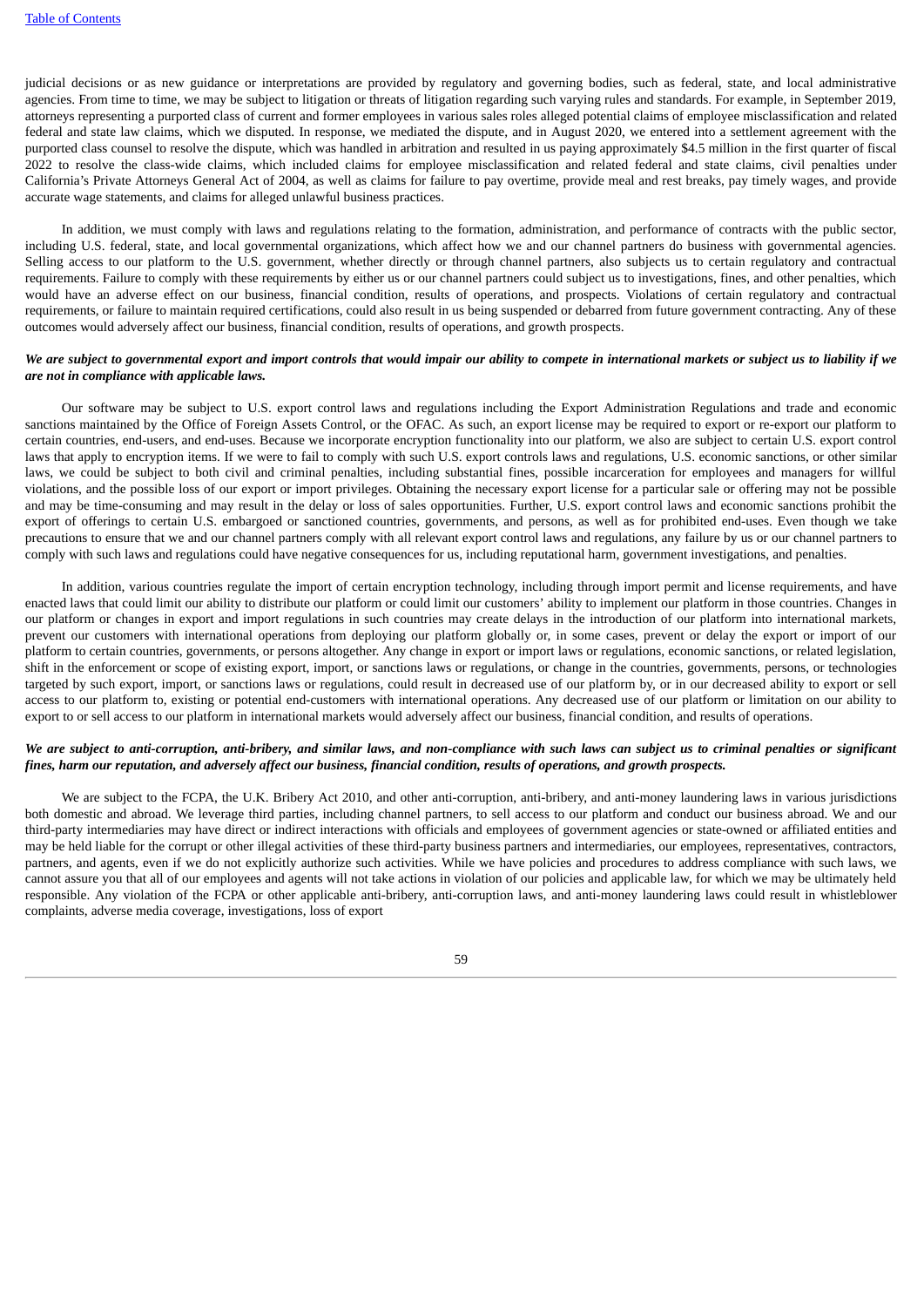privileges, severe criminal or civil sanctions, or suspension or debarment from U.S. government contracts, any of which could harm our reputation and adversely affect our business, financial condition, results of operations, and growth prospects.

# Changes in U.S. tax laws and regulations and those which we are subject to in various tax jurisdictions could adversely affect our business, financial *condition, and results of operations.*

In December 2017, the legislation commonly referred to as the Tax Cuts and Jobs Act, or the Tax Act, was enacted, which contains significant changes to U.S. tax law, including a reduction in the corporate tax rate and a transition to a new territorial system of taxation. The primary impact of the new legislation on our provision for income taxes was a reduction of the future tax benefits of our deferred tax assets as a result of the reduction in the corporate tax rate. However, since we have recorded a full valuation allowance against our deferred tax assets, these changes did not have a material impact on our condensed consolidated financial statements. The impact of the Tax Act will likely be subject to ongoing technical guidance and accounting interpretation, which we will continue to monitor and assess. As we expand the scale of our international business activities, any changes in the U.S. or foreign taxation of such activities may increase our worldwide effective tax rate and harm our business, financial condition, and results of operations.

#### *Our international operations subject us to potentially adverse tax consequences.*

We generally conduct our international operations through subsidiaries and report our taxable income in various jurisdictions worldwide based upon our business operations in those jurisdictions. Our intercompany relationships are subject to complex transfer pricing regulations administered by taxing authorities in various jurisdictions. The relevant taxing authorities may disagree with our determinations as to the value of assets sold or acquired or income and expenses attributable to specific jurisdictions. If such a disagreement were to occur, and our position were not sustained, we could be required to pay additional taxes, interest, and penalties, which could result in one-time tax charges, higher effective tax rates, reduced cash flows, and lower overall profitability of our operations.

There is also a high level of uncertainty in today's tax environment stemming from both global initiatives put forth by the Organisation for Economic Cooperation and Development, or the OECD, and unilateral measures being implemented by various countries due to a lack of consensus on these global initiatives. As an example, the OECD has put forth two proposals—Pillar One and Pillar Two—that revise the existing profit allocation and nexus rules (profit allocation based on location of sales versus physical presence) and ensure a minimal level of taxation, respectively. Further, unilateral measures such as digital services tax and corresponding tariffs in response to such measures are creating additional uncertainty. If these proposals are passed, it is likely that we will have to pay higher taxes in countries where such rules are applicable.

## We are subject to tax examinations by the Internal Revenue Service, or the IRS, and other domestic and foreign tax authorities. An adverse outcome of any such audit or examination by the IRS or other tax authority could have a material adverse effect on our financial condition and results of operations.

We are, and expect to continue to be, subject to review and audit by the IRS and other tax authorities in various domestic and foreign jurisdictions. As a result, we may receive assessments in multiple jurisdictions on various tax-related assertions. Taxing authorities may challenge our tax positions and methodologies on various matters, including our positions regarding the collection of sales and use taxes and the jurisdictions in which we are subject to taxes, which could expose us to additional taxes. We assess the likelihood of adverse outcomes resulting from any ongoing tax examinations to determine the adequacy of our provision for income taxes. These assessments can require considerable judgments and estimates. The calculation of our tax liabilities involves dealing with uncertainties in the application of complex tax laws and regulations in a variety of jurisdictions. There can be no assurance that our tax positions and methodologies or calculation of our tax liabilities are accurate or that the outcomes from tax examinations will not have an adverse effect on our financial condition and results of operations. A difference in the ultimate resolution of tax uncertainties from what is currently estimated could have an adverse effect on our financial condition and results of operations.

#### *Our ability to use our net operating loss carryforwards and certain other tax attributes may be limited.*

As of January 31, 2022, we had \$506.1 million of federal and \$325.5 million of state net operating loss carryforwards, or NOLs, available to reduce future taxable income, which will begin to expire in 2030 for federal and California purposes. It is possible that we will not generate taxable income in time to use NOLs before their expiration, or at all. Under Section 382 of the Internal Revenue Code of 1986, as amended, if a corporation undergoes an "ownership change," the corporation's ability to use its pre-change NOLs to offset its post-change income may be limited. In general, an "ownership change" will occur if there is a cumulative change in our ownership by "5-percent shareholders" that exceeds 50 percentage points over a rolling three-year period. Similar rules may apply under state tax laws. The Company has performed a Section 382 ownership change analysis through January 31, 2022. Based on the results of this analysis, we concluded that the Company did experience an ownership change on December 31, 2021 and that our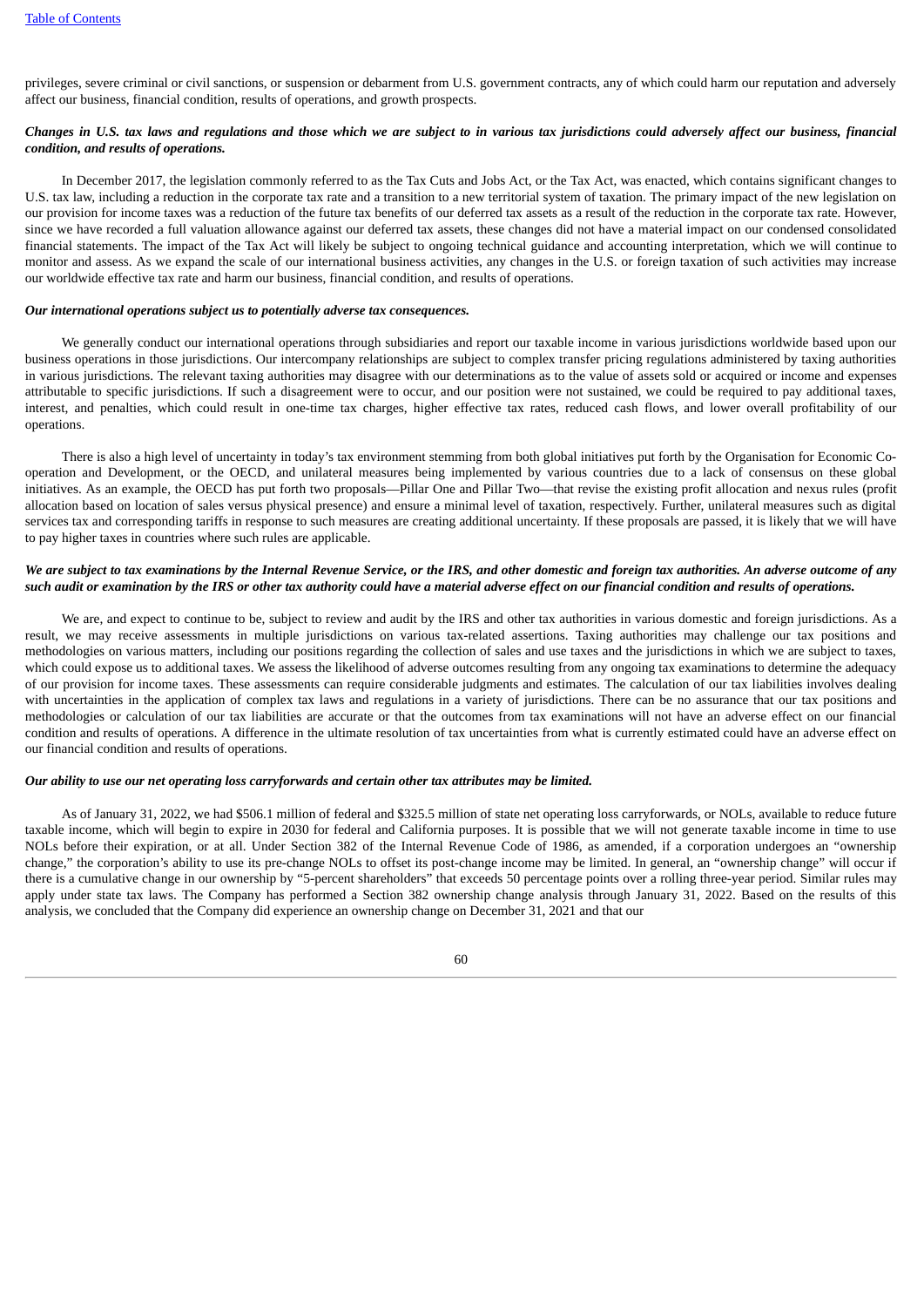utilization of net operating loss carryforrwards will be subject to an annual limitation. However, it is not expected that the annual limitation will result in the expiration of tax attribute carryforwards prior to utilization.

The Tax Act, as amended by the Coronavirus Aid, Relief, and Economic Security Act, or CARES Act, among other things, includes changes to U.S. federal tax rates and the rules governing NOLs. For NOLs arising in tax years beginning after December 31, 2017, the Tax Act, as modified by the CARES Act, limits a taxpayer's ability to utilize NOLs to 80% of taxable income (as calculated before taking the NOLs, and certain other tax attributes, into account) for taxable years beginning after December 31, 2020. In addition, NOLs arising in tax years ending after December 31, 2017 and before January 1, 2021 may be carried back to each of the five taxable years preceding the tax year of such loss, but NOLs arising in taxable years beginning after December 31, 2020 may not be carried back. NOLs arising in tax years beginning after December 31, 2017 can be carried forward indefinitely. NOLs generated in tax years beginning before January 1, 2018 will not be subject to the taxable income limitation and will continue to have a two-year carryback and twenty-year carryforward period. As we maintain a full valuation allowance against our U.S. NOLs, these changes did not impact our consolidated balance sheet as of January 31, 2022 or April 30, 2022. However, in future years, if and when a net deferred tax asset is recognized related to our NOLs, the changes in the carryforward/carryback periods as well as the new limitation on the use of NOLs may significantly impact our valuation allowance assessments for NOLs generated after December 31, 2017.

There is also a risk that due to federal or state regulatory changes, such as suspensions on the use of NOLs, our existing NOLs could expire or otherwise be unavailable to offset future income tax liabilities.

#### Taxing authorities may successfully assert that we should have collected or in the future should collect sales and use, value added, or similar taxes, and any *such assessments could adversely affect our business, financial condition, and results of operations.*

We do not collect sales and use, value added, and similar taxes in all jurisdictions in which we have sales, based on our belief that such taxes are not applicable. Sales and use, value added, and similar tax laws and rates vary greatly by jurisdiction. Certain jurisdictions in which we do not collect such taxes may assert that such taxes are applicable, which could result in tax assessments, penalties, and interest, and we may be required to collect such taxes in the future. Such tax assessments, penalties, interest, or future requirements would adversely affect our financial condition and results of operations. Further, in June 2018, the Supreme Court held in *South Dakota v. Wayfair, Inc.* that states could impose sales tax collection obligations on out-of-state sellers even if those sellers lack any physical presence within the states imposing the sales taxes. Under *Wayfair*, a person requires only a "substantial nexus" with the taxing state before the state may subject the person to sales tax collection obligations therein. An increasing number of states (both before and after the publication of *Wayfair*) have considered or adopted laws that attempt to impose sales tax collection obligations on out-of-state sellers. The Supreme Court's *Wayfair* decision has removed a significant impediment to the enactment and enforcement of these laws, and it is possible that states may seek to tax out-of-state sellers on sales that occurred in prior tax years, which could create additional administrative burdens for us, put us at a competitive disadvantage if such states do not impose similar obligations on our competitors, and decrease our future sales, which would adversely impact our business, financial condition, and results of operations.

# We may become involved in claims, lawsuits, government investigations, and other proceedings that could adversely affect our business, financial condition, *and results of operations.*

From time to time, we may become involved in various legal proceedings relating to matters incidental to the ordinary course of our business, including intellectual property, commercial, product liability, employment, class action, whistleblower, and other litigation and claims, and governmental and other regulatory investigations and proceedings. Such matters can be time-consuming, divert management's attention and resources, cause us to incur significant expenses or liability, or require us to change our business practices. In addition, the expense of litigation and the timing of this expense from period to period are difficult to estimate, subject to change, and could adversely affect our financial condition and results of operations. Because of the potential risks, expenses, and uncertainties of litigation, we may, from time to time, settle disputes, even where we have meritorious claims or defenses, by agreeing to settlement agreements. Any of the foregoing could adversely affect our business, financial condition, and results of operations.

#### **Risks Relating to Financial and Accounting Matters**

#### Remaining performance obligations and calculated billings may not be accurate indicators of business activity within a period.

Investors or analysts may look to both remaining performance obligations and the sum of revenue and changes in deferred revenue, sometimes referred to as "calculated billings," as indicators of business activity in a period for businesses such as ours. However, these measures may significantly differ from underlying business activity for a number of reasons including:

• a relatively large number of transactions occur at the end of the quarter. Invoicing of those transactions may or may not occur before the end of the quarter based on various factors including receipt of information from the customer and volume of transactions. A shift of a few days has little economic impact on our business, but will shift deferred revenue from one period into the next;

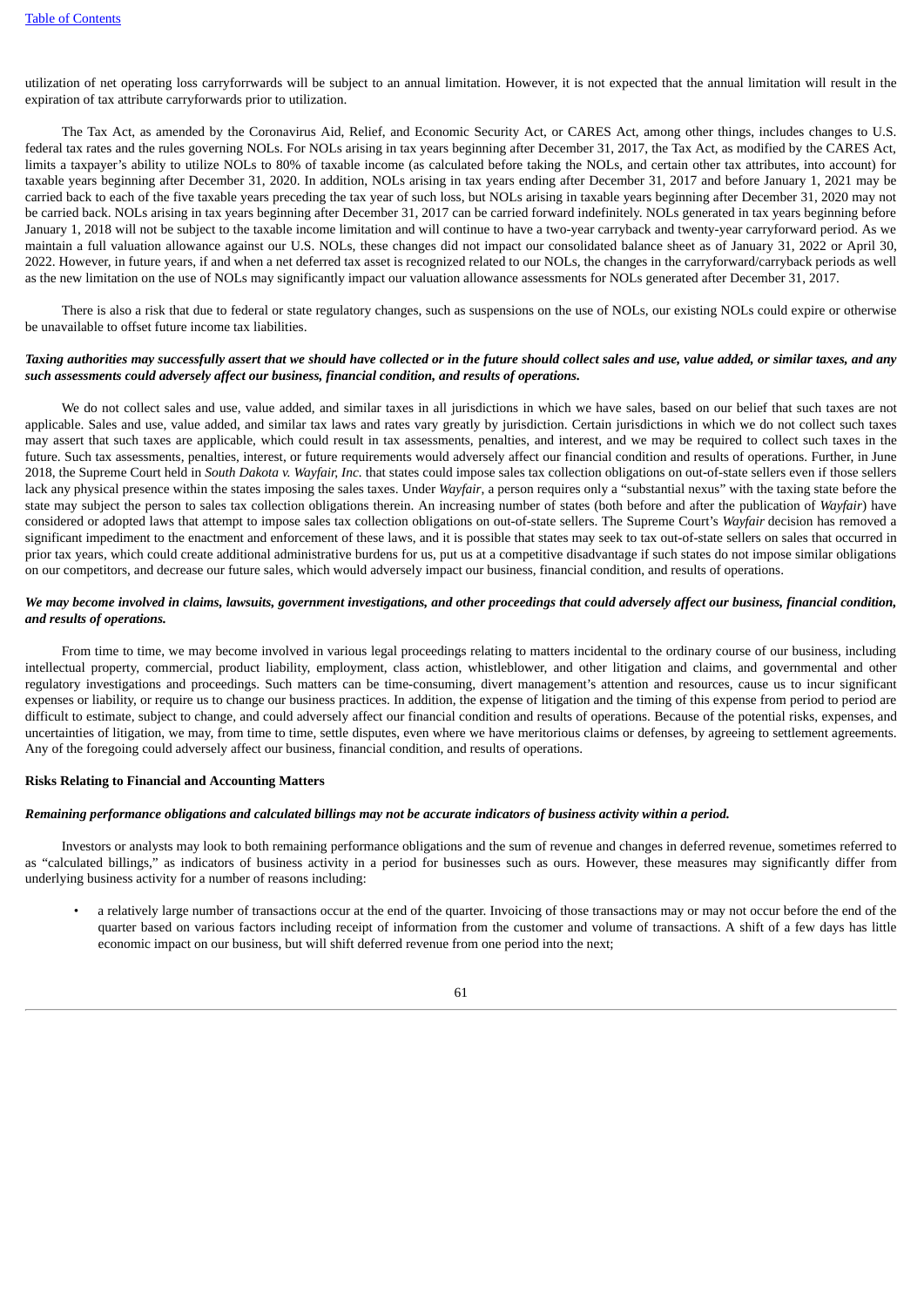- multi-year contracts and multi-year upfront billings may distort trends;
- some subscriptions may have deferred start dates; and
- some services may only be invoiced upon delivery.

Accordingly, we do not believe that remaining performance obligations or calculated billings are necessarily accurate indicators of future performance for any given period. Analysts or investors may view these measures as important as many subscription-based companies report these as key metrics. Thus, any changes in our remaining performance obligations or calculated billings could be different from the expectations of investors or analysts, and thus may adversely affect the market price of our common stock.

## We recognize substantially all of our revenue ratably over the term of the relevant subscription period, and as a result, downturns or upturns in sales may *not be immediately reflected in our results of operations.*

We recognize substantially all of our revenue ratably over the term of our subscription agreements with our customers, which is generally one to two years, but can be three years or longer. As a result, a substantial portion of the revenue that we report in each period will be derived from the recognition of deferred revenue relating to agreements entered into in prior periods. Consequently, a decline in new sales or renewals in any one period may not be immediately reflected in our results of operations for such period. Any such decline, however, would be reflected in future periods. Accordingly, the effect of significant downturns in sales and market acceptance of and demand for our platform and changes in our rate of renewals, or customer churn, which have occurred due to the COVID-19 pandemic, may not be fully reflected in our results of operations until future periods. Our subscription-based model also makes it difficult to rapidly increase our revenue through additional sales in any period, as revenue from new customers generally will be recognized over the term of the applicable agreement.

We also intend to increase our investment in research and development, sales and marketing, and general and administrative functions, and other areas to grow our business. These costs are generally expensed as incurred (with the exception of sales commissions), as compared to our revenue, substantially all of which is recognized ratably in future periods. We may recognize the costs associated with such increased investments earlier than some of the anticipated benefits and the return on these investments may be lower, or may develop more slowly, than we expect, which could adversely affect our financial condition and results of operations.

# Our metrics and estimates used to evaluate our performance are subject to inherent challenges in measurement, and real or perceived inaccuracies in those *estimates may harm our reputation and negatively affect our business.*

We regularly review and may adjust our processes for calculating our metrics used to evaluate our growth, measure our performance, and make strategic decisions. These metrics are calculated using internal company data and have not been evaluated by a third party. Our metrics and estimates may differ from estimates published by third parties or from similarly titled metrics of our competitors due to differences in methodology or the assumptions on which we rely. Additionally, the metrics and forecasts we disclose relating to the size and expected growth of our addressable market may prove to be inaccurate. Even if the markets in which we compete meet the size estimates and growth we have forecasted, our business could fail to grow at similar rates, if at all. If securities analysts or investors do not consider our metrics to be accurate representations of our business, or if we discover material inaccuracies in our estimates, then the market price of our common stock could decline, our reputation and brand could be harmed, and our business, financial condition, and results of operations could be adversely affected.

## Our loan and security agreement provides our lender with a first-priority lien against substantially all of our assets and contains restrictive covenants which *could limit our operational flexibility and otherwise adversely affect our financial condition.*

Our loan and security agreement contains a number of covenants that limit our ability to incur debt, grant liens, make acquisitions, undergo a change in control, make investments, make certain dividends or distributions, repurchase or redeem stock, dispose of or transfer assets, and enter into transactions with affiliates. Our loan and security agreement is secured by substantially all of our assets. The terms of our loan and security agreement may restrict our current and future operations and could adversely affect our ability to finance our future operations or capital needs or to execute preferred business strategies. In addition, complying with these covenants may make it more difficult for us to successfully execute our business strategy and compete against companies who are not subject to such restrictions. Additionally, our obligations to repay principal and interest on our indebtedness make us vulnerable to economic or market downturns. As of April 30, 2022, we had no outstanding loan balance under this facility.

Our failure to comply with the covenants or payment requirements, or other events specified in our loan and security agreement, could result in an event of default and our lender may accelerate our obligations under our loan and security agreement and foreclose upon the collateral, or we may be forced to sell assets, restructure our indebtedness, or seek additional equity capital, which would dilute our stockholders' interests. Our failure to comply with any covenant could result in an event of default under the agreement and the lender could make the entire debt immediately due and payable. If this occurs, we might not be able to repay our

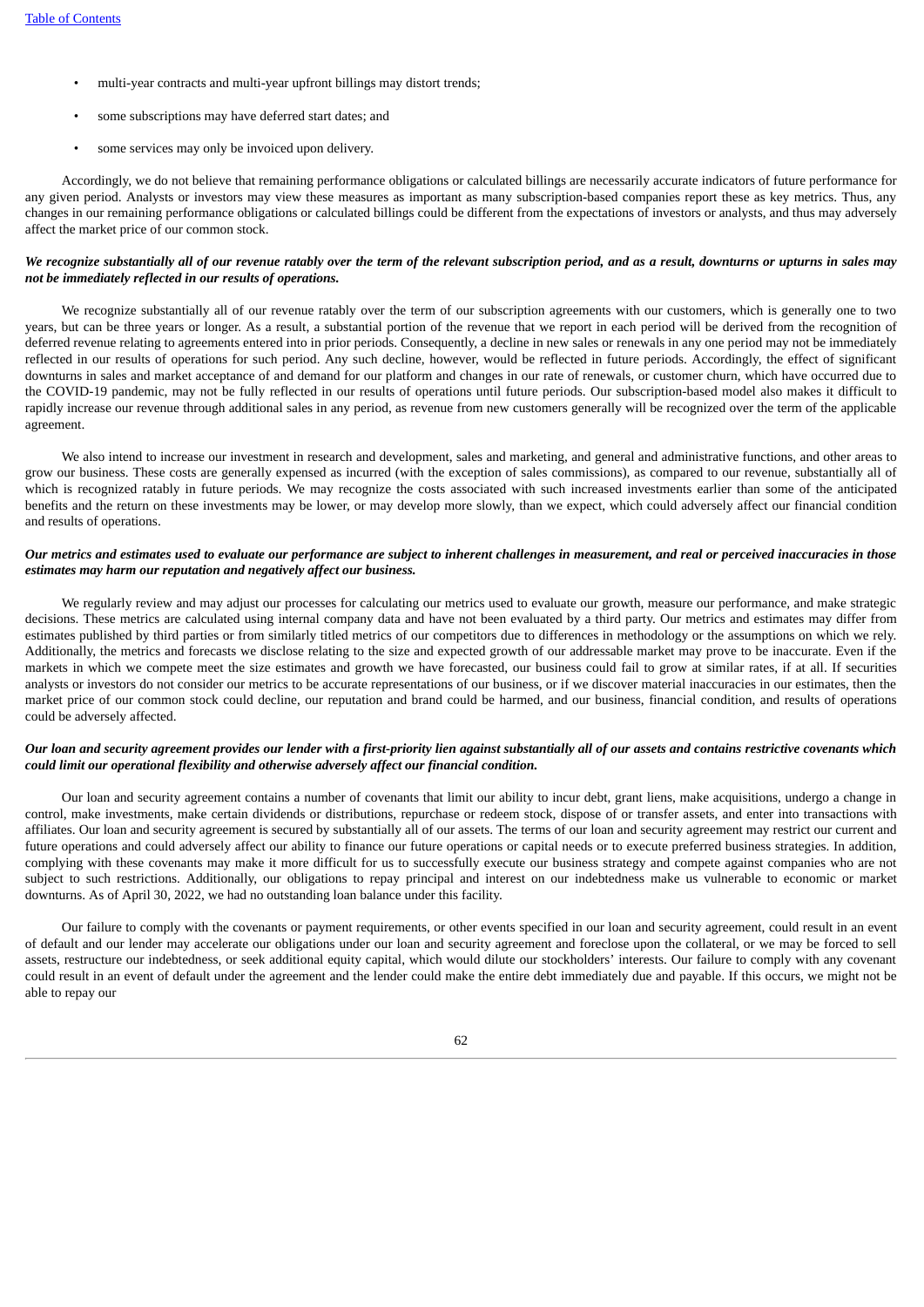debt or borrow sufficient funds to refinance it. Even if new financing is available, it may not be on terms that are acceptable to us. Any of the foregoing could adversely affect our business, financial condition, or results of operations.

## We may require additional capital, which may not be available on terms acceptable to us, or at all.

Historically, we have funded our operations and capital expenditures primarily through equity issuances and cash generated from our operations. To support our growing business, we must have sufficient capital to continue to make significant investments in our platform. If we raise additional funds through the issuance of equity, equity-linked, or debt securities, those securities may have rights, preferences, or privileges senior to those of common stock, and our existing stockholders may experience dilution. Any debt financing secured by us in the future could involve restrictive covenants relating to our capital-raising activities and other financial and operational matters, which may make it more difficult for us to obtain additional capital and to pursue business opportunities.

We evaluate financing opportunities from time to time, and our ability to obtain financing will depend on, among other things, our development efforts, business plans, and operating performance, and the condition of the capital markets at the time we seek financing. We cannot be certain that additional financing will be available to us on favorable terms, or at all. If we are unable to obtain adequate financing or financing on terms satisfactory to us, when we require it, our ability to continue to support our business growth and to respond to business challenges could be significantly limited, and our business, financial condition, and results of operations would be adversely affected.

#### *Our results of operations may be adversely affected by changes in accounting principles applicable to us.*

Generally accepted accounting principles in the United States, or GAAP, are subject to interpretation by the Financial Accounting Standards Board, or the FASB, the SEC, and other various bodies formed to promulgate and interpret appropriate accounting principles. Changes in accounting principles applicable to us, or varying interpretations of current accounting principles, in particular, with respect to revenue recognition of our packaging and licensing model, could have a significant effect on our reported results of operations. Further, any difficulties in the implementation of changes in accounting principles, including the ability to modify our accounting systems, could cause us to fail to meet our financial reporting obligations, which could result in regulatory discipline and harm investors' confidence in us.

## Our estimates or judaments relating to our critical accounting policies may be based on assumptions that change or prove to be incorrect, which could cause our results of operations to fall below expectations of securities analysts and investors, resulting in a decline in the market price of our common stock.

The preparation of financial statements in conformity with GAAP requires management to make estimates and assumptions that affect the amounts reported in our financial statements and accompanying notes. We base our estimates on historical experience and on various other assumptions that we believe to be reasonable under the circumstances, as described in the section titled "Management's Discussion and Analysis of Financial Condition and Results of Operations." The results of these estimates form the basis for making judgments about the recognition and measurement of certain assets and liabilities and revenue and expenses that is not readily apparent from other sources. Our accounting policies that involve judgment include those related to revenue recognition, the period of benefit for deferred sales commissions, assumptions used for estimating the fair value of common stock to calculate stock-based compensation (prior to the closing of the IPO), capitalization of internal-use software costs, valuation of goodwill and intangible assets, allowance for doubtful accounts, and valuation allowances associated with income taxes. If our assumptions change or if actual circumstances differ from those in our assumptions, our results of operations could be adversely affected, which could cause our results of operations to fall below the expectations of securities analysts and investors, resulting in a decline in the market price of our common stock.

## We may fail to maintain an effective system of internal controls, which may result in material misstatements of our condensed consolidated financial *statements or cause us to fail to meet our periodic reporting obligations.*

In connection with the audit of our consolidated financial statements as of and for the fiscal year ended January 31, 2020, we identified a material weakness in our internal control over financial reporting. A material weakness is a deficiency, or a combination of deficiencies, in internal control over financial reporting such that there is a reasonable possibility that a material misstatement of our annual or interim financial statements will not be prevented or detected on a timely basis.

The material weakness that we identified occurred because we had not designed and maintained effective controls over certain aspects of our information technology systems. More specifically, we did not design and maintain effective user access controls to adequately restrict user and privileged access to financial enterprise resource planning applications, including ensuring appropriate segregation of duties as it relates to the preparation and review of journal entries and the monitoring of system changes. This material weakness did not result in any errors to the consolidated financial statements as of and for the fiscal year ended January 31, 2020, nor did we find any evidence of management override of entries in our financial reporting process. To address this material weakness, we

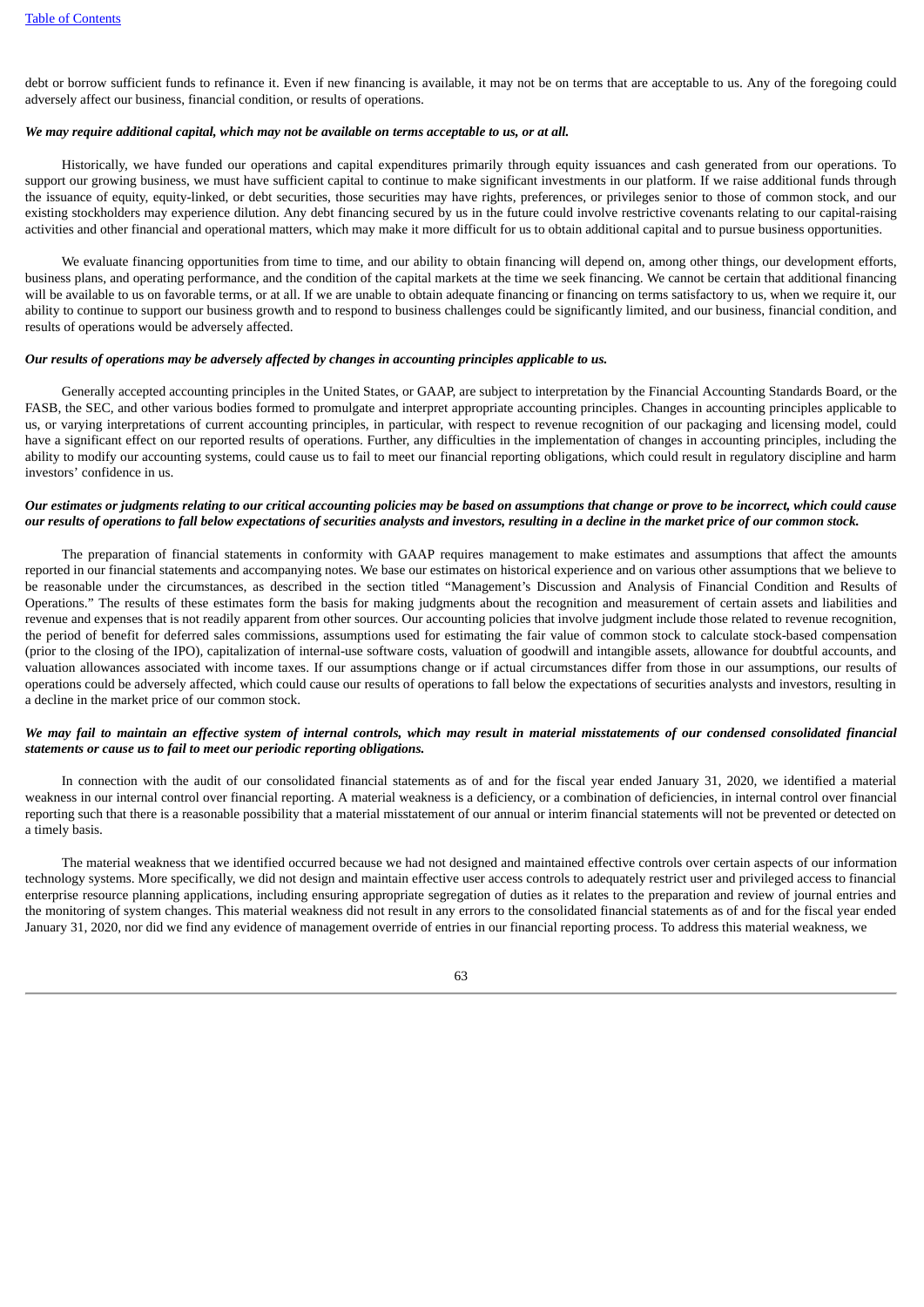took actions to improve our control environment related to certain aspects of our information technology systems. As of the year ended January 31, 2021, we concluded that our remediation efforts have been successful, and that the previously-identified material weakness in our internal control over financial reporting has been remediated. However, while the material weakness has been remediated, we continue to seek improvements to enhance our control environment and to strengthen our internal controls to provide reasonable assurance that our financial statements continue to be fairly stated in all material respects.

We can give no assurance that additional material weaknesses will not be identified in the future. Our failure to implement and maintain effective internal control over financial reporting could result in errors in our condensed consolidated financial statements that could result in a restatement of our financial statements, and could cause us to fail to meet our reporting obligations, any of which could diminish investor confidence in us and cause a decline in the price of our common stock.

# We may fail to maintain an effective system of disclosure controls and internal control over financial reporting, which could impair our ability to produce *timely and accurate financial statements or comply with applicable regulations.*

As a public company, we are subject to the reporting requirements of the Securities Exchange Act of 1934, as amended, or the Exchange Act, the Sarbanes-Oxley Act of 2002, or the Sarbanes-Oxley Act, and the listing standards of the Nasdaq Global Select Market. The Sarbanes-Oxley Act requires, among other things, that we maintain effective disclosure controls and procedures and internal control over financial reporting. We are continuing to develop and refine our disclosure controls and other procedures that are designed to ensure that information required to be disclosed by us in the reports that we will file with the SEC is recorded, processed, summarized, and reported within the time periods specified in SEC rules and forms and that information required to be disclosed in reports under the Exchange Act is accumulated and communicated to our principal executive and financial officers. We are also continuing to improve our internal control over financial reporting. We have expended, and anticipate that we will continue to expend, significant resources in order to maintain and improve the effectiveness of our disclosure controls and procedures and internal control over financial reporting.

Our current controls and any new controls that we develop may become inadequate because of changes in the conditions in our business, including increased complexity resulting from any international expansion, the expanded work-from-home practices of our employees in response to COVID-19, new product offerings or from strategic transactions. Further, weaknesses in our disclosure controls or our internal control over financial reporting may be discovered in the future. Any failure to develop or maintain effective controls, or any difficulties encountered in their implementation or improvement, could harm our results of operations or cause us to fail to meet our reporting obligations and may result in a restatement of our financial statements for prior periods. Any failure to implement and maintain effective internal control over financial reporting could also adversely affect the results of periodic management evaluations and annual independent registered public accounting firm attestation reports regarding the effectiveness of our internal control over financial reporting that we are required to include in our periodic reports. Ineffective disclosure controls and procedures and internal control over financial reporting could also cause investors to lose confidence in our reported financial and other information, which would likely adversely affect the market price of our common stock. In addition, if we are unable to continue to meet these requirements, we may not be able to remain listed on the Nasdaq Global Select Market.

Our independent registered public accounting firm may issue a report that is adverse in the event it is not satisfied with the level at which our internal control over financial reporting is documented, designed, or operating. Any failure to maintain effective disclosure controls and internal control over financial reporting could have an adverse effect on our business, financial condition, and results of operations, and could cause a decline in the market price of our common stock.

#### We may face fluctuations in currency exchange rates, which could adversely affect our financial condition and results of operations.

As we continue to expand internationally, we will become more exposed to fluctuations in currency exchange rates. A portion of our operating expenses are incurred outside of the United States and denominated in foreign currencies. The strengthening of the U.S. dollar relative to foreign currencies increases the real cost of our platform for our customers outside of the United States, which could lead to the lengthening of our sales cycle or reduced demand for our platform. As we continue our international expansion, increased international sales may result in foreign currency denominated sales, increasing our foreign currency risk. Moreover, this continued expansion will increase operating expenses incurred outside the United States and denominated in foreign currencies. If we are not able to successfully hedge against the risks associated with currency fluctuations, our financial condition and results of operations would be adversely affected. To date, we have not entered into any hedging transactions in an effort to reduce our exposure to foreign currency exchange risk. While we may decide to enter into hedging transactions in the future, the availability and effectiveness of these hedging transactions may be limited and we may not be able to successfully hedge our exposure, which would adversely affect our financial condition and results of operations.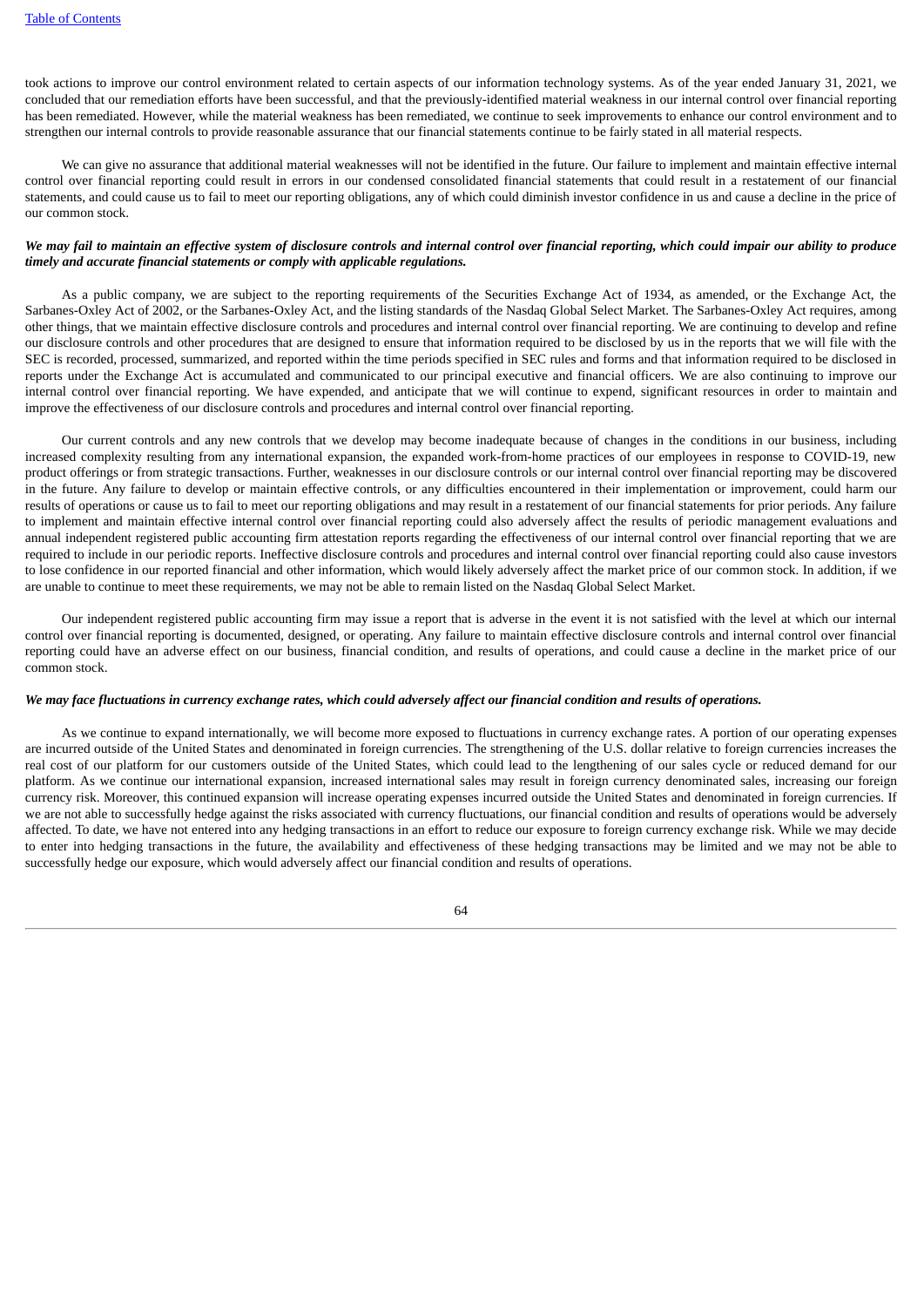## **Risks Relating to Ownership of our Common Stock and Governance Matters**

## Our executive officers, directors, and holders of 5% or more of our common stock continue to have substantial control over us, which will limit vour ability *to influence the outcome of important transactions, including a change in control.*

Our executive officers, directors, and our stockholders who own 5% or more of our outstanding common stock and their affiliates, in the aggregate, beneficially own a substantial portion of the outstanding shares of our common stock. As a result, these stockholders, if acting together, will be able to influence or control matters requiring approval by our stockholders, including the election of directors and the approval of mergers, acquisitions, or other extraordinary transactions. They may also have interests that differ from yours and may vote in a way with which you disagree and which may be adverse to your interests. This concentration of ownership may have the effect of delaying, preventing, or deterring a change in control of our company, could deprive our stockholders of an opportunity to receive a premium for their common stock as part of a sale of our company, and might ultimately affect the market price of our common stock.

## The market price of our common stock may be volatile, and you could lose all or part of your investment.

The market price of our common stock may be volatile and could be subject to fluctuations in response to various factors, some of which are beyond our control. These fluctuations could cause you to lose all or part of your investment in our common stock. Factors that could cause fluctuations in the market price of our common stock include the following:

- price and volume fluctuations in the overall stock market from time to time;
- volatility in the market prices and trading volumes of technology stocks;
- changes in operating performance and stock market valuations of other technology companies generally, or those in our industry in particular;
- sales of shares of our common stock by us or our stockholders;
- failure of securities analysts to maintain coverage of us, changes in financial estimates by securities analysts who follow our company, or our failure to meet these estimates or the expectations of investors;
- the financial projections we may provide to the public, any changes in those projections, or our failure to meet those projections;
- announcements by us or our competitors of new offerings or platform features;
- the public's reaction to our press releases, other public announcements, and filings with the SEC;
- rumors and market speculation involving us or other companies in our industry;
- short selling of our common stock or related derivative securities;
- actual or anticipated changes in our results of operations or fluctuations in our results of operations;
- actual or anticipated developments in our business, our competitors' businesses, or the competitive landscape generally;
- announced or completed acquisitions of businesses, offerings, or technologies by us or our competitors;
- developments or disputes concerning our intellectual property or other proprietary rights;
- litigation involving us, our industry, or both, or investigations by regulators into our operations or those of our competitors;
- new laws or regulations, or new interpretations of existing laws or regulations applicable to our business;
- changes in accounting standards, policies, guidelines, interpretations, or principles;
- any significant change in our management; and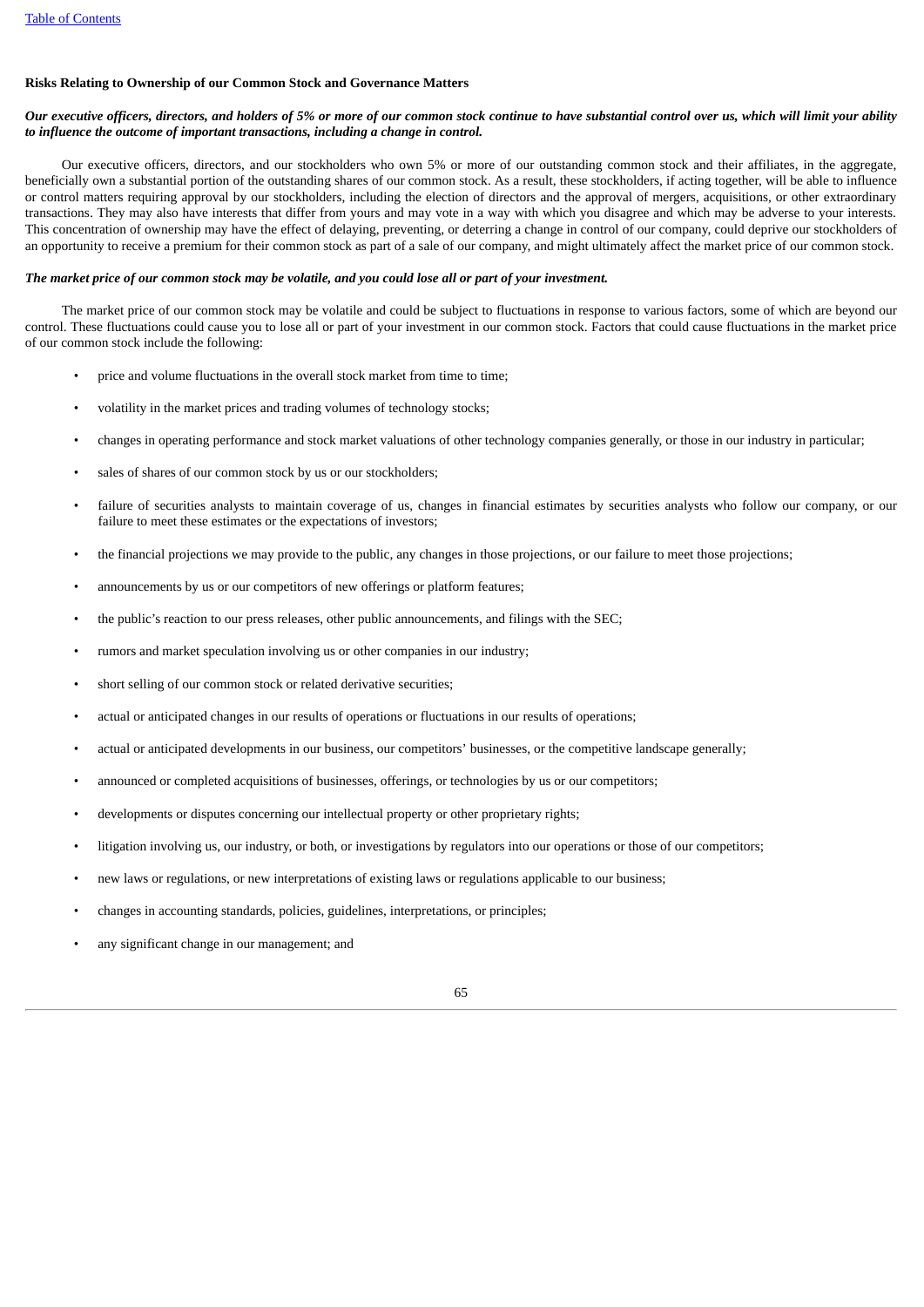• general economic conditions and slow or negative growth of our markets.

In addition, in the past, following periods of volatility in the overall market and the market price of a particular company's securities, securities class action litigation has often been instituted against these companies. This litigation, if instituted against us, would result in substantial costs and a diversion of our management's attention and resources.

## Sales of substantial amounts of our common stock in the public market, or the perception that such sales might occur, could cause our stock price to decline *and impair our ability to raise capital through the sale of additional equity securities.*

Sales of a substantial number of shares of our common stock in the public market could occur at any time. If our stockholders sell, or the market perceives that our stockholders intend to sell, a substantial amount of our common stock in the public market, the market price of our common stock could decline and our ability to raise capital through the sale of additional equity securities could be impaired. Many of our existing equity holders have substantial unrecognized gains on the value of the equity they hold, and may take, or attempt to take, steps to sell, directly or indirectly, their shares or otherwise secure, or limit the risk to, the value of their unrecognized gains on those shares.

In addition, certain of our stockholders are entitled, under our investors' rights agreement, to require us to register shares owned by them for public sale in the United States. Sales of our common stock pursuant to registration rights may make it more difficult for us to sell equity securities in the future at a time and at a price that we deem appropriate. These sales also could cause the market price of our common stock to fall and make it more difficult for you to sell shares of our common stock.

## The issuance of additional stock in connection with financings, acquisitions, investments, our equity incentive plans, or otherwise will dilute all other *stockholders.*

Our amended and restated certificate of incorporation authorizes us to issue up to 1,000,000,000 shares of common stock and up to 100,000,000 shares of preferred stock with such rights and preferences as may be determined by our board of directors. Subject to compliance with applicable rules and regulations, we may issue shares of common stock or securities convertible into shares of our common stock from time to time in connection with a financing, acquisition, investment, our equity incentive plans, or otherwise. Any such issuance could result in substantial dilution to our existing stockholders and cause the market price of our common stock to decline.

# Delaware law and provisions in our amended and restated certificate of incorporation and amended and restated bylaws could make a merger, tender offer, *or proxy contest difficult, thereby depressing the market price of our common stock.*

Our status as a Delaware corporation and the anti-takeover provisions of the Delaware General Corporation Law may discourage, delay, or prevent a change in control by prohibiting us from engaging in a business combination with an interested stockholder for a period of three years after the date of the transaction in which the person became an interested stockholder, even if a change of control would be beneficial to our existing stockholders. In addition, our amended and restated certificate of incorporation and amended and restated bylaws contain provisions that may make the acquisition of our company more difficult, including the following:

- our board of directors is classified into three classes of directors with staggered three-year terms, and directors will only be able to be removed from office for cause;
- certain amendments to our amended and restated certificate of incorporation require the approval of at least 66  $\frac{2}{3}$ % of our then-outstanding common stock;
- our stockholders are only be able to take action at a meeting of stockholders and will not be able to take action by written consent for any matter;
- our amended and restated certificate of incorporation does not provide for cumulative voting;
- vacancies on our board of directors are able to be filled only by our board of directors and not by stockholders;
- a special meeting of our stockholders may only be called by the chairperson of our board of directors, our Chief Executive Officer, or a majority of our board of directors;
- certain litigation against us can only be brought in Delaware;

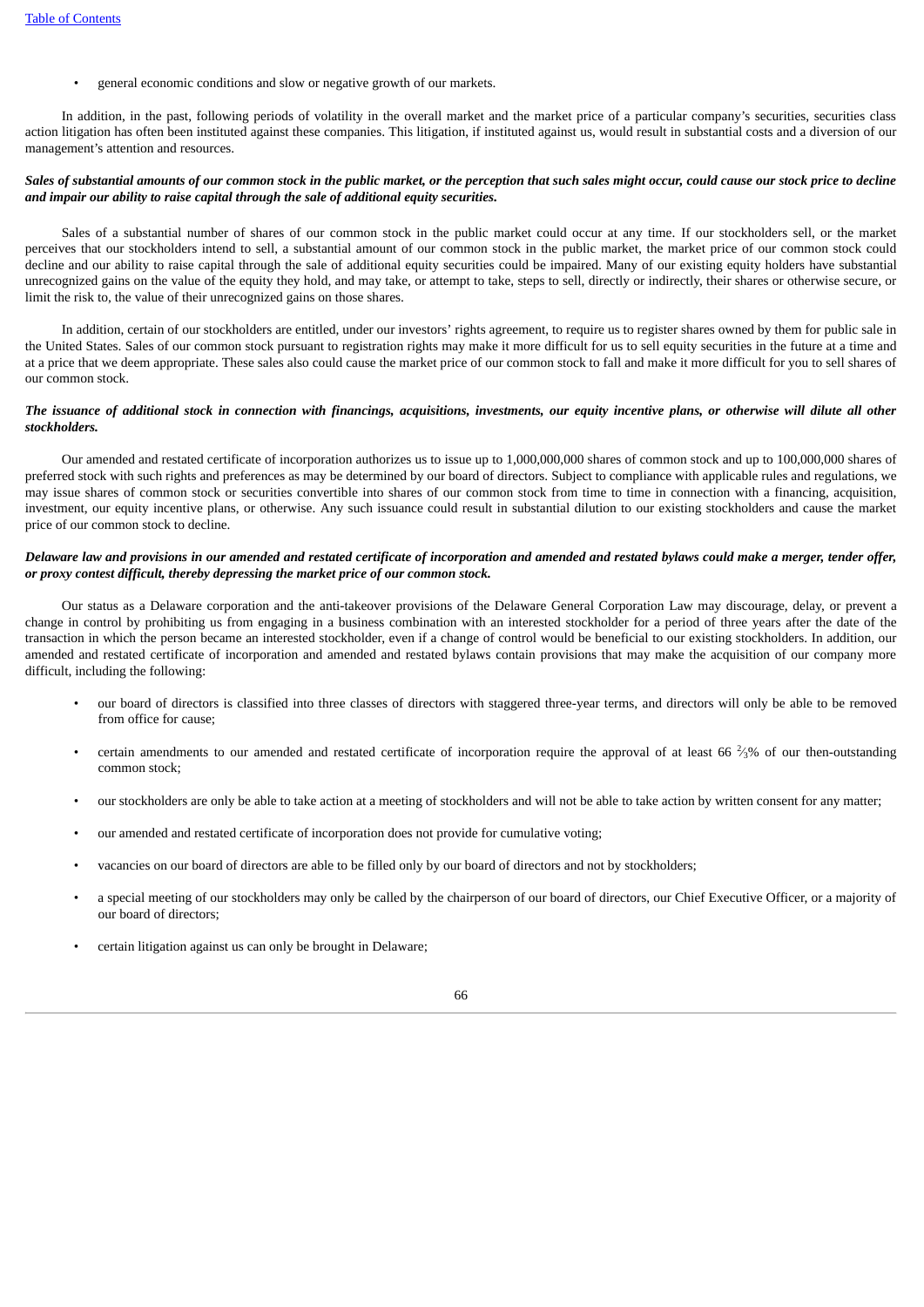- our amended and restated certificate of incorporation authorizes undesignated preferred stock, the terms of which may be established and shares of which may be issued without further action by our stockholders; and
- advance notice procedures apply for stockholders to nominate candidates for election as directors or to bring matters before an annual meeting of stockholders.

These provisions, alone or together, could discourage, delay, or prevent a transaction involving a change in control of our company. These provisions could also discourage proxy contests and make it more difficult for stockholders to elect directors of their choosing and to cause us to take other corporate actions they desire, any of which, under certain circumstances, could limit the opportunity for our stockholders to receive a premium for their shares of our common stock, and could also affect the price that some investors are willing to pay for our common stock.

# Our amended and restated bylaws designate a state or federal court located within the State of Delaware and the federal district courts of the United States as the exclusive forum for substantially all disputes between us and our stockholders, which could limit our stockholders' ability to choose the judicial forum *for disputes with us or our directors, officers, or employees.*

Our amended and restated bylaws provide that, unless we consent in writing to the selection of an alternative forum, to the fullest extent permitted by law, the sole and exclusive forum for (i) any derivative action or proceeding brought on our behalf, (ii) any action asserting a claim of breach of a fiduciary duty owed by any of our directors, officers, or other employees to us or our stockholders, (iii) any action arising pursuant to any provision of the Delaware General Corporation Law, our amended and restated certificate of incorporation, or our amended and restated bylaws, or (iv) any other action asserting a claim that is governed by the internal affairs doctrine shall be the Court of Chancery of the State of Delaware (or, if the Court of Chancery does not have jurisdiction, the federal district court for the District of Delaware), in all cases subject to the court having jurisdiction over indispensable parties named as defendants. Our amended and restated bylaws further provide that the federal district courts of the United States will be the exclusive forum for resolving any complaints asserting a cause of action arising under the Securities Act of 1933, as amended, or the Securities Act.

Any person or entity purchasing or otherwise acquiring any interest in any of our securities shall be deemed to have notice of and consented to this provision. This exclusive-forum provision may limit a stockholder's ability to bring a claim in a judicial forum of its choosing for disputes with us or our directors, officers, or other employees, which may discourage lawsuits against us and our directors, officers, and other employees. This exclusive forum provision will not apply to any causes of action arising under the Securities Act or the Exchange Act or any other claim for which the federal courts have exclusive jurisdiction. If a court were to find either exclusive-forum provision in our amended and restated bylaws to be inapplicable or unenforceable in an action, we may incur additional costs associated with resolving the dispute in other jurisdictions, which could harm our results of operations.

## If securities or industry analysts do not publish research or publish inaccurate or unfavorable research about us, our business, or our market, or if they change their recommendations regarding our common stock adversely, the market price and trading volume of our common stock could decline.

The trading market for our common stock depends, in part, on the research and reports that securities or industry analysts publish about us, our business, our market, or our competitors. The analysts' estimates are based upon their own opinions and are often different from our estimates or expectations. If any of the analysts who cover us change their recommendation regarding our common stock adversely, provide more favorable relative recommendations about our competitors, or publish inaccurate or unfavorable research about our business, the price of our securities would likely decline. If few securities analysts commence coverage of us, or if one or more of these analysts cease coverage of us or fail to publish reports on us regularly, we could lose visibility in the financial markets and demand for our securities could decrease, which could cause the price and trading volume of our common stock to decline.

## *We do not intend to pay dividends for the foreseeable future.*

We have never declared nor paid cash dividends on our capital stock. We currently intend to retain any future earnings to finance the operation and expansion of our business, and we do not expect to declare or pay any dividends in the foreseeable future. Additionally, our ability to pay cash dividends on our common stock is limited by restrictions under the terms of our credit facility with Silicon Valley Bank. As a result, stockholders must rely on sales of their common stock after price appreciation as the only way to realize any future gains on their investment.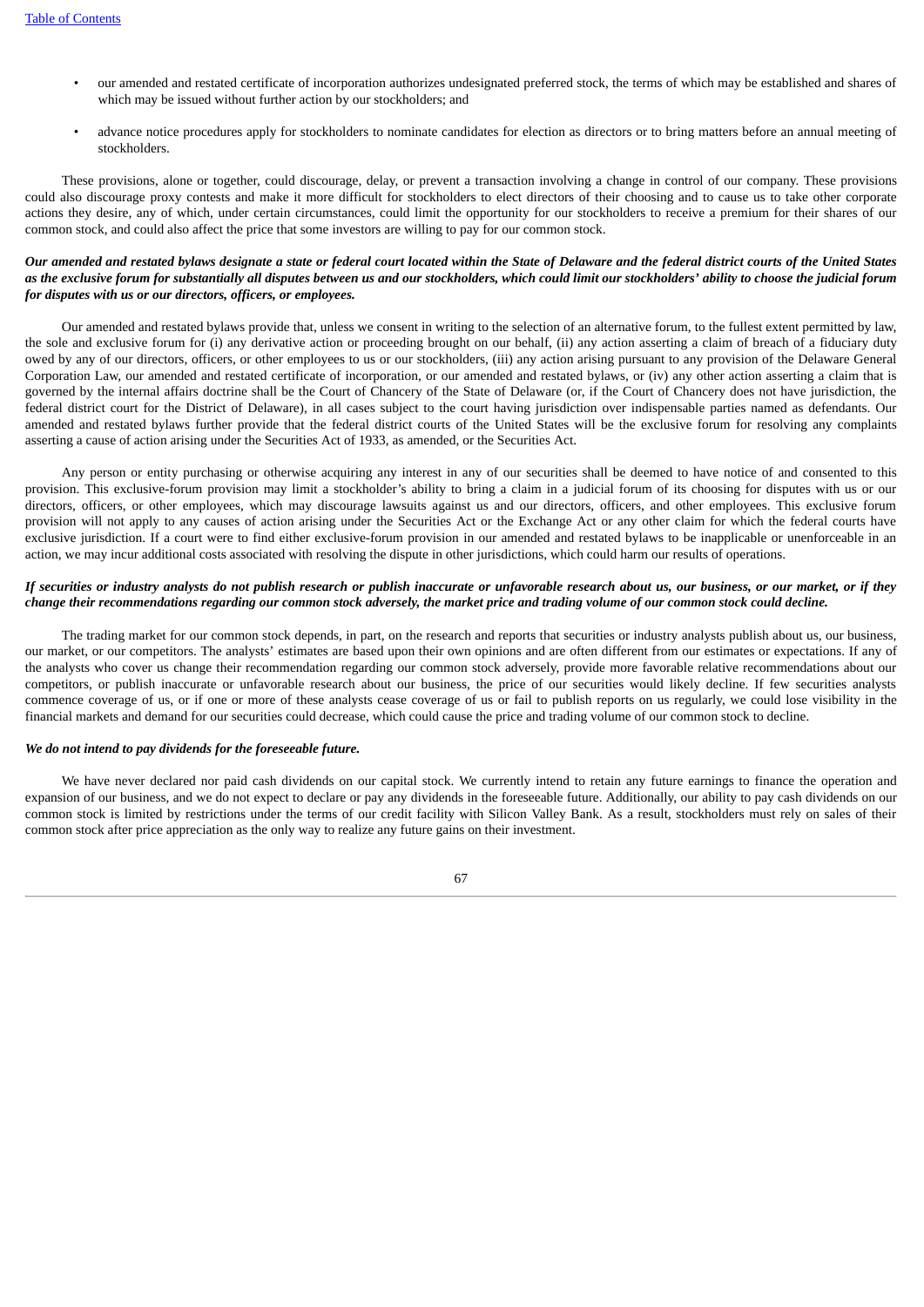## **General Risk Factors**

## Operatina as a public company requires us to incur substantial costs and will require substantial management attention.

As a public company, we incur substantial legal, accounting, and other expenses that we did not incur as a private company. For example, we are subject to the reporting requirements of the Exchange Act, the applicable requirements of the Sarbanes-Oxley Act, the Dodd-Frank Wall Street Reform and Consumer Protection Act, the rules and regulations of the SEC, and the listing standards of the Nasdaq Global Select Market. The Exchange Act requires, among other things, that we file annual, quarterly, and current reports with respect to our business, financial condition, and results of operations. As a result of disclosure of information in filings required of a public company, our business and financial condition will become more visible, which may result in threatened or actual litigation, including by competitors. In addition, as a public company, we have been and may continue to be subject to stockholder activism, which can lead to additional substantial costs, distract management, cause concern to our current or potential customers, employees, investors, strategic partners and other constituencies, and impact the manner in which we operate our business in ways we cannot currently anticipate. For example, in connection with the negotiation and entry into a cooperation agreement in May 2022 with Scaler Gauge Fund, L.P., one of our stockholders, we appointed a new director and agreed to appoint an additional new director in the future, and we incurred additional general and administrative expenses in the first quarter of fiscal 2023 of \$1.7 million related thereto. In addition, our stock price could experience periods of increased volatility as a result of stockholder activism.

Certain members of our management team have limited experience managing a publicly traded company, and certain members joined us more recently. As such, our management team may not successfully or efficiently manage our transition to being a public company subject to significant regulatory oversight and reporting obligations under the federal securities laws and the continuous scrutiny of securities analysts and investors. These new obligations and constituents will require significant attention from our senior management and could divert their attention away from the day-to-day management of our business, which could adversely affect our business, financial condition, and results of operations.

#### **Item 2. Unregistered Sales of Equity Securities and Use of Proceeds**

**Sales of Unregistered Securities**

None.

## **Use of Proceeds**

None.

# **Item 3. Defaults Upon Senior Securities**

Not applicable.

## **Item 4. Mine Safety Disclosures**

Not applicable.

## **Item 5. Other Information**

Not applicable.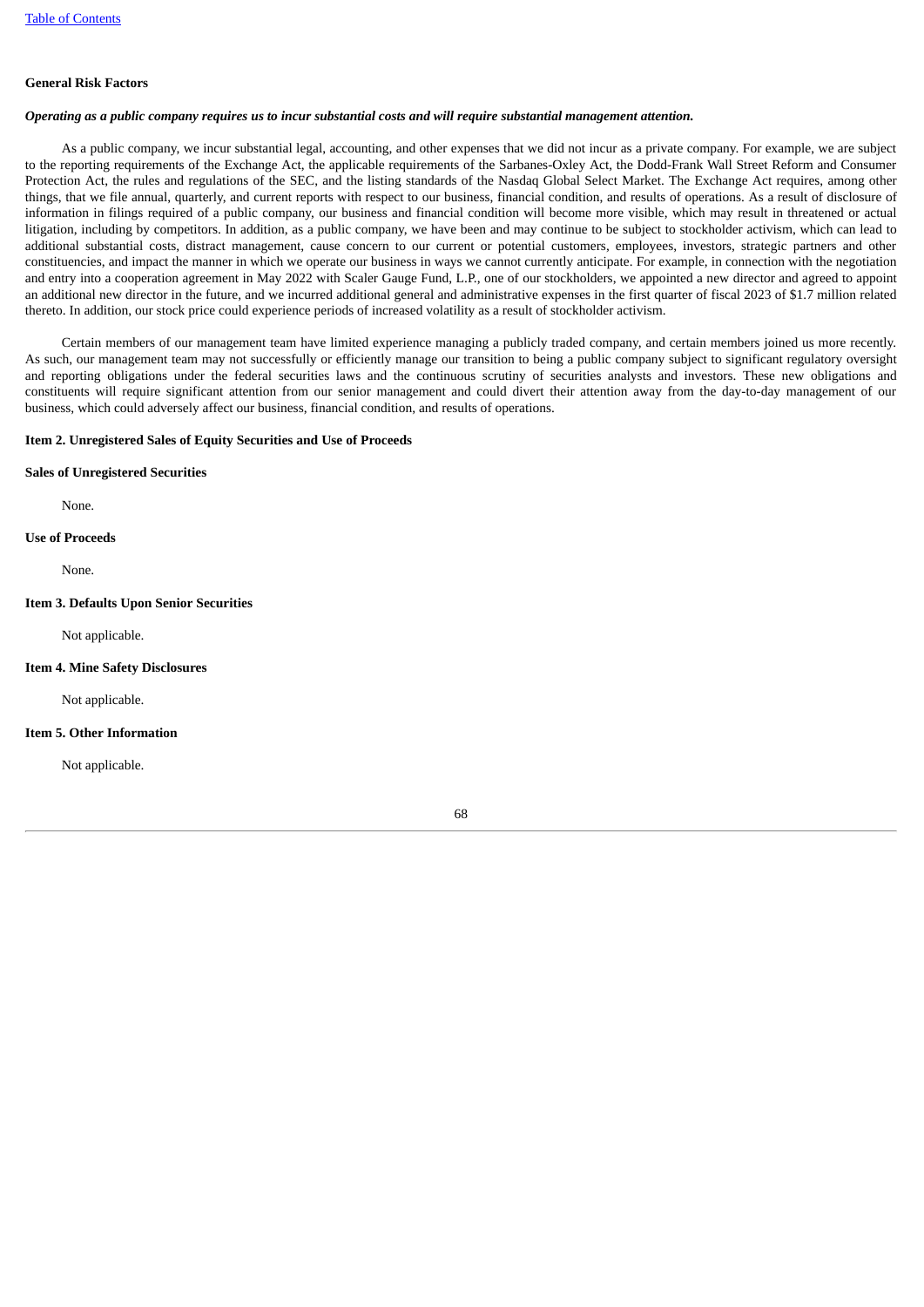# **Item 6. Exhibits**

 $\_$ 

|                   |                                                                                                                                                                                                                                                                                                                                                                                                                                                                                                                        |      | <b>Incorporated by Reference</b> |         |                    |
|-------------------|------------------------------------------------------------------------------------------------------------------------------------------------------------------------------------------------------------------------------------------------------------------------------------------------------------------------------------------------------------------------------------------------------------------------------------------------------------------------------------------------------------------------|------|----------------------------------|---------|--------------------|
| Exhibit<br>Number | <b>Description</b>                                                                                                                                                                                                                                                                                                                                                                                                                                                                                                     | Form | File No.                         | Exhibit | <b>Filing Date</b> |
| 31.1              | Certification of Principal Executive Officer pursuant to Exchange Act Rules 13a-14(a) and 15d-<br>14(a), as adopted pursuant to Section 302 of the Sarbanes-Oxley Act of 2002.                                                                                                                                                                                                                                                                                                                                         |      |                                  |         |                    |
| 31.2              | Certification of Principal Financial Officer pursuant to Exchange Act Rules 13a-14(a) and 15d-<br>14(a), as adopted pursuant to Section 302 of the Sarbanes-Oxley Act of 2002.                                                                                                                                                                                                                                                                                                                                         |      |                                  |         |                    |
| $32.1 +$          | <u>Certifications of Principal Executive Officer and Principal Financial Officer pursuant to 18</u><br>U.S.C Section 1350, as adopted pursuant to Section 906 of the Sarbanes-Oxley Act of 2002.                                                                                                                                                                                                                                                                                                                       |      |                                  |         |                    |
| 101               | The following financial statements from the Company's Quarterly Report on Form 10-Q for the<br>quarter ended April 30, 2022, formatted in Inline XBRL: (i) Condensed Consolidated Balance<br>Sheets, (ii) Condensed Consolidated Statements of Operations, (iii) Condensed Consolidated<br>Statements of Comprehensive Loss, (iv) Condensed Consolidated Statements of Stockholders'<br>Equity, (v) Condensed Consolidated Statements of Cash Flows, and (vi) Notes to Condensed<br>Consolidated Financial Statements. |      |                                  |         |                    |
| 104               | Cover Page Interactive Data File (formatted as Inline XBRL and contained in Exhibit 101)                                                                                                                                                                                                                                                                                                                                                                                                                               |      |                                  |         |                    |
|                   |                                                                                                                                                                                                                                                                                                                                                                                                                                                                                                                        |      |                                  |         |                    |

the certifications attached as Exhibit 32.1 that accompany this Quarterly Report on Form 10-Q are deemed furnished and not filed with the Securities and Exchange Commission and are not to be incorporated by reference into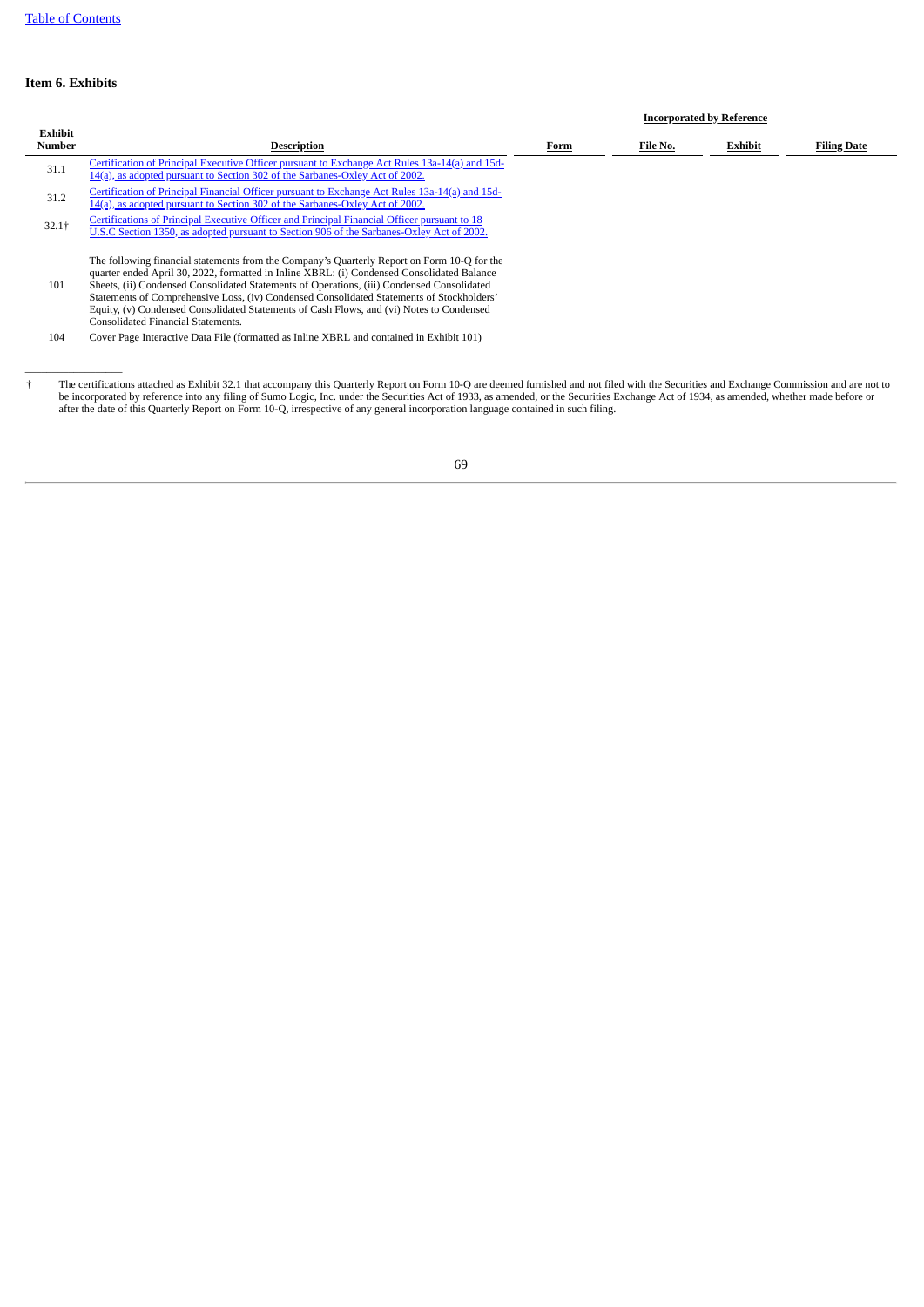# **SIGNATURES**

Pursuant to the requirements of the Securities Exchange Act of 1934, the registrant has duly caused this report to be signed on its behalf by the undersigned, thereunto duly authorized.

# **SUMO LOGIC, INC.**

| Date: May 27, 2022 | By:    | /s/ Ramin Sayar                |
|--------------------|--------|--------------------------------|
|                    | Name:  | Ramin Sayar                    |
|                    | Title: | <b>Chief Executive Officer</b> |
|                    |        | (Principal Executive Officer)  |
| Date: May 27, 2022 | By:    | /s/ Stewart Grierson           |
|                    | Name:  | <b>Stewart Grierson</b>        |
|                    | Title: | Chief Financial Officer        |
|                    |        | (Principal Financial Officer)  |
|                    |        |                                |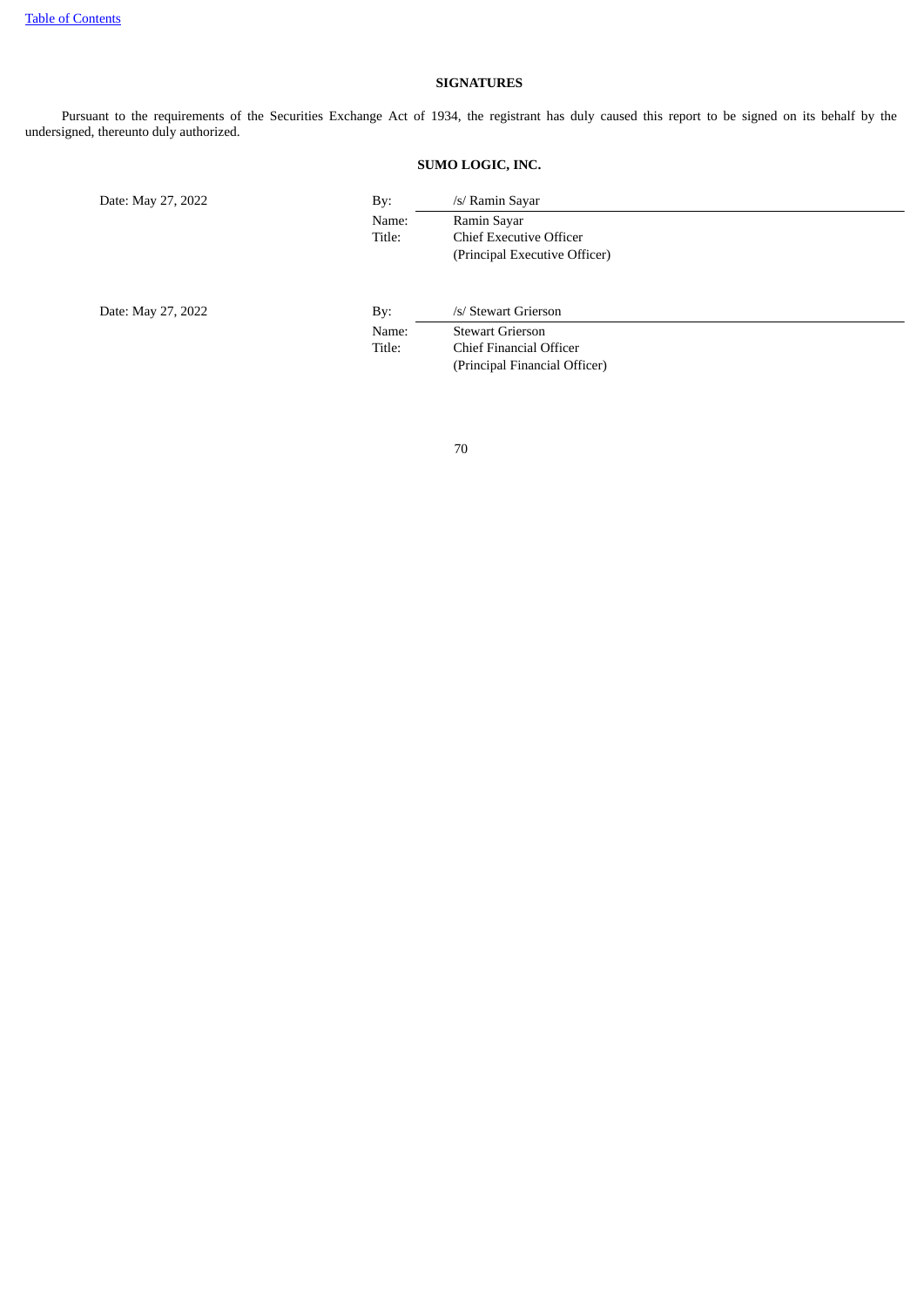# **Exhibit 31.1**

# **CERTIFICATION OF PERIODIC REPORT UNDER SECTION 302 OF THE SARBANES-OXLEY ACT OF 2002**

<span id="page-71-0"></span>I, Ramin Sayar, certify that:

- 1.I have reviewed this Quarterly Report on Form 10-Q of Sumo Logic, Inc.;
- 2.Based on my knowledge, this report does not contain any untrue statement of a material fact or omit to state a material fact necessary to make the statements made, in light of the circumstances under which such statements were made, not misleading with respect to the period covered by this report;
- 3.Based on my knowledge, the financial statements, and other financial information included in this report, fairly present in all material respects the financial condition, results of operations and cash flows of the registrant as of, and for, the periods presented in this report;
- 4.The registrant's other certifying officer and I are responsible for establishing and maintaining disclosure controls and procedures (as defined in Exchange Act Rules 13a-15(e) and 15d-15(e) and internal control over financial reporting (as defined in Exchange Act Rules 13a-15(f) and 15d-15(f)) for the registrant and have:
- (a)Designed such disclosure controls and procedures, or caused such disclosure controls and procedures to be designed under our supervision, to ensure that material information relating to the registrant, including its consolidated subsidiaries, is made known to us by others within those entities, particularly during the period in which this report is being prepared;
- (b)Designed such internal control over financial reporting, or caused such internal control over financial reporting to be designed under our supervision, to provide reasonable assurance regarding the reliability of financial reporting and the preparation of financial statements for external purposes in accordance with generally accepted accounting principles;
- (c)Evaluated the effectiveness of the registrant's disclosure controls and procedures and presented in this report our conclusions about the effectiveness of the disclosure controls and procedures, as of the end of the period covered by this report based on such evaluation; and
- (d)Disclosed in this report any change in the registrant's internal control over financial reporting that occurred during the registrant's most recent fiscal quarter (the registrant's fourth fiscal quarter in the case of an annual report) that has materially affected, or is reasonably likely to materially affect, the registrant's internal control over financial reporting; and
- 5.The registrant's other certifying officer and I have disclosed, based on our most recent evaluation of internal control over financial reporting, to the registrant's auditors and the audit committee of the registrant's board of directors (or persons performing the equivalent functions):
- (a)All significant deficiencies and material weaknesses in the design or operation of internal control over financial reporting which are reasonably likely to adversely affect the registrant's ability to record, process, summarize and report financial information; and
- (b)Any fraud, whether or not material, that involves management or other employees who have a significant role in the registrant's internal control over financial reporting.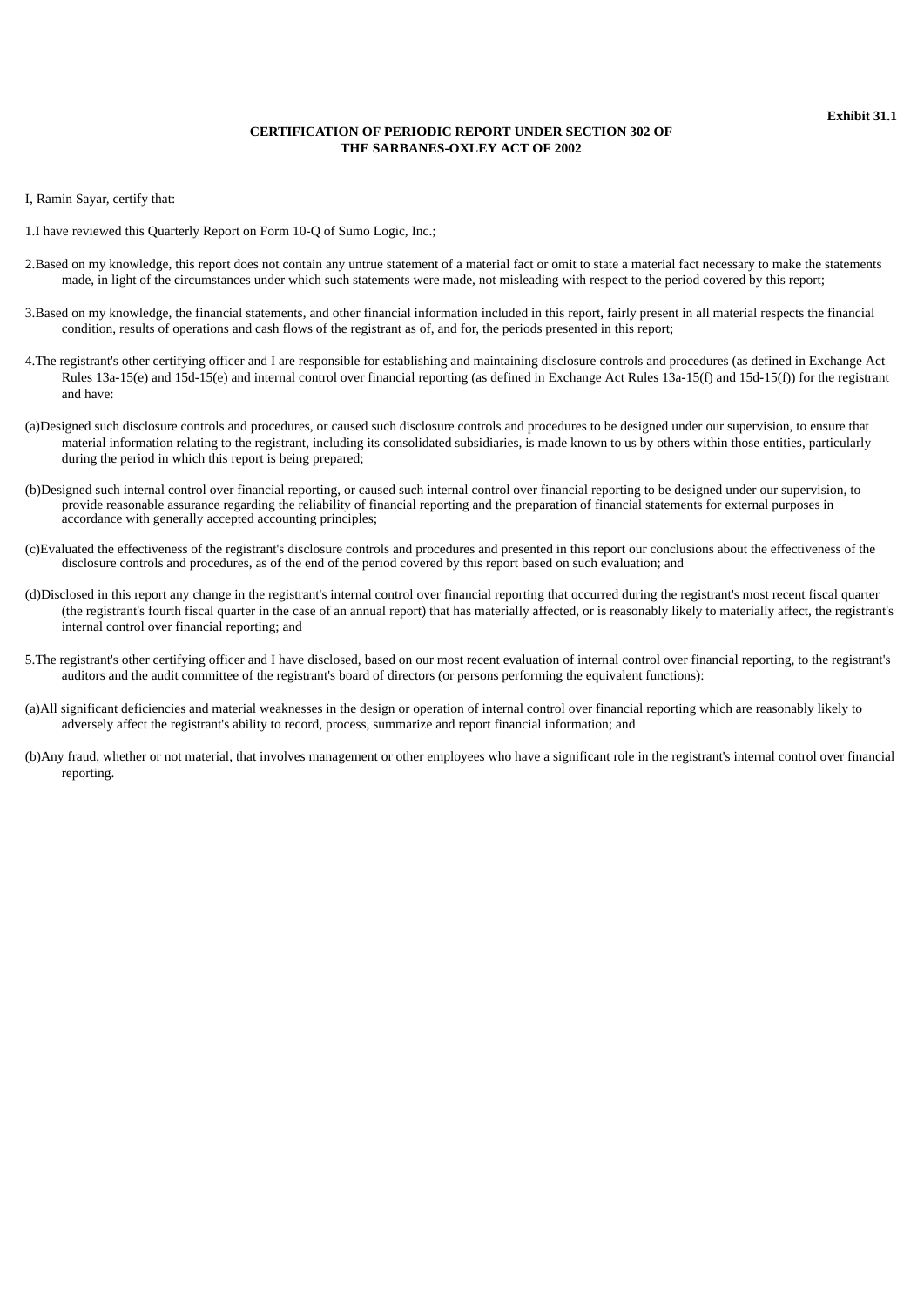Date: May 27, 2022

By:  $/$ N a m

**Title** 

### s/ Ramin Sayar

e: Ramin Sayar e: Chief Executive Officer (Principal Executive Officer)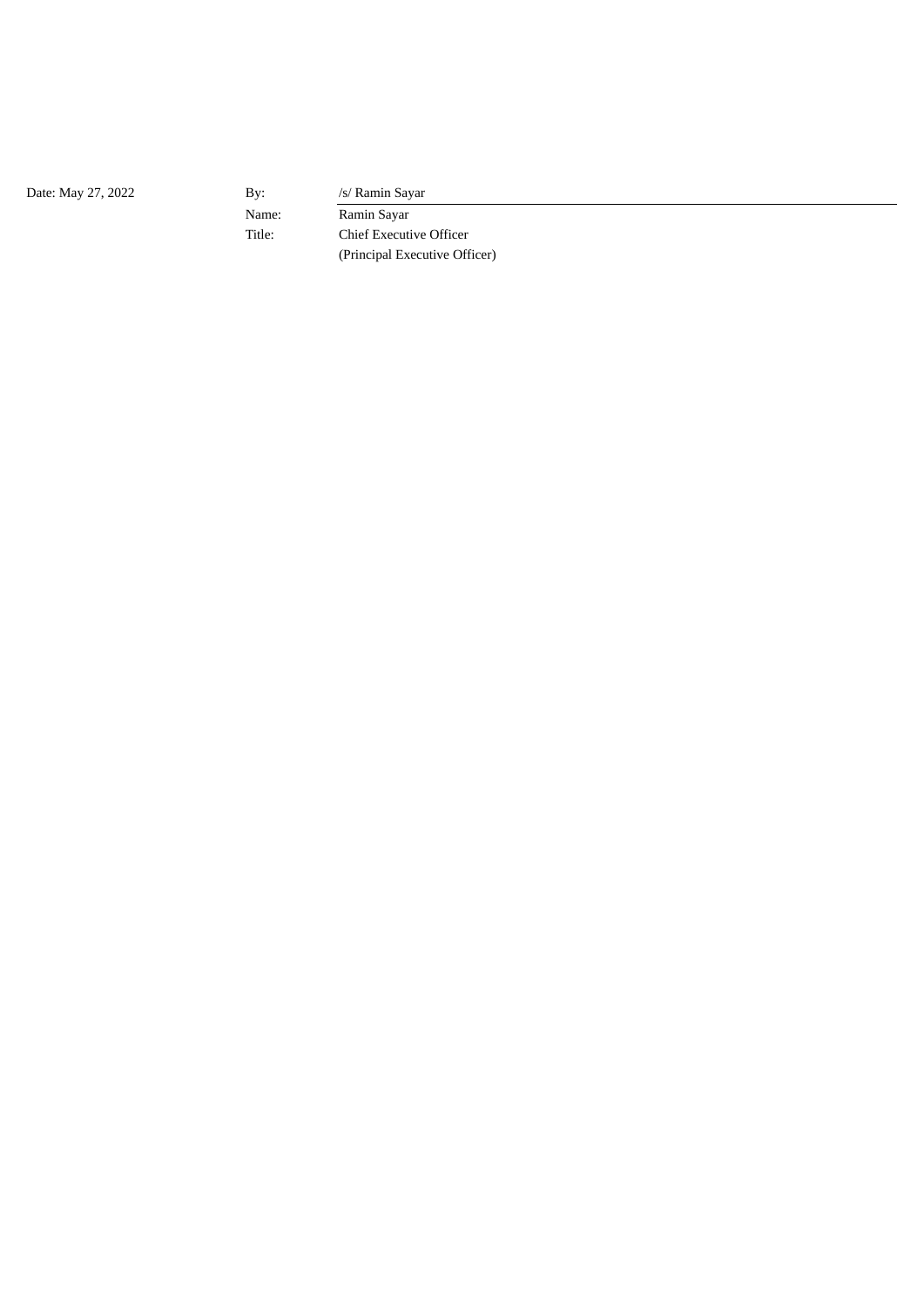# **Exhibit 31.2**

### **CERTIFICATION OF PERIODIC REPORT UNDER SECTION 302 OF THE SARBANES-OXLEY ACT OF 2002**

I, Stewart Grierson, certify that:

1.I have reviewed this Quarterly Report on Form 10-Q of Sumo Logic, Inc.;

- 2.Based on my knowledge, this report does not contain any untrue statement of a material fact or omit to state a material fact necessary to make the statements made, in light of the circumstances under which such statements were made, not misleading with respect to the period covered by this report;
- 3.Based on my knowledge, the financial statements, and other financial information included in this report, fairly present in all material respects the financial condition, results of operations and cash flows of the registrant as of, and for, the periods presented in this report;
- 4.The registrant's other certifying officer and I are responsible for establishing and maintaining disclosure controls and procedures (as defined in Exchange Act Rules 13a-15(e) and 15d-15(e) and internal control over financial reporting (as defined in Exchange Act Rules 13a-15(f) and 15d-15(f)) for the registrant and have:
- (a)Designed such disclosure controls and procedures, or caused such disclosure controls and procedures to be designed under our supervision, to ensure that material information relating to the registrant, including its consolidated subsidiaries, is made known to us by others within those entities, particularly during the period in which this report is being prepared;
- (b)Designed such internal control over financial reporting, or caused such internal control over financial reporting to be designed under our supervision, to provide reasonable assurance regarding the reliability of financial reporting and the preparation of financial statements for external purposes in accordance with generally accepted accounting principles;
- (c)Evaluated the effectiveness of the registrant's disclosure controls and procedures and presented in this report our conclusions about the effectiveness of the disclosure controls and procedures, as of the end of the period covered by this report based on such evaluation; and
- (d)Disclosed in this report any change in the registrant's internal control over financial reporting that occurred during the registrant's most recent fiscal quarter (the registrant's fourth fiscal quarter in the case of an annual report) that has materially affected, or is reasonably likely to materially affect, the registrant's internal control over financial reporting; and
- 5.The registrant's other certifying officer and I have disclosed, based on our most recent evaluation of internal control over financial reporting, to the registrant's auditors and the audit committee of the registrant's board of directors (or persons performing the equivalent functions):
- (a)All significant deficiencies and material weaknesses in the design or operation of internal control over financial reporting which are reasonably likely to adversely affect the registrant's ability to record, process, summarize and report financial information; and
- (b)Any fraud, whether or not material, that involves management or other employees who have a significant role in the registrant's internal control over financial reporting.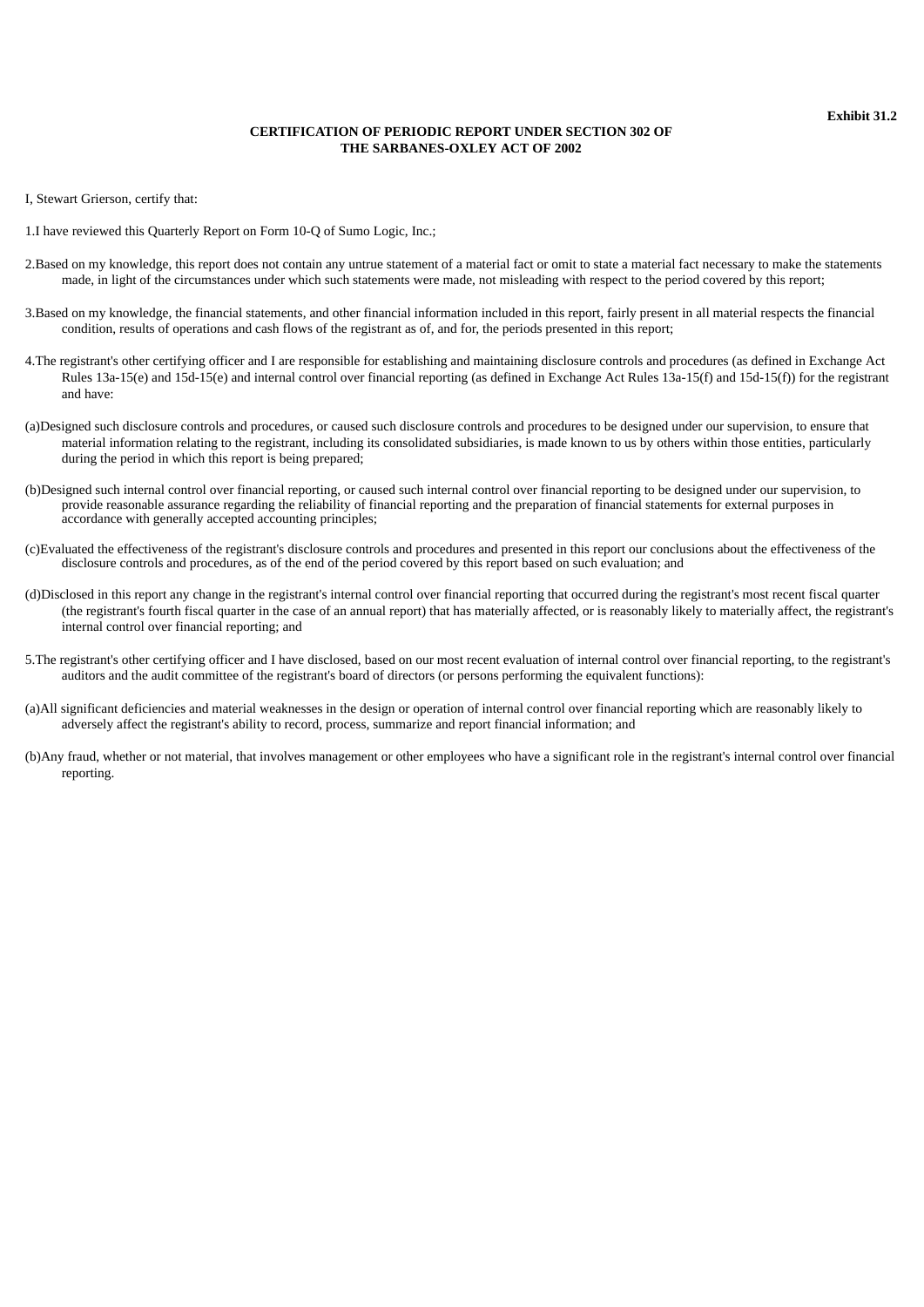Date: May 27, 2022

By:  $/$ N a m

**Title** 

#### s/ Stewart Grierson

e: Stewart Grierson e: Chief Financial Officer (Principal Financial Officer)